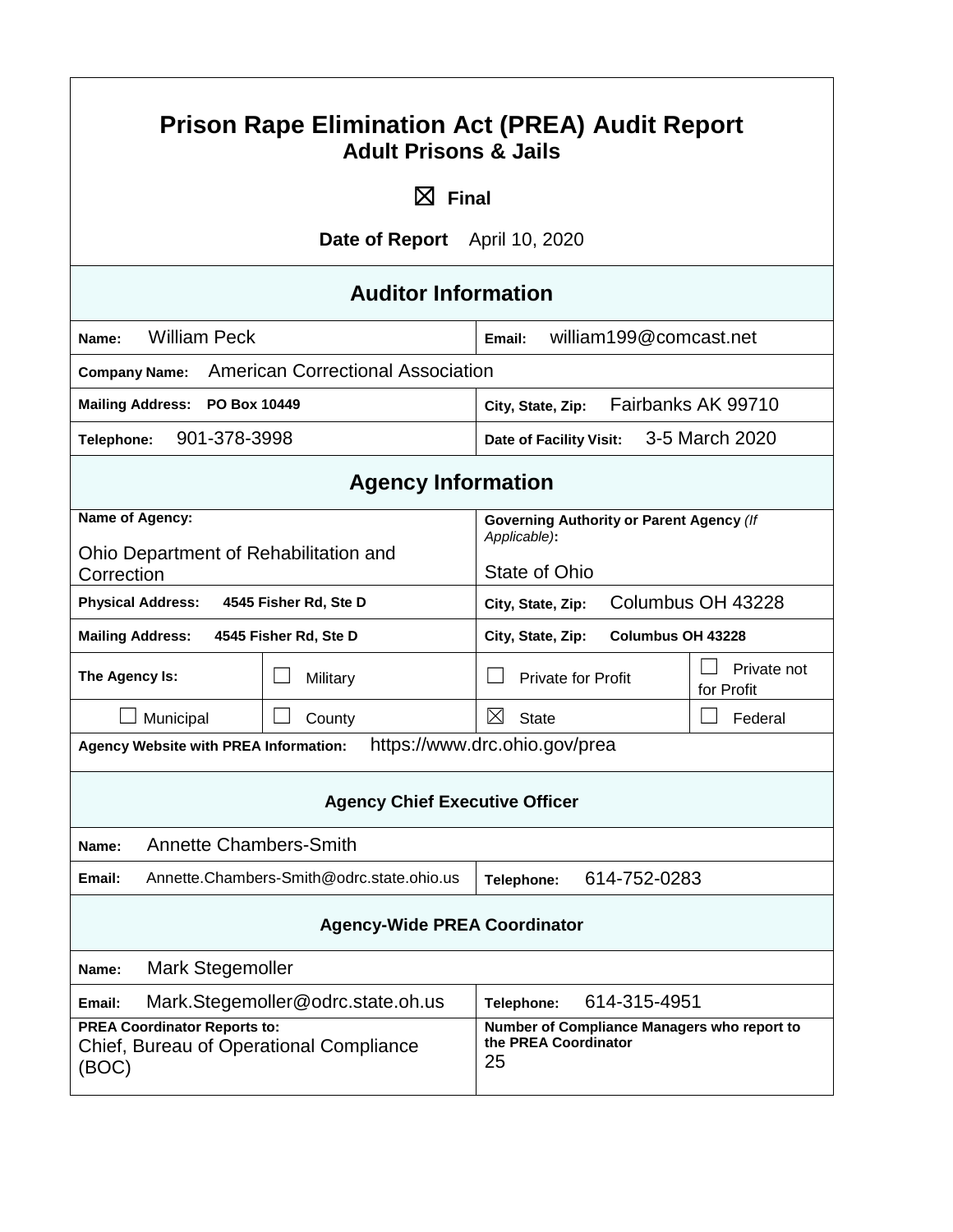| <b>Facility Information</b>                                                                                                                                                                           |                                |            |                               |                           |                           |  |
|-------------------------------------------------------------------------------------------------------------------------------------------------------------------------------------------------------|--------------------------------|------------|-------------------------------|---------------------------|---------------------------|--|
| Name of Facility: Lebanon Correctional Institution                                                                                                                                                    |                                |            |                               |                           |                           |  |
| Physical Address: 3791 ST. RT. 63<br>Lebanon, OH 45036<br>City, State, Zip:                                                                                                                           |                                |            |                               |                           |                           |  |
| Mailing Address (if different from above):<br>Click or tap here to enter text.<br>City, State, Zip:<br>Click or tap here to enter text.                                                               |                                |            |                               |                           |                           |  |
| The Facility Is:                                                                                                                                                                                      | Military                       |            |                               | <b>Private for Profit</b> | Private not<br>for Profit |  |
| Municipal                                                                                                                                                                                             | County                         |            | $\boxtimes$<br><b>State</b>   |                           | Federal                   |  |
| <b>Facility Type:</b>                                                                                                                                                                                 | $\boxtimes$                    | Prison     |                               |                           | Jail                      |  |
| <b>Facility Website with PREA Information:</b>                                                                                                                                                        |                                |            | https://www.drc.ohio.gov/prea |                           |                           |  |
| Has the facility been accredited within the past 3 years?                                                                                                                                             |                                |            | $\boxtimes$ Yes               | <b>No</b>                 |                           |  |
| If the facility has been accredited within the past 3 years, select the accrediting organization(s) - select all that<br>apply (N/A if the facility has not been accredited within the past 3 years): |                                |            |                               |                           |                           |  |
| $\boxtimes$ ACA                                                                                                                                                                                       |                                |            |                               |                           |                           |  |
| <b>NCCHC</b>                                                                                                                                                                                          |                                |            |                               |                           |                           |  |
| CALEA                                                                                                                                                                                                 |                                |            |                               |                           |                           |  |
| Other (please name or describe: Click or tap here to enter text.                                                                                                                                      |                                |            |                               |                           |                           |  |
| N/A                                                                                                                                                                                                   |                                |            |                               |                           |                           |  |
| If the facility has completed any internal or external audits other than those that resulted in accreditation,<br>please describe:                                                                    |                                |            |                               |                           |                           |  |
| Internal Mock Audits for PREA and ACA                                                                                                                                                                 |                                |            |                               |                           |                           |  |
| Warden/Jail Administrator/Sheriff/Director                                                                                                                                                            |                                |            |                               |                           |                           |  |
| Mr. Chae Harris, Warden<br>Name:                                                                                                                                                                      |                                |            |                               |                           |                           |  |
| Email:                                                                                                                                                                                                | Chae.Harris@odrc.state.oh.us   | Telephone: |                               | 513-409-8000              |                           |  |
| <b>Facility PREA Compliance Manager</b>                                                                                                                                                               |                                |            |                               |                           |                           |  |
| Mr. Dan Hudson<br>Name:                                                                                                                                                                               |                                |            |                               |                           |                           |  |
| Email:                                                                                                                                                                                                | Daniel.Hudson@odrc.state.oh.us | Telephone: |                               | 513-409-8068              |                           |  |
| Facility Health Service Administrator $\Box$ N/A                                                                                                                                                      |                                |            |                               |                           |                           |  |
| Ms. Dana Ullery<br>Name:                                                                                                                                                                              |                                |            |                               |                           |                           |  |
| Email:                                                                                                                                                                                                | Dana.Ullery@odrc.state.oh.us   | Telephone: |                               | 513-409-8050              |                           |  |
| <b>Facility Characteristics</b>                                                                                                                                                                       |                                |            |                               |                           |                           |  |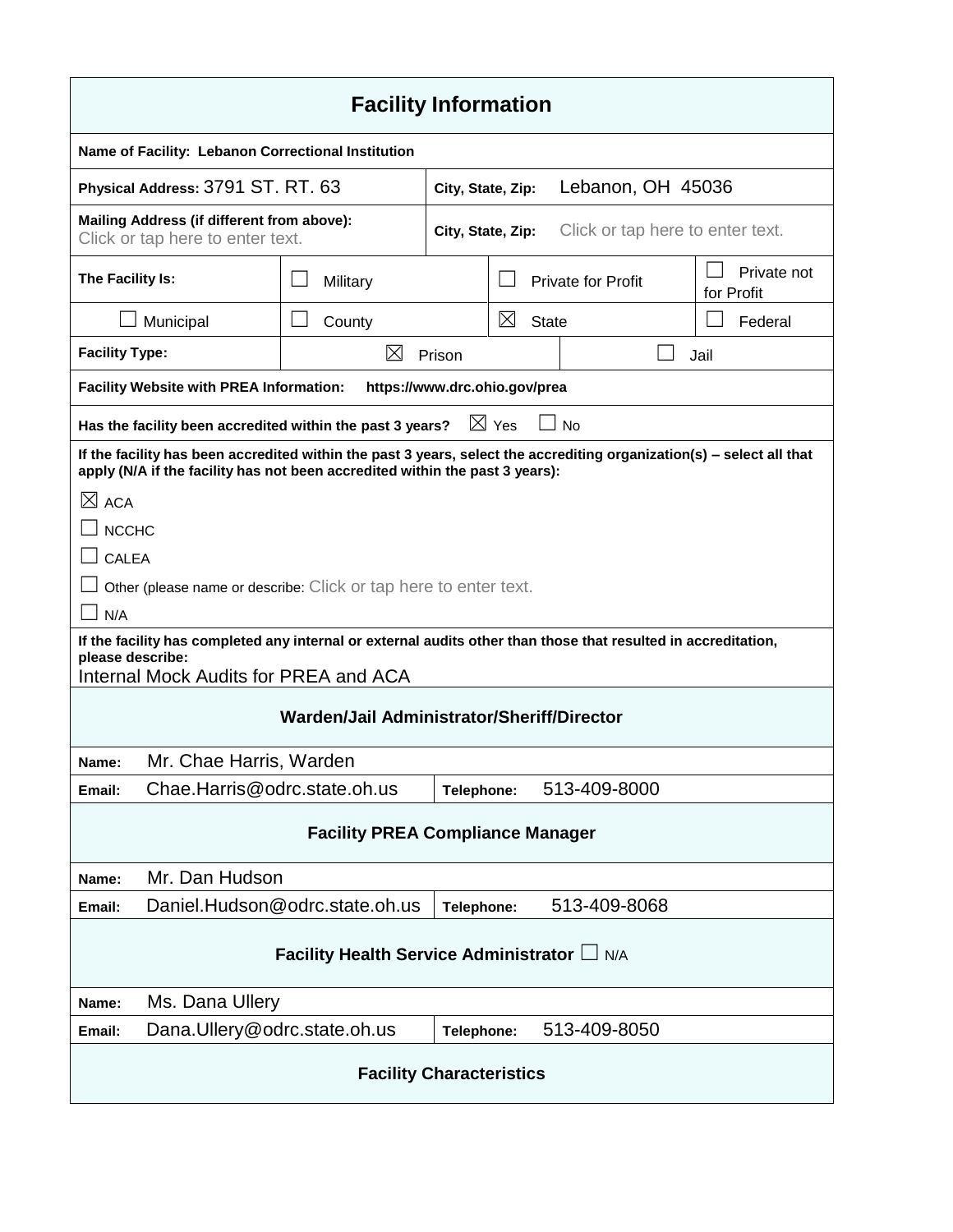| <b>Designated Facility Capacity:</b>                                                                                                                                                                | 1460                                                                                                                                                                                                                                                                                                                                                                                                                                                                                                                                                 |                                                     |  |
|-----------------------------------------------------------------------------------------------------------------------------------------------------------------------------------------------------|------------------------------------------------------------------------------------------------------------------------------------------------------------------------------------------------------------------------------------------------------------------------------------------------------------------------------------------------------------------------------------------------------------------------------------------------------------------------------------------------------------------------------------------------------|-----------------------------------------------------|--|
| <b>Current Population of Facility:</b>                                                                                                                                                              | 1997                                                                                                                                                                                                                                                                                                                                                                                                                                                                                                                                                 |                                                     |  |
| Average daily population for the past 12 months:                                                                                                                                                    | 2280                                                                                                                                                                                                                                                                                                                                                                                                                                                                                                                                                 |                                                     |  |
| Has the facility been over capacity at any point in<br>the past 12 months?                                                                                                                          | $\boxtimes$ Yes<br><b>No</b>                                                                                                                                                                                                                                                                                                                                                                                                                                                                                                                         |                                                     |  |
| Which population(s) does the facility hold?                                                                                                                                                         | $\boxtimes$ Males<br>Females<br><b>Both Females and Males</b>                                                                                                                                                                                                                                                                                                                                                                                                                                                                                        |                                                     |  |
| Age range of population:                                                                                                                                                                            | 18.5-71.2 yrs                                                                                                                                                                                                                                                                                                                                                                                                                                                                                                                                        |                                                     |  |
| Average length of stay or time under supervision:                                                                                                                                                   | 4.61 yrs                                                                                                                                                                                                                                                                                                                                                                                                                                                                                                                                             |                                                     |  |
| Facility security levels/inmate custody levels:                                                                                                                                                     | Level 3/Level 1                                                                                                                                                                                                                                                                                                                                                                                                                                                                                                                                      |                                                     |  |
| Number of inmates admitted to facility during the past 12 months:                                                                                                                                   |                                                                                                                                                                                                                                                                                                                                                                                                                                                                                                                                                      | 1682                                                |  |
| Number of inmates admitted to facility during the past 12 months whose length of<br>stay in the facility was for 72 hours or more:                                                                  | 1682                                                                                                                                                                                                                                                                                                                                                                                                                                                                                                                                                 |                                                     |  |
| Number of inmates admitted to facility during the past 12 months whose length of<br>stay in the facility was for 30 days or more:                                                                   | 1476                                                                                                                                                                                                                                                                                                                                                                                                                                                                                                                                                 |                                                     |  |
| $\boxtimes$ No<br>Does the facility hold youthful inmates?<br>$\square$ Yes                                                                                                                         |                                                                                                                                                                                                                                                                                                                                                                                                                                                                                                                                                      |                                                     |  |
| Number of youthful inmates held in the facility during the past 12 months: (N/A if<br>the facility never holds youthful inmates)                                                                    |                                                                                                                                                                                                                                                                                                                                                                                                                                                                                                                                                      | Click or tap here to<br>enter text.<br>$\times$ N/A |  |
| Does the audited facility hold inmates for one or more other agencies (e.g. a State<br>correctional agency, U.S. Marshals Service, Bureau of Prisons, U.S. Immigration<br>and Customs Enforcement)? | $\boxtimes$ No<br>Yes                                                                                                                                                                                                                                                                                                                                                                                                                                                                                                                                |                                                     |  |
| Select all other agencies for which the audited<br>facility holds inmates: Select all that apply (N/A if<br>the audited facility does not hold inmates for any<br>other agency or agencies):        | Federal Bureau of Prisons<br><b>U.S. Marshals Service</b><br>U.S. Immigration and Customs Enforcement<br><b>Bureau of Indian Affairs</b><br>U.S. Military branch<br>State or Territorial correctional agency<br>County correctional or detention agency<br>Judicial district correctional or detention facility<br>City or municipal correctional or detention facility (e.g.<br>police lockup or city jail)<br>Private corrections or detention provider<br>Other - please name or describe: Click or tap here to<br>enter text.<br>$\boxtimes$ N/A |                                                     |  |
| Number of staff currently employed by the facility who may have contact with<br>inmates:                                                                                                            | 498                                                                                                                                                                                                                                                                                                                                                                                                                                                                                                                                                  |                                                     |  |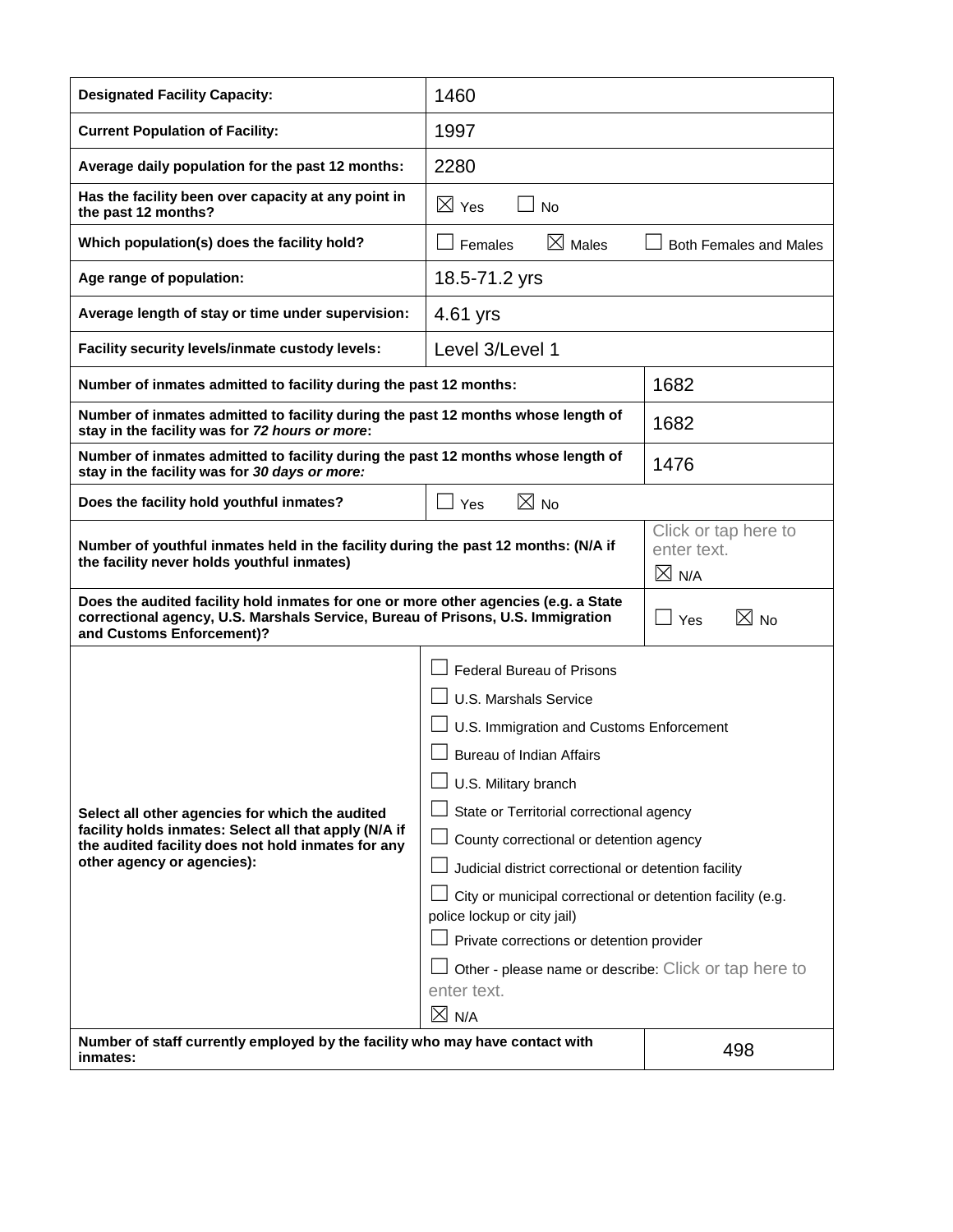| Number of staff hired by the facility during the past 12 months who may have<br>contact with inmates:                                                                                                                 | 107                                        |                |  |  |
|-----------------------------------------------------------------------------------------------------------------------------------------------------------------------------------------------------------------------|--------------------------------------------|----------------|--|--|
| Number of contracts in the past 12 months for services with contractors who may<br>have contact with inmates:                                                                                                         | 11                                         |                |  |  |
| Number of individual contractors who have contact with inmates, currently<br>authorized to enter the facility:                                                                                                        |                                            | 68             |  |  |
| Number of volunteers who have contact with inmates, currently authorized to enter<br>the facility:                                                                                                                    |                                            | 410            |  |  |
| <b>Physical Plant</b>                                                                                                                                                                                                 |                                            |                |  |  |
| <b>Number of buildings:</b>                                                                                                                                                                                           | 64                                         |                |  |  |
| Number of inmate housing units:                                                                                                                                                                                       | 16                                         |                |  |  |
| Number of single cell housing units:                                                                                                                                                                                  |                                            | 3              |  |  |
| Number of multiple occupancy cell housing units:                                                                                                                                                                      |                                            | 11             |  |  |
| Number of open bay/dorm housing units:                                                                                                                                                                                |                                            | $\overline{2}$ |  |  |
| Number of segregation cells (for example, administrative, disciplinary, protective<br>custody, etc.):                                                                                                                 | 165                                        |                |  |  |
| In housing units, does the facility maintain sight and sound separation between<br>youthful inmates and adult inmates? (N/A if the facility never holds youthful<br>inmates)                                          | $\Box$ Yes<br><b>No</b><br>$\boxtimes$ N/A |                |  |  |
| Does the facility have a video monitoring system, electronic surveillance system, or<br>other monitoring technology (e.g. cameras, etc.)?                                                                             | $\boxtimes$ Yes<br>No                      |                |  |  |
| Has the facility installed or updated a video monitoring system, electronic<br>surveillance system, or other monitoring technology in the past 12 months?                                                             | $\boxtimes$ Yes<br><b>No</b>               |                |  |  |
| <b>Medical and Mental Health Services and Forensic Medical Exams</b>                                                                                                                                                  |                                            |                |  |  |
| $\boxtimes$ Yes<br>$\Box$ No<br>Are medical services provided on-site?                                                                                                                                                |                                            |                |  |  |
| Are mental health services provided on-site?                                                                                                                                                                          | $\boxtimes$ Yes<br><b>No</b>               |                |  |  |
| On-site<br>$\boxtimes$ Local hospital/clinic<br>Where are sexual assault forensic medical exams<br>Rape Crisis Center<br>provided? Select all that apply.<br>Other (please name or describe: Atrium Medical<br>Center |                                            |                |  |  |
| <b>Investigations</b>                                                                                                                                                                                                 |                                            |                |  |  |
| <b>Criminal Investigations</b>                                                                                                                                                                                        |                                            |                |  |  |
| Number of investigators employed by the agency and/or facility who are<br>responsible for conducting CRIMINAL investigations into allegations of sexual<br>abuse or sexual harassment:                                | $\overline{0}$                             |                |  |  |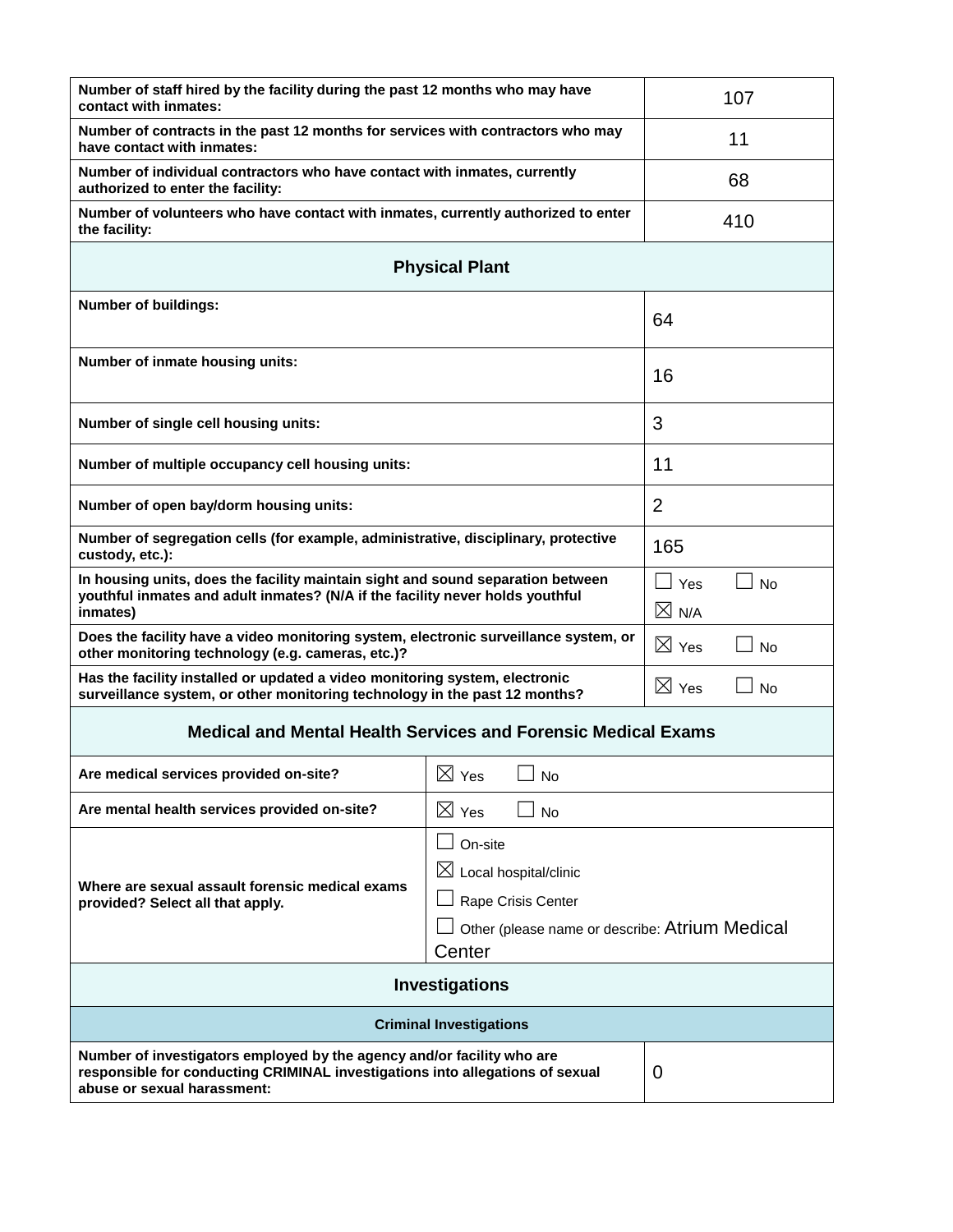| conducted by: Select all that apply.<br>$\boxtimes$ An external<br>investigative entity<br>Local police department<br>Local sheriff's department<br>Select all external entities responsible for<br>$\boxtimes$ State police<br><b>CRIMINAL INVESTIGATIONS: Select all that apply</b><br>A U.S. Department of Justice component<br>(N/A if no external entities are responsible for<br>criminal investigations)<br>Other (please name or describe: Click or tap here to<br>enter text.)<br>N/A<br><b>Administrative Investigations</b><br>Number of investigators employed by the agency and/or facility who are<br>$\overline{2}$<br>responsible for conducting ADMINISTRATIVE investigations into allegations of<br>sexual abuse or sexual harassment?<br>$\boxtimes$ Facility investigators<br>When the facility receives allegations of sexual abuse or sexual harassment<br>$\boxtimes$ Agency investigators<br>(whether staff-on-inmate or inmate-on-inmate), ADMINISTRATIVE INVESTIGATIONS<br>are conducted by: Select all that apply<br>An external | When the facility received allegations of sexual abuse or sexual harassment                                                                       | Facility investigators<br>Agency investigators       |                      |  |  |
|-------------------------------------------------------------------------------------------------------------------------------------------------------------------------------------------------------------------------------------------------------------------------------------------------------------------------------------------------------------------------------------------------------------------------------------------------------------------------------------------------------------------------------------------------------------------------------------------------------------------------------------------------------------------------------------------------------------------------------------------------------------------------------------------------------------------------------------------------------------------------------------------------------------------------------------------------------------------------------------------------------------------------------------------------------------|---------------------------------------------------------------------------------------------------------------------------------------------------|------------------------------------------------------|----------------------|--|--|
|                                                                                                                                                                                                                                                                                                                                                                                                                                                                                                                                                                                                                                                                                                                                                                                                                                                                                                                                                                                                                                                             | (whether staff-on-inmate or inmate-on-inmate), CRIMINAL INVESTIGATIONS are                                                                        |                                                      |                      |  |  |
|                                                                                                                                                                                                                                                                                                                                                                                                                                                                                                                                                                                                                                                                                                                                                                                                                                                                                                                                                                                                                                                             |                                                                                                                                                   |                                                      |                      |  |  |
|                                                                                                                                                                                                                                                                                                                                                                                                                                                                                                                                                                                                                                                                                                                                                                                                                                                                                                                                                                                                                                                             |                                                                                                                                                   |                                                      |                      |  |  |
|                                                                                                                                                                                                                                                                                                                                                                                                                                                                                                                                                                                                                                                                                                                                                                                                                                                                                                                                                                                                                                                             |                                                                                                                                                   |                                                      |                      |  |  |
|                                                                                                                                                                                                                                                                                                                                                                                                                                                                                                                                                                                                                                                                                                                                                                                                                                                                                                                                                                                                                                                             |                                                                                                                                                   |                                                      |                      |  |  |
|                                                                                                                                                                                                                                                                                                                                                                                                                                                                                                                                                                                                                                                                                                                                                                                                                                                                                                                                                                                                                                                             |                                                                                                                                                   |                                                      |                      |  |  |
|                                                                                                                                                                                                                                                                                                                                                                                                                                                                                                                                                                                                                                                                                                                                                                                                                                                                                                                                                                                                                                                             |                                                                                                                                                   |                                                      |                      |  |  |
|                                                                                                                                                                                                                                                                                                                                                                                                                                                                                                                                                                                                                                                                                                                                                                                                                                                                                                                                                                                                                                                             |                                                                                                                                                   |                                                      |                      |  |  |
|                                                                                                                                                                                                                                                                                                                                                                                                                                                                                                                                                                                                                                                                                                                                                                                                                                                                                                                                                                                                                                                             |                                                                                                                                                   |                                                      |                      |  |  |
|                                                                                                                                                                                                                                                                                                                                                                                                                                                                                                                                                                                                                                                                                                                                                                                                                                                                                                                                                                                                                                                             |                                                                                                                                                   |                                                      |                      |  |  |
|                                                                                                                                                                                                                                                                                                                                                                                                                                                                                                                                                                                                                                                                                                                                                                                                                                                                                                                                                                                                                                                             |                                                                                                                                                   |                                                      |                      |  |  |
|                                                                                                                                                                                                                                                                                                                                                                                                                                                                                                                                                                                                                                                                                                                                                                                                                                                                                                                                                                                                                                                             |                                                                                                                                                   |                                                      |                      |  |  |
|                                                                                                                                                                                                                                                                                                                                                                                                                                                                                                                                                                                                                                                                                                                                                                                                                                                                                                                                                                                                                                                             |                                                                                                                                                   |                                                      |                      |  |  |
|                                                                                                                                                                                                                                                                                                                                                                                                                                                                                                                                                                                                                                                                                                                                                                                                                                                                                                                                                                                                                                                             |                                                                                                                                                   |                                                      |                      |  |  |
|                                                                                                                                                                                                                                                                                                                                                                                                                                                                                                                                                                                                                                                                                                                                                                                                                                                                                                                                                                                                                                                             |                                                                                                                                                   |                                                      |                      |  |  |
|                                                                                                                                                                                                                                                                                                                                                                                                                                                                                                                                                                                                                                                                                                                                                                                                                                                                                                                                                                                                                                                             |                                                                                                                                                   |                                                      | investigative entity |  |  |
| Local police department                                                                                                                                                                                                                                                                                                                                                                                                                                                                                                                                                                                                                                                                                                                                                                                                                                                                                                                                                                                                                                     |                                                                                                                                                   |                                                      |                      |  |  |
| Select all external entities responsible for<br>Local sheriff's department                                                                                                                                                                                                                                                                                                                                                                                                                                                                                                                                                                                                                                                                                                                                                                                                                                                                                                                                                                                  | <b>ADMINISTRATIVE INVESTIGATIONS: Select all</b><br>that apply (N/A if no external entities are<br>responsible for administrative investigations) |                                                      |                      |  |  |
| State police                                                                                                                                                                                                                                                                                                                                                                                                                                                                                                                                                                                                                                                                                                                                                                                                                                                                                                                                                                                                                                                |                                                                                                                                                   |                                                      |                      |  |  |
| A U.S. Department of Justice component                                                                                                                                                                                                                                                                                                                                                                                                                                                                                                                                                                                                                                                                                                                                                                                                                                                                                                                                                                                                                      |                                                                                                                                                   |                                                      |                      |  |  |
|                                                                                                                                                                                                                                                                                                                                                                                                                                                                                                                                                                                                                                                                                                                                                                                                                                                                                                                                                                                                                                                             |                                                                                                                                                   | Other (please name or describe: Click or tap here to |                      |  |  |
| enter text.)                                                                                                                                                                                                                                                                                                                                                                                                                                                                                                                                                                                                                                                                                                                                                                                                                                                                                                                                                                                                                                                |                                                                                                                                                   |                                                      |                      |  |  |
| $\boxtimes$ N/A                                                                                                                                                                                                                                                                                                                                                                                                                                                                                                                                                                                                                                                                                                                                                                                                                                                                                                                                                                                                                                             |                                                                                                                                                   |                                                      |                      |  |  |

# **Audit Findings**

# **ODRC Policy and Acronyms**

| <b>ODRC</b> | <b>Ohio Department of Rehabilitation and Corrections</b> |
|-------------|----------------------------------------------------------|
| <b>OCM</b>  | Institutional Operational Compliance Manager             |
| <b>BOC</b>  | <b>Bureau of Operational Compliance</b>                  |
| <b>LPH</b>  | <b>Limited Privilege Housing</b>                         |
| <b>OSHP</b> | Ohio State Highway Patrol                                |
| <b>PAST</b> | <b>PREA Accommodation Strategy Team</b>                  |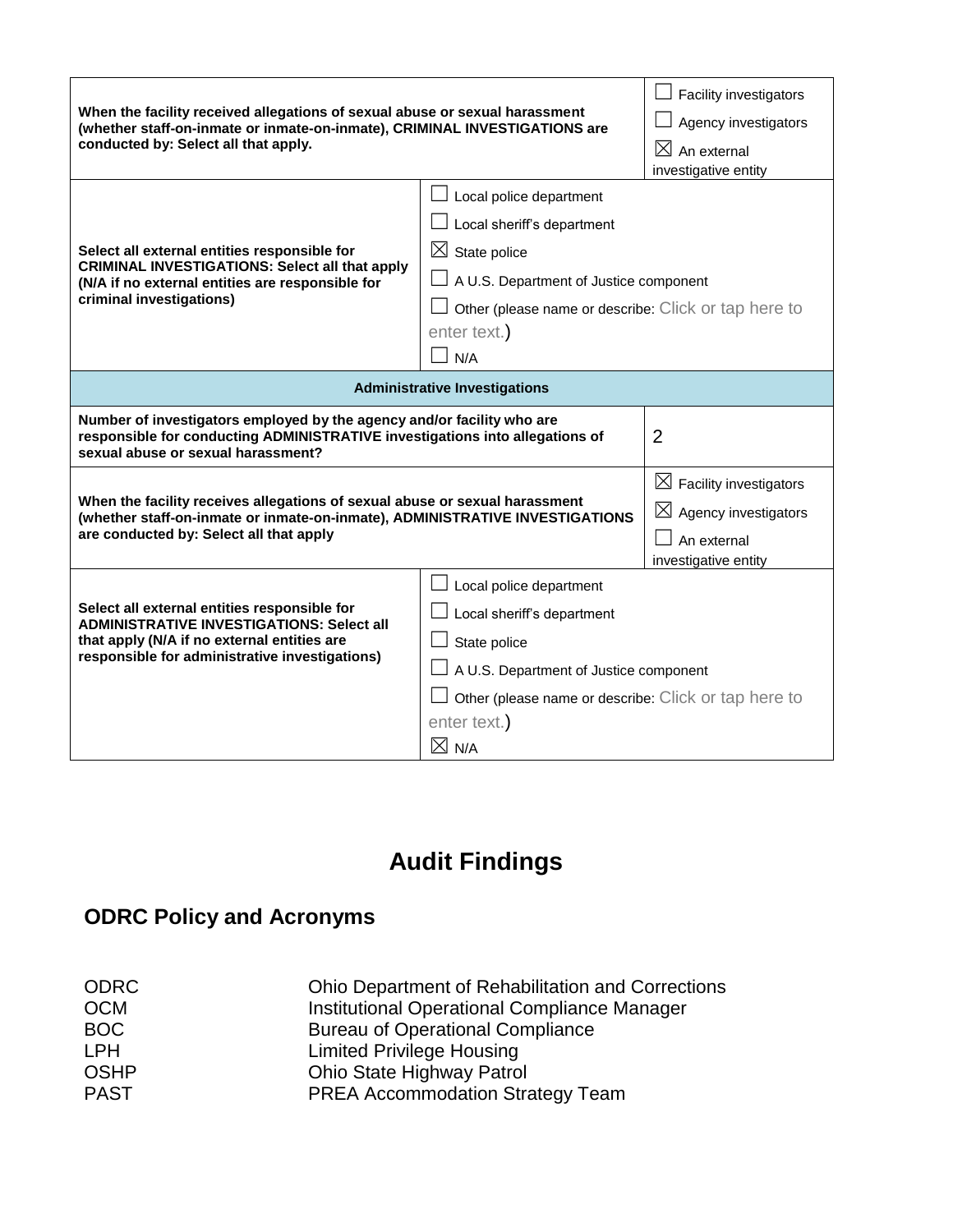| <b>ODRC PREA Policy:</b>     |                                                                  |
|------------------------------|------------------------------------------------------------------|
| 79-ISA-01                    | PREA Policy July 13,2018                                         |
| 79-ISA-04                    | PREA Risk Assessments and Accommodation Strategies               |
| 79-ISA-02                    | Prison Sexual Misconduct Reporting, Response, Investigation, and |
|                              | <b>Prevention of Retaliation</b>                                 |
| 79-ISA-03                    | <b>Sexual Abuse Review Team</b>                                  |
| 79-ISA-05                    | Lesbian, Gay, Bisexual, Transgender, and Intersex (LGBTI) Policy |
| <b>Medical Protocol B-11</b> | Medical Care Guidelines for Sexual Conduct or                    |
|                              | <b>Recent Sexual Abuse</b>                                       |

#### **Lebanon Correctional Institution Mission Statement**

The Lebanon Correctional Institution (LeCI) is responsible for the incarceration of convicted felons in a humane, safe and secure manner until their transfer to another institution within the Department of Rehabilitation and Correction or upon their legal release from custody to society at-large, in accordance with the laws of the State of Ohio and Departmental Regulations. During this period of incarceration, the institution must provide for the safety and security of its staff as well as the surrounding community, while providing work and other specialized programming to meet the individual needs of its population. This falls in line with the Ohio Department of Rehabilitation and Corrections Mission Statement of: To reduce recidivism among those we touch.

## **Audit Narrative**

## **The Audit Process**

The Lebanon Correctional Institution (LeCI) (Ohio) is compliant with the U.S. Department of Justice PREA Standards (Prison Rape Elimination Act).

The LeCI audit was conducted on March 4-6, 2020 by Certified DOJ Auditors William Peck and Kristen Thomas. An outbrief was held on March 6, 2020, with the Warden.

Entrance Interview: The entrance meeting auditors was held in the office of Chae Harris, Warden. The following persons were in attendance:

Warden Chae Harris PREA OCM (Operations Compliance Manager) Dan Hudson Deputy Warden of Administration Adam Keesler ODRC PREA Coordinator Mark Stegemoller

## **Facility Site Review**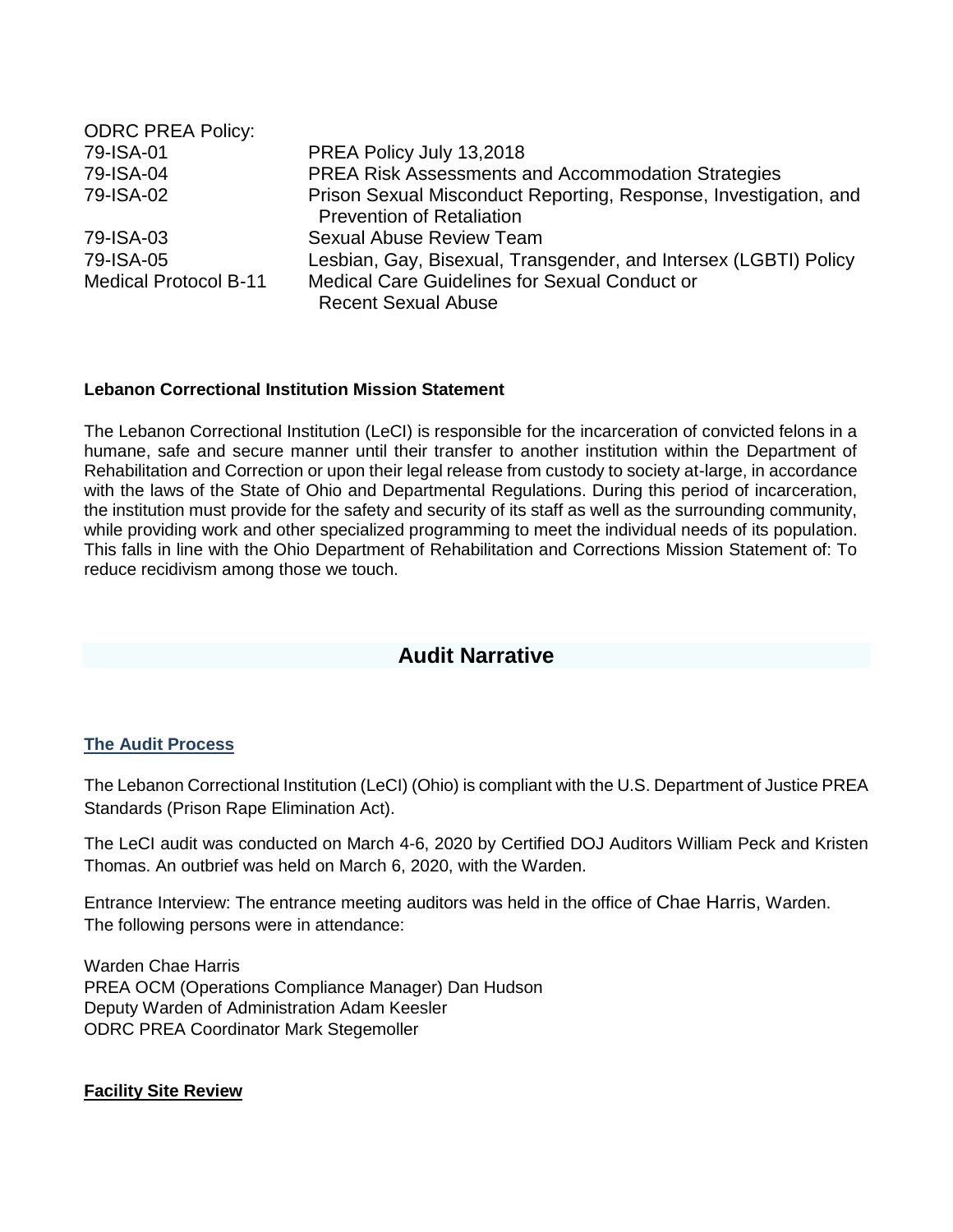The site review went through the main LeCI compound and the Camp from 1:00 p.m. to 4:00 pm. on the first day of the audit. During the site review, the auditors evaluated the conditions of confinement and quality of life at the facility. The following narrative and description of the relevant facility programmatic services and functional areas summarizes the findings regarding these conditions and quality of life.

The following persons accompanied the auditors on the site review and responded to questions concerning facility operations:

Chae Harris, Warden Deputy Warden Adam Keesler Dan Hudson, Lebanon Program Administrator OCM/PREA Mark Stegemoller, ODRC PREA Coordinator

#### Departments Visited:

The auditors were present at the facility during the day and evening shifts during the audit. The team site reviewed the main facility, worked on the files, and began conducting interviews. The auditors observed inmates performing work duties, working at several locations throughout the facility, inmates attending education classes, and inmates attending recreational activities in the gymnasium and on the yard. Facility PREA notices were posted in all areas of the facility. Auditors visited the following departments to review conditions and operations:

Administration Investigations **Security** General Population and Restricted Housing LeCI Camp **Education** Mental Health **Dental** Medical Recreation Areas

#### Security:

The facility has a total of 266 cameras which records for various lengths of time. The cameras are both PTZ and Fixed (8 cameras are located outside the facility, 17 cameras are at the Camp, and 241 cameras located in appropriate locations inside the facility).

#### Medical Care:

The medical care at Lebanon Correctional Institution is provided by Ohio state employees and contract staff providing primary care for its 2,200 offenders. The medical department is a 24/7 operating department staffed with two part-time Physicians totaling 3 days weekly; one Health Care Administrator, 6 LPN's, two Nurse Practitioners, 13 RN's, and support Technicians and Clerical Staff. Some of the staff is contract staff, all other staff are Ohio State Employees.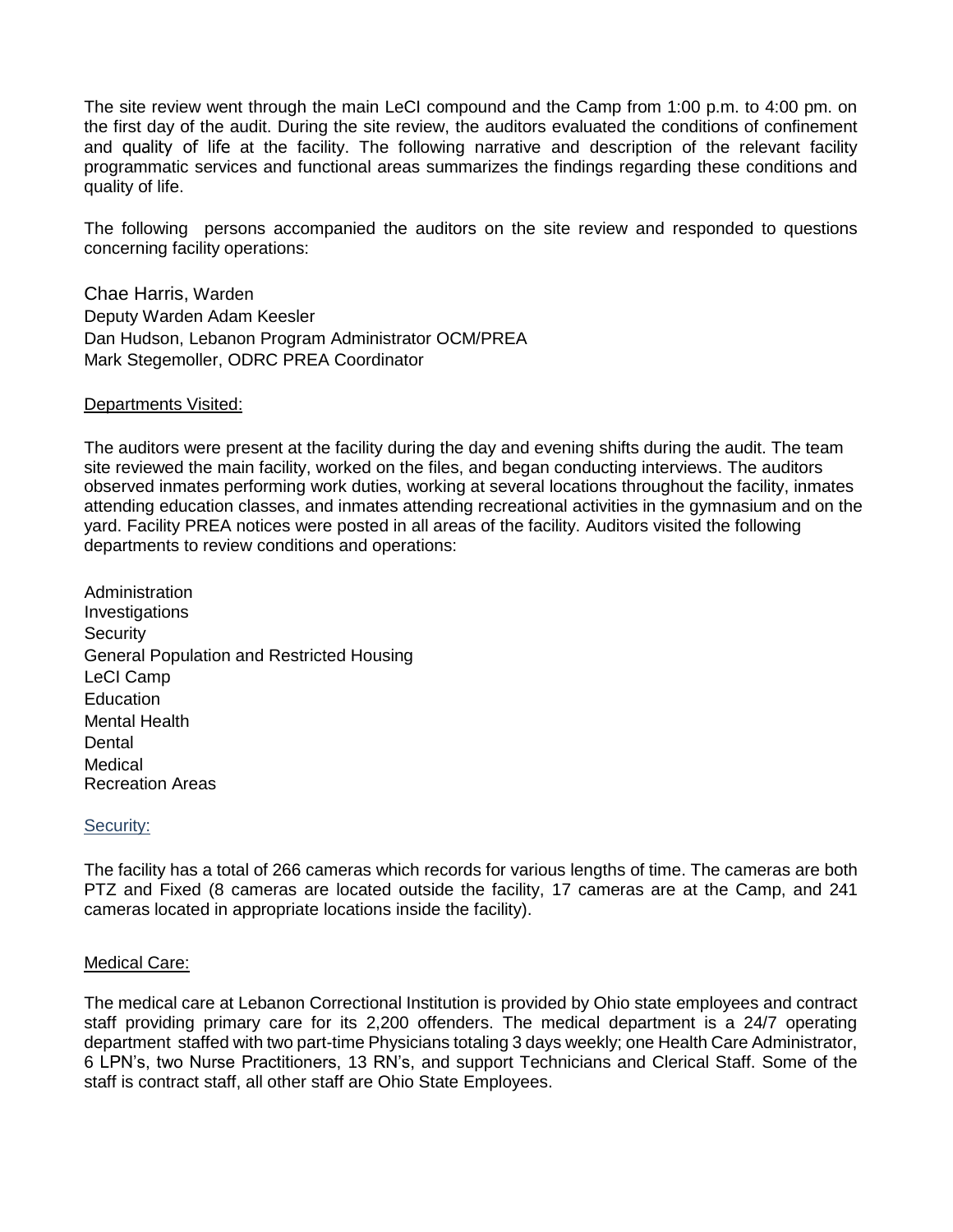Sick call is provided seven days a week and emergency situations are seen anytime seven days a week. For offenders housed in restricted housing, medical staff visits the units daily and obtain sick call requests and are seen in their housing units; if more care is necessary, they are escorted to the health services unit.

The medical portion of the reception process is conducted in accordance with PREA Standards protocol. Each offender is given an orientation to health care. The nurse completes an intake screening and covers all areas to include medical, dental, and mental health. In addition, each offender is screened for sexual abuse/assault vulnerabilities and/or those that may be sexually assaultive. Medical staff was interviewed and verified that they are responsible for completing the PREA Screening Checklist when inmates arrive into the facility.

When outside consultations are required, the Atrium Medical Center Clinic or the Ohio State University Clinic is utilized. The medical department has the use of telemedicine when needed. Medical staff reported the facility staff does not conduct SAFE/SANE examinations on-site and the inmates are transferred to Atrium Hospital for a completed examination. However, they do see the inmate upon return from the hospital. If it is on a weekend they will keep the inmate in the infirmary until next working day and they can be seen by a physician. If it is during working hours the physician will see the inmate same day of return. The inmate is also treated for sexually transmitted infection upon return from the examination.

## Mental Health:

Mental health staff was interviewed and reported receiving additional specialized training with respect to protocols for sexual abuse and sexual harassment. They discussed their protocols for gaining consent and their duty to report. Staff not only explained the follow-up process for their responsibility to the alleged victim, but also went into detail with respect to the alleged aggressor as well. They refer all aggressors to their sexual abuse coordinator at the headquarters level for further assessment.

The Mental Health (MH) Department offers; Crisis Intervention, Counseling Groups, Individual Counseling/Therapy, Dual Diagnosis treatment, Substance Abuse Counseling, Individual Treatment Plans, and a Multi-Disciplinary Team approach.

Mental Health Staffing: 1 Contract psychiatrist 1 LPC 1 LPCC 4 Psychologists (2 state, 2 contract) 1 LSW 2 RNs 1 ARNP 1 Social Work Supervisor

1 Psychology Supervisor (vacant)

Offenders can access MH by sending a "Kite" (request chit) for either crisis or routine care, or by staff referral. MH staff visit the Restricted Housing Units on a regular basis. If an offender says he is suicidal, he is escorted to MH immediately or MH responds to the area immediately. If it is deemed necessary, and/or after hours, the offender can be placed in one of the 6 suicide watch cells in Restrictive Housing for constant/close supervision. All orders come from the Mental Health Providers.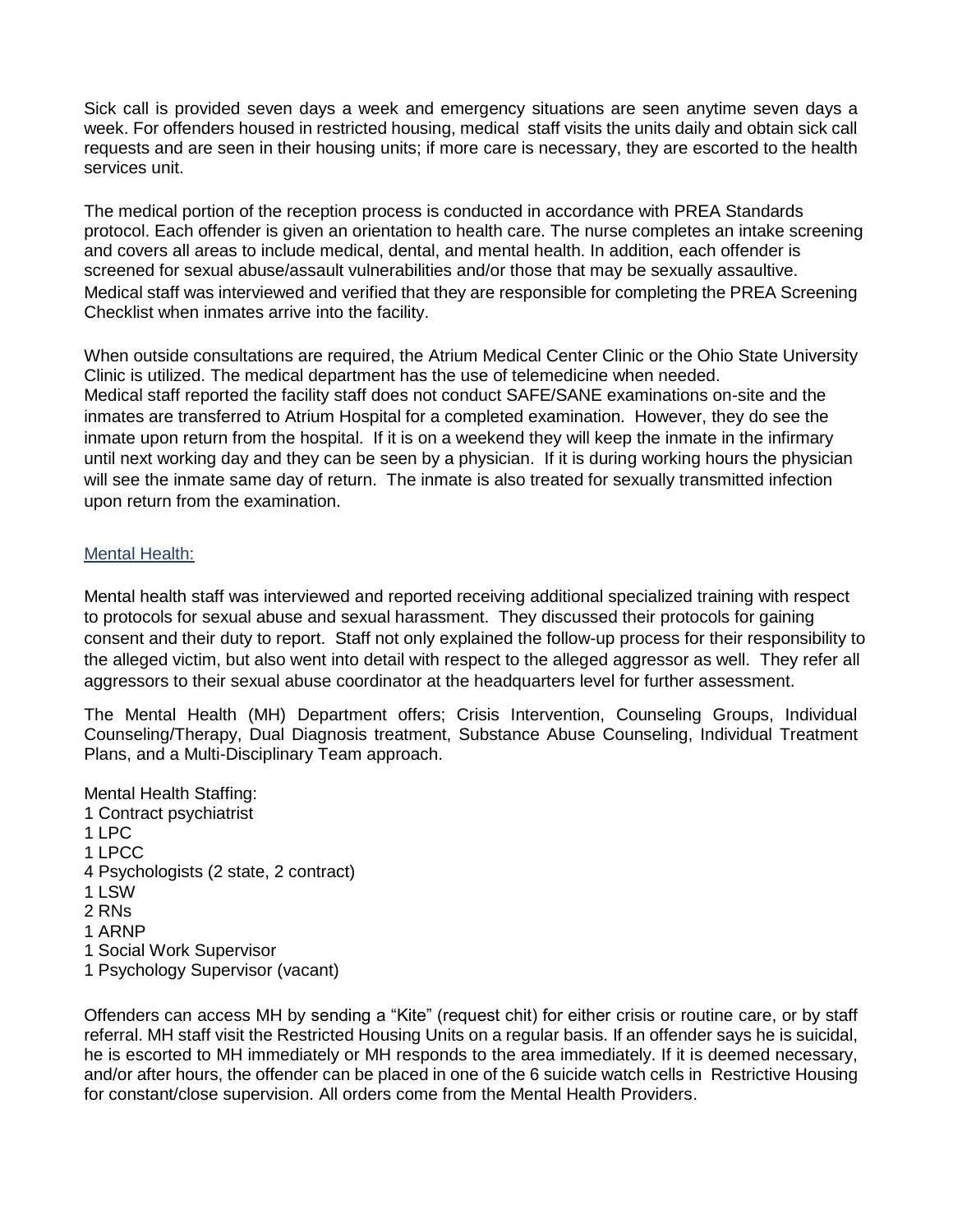Groups that are offered by the department include; Stress Management, Creating Balance, Survivors of Sexual Abuse, Medication Education, Changes that Heal, Managing Anxiety and Worry, Sleep Group, Men's Life Skills, and in addition there are 4 Evidence Based Programs which include; PTSD, Anger Management, Illness Management, and Depression.

#### Religious Programming:

The Religious Department is led by a Chaplain who provides for all of the religious needs of the offender population. The Chaplain with the assistance of 168 volunteers presents the following programs to the offender population; Behind the Walls, Hope Literacy, Choir/Praise Team, Apostolic Bible Study, Walking in Step Jesus, Bible College, Grief Recovery, Catholic Instruction, Prison Fellowship, Crossroads, Peace Education, Kairos/Prayer & Share, and Life Builders. Other programs include Building Personal and Professional Success (Bible Study, Muslim Taleem, and Mindful Meditation.

#### Food Service:

Food service operations at the Lebanon Correctional Institution and the Camp are provided by Aramark Services, a private contract vendor. Inmates (170) are employed as cooks, bakers, servers, janitors and dishwashers. The kitchen area is well designed, clean and well maintained at the both Main institution and the Camp and both areas have very good camera and staff coverage

#### Offender Work Programs:

Work opportunities are offered for inmates in the following areas: Food Service, Janitorial, Laundry, Recreation and Barber Services. In addition to these there is an industry operation which includes three separate shops. LGBTI inmates are assigned work throughout the facility.

## Academic and Vocational Education:

LeCI conducts a corrections education environment that allows inmate students to choose from a variety of academic offerings including: Adult Basic Education (ABE) and General Education Development (GED). LeCI also offers a number of vocational programs including: business information systems, culinary arts, office systems specialist, and graphic arts. All of these programs and classes are conducted by fully certified teachers. Security staff are readily present throughout program areas.

#### Social Services:

The Social Services Programs are managed by the Unit. Offerings include, among others, the Treatment Program Continuum, which includes a 4-stage Treatment Readiness Program from Intensive Outpatient through the Recovery Maintenance Program and ending with Continuing Care/Fellowship Meetings.

Visitation: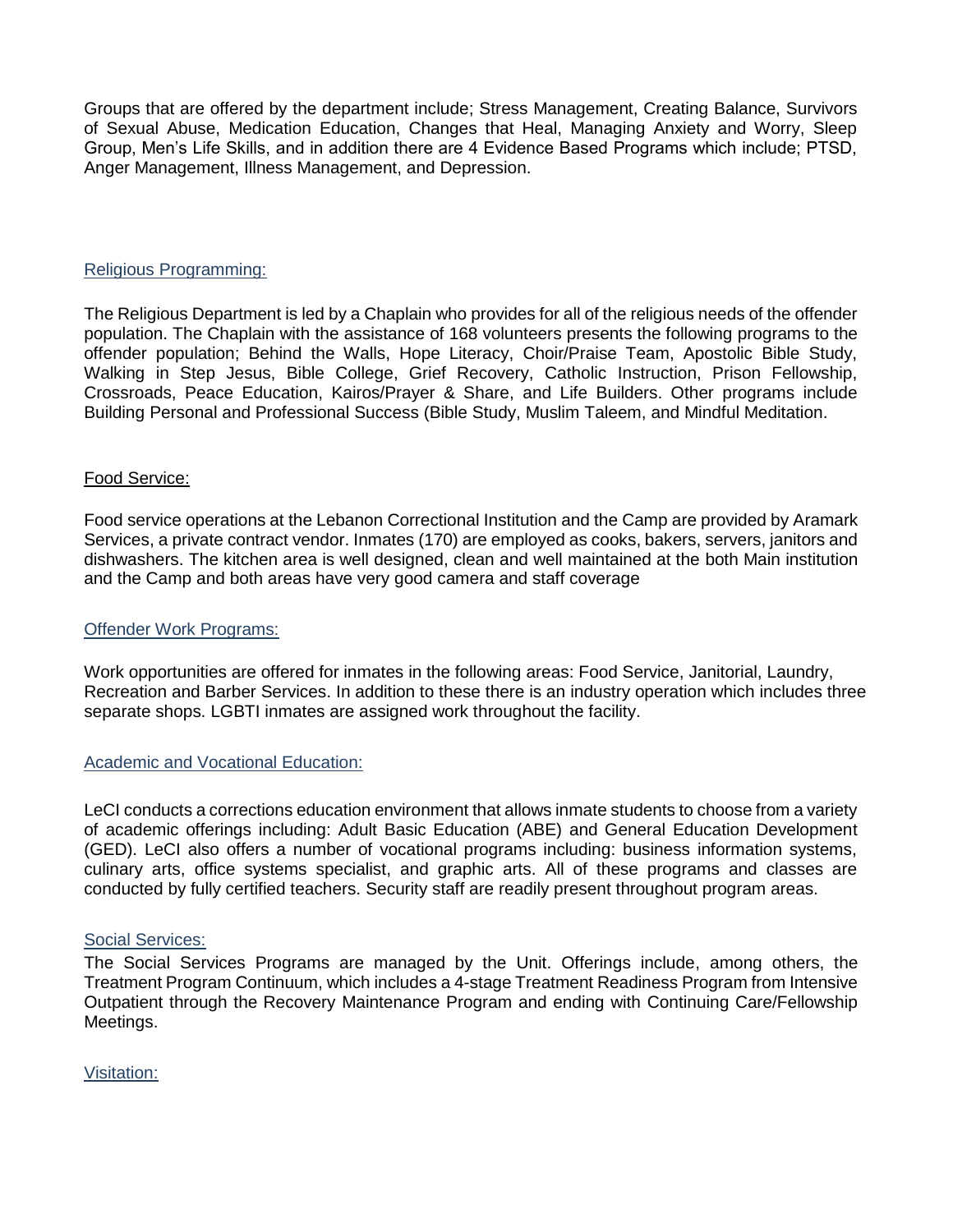The Lebanon Correctional Institution has a designated visiting area and visitation is conducted every day. In addition, there is a program under which the inmates can visit utilizing a kiosk system located within the living unit dayroom which provides audio and video connectivity to the visitor via a Skype feature on a laptop computer.

#### Library Services:

The library is open according to a liberal schedule which includes both evening and weekend hours. The library provides recreational and educational reading material for the inmate population at both the main facility and the camp. Book carts are available for the Restrictive Housing Unit, and they are rotated on a regular schedule. A law library is provided in conjunction with regular library services at both the main compound and the camp dormitory.

#### **Interviews**

During the course of the audit, auditors met with both staff and offenders to verify observations and perform the Standards' interviews concerning facility operations. The major portion of the site audit consisted of conducting these structured interviews with specialized and randomly selected staff and also with random and targeted categories of offenders (LGBTI, reported victims of abuse, cognitive or handicapped offenders, etc.). All staff and offenders interviewed were very cooperative during the interview process.

#### Offender Interviews

In addition to interviews and discussions with employees selected during the site review, the Auditors conducted random and targeted offender interviews as noted below. The offenders and staff were well aware of PREA and the zero-tolerance policy of the Agency. Offenders interviewed were knowledgeable about how and where to report sexual abuse and sexual harassment. They all indicated they had received written information either on their arrival or on the housing units for those that have been at the facility for a considerable amount of time.

The offenders talked freely with the auditors and described their treatment by staff members as fair with few individual exceptions. LGBTI offenders interviewed reported that they felt safe and a significant number of older offenders responded in a similar vein.

The auditors had the opportunity during the conduct of the audit to speak with 21 Randomly Selected inmates and 22 Targeted inmates. The inmates felt that the large majority line staff at the facility treated them professionally and respectfully, with a few individual exceptions. The inmates stated that they felt that they could approach almost any of the staff at the facility with any concerns that they may have and that action would be quickly taken.

Some targeted offenders were part of more than one category and were interviewed for both categories (e.g., LEP and cognitive disability both; or physical disability and deaf both, etc.). The offenders were supportive of the PREA efforts by the warden and the administrative staff. There were a few general population complaints about staff treatment or fairness by a few individual staff, but these were non-specific. Overall, the offender interviews produced very few complaints.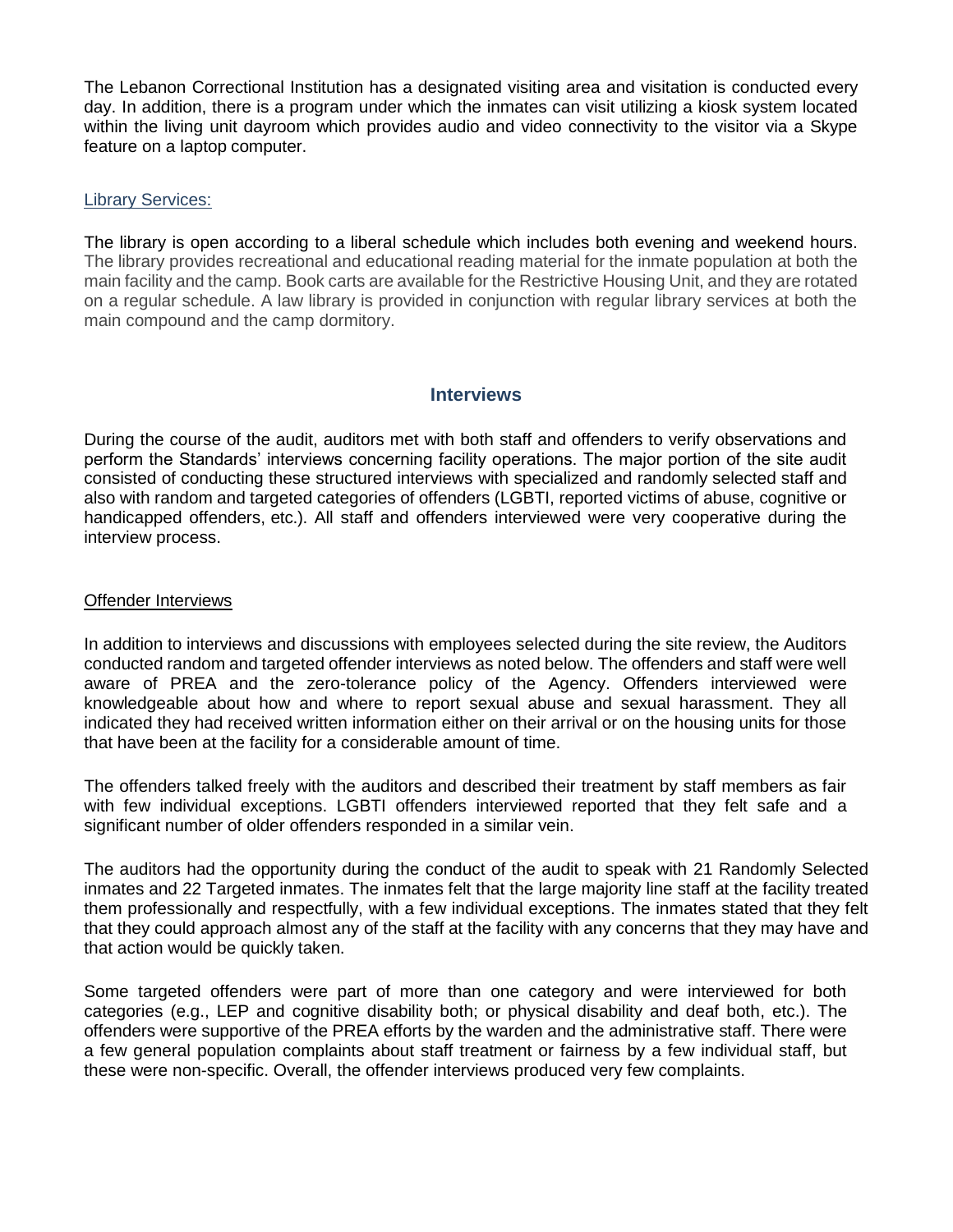Offenders selected for random interviews were selected from all housing areas. During all interviews, offenders communicated that they felt safe and they felt that their sexual safety was not at risk. Interviewed offenders felt that some few individual staff were less concerned than others but that anyone they reported to would take action on a report of sexual abuse, assault, harassment or retaliation.

Offenders Interviewed 4 Offenders Who Reported Victimization During Risk Screening 3 Offenders Who Identify As LGB 4 Transgender Offenders 4 Who Reported Abuse/Victimization 2 Inmates With a Physical Disability 1 Inmates Who Were Blind, Deaf or Hard of Hearing 1 Limited English Proficiency Inmate 3 Inmates With A Cognitive Disability

21 Random Offenders

#### Staff Interviews

Auditors interviewed a wide range of staff that included both executive and line staff for the facility. The auditors had the opportunity to speak with 12 Randomly selected staff members, 6 mandated senior staff (including 3 memorialized interviews with agency headquarters personnel), 38 specialized staff 1 volunteer and 3 contractors during the conduct of the audit. Specialized staff interviewed included Medical and Mental Health Supervisors, higher-level supervisors, as well as staff from Programs, Human Resources, Training, Classification, Volunteer and Intake Staffs. The consensus of the auditors was that staff at the facility were professional in the performance of their duties and very knowledgeable of their duties and responsibilities.

It was observed by the auditors that the line staff, as well as the executive level staff, was responsive to inmate concerns. The line staff felt that the executive level staff had an open communication culture and were available to them at generally any time. Many staff have been at the facility for a lot of years, which the auditors felt spoke very highly of the operation of the facility.

Staff at LECI is professional in their interaction with the offenders and other staff. The auditors observed a sense of pride in staff in the facility regarding their jobs. Officers the auditors talked with said they were committed to the success of the facility. Staff and officers feel that their work is recognized and appreciated by leadership.

#### Staff Interviewed

- 1 Agency Head
- 1 Agency PREA Coordinator
- 1 Facility Contracting Officer
- 1 Human Resources Manager
- 1 Warden
- 1 PREA Compliance Manager/Operational Compliance Manager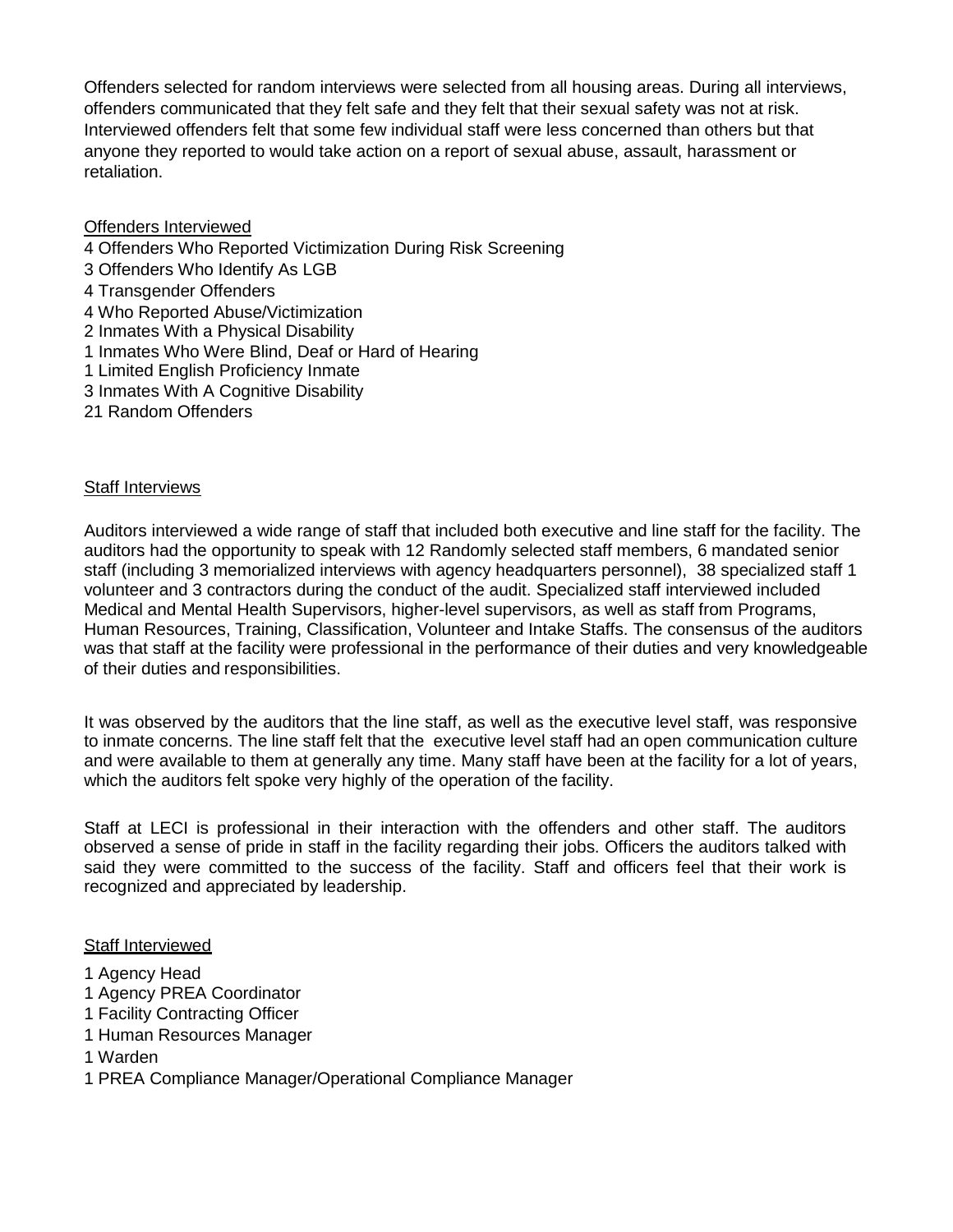- 2 Facility Administrative Investigators
- 1 Criminal Investigator (Ohio State Highway Patrol)
- 2 Incident Review Team members
- 4 Contractors/Volunteers who have contact with offenders
- 6 Medical-Mental Health staff
- 1 SAFE/SANE Staff at the Medical Center
- 2 Victim Support Staff
- 6 Intermediate or Higher-level Supervisors
- 2 Staff Who Perform Risk Screening
- 2 Intake Staff
- 3 Staff Who Perform Screening for Risk of Victimization and Abusiveness
- 2 Staff Who Supervise Segregated Housing
- 2 Designated Staff Charged with Monitoring Retaliation
- 7 First Responders
- 12 Random Staff\*

All staff interviewed were well-versed in their respective areas of responsibility regarding PREA and affirmed compliance with the applicable PREA standards. Staff was familiar with the procedures regarding reporting, responding and evidence preservation. All uniformed staff are trained as first responders and are familiar with their duties.

#### Examination of Records

Prior to and during the site visit review, the auditors reviewed the various files and documents, noted below, to evaluate compliance levels of the policies and procedures. The facility has zero notices of non-compliance with local, state, or federal laws or regulations. These file and document reviews were also part of the triangulation of data following the on-site review.

Staff Handbook Inmate Handbook Investigator training certification Receipt records of admission education by inmates Volunteer and Contractor training guide Staff training topics and dates training received Volunteer and Contractor Training Records and Topics Medical and Mental health staff training certificates Staffing Plan Investigation folders Personnel Folders, random, including Volunteer and contractor folders Personnel Background Investigations results Inmate online confinement folders, random Standards, Policies Coordinated Response Plan Medical and Mental Health department Logs Housing Unit logs, random

## **Facility Characteristics**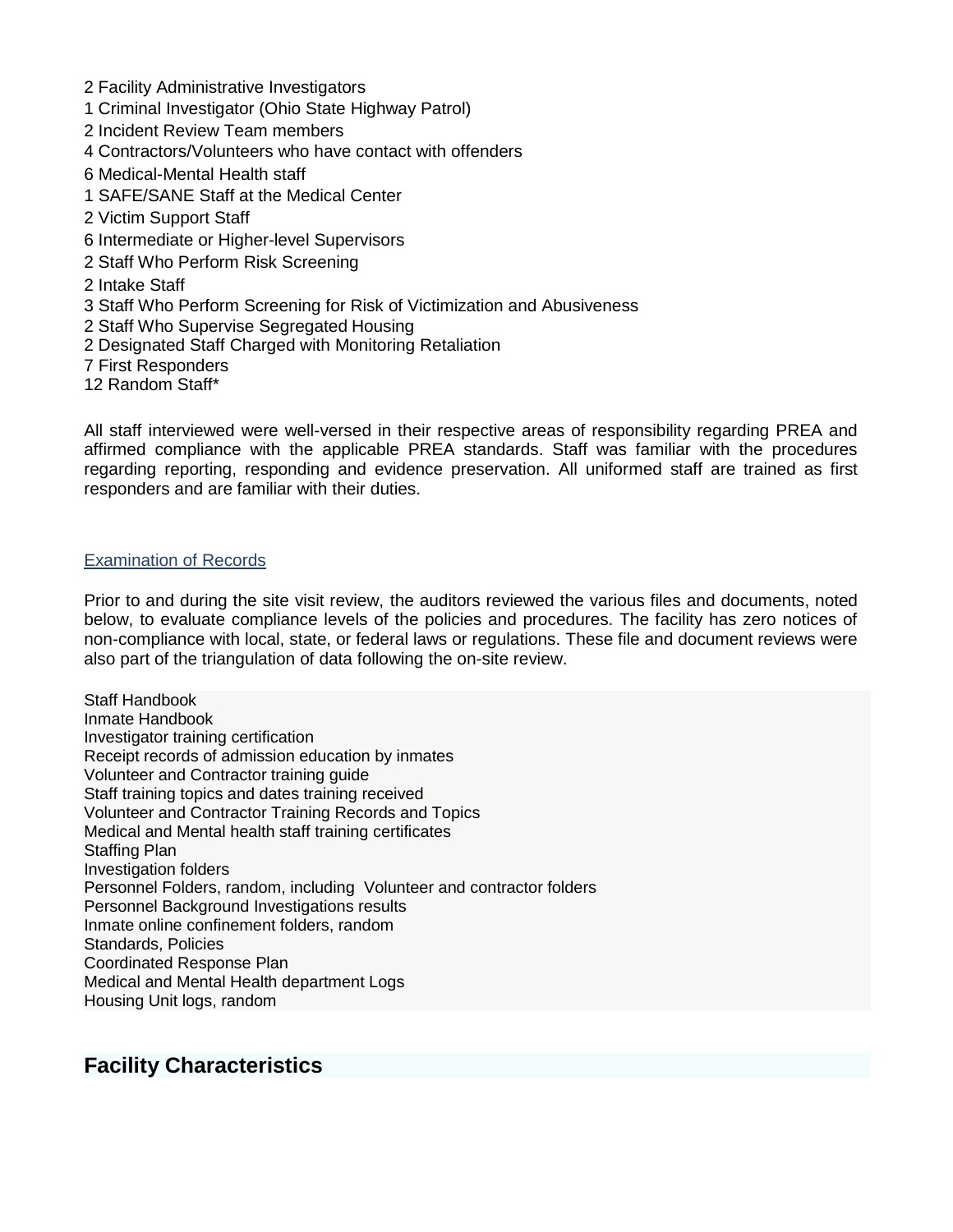Lebanon Correctional Institution is approximately 45 miles north of Cincinnati and was constructed/opened in 1960. It consists of 40 acres within a double fenced Compound, including 11 acres of indoor space under one roof and is constructed in a "telephone pole" configuration.

The institution employs more than 500 individuals in custody and security, food service, education, health care, maintenance, sanitation, laundry, recreation, industry, support and religious positions.

The main institution can house approximately 2450 inmates plus 200 minimum security inmates at the Camp. There are 16 housing units including 5 restricted housing units and 2 Camp units. This includes 9 General Population Units- (A, B, D, E, F, G, H, J, K); 5 Restrictive Housing Units- (C, R, L1, L2, L3); and 2 Camp Dormitories (A-Side / B-Side)

The general Description of these housing areas includes: Blocks A, B, D, E, F, H, J, K house (two) offenders per cell on three ranges of cells Blocks C (LPH) houses (one) offender per cell on three ranges (Restrictive Housing) R Block (Special Management) houses (two) offenders per cell on two ranges G Block is the "Merit" block; houses (one) offender per cell on three ranges L1 Block (Special Management) closed due to decreased segregation L2 (Special Management) L3 (Special Management)

#### Facility Demographics

Rated Capacity: 1460 Average Daily Population the last 12 months: 2280 Average Length of Stay: 4.61 Security/Custody Level: Close (Medium)/Minimum Age Range of Offenders: 18-71 Gender: Male

## Exit Discussion

The exit outbrief was held at with the Warden, Chae Harris March 6, 2020. The auditors explained the procedures that would follow the audit expressed appreciation for the cooperation of everyone and explained the Post-Audit process to include review and triangulation of all data received. The following persons were also in attendance:

Warden Chae Harris Operations Compliance Manager Dan Hudson Deputy Warden of Administration Adam Keesler ODRC PREA Coordinator Mark Stegemoller

## **Corrective Actions**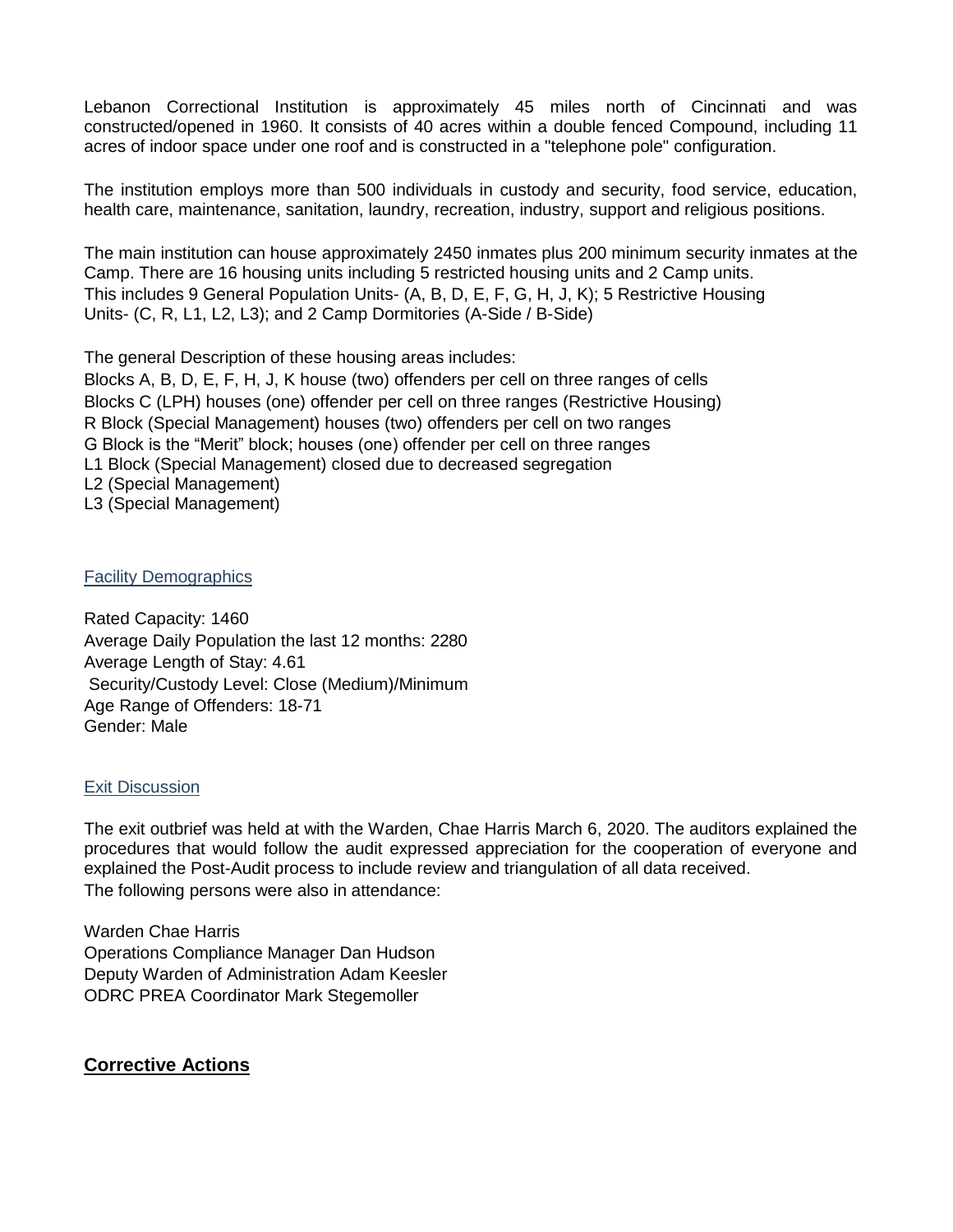In regards to standard 115.32 (Volunteer and Contractor Training), the Auditors recommended that the facility develop a plan of action to ensure all medical and mental health contractors receive an improved level and type of training, based on the services they provide and level of contact they have with inmates. The on-site review, policy review, and interviews all indicated that contract medical personnel function largely in a manner similar to full-time State staff. The auditors believe that this can be accomplished through including such contractors in annual PREA refresher training equivalent to that in which full-time staff receive.

ODRC PREA leadership reviewed this recommendation and are revising policy 79-ISA-01 to include the following language: All routine volunteers, special event volunteers (as defined by DRC Policy 71- SOC-01), Long Term Contractors and Non-Escorted Contractors (as defined by DRC Policy 39- TRN-12) who have contact with inmates shall be notified of DRC's zero-tolerance regarding sexual misconduct and how to report such incidents. All volunteers and contractors shall also be trained on their responsibilities regarding sexual misconduct prevention, detection, and response. The level and type of training shall be based on the services they provide and the level of contact they have with inmates. "Annual PREA refresher training shall be completed by all contractors who provide services at prisons that are equivalent to that of full-time staff (i.e., medical, mental health, Aramark, etc.,)."All training shall be documented on the PREA Contractor/Volunteer/Intern Training Acknowledgment Form (DRC1173).

The Auditors believe this action will meet enhanced training needs of certain contractors and resolves our recommendation.

## **Summary of Audit Findings**

#### **Standards Exceeded**

**Standards Met Number of Standards Met:** 43

#### **Standards Not Met**

# **PREVENTION PLANNING**

## **Standard 115.11: Zero tolerance of sexual abuse and sexual harassment; PREA coordinator**

#### **All Yes/No Questions Must Be Answered by The Auditor to Complete the Report**

#### **115.11 (a)**

- Does the agency have a written policy mandating zero tolerance toward all forms of sexual abuse and sexual harassment?  $\boxtimes$  Yes  $\Box$  No
- Does the written policy outline the agency's approach to preventing, detecting, and responding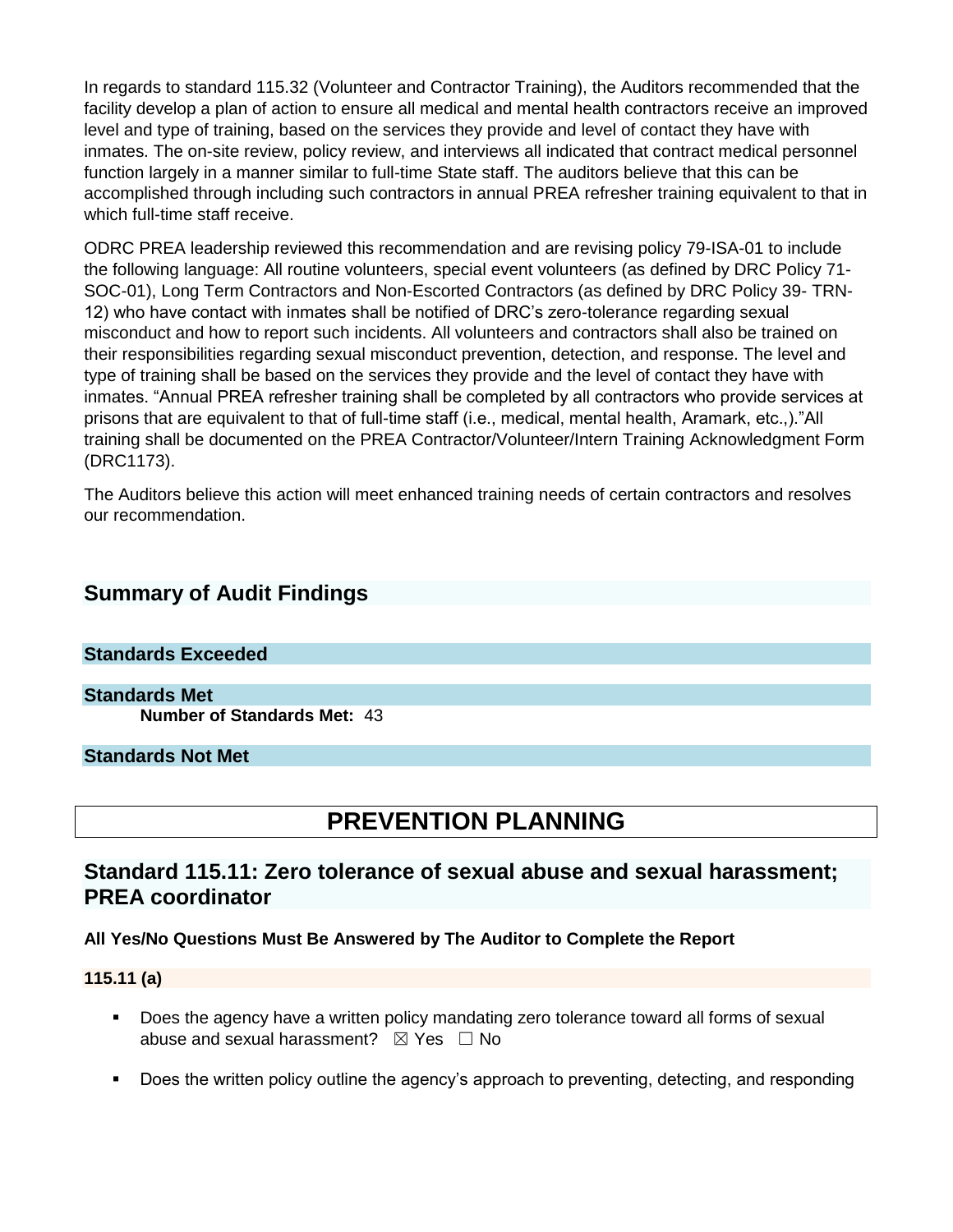to sexual abuse and sexual harassment?  $\boxtimes$  Yes  $\Box$  No

#### **115.11 (b)**

- **■** Has the agency employed or designated an agency-wide PREA Coordinator?  $\boxtimes$  Yes  $\Box$  No
- Is the PREA Coordinator position in the upper-level of the agency hierarchy?  $\boxtimes$  Yes  $\Box$  No
- Does the PREA Coordinator have sufficient time and authority to develop, implement, and oversee agency efforts to comply with the PREA standards in all of its facilities?  $\boxtimes$  Yes  $\Box$  No

## **115.11 (c)**

- If this agency operates more than one facility, has each facility designated a PREA compliance manager? (N/A if agency operates only one facility.)  $\boxtimes$  Yes  $\Box$  No  $\Box$  NA
- Does the PREA compliance manager have sufficient time and authority to coordinate the facility's efforts to comply with the PREA standards? (N/A if agency operates only one facility.)  $⊠ Yes ⊡ No ⊡ NA$

#### **Auditor Overall Compliance Determination**

- ☐ **Exceeds Standard** (*Substantially exceeds requirement of standards*)
- ☒ **Meets Standard** (*Substantial compliance; complies in all material ways with the standard for the relevant review period*)
- ☐ **Does Not Meet Standard** (*Requires Corrective Action*)

PREA management in ODRC facilities is managed by an Operational Compliance Manager (OCM), a Full-time Position who also manages ACA Accreditation Audits and other internal ODRC audits. ODRC Policy 79-ISA-01 provides the primary ODRC PREA Plan guidance.

The Agency OCM interview reflects that adequate time is available to himself, his 2 PREA Regional Compliance Administrators, and the 25 facility OCMs/PREA Compliance Mangers.

The PREA Operational Compliance Manager reports to the Warden or Warden's designee. The ODRC Bureau of Operational Compliance (BOC) has functional supervision and oversees regular meetings and training, as well as conducting site visits and maintaining constant contact.

The ODRC policy mandates zero tolerance of sexual abuse and harassment. The policy outlines the agency's approach to preventing, detecting and responding to such conduct. Prohibited acts are clearly defined. Staff duties are defined within the policy. The ODRC OCM/PREA Coordinator and facility OCM/PREA Managers were familiar with their respective responsibilities to ensure compliance to policies by staff. The ODRC and Facility Coordinators interviewed indicated that they have sufficient time and authority to coordinate efforts to comply with the PREA standards as required. The extensive ODRC PREA compliance oversight and management effort is assigned to the HQ facility and Regional function statewide and is operated from ODRC headquarters. If a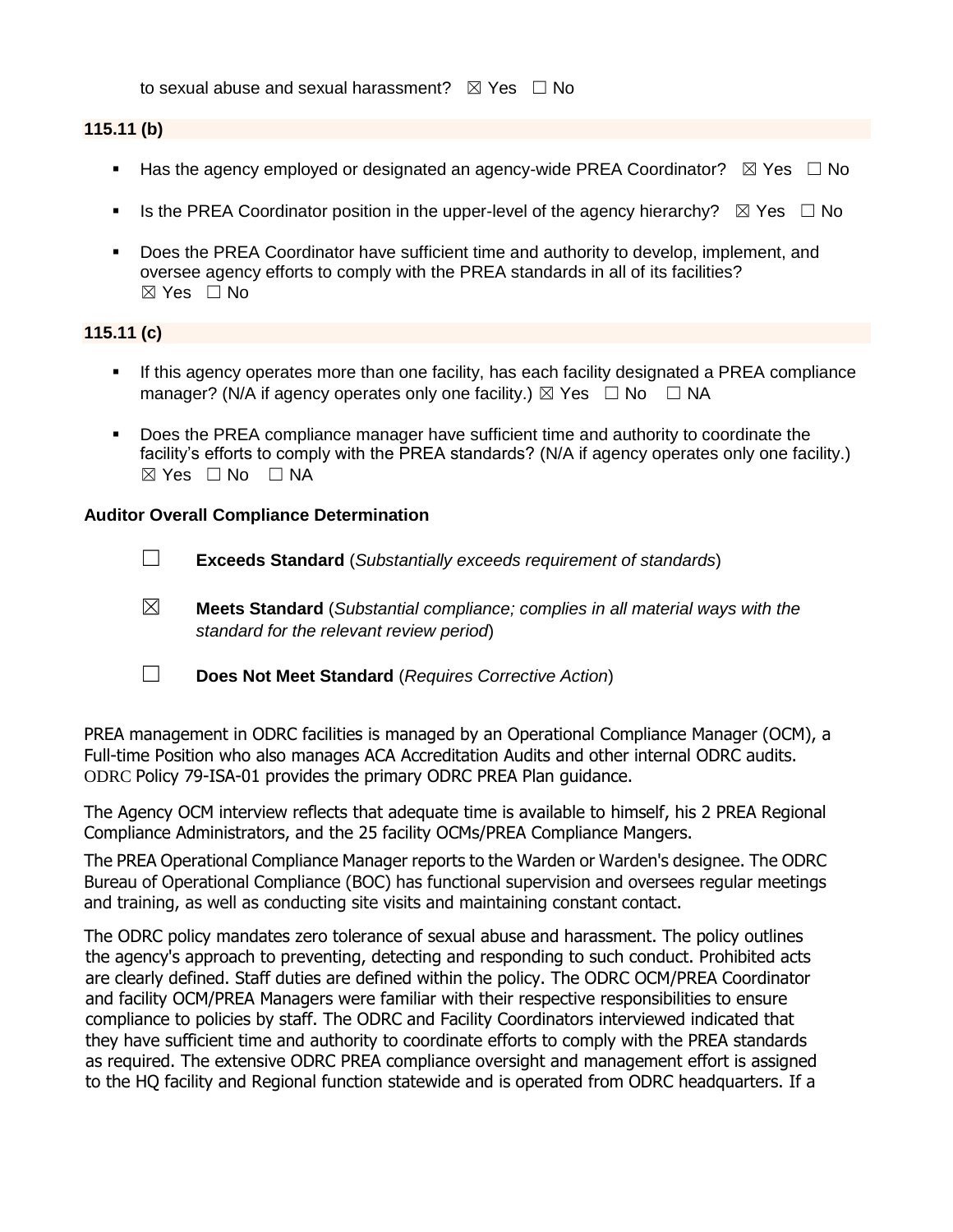local issue, the Compliance Administrators will contact the facility OCM and develop a plan of action to bring them into compliance. If it is an agency issue, the Bureau of Operational Compliance (BOC) adjusts policy or procedure.

## **Standard 115.12: Contracting with other entities for the confinement of inmates**

## **All Yes/No Questions Must Be Answered by the Auditor to Complete the Report**

## **115.12 (a)**

If this agency is public and it contracts for the confinement of its inmates with private agencies or other entities including other government agencies, has the agency included the entity's obligation to comply with the PREA standards in any new contract or contract renewal signed on or after August 20, 2012? (N/A if the agency does not contract with private agencies or other entities for the confinement of inmates.)  $\boxtimes$  Yes  $\Box$  No  $\Box$  NA

## **115.12 (b)**

■ Does any new contract or contract renewal signed on or after August 20, 2012 provide for agency contract monitoring to ensure that the contractor is complying with the PREA standards? (N/A if the agency does not contract with private agencies or other entities for the confinement of inmates.) ⊠ Yes □ No □ NA

## **Auditor Overall Compliance Determination**

- ☐ **Exceeds Standard** (*Substantially exceeds requirement of standards*)
- ☒ **Meets Standard** (*Substantial compliance; complies in all material ways with the standard for the relevant review period*)
- ☐ **Does Not Meet Standard** (*Requires Corrective Action*)

The agency entered into 3 contracts for confinement of inmates since the last audit and all require contractors to adopt and comply with PREA Standards. The agency monitors all contracts for compliance and that provision is included in all contracts as well.

Based on contract documentation provided and interviews with the Agency Contract Administrator and the PREA Coordinator/BOC Chief, it was determined that the ODRC system (not Lebanon per se) does contract with other facilities to house offenders assigned to their custody and requirements to monitor are being met, as are contractual requirements that the contractor be compliant with PREA Standards. ODRC also has an extensive oversight system for contractual relationships. The Ohio Department of Rehabilitation and Correction contracts with private agencies for offenders housed at only three facilities. No other offenders are housed with a private agency or other entity. The Ohio Department of Rehabilitation and Correction conducts an annual PREA Compliance Review at each private facility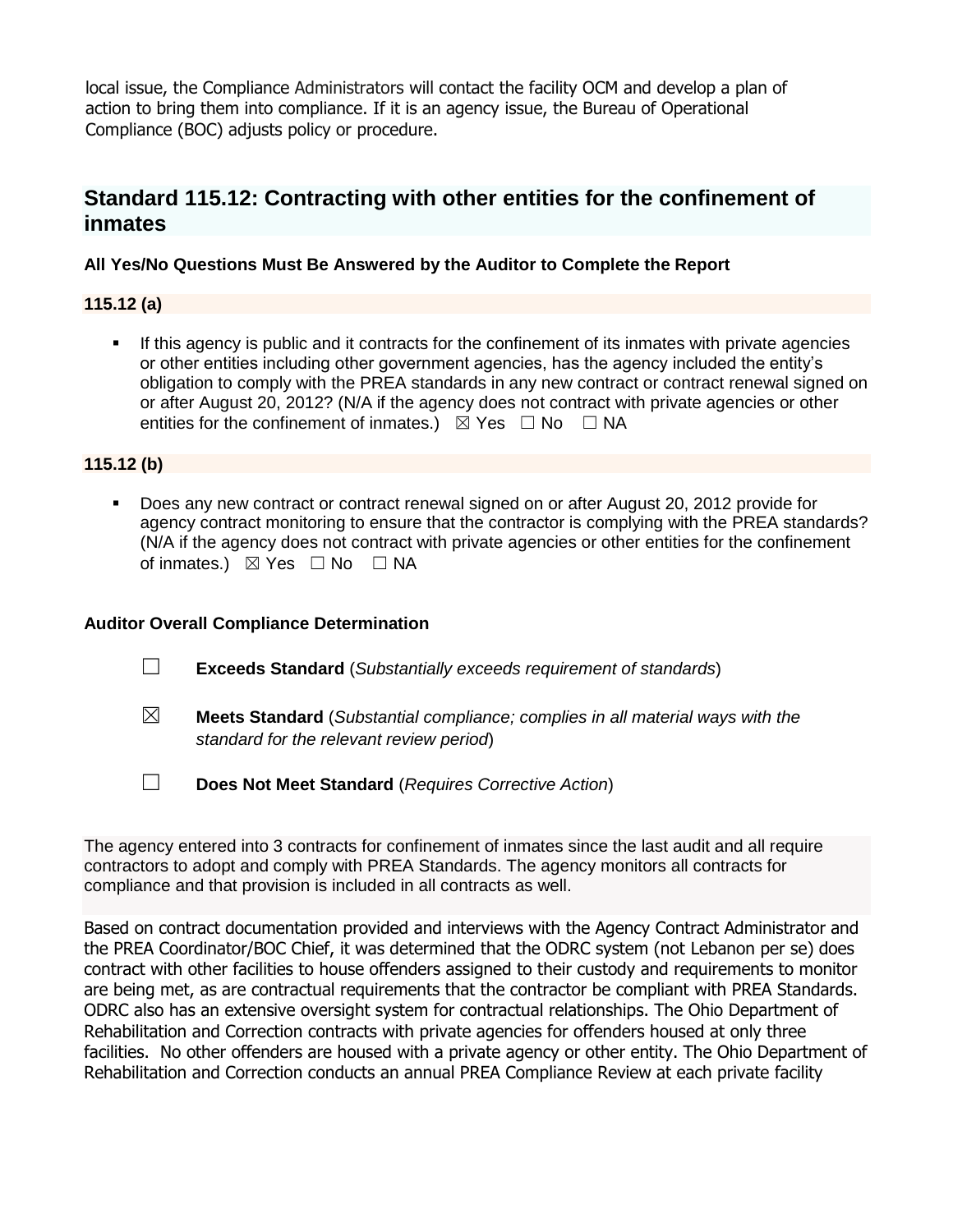The ODRC Contracts policy, [79-ISA-01,](file://///codata/biasc/Staff%20Folder%20-%20Stegemoller/2018%20PREA%20Audits/2018%20MASTER%20COPIES/115.12/79-ISA-01%20115.12a.pdf) requires that the 11 contracted service providers for LeCI meet all PREA requirements for training. The 3 agency-contracted facilities for ODRC also are required to be PREA-compliant and these facility operators are audited by ODRC annually.The agency has a full time Contract Monitor at each facility to monitor day to day operations and contract facilities are required to follow ODRC Policies.

## **Standard 115.13: Supervision and monitoring**

## **All Yes/No Questions Must Be Answered by the Auditor to Complete the Report**

## **115.13 (a)**

- Does the facility have a documented staffing plan that provides for adequate levels of staffing and, where applicable, video monitoring, to protect inmates against sexual abuse?  $\boxtimes$  Yes  $\Box$ No
- In calculating adequate staffing levels and determining the need for video monitoring, does the staffing plan take into consideration: Generally accepted detention and correctional practices? ☒ Yes ☐ No
- In calculating adequate staffing levels and determining the need for video monitoring, does the staffing plan take into consideration: Any judicial findings of inadequacy?  $\boxtimes$  Yes  $\Box$  No
- In calculating adequate staffing levels and determining the need for video monitoring, does the staffing plan take into consideration: Any findings of inadequacy from Federal investigative agencies? ⊠ Yes □ No
- In calculating adequate staffing levels and determining the need for video monitoring, does the staffing plan take into consideration: Any findings of inadequacy from internal or external oversight bodies? ⊠ Yes □ No
- In calculating adequate staffing levels and determining the need for video monitoring, does the staffing plan take into consideration: All components of the facility's physical plant (including "blind-spots" or areas where staff or inmates may be isolated)?  $\boxtimes$  Yes  $\Box$  No
- **•** In calculating adequate staffing levels and determining the need for video monitoring, does the staffing plan take into consideration: The composition of the inmate population?  $\boxtimes$  Yes  $\Box$  No
- In calculating adequate staffing levels and determining the need for video monitoring, does the staffing plan take into consideration: The number and placement of supervisory staff?  $\boxtimes$  Yes  $\Box$  No
- In calculating adequate staffing levels and determining the need for video monitoring, does the staffing plan take into consideration: The institution programs occurring on a particular shift?  $\boxtimes$ Yes □ No □ NA
- In calculating adequate staffing levels and determining the need for video monitoring, does the staffing plan take into consideration: Any applicable State or local laws, regulations, or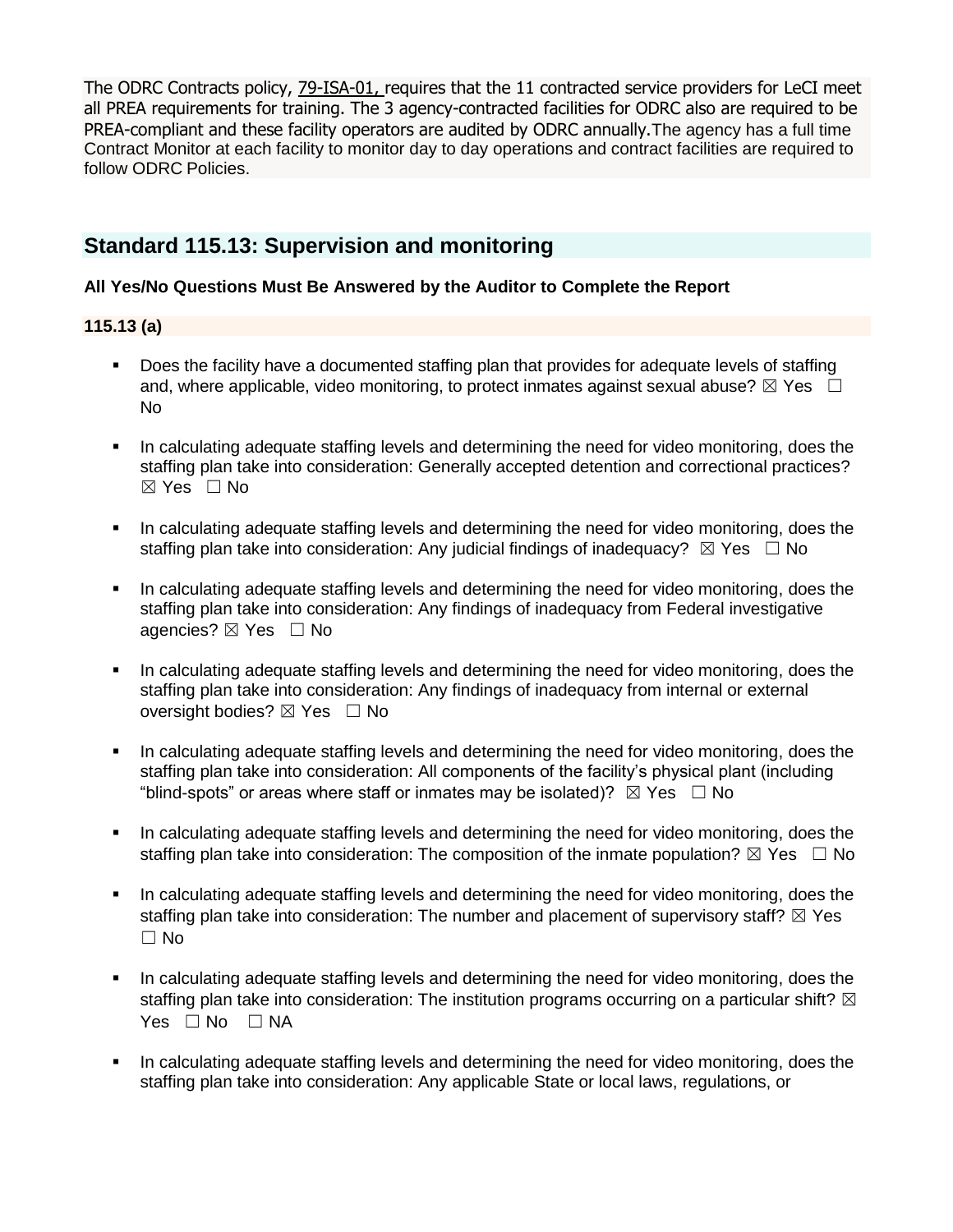standards? ⊠ Yes □ No

- In calculating adequate staffing levels and determining the need for video monitoring, does the staffing plan take into consideration: The prevalence of substantiated and unsubstantiated incidents of sexual abuse?  $\boxtimes$  Yes  $\Box$  No
- In calculating adequate staffing levels and determining the need for video monitoring, does the staffing plan take into consideration: Any other relevant factors?  $\boxtimes$  Yes  $\Box$  No

## **115.13 (b)**

In circumstances where the staffing plan is not complied with, does the facility document and justify all deviations from the plan? (N/A if no deviations from staffing plan.) ☒ Yes ☐ No ☐ NA

#### **115.13 (c)**

- In the past 12 months, has the facility, in consultation with the agency PREA Coordinator, assessed, determined, and documented whether adjustments are needed to: The staffing plan established pursuant to paragraph (a) of this section?  $\boxtimes$  Yes  $\Box$  No
- **•** In the past 12 months, has the facility, in consultation with the agency PREA Coordinator, assessed, determined, and documented whether adjustments are needed to: The facility's deployment of video monitoring systems and other monitoring technologies?  $\boxtimes$  Yes  $\Box$  No
- In the past 12 months, has the facility, in consultation with the agency PREA Coordinator, assessed, determined, and documented whether adjustments are needed to: The resources the facility has available to commit to ensure adherence to the staffing plan?  $\boxtimes$  Yes  $\Box$  No

#### **115.13 (d)**

- Has the facility/agency implemented a policy and practice of having intermediate-level or higherlevel supervisors conduct and document unannounced rounds to identify and deter staff sexual abuse and sexual harassment?  $\boxtimes$  Yes  $\Box$  No
- Is this policy and practice implemented for night shifts as well as day shifts?  $\boxtimes$  Yes  $\Box$  No
- Does the facility/agency have a policy prohibiting staff from alerting other staff members that these supervisory rounds are occurring, unless such announcement is related to the legitimate operational functions of the facility?  $\boxtimes$  Yes  $\Box$  No

#### **Auditor Overall Compliance Determination**

- ☐ **Exceeds Standard** (*Substantially exceeds requirement of standards*)
- ☒ **Meets Standard** (*Substantial compliance; complies in all material ways with the standard for the relevant review period*)
- ☐ **Does Not Meet Standard** (*Requires Corrective Action*)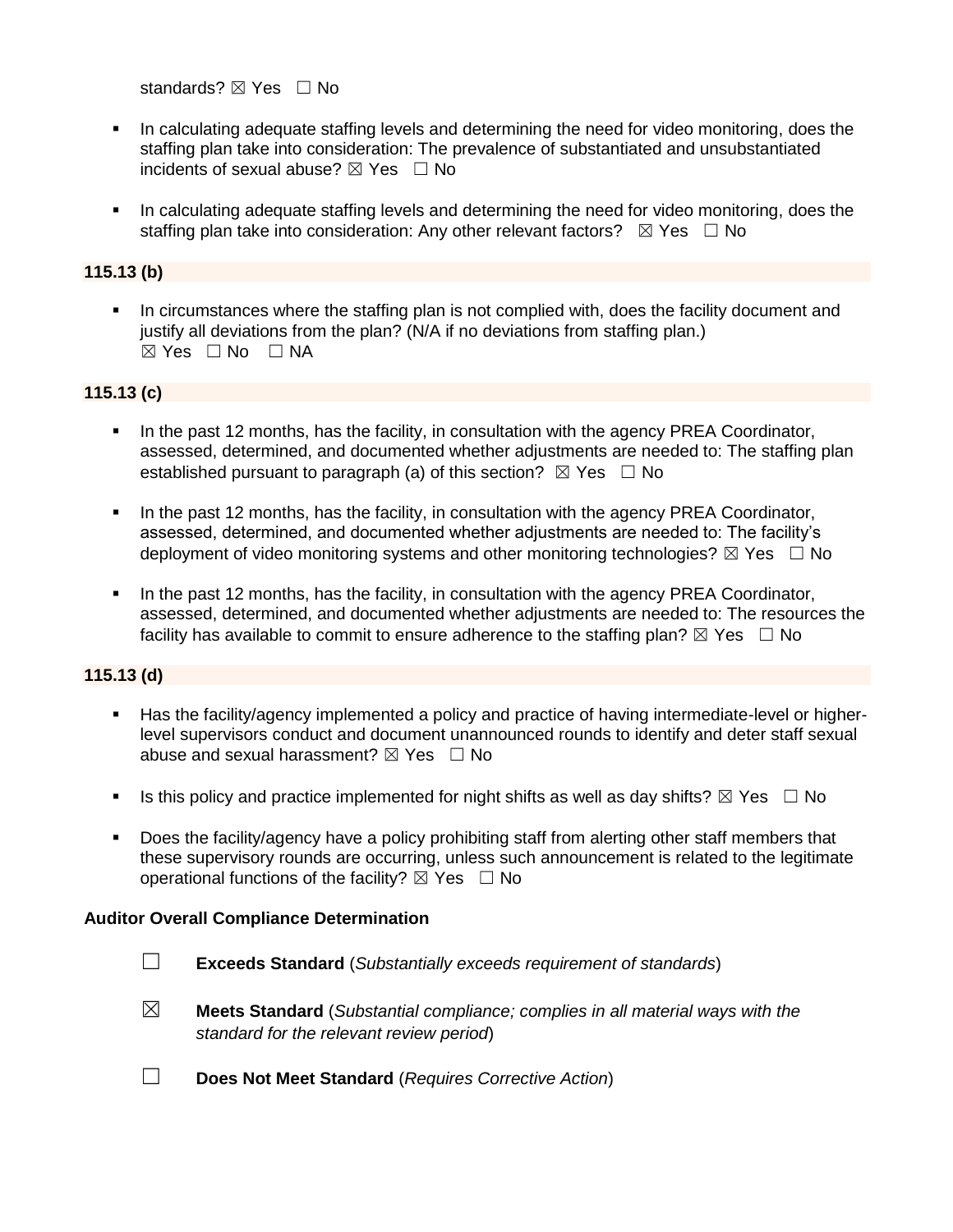The average daily count has averaged 2415 since the last audit in 2017 and the staffing plan is predicated on an average of 2215. ODRC's systemic approach meets requirements for the Staffing Plan, although only a portion of the process occurs at the facility level. The Annual Plan is developed by the Lebanon leadership team, including the OCM/PREA Coordinator, in conjunction with the Regional OCM/PREA Coordinator from ODRC. The local plan emphasis, as in most systems, is more geared towards managing allotted resources than a total review of needs to run the facility that addresses all sexual safety needs, but the Lebanon Warden's annual assessments are thorough and address all required basic areas.

The BOC coordinates the yearly staffing plan meetings with all institutions. And the Agency BOC Chief participate in all meetings.

The overall process includes the review of manpower and technology, the review of incidents, and the monitoring of deviations. The system is cumulative and addresses more overarching issues as it rises through the Region and other review echelons.

All deviations are required to be logged and explained. The staffing plan receives annual reviews and assessments by the facility, Region and at ODRC levels. There have been no deviations in the past 12 months.

Unannounced supervisory visits are required and routinely accomplished on all shifts and include visits by the Warden, Deputy Warden and Duty Officers.

## **Standard 115.14: Youthful inmates**

## **All Yes/No Questions Must Be Answered by the Auditor to Complete the Report**

## **115.14 (a)**

▪ Does the facility place all youthful inmates in housing units that separate them from sight, sound, and physical contact with any adult inmates through use of a shared dayroom or other common space, shower area, or sleeping quarters? (N/A if facility does not have youthful inmates [inmates <18 years old].)  $\Box$  Yes  $\Box$  No  $\boxtimes$  NA

**115.14 (b)**

- **■** In areas outside of housing units does the agency maintain sight and sound separation between youthful inmates and adult inmates? (N/A if facility does not have youthful inmates [inmates <18 years old].)  $\Box$  Yes  $\Box$  No  $\boxtimes$  NA
- **•** In areas outside of housing units does the agency provide direct staff supervision when youthful inmates and adult inmates have sight, sound, or physical contact? (N/A if facility does not have youthful inmates [inmates <18 years old].)  $\Box$  Yes  $\Box$  No  $\boxtimes$  NA

**115.14 (c)**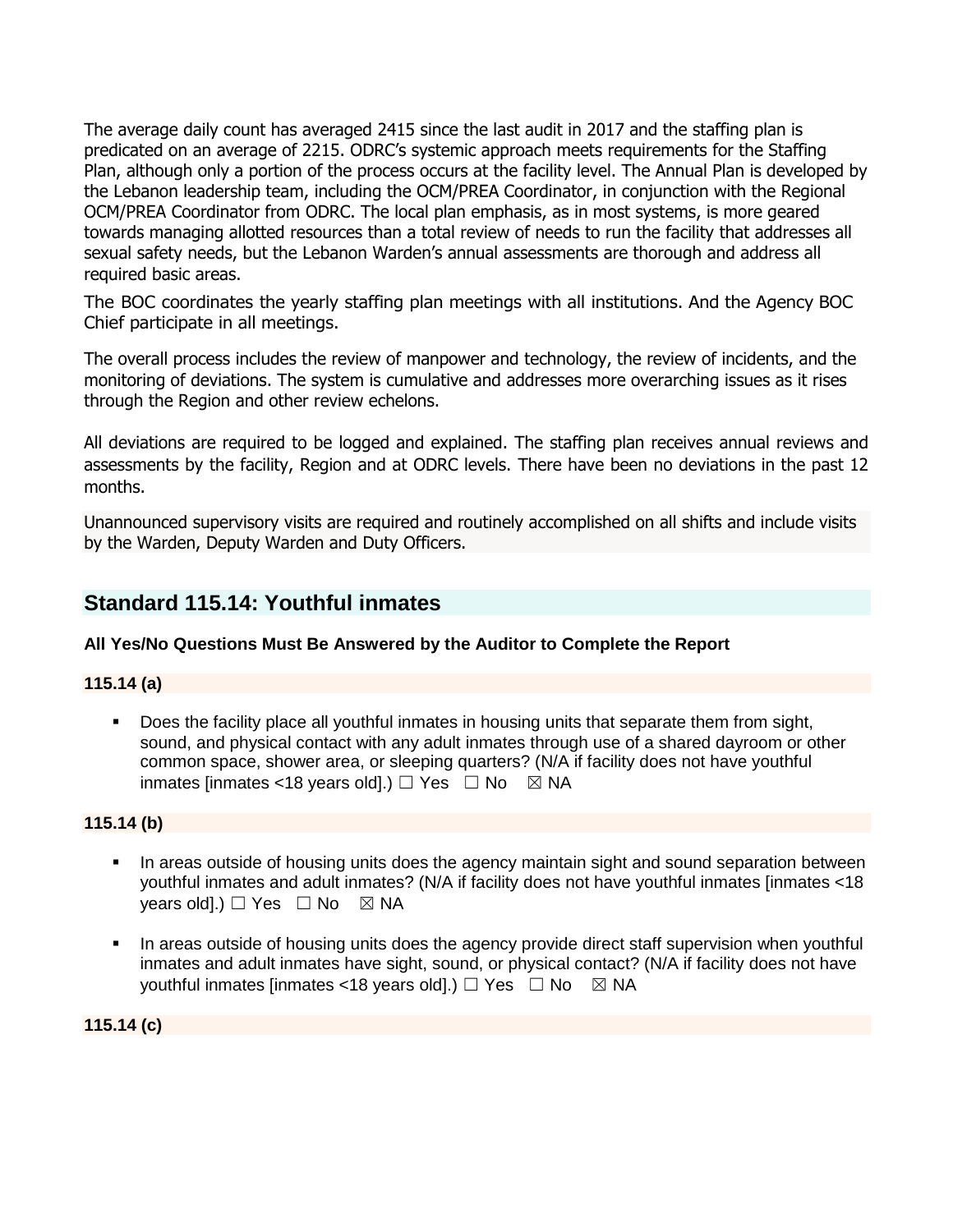- Does the agency make its best efforts to avoid placing youthful inmates in isolation to comply with this provision? (N/A if facility does not have youthful inmates [inmates <18 years old].)  $\Box$  Yes  $\Box$  No  $\boxtimes$  NA
- Does the agency, while complying with this provision, allow youthful inmates daily large-muscle exercise and legally required special education services, except in exigent circumstances? (N/A if facility does not have youthful inmates [inmates <18 years old].)  $\Box$  Yes  $\Box$  No  $\Box$  NA
- Do youthful inmates have access to other programs and work opportunities to the extent possible? (N/A if facility does not have youthful inmates [inmates <18 years old].) ☐ Yes ☐ No ☒ NA

## **Auditor Overall Compliance Determination**

- ☐ **Exceeds Standard** (*Substantially exceeds requirement of standards*)
- ☒ **Meets Standard** (*Substantial compliance; complies in all material ways with the standard for the relevant review period*)
- 
- ☐ **Does Not Meet Standard** (*Requires Corrective Action*)

Youthful Offenders are not housed at this facility. Not Applicable.

## **Standard 115.15: Limits to cross-gender viewing and searches**

## **All Yes/No Questions Must Be Answered by the Auditor to Complete the Report**

**115.15 (a)**

▪ Does the facility always refrain from conducting any cross-gender strip or cross-gender visual body cavity searches, except in exigent circumstances or by medical practitioners? ☒ Yes ☐ No

## **115.15 (b)**

- Does the facility always refrain from conducting cross-gender pat-down searches of female inmates, except in exigent circumstances? (N/A if the facility does not have female inmates.)  $\boxtimes$  Yes  $\Box$  No  $\Box$  NA
- Does the facility always refrain from restricting female inmates' access to regularly available programming or other out-of-cell opportunities in order to comply with this provision? (N/A if the facility does not have female inmates.)  $\boxtimes$  Yes  $\Box$  No  $\Box$  NA

**115.15 (c)**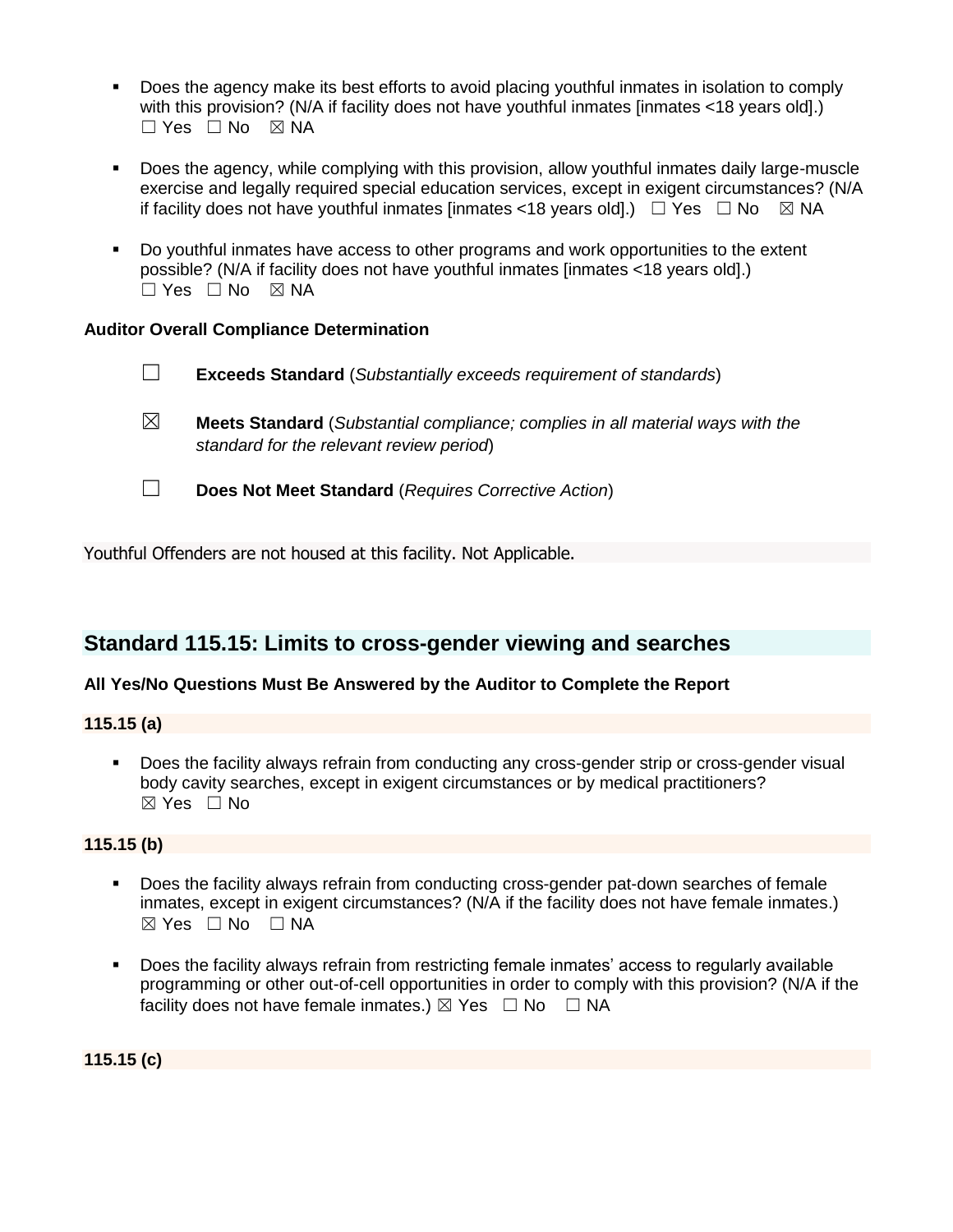- **•** Does the facility document all cross-gender strip searches and cross-gender visual body cavity searches? ⊠ Yes □ No
- Does the facility document all cross-gender pat-down searches of female inmates? (N/A if the facility does not have female inmates.)  $\boxtimes$  Yes  $\Box$  No  $\Box$  NA

## **115.15 (d)**

- Does the facility have policies that enables inmates to shower, perform bodily functions, and change clothing without nonmedical staff of the opposite gender viewing their breasts, buttocks, or genitalia, except in exigent circumstances or when such viewing is incidental to routine cell checks? ☒ Yes ☐ No
- Does the facility have procedures that enables inmates to shower, perform bodily functions, and change clothing without nonmedical staff of the opposite gender viewing their breasts, buttocks, or genitalia, except in exigent circumstances or when such viewing is incidental to routine cell checks? ☒ Yes ☐ No
- Does the facility require staff of the opposite gender to announce their presence when entering an inmate housing unit?  $\boxtimes$  Yes  $\Box$  No

## **115.15 (e)**

- **•** Does the facility always refrain from searching or physically examining transgender or intersex inmates for the sole purpose of determining the inmate's genital status?  $\boxtimes$  Yes  $\Box$  No
- **E** If an inmate's genital status is unknown, does the facility determine genital status during conversations with the inmate, by reviewing medical records, or, if necessary, by learning that information as part of a broader medical examination conducted in private by a medical practitioner? ⊠ Yes □ No

## **115.15 (f)**

- Does the facility/agency train security staff in how to conduct cross-gender pat down searches in a professional and respectful manner, and in the least intrusive manner possible, consistent with security needs?  $\boxtimes$  Yes  $\Box$  No
- Does the facility/agency train security staff in how to conduct searches of transgender and intersex inmates in a professional and respectful manner, and in the least intrusive manner possible, consistent with security needs?  $\boxtimes$  Yes  $\Box$  No

#### **Auditor Overall Compliance Determination**



- ☐ **Exceeds Standard** (*Substantially exceeds requirement of standards*)
- ☒ **Meets Standard** (*Substantial compliance; complies in all material ways with the standard for the relevant review period*)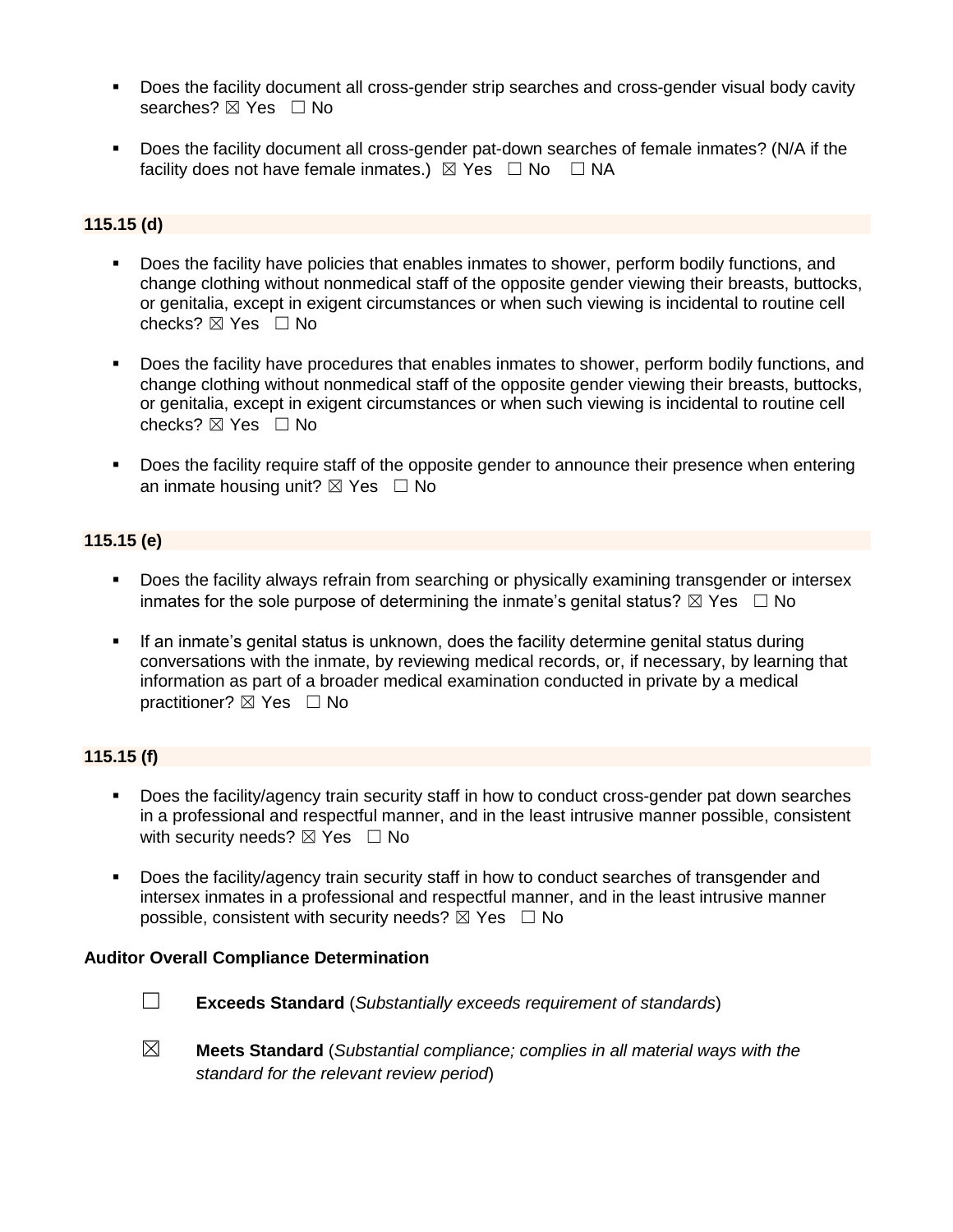## ☐ **Does Not Meet Standard** (*Requires Corrective Action*)

No female offenders are confined here, this element of the Standard is Non-Applicable. Female officers pat search males and are trained to do so; all strip searches are conducted by male staff. Search training specific to transgender offenders is provided to all staff but policy is clear that searches to determine genital status are prohibited.

Every security staff member has received training in conducting cross-gender searches and searches of transgender and intersex inmates according to interviews with transgender inmates, management and line staff.

Targeted offender interviews indicated there were no concerns in regard to the procedures utilized for the searches of transgender offenders and that all shower areas provided individual privacy. Transgender offenders reported they were mostly but not entirely housed within a large housing unit with a more vulnerable and mature population and are given job assignments throughout the facility. Interviewed transgender offenders reported that there were a few individual staff who were negative in their treatment but that this did not extend to safety issues or responding to reports.

Based on policy, tour observations, training curricula, staff and offender interviews, and documentation provided in logs, they do not conduct cross gender strip searches and/or crossgender body cavity searches, although policy allows for exigent circumstances and requires extensive log data showing supervisory approval etc. ODRC allows cross-gender pat searches of males but not females; if exigent circumstances require a cross-gender pat down search of a female, these are approved and documented by supervisor; and 100% of staff are trained in correct cross-gender search techniques. There have been no instances to date but, if any occur, staff are aware of the procedures and that policy defines the requirement to document such searches in an Incident Report.

Offenders interviewed all supported that they are allowed to shower, perform bodily functions and change clothing without non-medical staff of the opposite gender viewing these evolutions. Interviewed offenders communicated that appropriate announcements were made by opposite-gender staff as required by the standard, with an occasional exception, but that they reported never being naked in full view of staff, and that they were aware of when female staff were inside their unit. Interviews and observation verified that privacy shower curtains are used in the showers and that toilets are within each cell.

Cameras are appropriately positioned to ensure basic privacy while maintaining a secure environment in general movement areas.

Opposite gender staff are required to announce their presence electronically using lights and sound prior to entering the housing areas and this was observed throughout the tour. Verbal announcements are made during hours of sleep to announce their cross-gender entry. Interviews with staff and offenders revealed that opposite gender announcements are common practice.

Staff were aware of the prohibition of searching or examining a transgender or intersex offender for the purpose of determining the offender's genital status. As to transgender offenders, policy, training documentation and staff interviews show that staff are familiar with the search procedures for this population.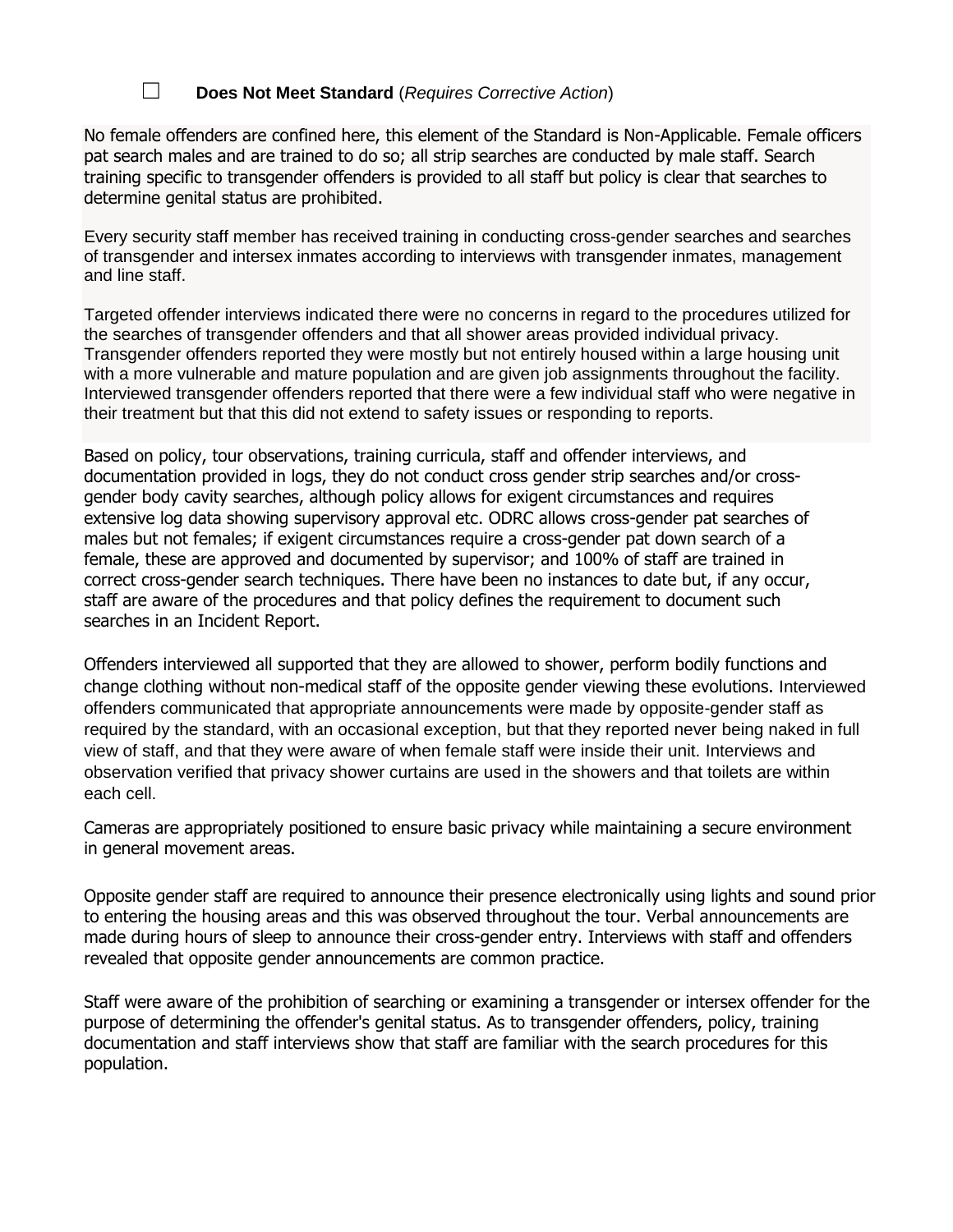## **Standard 115.16: Inmates with disabilities and inmates who are limited English proficient**

## **All Yes/No Questions Must Be Answered by the Auditor to Complete the Report**

#### **115.16 (a)**

- Does the agency take appropriate steps to ensure that inmates with disabilities have an equal opportunity to participate in or benefit from all aspects of the agency's efforts to prevent, detect, and respond to sexual abuse and sexual harassment, including: inmates who are deaf or hard of hearing? ⊠ Yes □ No
- Does the agency take appropriate steps to ensure that inmates with disabilities have an equal opportunity to participate in or benefit from all aspects of the agency's efforts to prevent, detect, and respond to sexual abuse and sexual harassment, including: inmates who are blind or have low vision? ⊠ Yes □ No
- Does the agency take appropriate steps to ensure that inmates with disabilities have an equal opportunity to participate in or benefit from all aspects of the agency's efforts to prevent, detect, and respond to sexual abuse and sexual harassment, including: inmates who have intellectual disabilities? ⊠ Yes □ No
- Does the agency take appropriate steps to ensure that inmates with disabilities have an equal opportunity to participate in or benefit from all aspects of the agency's efforts to prevent, detect, and respond to sexual abuse and sexual harassment, including: inmates who have psychiatric disabilities?  $\boxtimes$  Yes  $\Box$  No
- Does the agency take appropriate steps to ensure that inmates with disabilities have an equal opportunity to participate in or benefit from all aspects of the agency's efforts to prevent, detect, and respond to sexual abuse and sexual harassment, including: inmates who have speech disabilities?  $\boxtimes$  Yes  $\Box$  No
- Does the agency take appropriate steps to ensure that inmates with disabilities have an equal opportunity to participate in or benefit from all aspects of the agency's efforts to prevent, detect, and respond to sexual abuse and sexual harassment, including: Other (if "other," please explain in overall determination notes)?  $\boxtimes$  Yes  $\Box$  No
- Do such steps include, when necessary, ensuring effective communication with inmates who are deaf or hard of hearing?  $\boxtimes$  Yes  $\Box$  No
- Do such steps include, when necessary, providing access to interpreters who can interpret effectively, accurately, and impartially, both receptively and expressively, using any necessary specialized vocabulary? ⊠ Yes □ No
- Does the agency ensure that written materials are provided in formats or through methods that ensure effective communication with inmates with disabilities including inmates who: Have intellectual disabilities?  $\boxtimes$  Yes  $\Box$  No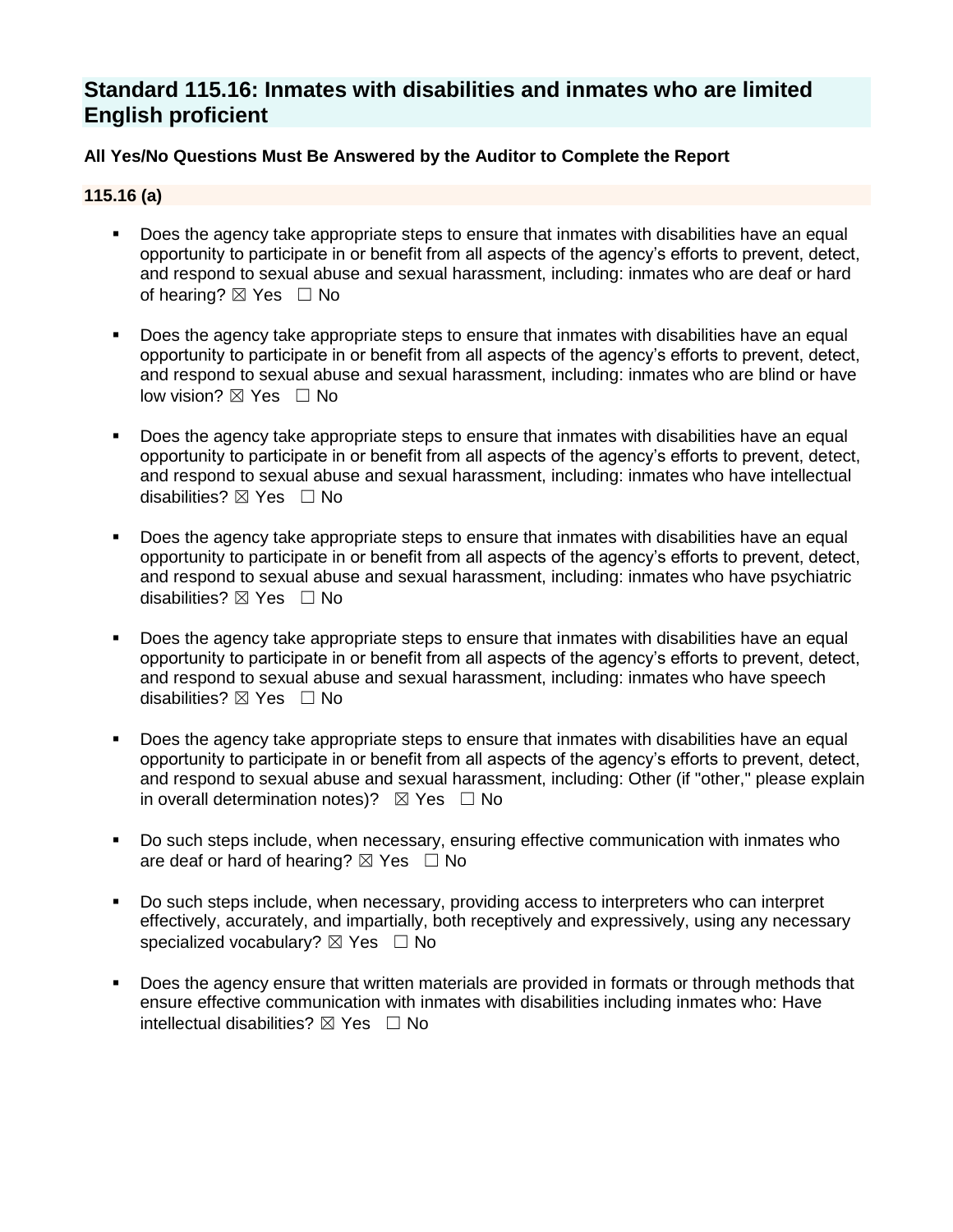- Does the agency ensure that written materials are provided in formats or through methods that ensure effective communication with inmates with disabilities including inmates who: Have limited reading skills?  $\boxtimes$  Yes  $\Box$  No
- Does the agency ensure that written materials are provided in formats or through methods that ensure effective communication with inmates with disabilities including inmates who: Are blind or have low vision?  $\boxtimes$  Yes  $\Box$  No

#### **115.16 (b)**

- Does the agency take reasonable steps to ensure meaningful access to all aspects of the agency's efforts to prevent, detect, and respond to sexual abuse and sexual harassment to inmates who are limited English proficient?  $\boxtimes$  Yes  $\Box$  No
- Do these steps include providing interpreters who can interpret effectively, accurately, and impartially, both receptively and expressively, using any necessary specialized vocabulary? ☒ Yes ☐ No

#### **115.16 (c)**

Does the agency always refrain from relying on inmate interpreters, inmate readers, or other types of inmate assistance except in limited circumstances where an extended delay in obtaining an effective interpreter could compromise the inmate's safety, the performance of firstresponse duties under §115.64, or the investigation of the inmate's allegations?  $\boxtimes$  Yes  $\Box$  No

#### **Auditor Overall Compliance Determination**

- ☐ **Exceeds Standard** (*Substantially exceeds requirement of standards*)
- ☒ **Meets Standard** (*Substantial compliance; complies in all material ways with the standard for the relevant review period*)
- ☐ **Does Not Meet Standard** (*Requires Corrective Action*)

There have been no uses of inmate interpreters, readers or other inmate assistants in the past 12 months. Offenders with disabilities are housed here but they are transferred to a more appropriate facility with the required services if the disability is severe enough to negatively impact participation in the LeCI programs. The Facility makes available written information in English and Spanish. Through staff and offender interviews, it is clear that staff are available to ensure effective communication with offenders having difficulty reading or understanding information provided, beginning with the initial arrival process.

ODRC has state-wide contracts for interpretation services, ASL services, and has also provided intake videos with signing included. The Agency Head interview indicates that the Inmate Education Video has sign language and closed captioning and that ODRC has contracts for interpreters and sign language available to all institutions.

Certified American Sign Language Interpreter service is provided for hearing impaired offenders, and access is provided to these interpreters, but profoundly deaf inmates are normally recommended for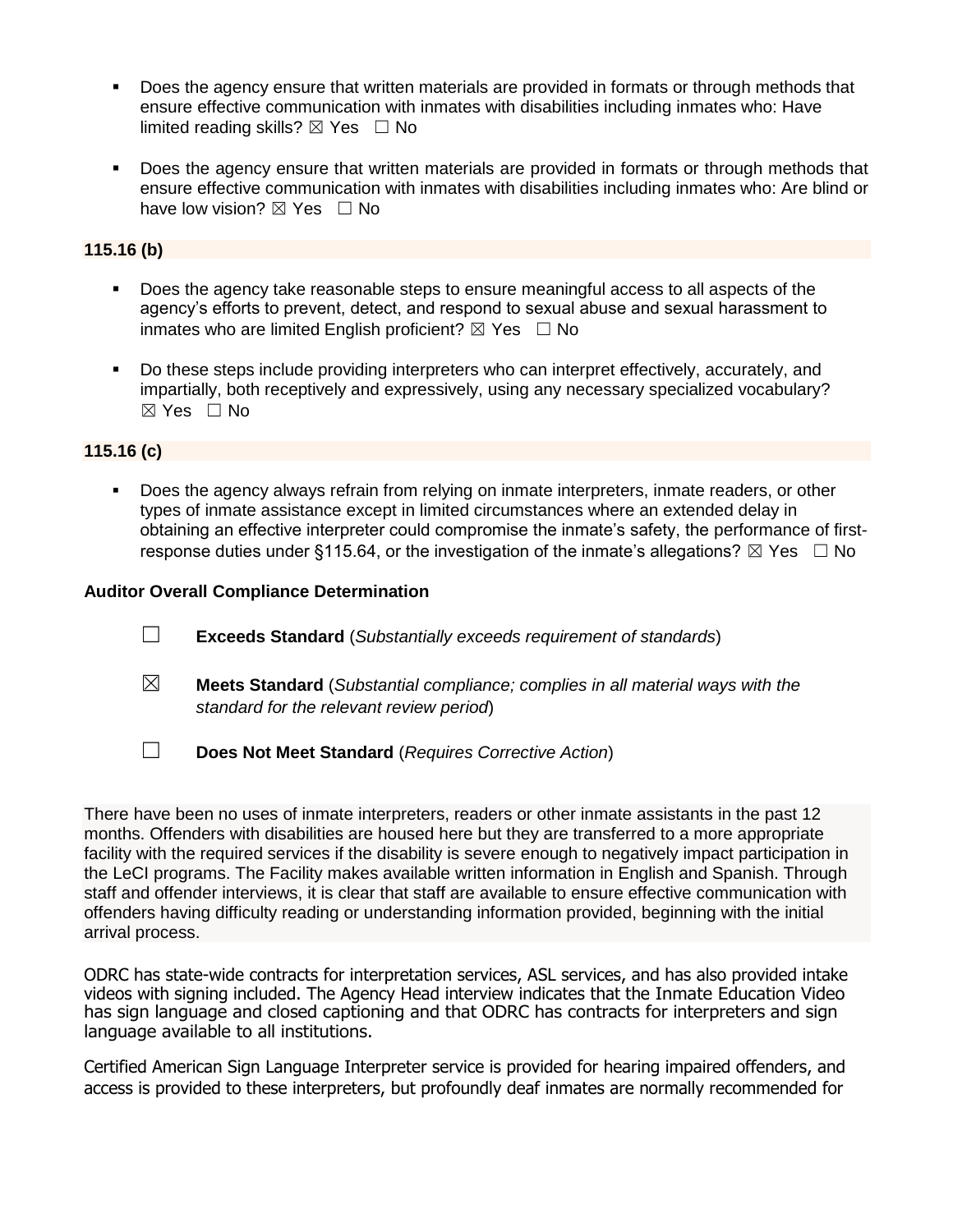transfer to a more appropriate institution where support services are more routinely available.

Offenders identified as Spanish speaking only or limited English will be provided orientation in Spanish, and this is noted on the Orientation Sign In sheet.

ODRC has training for all staff on PREA-compliant practices and communicating with offenders with disabilities or who are limited in English proficiency. Certified staff translators are available, as are translation services. Policy prohibits offender interpreters unless a hazardous situation is immediately present. No offender interpreters have been utilized in the past year.

There are contracts for all required translation and signing service etc., but LeCI also provided documentation that no interpreters and no 'reasonable accommodation' requests were received during this cycle.

## **Standard 115.17: Hiring and promotion decisions**

## **All Yes/No Questions Must Be Answered by the Auditor to Complete the Report**

**115.17 (a)**

- Does the agency prohibit the hiring or promotion of anyone who may have contact with inmates who has engaged in sexual abuse in a prison, jail, lockup, community confinement facility, juvenile facility, or other institution (as defined in 42 U.S.C. 1997)?  $\boxtimes$  Yes  $\Box$  No
- Does the agency prohibit the hiring or promotion of anyone who may have contact with inmates who has been convicted of engaging or attempting to engage in sexual activity in the community facilitated by force, overt or implied threats of force, or coercion, or if the victim did not consent or was unable to consent or refuse?  $\boxtimes$  Yes  $\Box$  No
- Does the agency prohibit the hiring or promotion of anyone who may have contact with inmates who has been civilly or administratively adjudicated to have engaged in the activity described in the question immediately above?  $\Box$  Yes  $\Box$  No
- Does the agency prohibit the enlistment of services of any contractor who may have contact with inmates who has engaged in sexual abuse in a prison, jail, lockup, community confinement facility, iuvenile facility, or other institution (as defined in 42 U.S.C. 1997)?  $\boxtimes$  Yes  $\Box$  No
- Does the agency prohibit the enlistment of services of any contractor who may have contact with inmates who has been convicted of engaging or attempting to engage in sexual activity in the community facilitated by force, overt or implied threats of force, or coercion, or if the victim did not consent or was unable to consent or refuse?  $\boxtimes$  Yes  $\Box$  No
- Does the agency prohibit the enlistment of services of any contractor who may have contact with inmates who has been civilly or administratively adjudicated to have engaged in the activity described in the question immediately above?  $\boxtimes$  Yes  $\Box$  No

**115.17 (b)**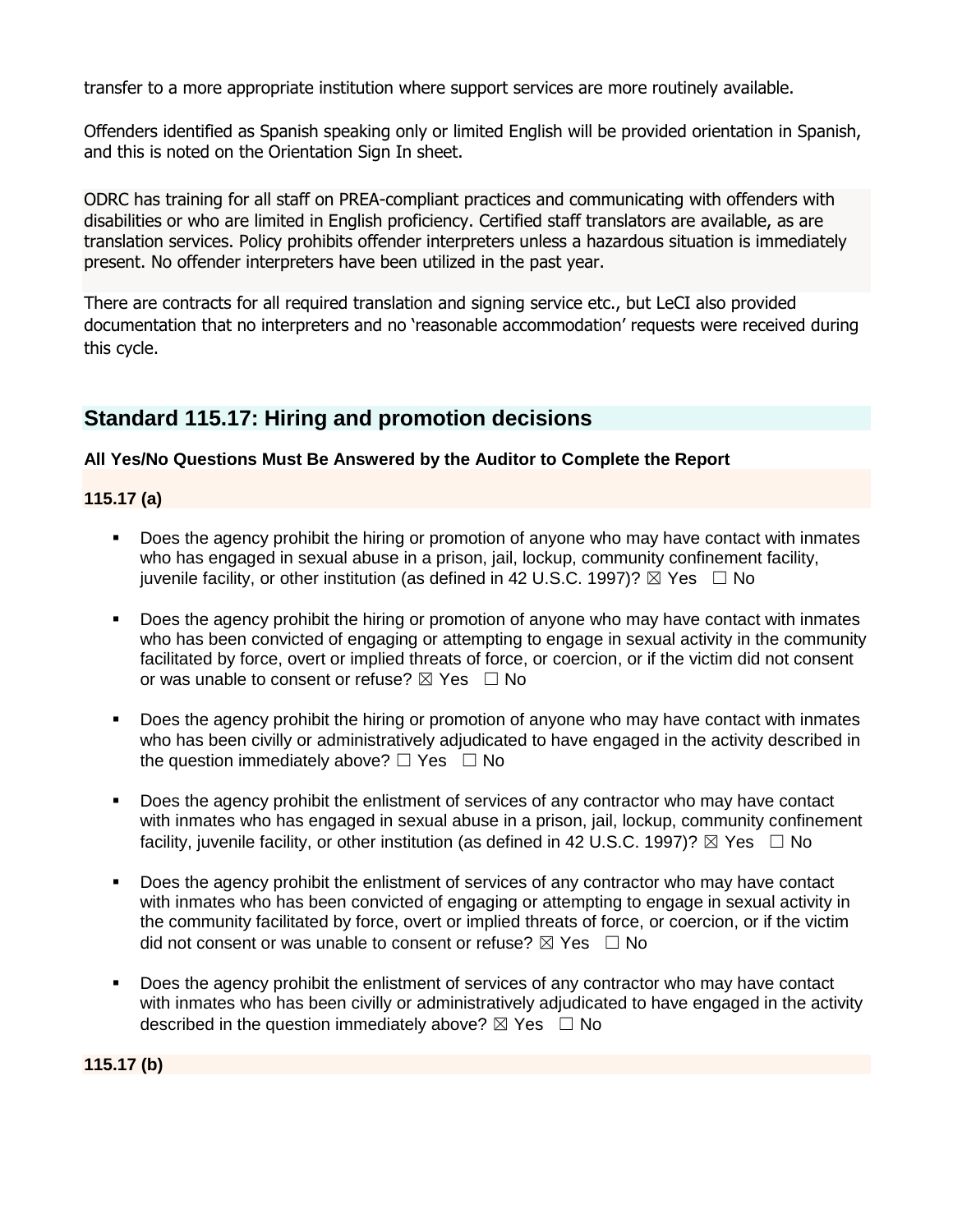- Does the agency consider any incidents of sexual harassment in determining whether to hire or promote anyone who may have contact with inmates?  $\boxtimes$  Yes  $\Box$  No
- **Does the agency consider any incidents of sexual harassment in determining whether to enlist** the services of any contractor who may have contact with inmates?  $\boxtimes$  Yes  $\Box$  No

## **115.17 (c)**

- **EXEL Before hiring new employees, who may have contact with inmates, does the agency perform a** criminal background records check?  $\boxtimes$  Yes  $\Box$  No
- Before hiring new employees who may have contact with inmates, does the agency, consistent with Federal, State, and local law, make its best efforts to contact all prior institutional employers for information on substantiated allegations of sexual abuse or any resignation during a pending investigation of an allegation of sexual abuse?  $\boxtimes$  Yes  $\Box$  No

#### **115.17 (d)**

▪ Does the agency perform a criminal background records check before enlisting the services of any contractor who may have contact with inmates?  $\boxtimes$  Yes  $\Box$  No

#### **115.17 (e)**

▪ Does the agency either conduct criminal background records checks at least every five years of current employees and contractors who may have contact with inmates or have in place a system for otherwise capturing such information for current employees?  $\boxtimes$  Yes  $\Box$  No

#### **115.17 (f)**

- **•** Does the agency ask all applicants and employees who may have contact with inmates directly about previous misconduct described in paragraph (a) of this section in written applications or interviews for hiring or promotions?  $\Box$  Yes  $\Box$  No
- Does the agency ask all applicants and employees who may have contact with inmates directly about previous misconduct described in paragraph (a) of this section in any interviews or written self-evaluations conducted as part of reviews of current employees?  $\boxtimes$  Yes  $\Box$  No
- Does the agency impose upon employees a continuing affirmative duty to disclose any such misconduct?  $\boxtimes$  Yes  $\Box$  No

#### **115.17 (g)**

■ Does the agency consider material omissions regarding such misconduct, or the provision of materially false information, grounds for termination?  $\boxtimes$  Yes  $\Box$  No

**115.17 (h)**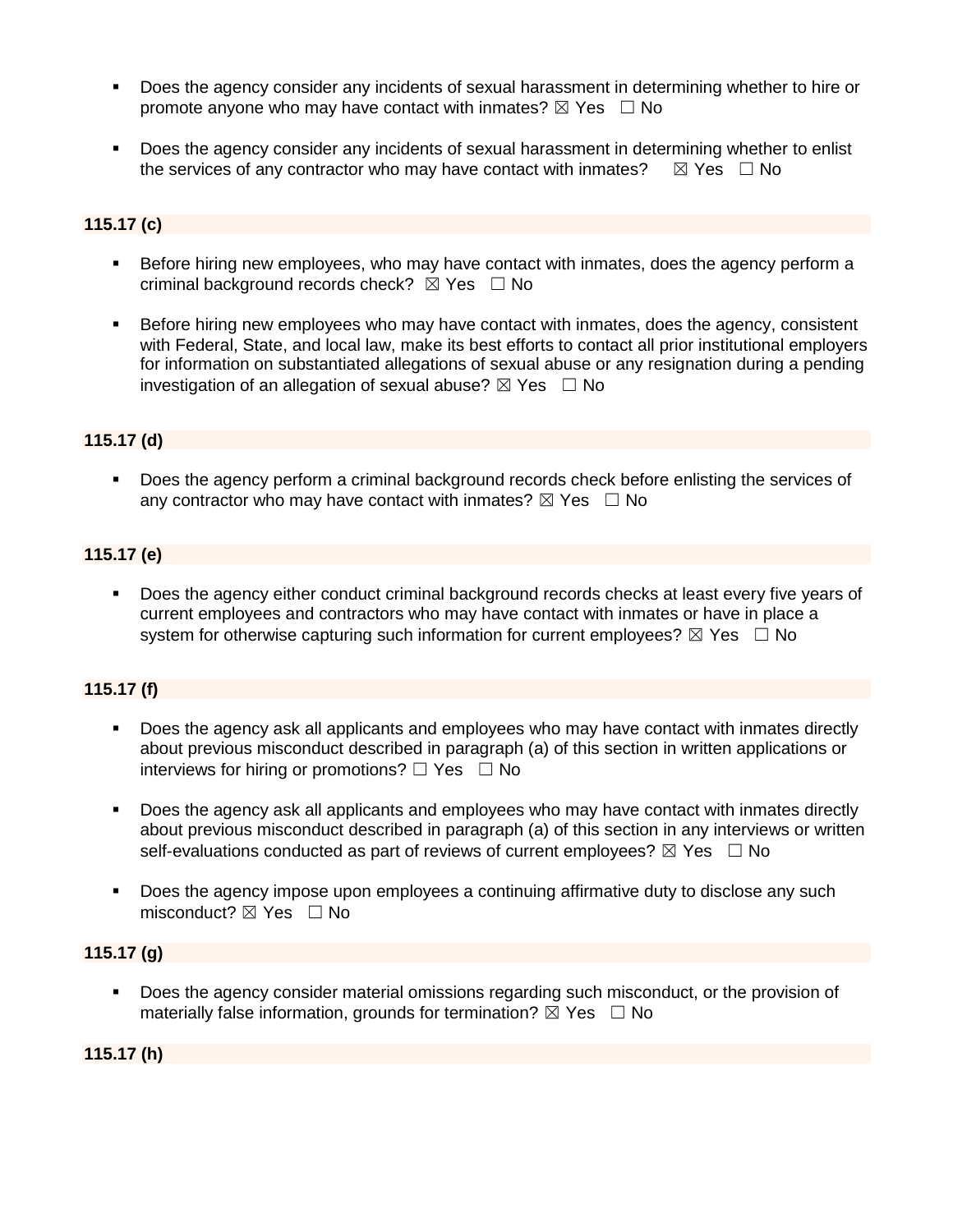Does the agency provide information on substantiated allegations of sexual abuse or sexual harassment involving a former employee upon receiving a request from an institutional employer for whom such employee has applied to work? (N/A if providing information on substantiated allegations of sexual abuse or sexual harassment involving a former employee is prohibited by law.)  $\boxtimes$  Yes  $\Box$  No  $\Box$  NA

## **Auditor Overall Compliance Determination**

| <b>Exceeds Standard</b> (Substantially exceeds requirement of standards)<br>$\Box$ |  |  |  |  |
|------------------------------------------------------------------------------------|--|--|--|--|
|------------------------------------------------------------------------------------|--|--|--|--|

- ☒ **Meets Standard** (*Substantial compliance; complies in all material ways with the standard for the relevant review period*)
- ☐ **Does Not Meet Standard** (*Requires Corrective Action*)

There were 107 persons hired who required and received a background check due to their potential contact with inmates, as well as 12 contracts that required checks of their staff who might have contact with inmates. The agency does require at least a 5-year re-check of all investigations of all staff and contractors.

Criminal background checks are conducted on all employees and contractors in accordance with DRC policy 34-PRO-07, Background Investigations. The agency 'considers any incidents of sexual harassment in determining whether to hire . . . anyone, or to enlist the services of any contractor who may have contact with inmates. ODRC investigators perform criminal background checks on all new employees, employee promotions and all contractors. Any background check for an unclassified position (higher level) is conducted by the Ohio State Highway Patrol. ODRC policy is that the agency shall not hire anyone who may have contact with offenders, and shall not enlist the services of any contractor who may have contact with offenders, who:

(1) Has engaged in sexual abuse in a prison, jail, lockup, community confinement facility, juvenile facility or other institution;

(2) Has been convicted of engaging or attempting to engage in sexual activity in the community facilitated by force, overt or implied threats of force, or coercion, or if the victim did not consent or was unable to consent or refuse;

(3) Has been civilly or administratively adjudicated to have engaged in the activity described.

By review of policy, an interview with a staff responsible for Human Resources functions, and documentation review, it was determined that the ODRC does not hire or promote staff or enlist the services of any volunteer or contractor who may have contact with offenders, if they have committed or been convicted of any of the prohibited acts as defined in sections 1-3 of standard 115.17(a) or had any incidents of sexual harassment.

All employees who may have contact with offenders complete a PREA Annual Acknowledgement form (DRC1214) by December 31st of each year and forward it to the personnel office. It is the responsibility of the OCM to ensure any positive responses on the PREA Annual Acknowledgement are followed up and also referred to legal counsel.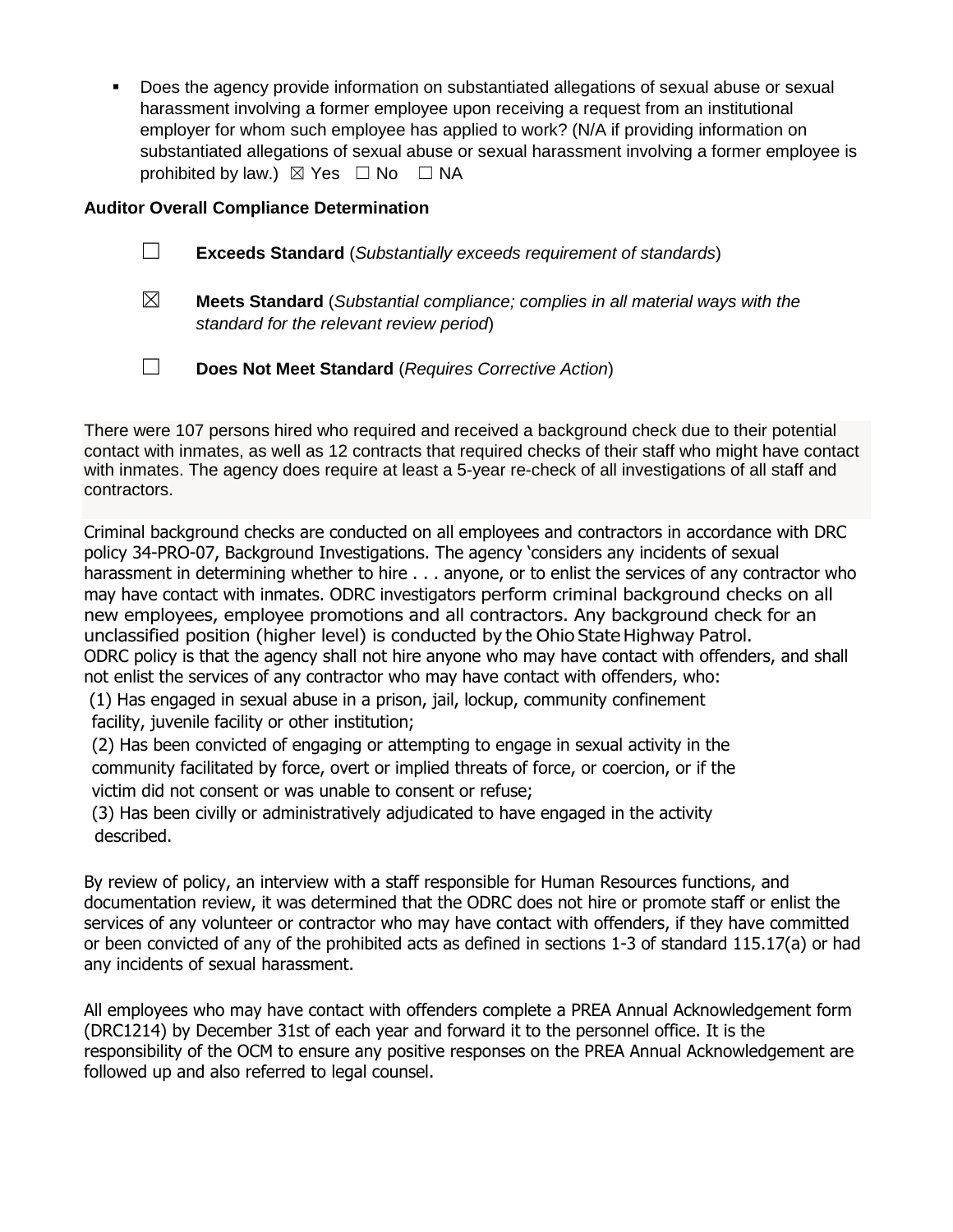ODRC HR staff ask all applicants and contractors the series of PREA questions during the job interview process and on the contractor application. Any positive responses are referred to the Human Resources Attorney in the Legal Services division, who evaluates employee law and PREA law before advising the Human Resources division.

Agency policy dictates background checks are conducted at least every five years for current employees, done by Facility Investigators and Regional Human Resources staff conduct criminal background checks. Employee background are conducted every 5 years and contractor backgrounds are actually conducted every 2 years. Per the Employee Standards of Conduct, staff have a duty to report any misconduct.

Agency policy states also that material omissions regarding misconduct or material false information shall be grounds for termination, (Prison Rape Elimination 79-ISA-01, and 31-SEM-02 Standards of Employee Conduct).

Background Investigations for state employment (civil service) are maintained in a confidential file separate from the routine employee file in the personnel office for a period of no less than five (5) years from date of hire.

An applicant being considered for employment must complete Personal History Statement (DRC1683) with required documentation provided and the Authority for Release of Information form (DRC1404) prior to a background investigation being conducted.

The Background Investigation Checklist (DRC1674) includes:

- General Information
- Fingerprints
- LEADS (Local Law Enforcement (Residence only))
- Local Law Enforcement (a minimum of previous five (5) years)
- NCIC Done by Central Office Background Unit or by local investigator
- Education
- Employment: A review of the previous five (5) years is recommended utilizing the Background Investigation Employment Worksheet (DRC1676).
- Personal references section may be completed by the appointing authority/designee utilizing the Background Investigation Personal References Worksheet (DRC1678).

New employees and potential contractors receive criminal background checks and those are renewed every 5 years for employees (2 years for contractors, including checks through the NCIC system. Applicants for hire or promotion are asked directly about misconduct through a separate reporting form during the process and every applicant is reviewed and vetted by the HR Background Investigation facility before a selection is made.

Requests from employers concerning former employees are responded to by the staff responsible for HR functions but policies and interviews made it clear that ODRC ensures any staff member with adverse information on their record has that data provided to the requesting agency considering the former staff member for possible hire. This includes those who resign in the middle of an investigation. ODRC policy is to meet the standard. Any questions regarding actualsubstantiated sexual abuse or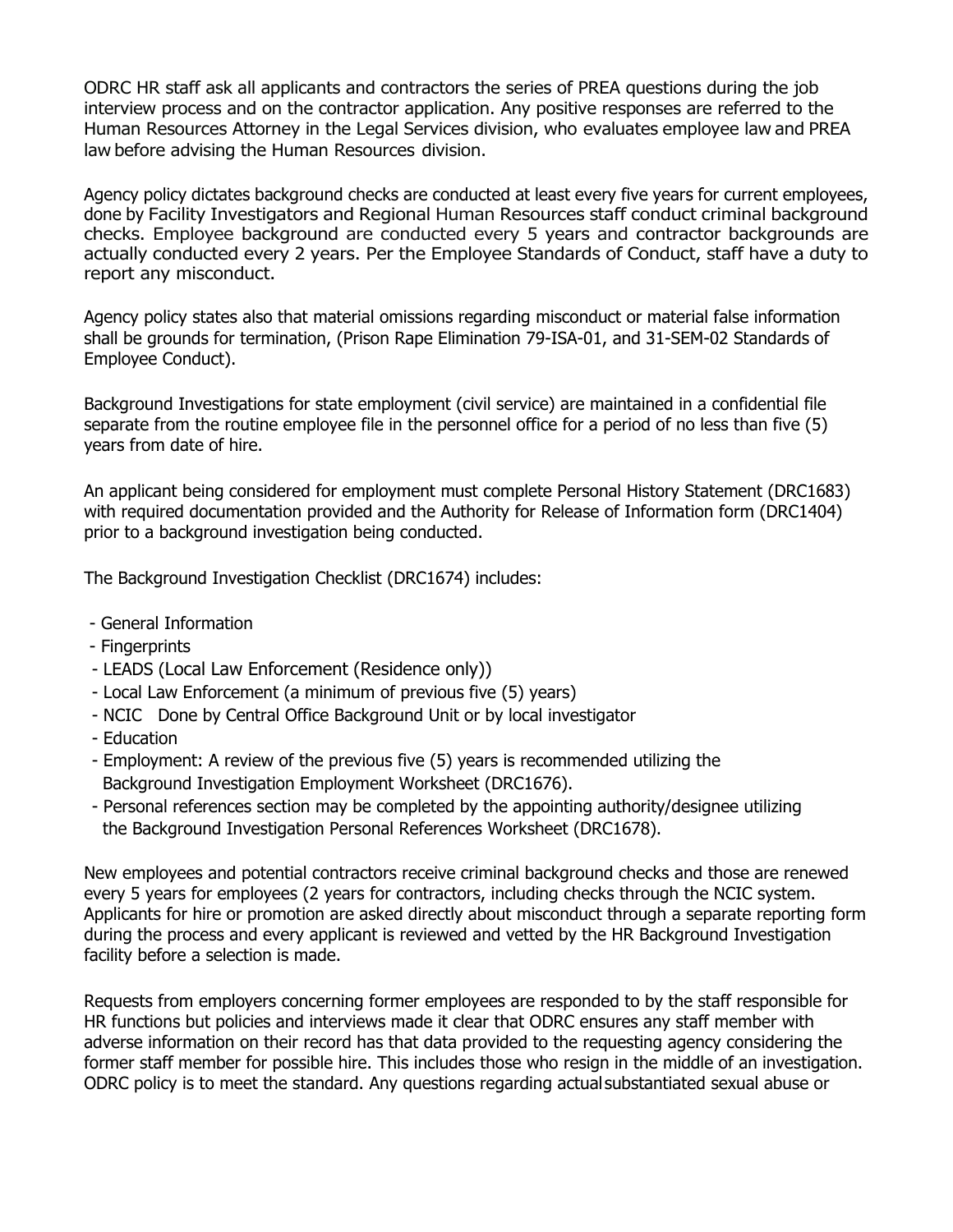sexual harassment claims by employees against offenders are referred to and answered by the facility.

Every applicant is fingerprinted with prints entered into the system so that the agencychecks their history but also is notified of any subsequent arrests. Any staff not reporting an incident are directly reported to the Facility Head.

HR staff interviewed all indicated that any negative information regarding sexual abuse would be provided to prospective employers and that they have updated policy to provide this information unless prohibited by Ohio law. Currently, there is no Ohio law that prohibits providing the related information. Required questions about PREA-related actions are included in all interviews and processes, and ODRC staff sign a "PREA Annual Acknowledgement" every Fall.

## **Standard 115.18: Upgrades to facilities and technologies**

## **All Yes/No Questions Must Be Answered by the Auditor to Complete the Report**

## **115.18 (a)**

If the agency designed or acquired any new facility or planned any substantial expansion or modification of existing facilities, did the agency consider the effect of the design, acquisition, expansion, or modification upon the agency's ability to protect inmates from sexual abuse? (N/A if agency/facility has not acquired a new facility or made a substantial expansion to existing facilities since August 20, 2012, or since the last PREA audit, whichever is later.) ☐ Yes ☐ No ☒ NA

## **115.18 (b)**

**.** If the agency installed or updated a video monitoring system, electronic surveillance system, or other monitoring technology, did the agency consider how such technology may enhance the agency's ability to protect inmates from sexual abuse? (N/A if agency/facility has not installed or updated a video monitoring system, electronic surveillance system, or other monitoring technology since August 20, 2012, or since the last PREA audit, whichever is later.) ☒ Yes ☐ No ☐ NA

## **Auditor Overall Compliance Determination**

- ☐ **Exceeds Standard** (*Substantially exceeds requirement of standards*)
- ☒ **Meets Standard** (*Substantial compliance; complies in all material ways with the standard for the relevant review period*)
- ☐ **Does Not Meet Standard** (*Requires Corrective Action*)

LeCI has not had any significant facility renovations or modifications but currently has 266 cameras (241 inside, 17 at the Camp, and 8 outside). Cameras are both Pan, Tilt & Zoom and fixed types, and retention time for camera footage is 21 days depending on the location and video activity.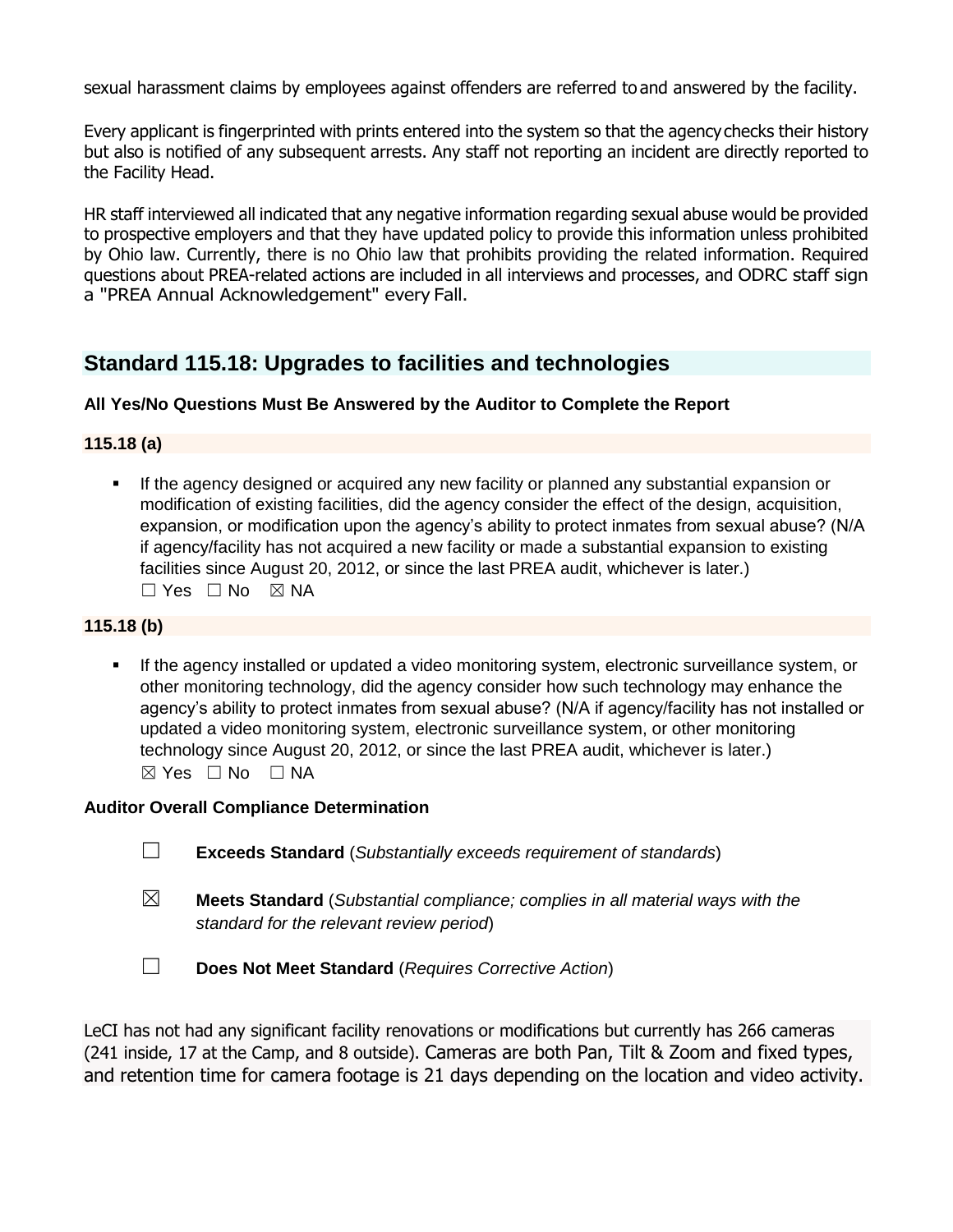Four (4) cameras were added this past year to the carpenter shop. It is noted that cameras significantly enhance security and sexual safety in this population. Most blind spots have been eliminated or greatly reduced; the Warden and executive staff are continuing to address the remaining areas as identified. A consistent trend across both staff and offender interviews is that there are many fewer actual incidents, and also far fewer allegations of incidents, since the population is well aware of the extensive coverage.

The Construction, Activation, Maintenance and Sustainability division is responsible for facility modifications and works directly with the Operational Compliance and PREA Coordinator offices to ensure PREA related issues are considered. These issues are also discussed in the annual Staffing Plan meetings, conducted as part of the staffing plan to ensure camera placement is appropriate and adequate to enhance sexual safety. The video monitoring system installed has high clarity and capability to monitor activities within the general facility zones and other areas; the recording capability is mostly 21 days to allow for use in investigations. Staff and offenders confirmed during interviews that they felt more safe and secure because of the widespread presence of the camera system.

Cameras can be placed, repurposed, and relocated at the discretion of the Warden who is the final authority on how to deploy the surveillance equipment in an effort to enhance the agency's ability to protect offenders from sexual abuse.

The quantity of cameras allocated may be increased or decreased as required by unit mission changes. Policy requires that, at least once a year, the Warden reviews deployment of video monitoring systems to ensure adequate coverage is provided to protect against sexual abuse. The Warden receives relevant data from the facility PREA Compliance Manager containing the prevalence of incidents during this review.

# **RESPONSIVE PLANNING**

## **Standard 115.21: Evidence protocol and forensic medical examinations**

## **All Yes/No Questions Must Be Answered by the Auditor to Complete the Report**

## **115.21 (a)**

If the agency is responsible for investigating allegations of sexual abuse, does the agency follow a uniform evidence protocol that maximizes the potential for obtaining usable physical evidence for administrative proceedings and criminal prosecutions? (N/A if the agency/facility is not responsible for conducting any form of criminal OR administrative sexual abuse investigations.)  $\boxtimes$  Yes  $\Box$  No  $\Box$  NA

**115.21 (b)**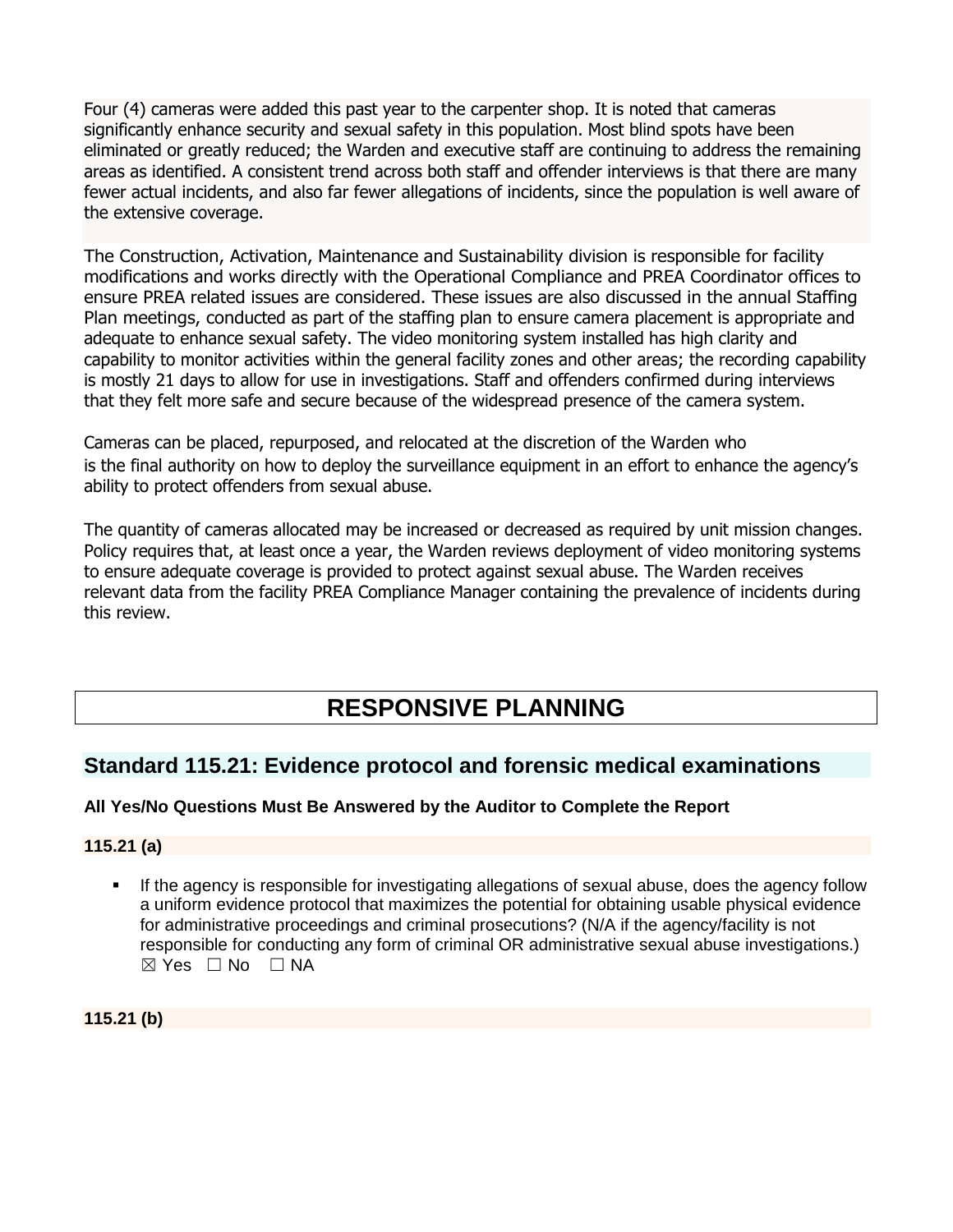- Is this protocol developmentally appropriate for youth where applicable? (N/A if the agency/facility is not responsible for conducting any form of criminal OR administrative sexual abuse investigations.)  $\boxtimes$  Yes  $\Box$  No  $\Box$  NA
- Is this protocol, as appropriate, adapted from or otherwise based on the most recent edition of the U.S. Department of Justice's Office on Violence Against Women publication, "A National Protocol for Sexual Assault Medical Forensic Examinations, Adults/Adolescents," or similarly comprehensive and authoritative protocols developed after 2011? (N/A if the agency/facility is not responsible for conducting any form of criminal OR administrative sexual abuse investigations.)  $\boxtimes$  Yes  $\Box$  No  $\Box$  NA

## **115.21 (c)**

- Does the agency offer all victims of sexual abuse access to forensic medical examinations, whether on-site or at an outside facility, without financial cost, where evidentiarily or medically appropriate?  $\boxtimes$  Yes  $\Box$  No
- **EXECT** Are such examinations performed by Sexual Assault Forensic Examiners (SAFEs) or Sexual Assault Nurse Examiners (SANEs) where possible?  $\boxtimes$  Yes  $\Box$  No
- **.** If SAFEs or SANEs cannot be made available, is the examination performed by other qualified medical practitioners (they must have been specifically trained to conduct sexual assault forensic exams)?  $\boxtimes$  Yes  $\Box$  No
- Has the agency documented its efforts to provide SAFEs or SANEs?  $\boxtimes$  Yes  $\Box$  No

## **115.21 (d)**

- Does the agency attempt to make available to the victim a victim advocate from a rape crisis center? ⊠ Yes □ No
- **.** If a rape crisis center is not available to provide victim advocate services, does the agency make available to provide these services a qualified staff member from a community-based organization, or a qualified agency staff member? (N/A if the agency *always* makes a victim advocate from a rape crisis center available to victims.)  $\boxtimes$  Yes  $\Box$  No  $\Box$  NA
- Has the agency documented its efforts to secure services from rape crisis centers? ☒ Yes ☐ No

## **115.21 (e)**

- As requested by the victim, does the victim advocate, qualified agency staff member, or qualified community-based organization staff member accompany and support the victim through the forensic medical examination process and investigatory interviews?  $\boxtimes$  Yes  $\Box$  No
- As requested by the victim, does this person provide emotional support, crisis intervention, information, and referrals?  $\boxtimes$  Yes  $\Box$  No

**115.21 (f)**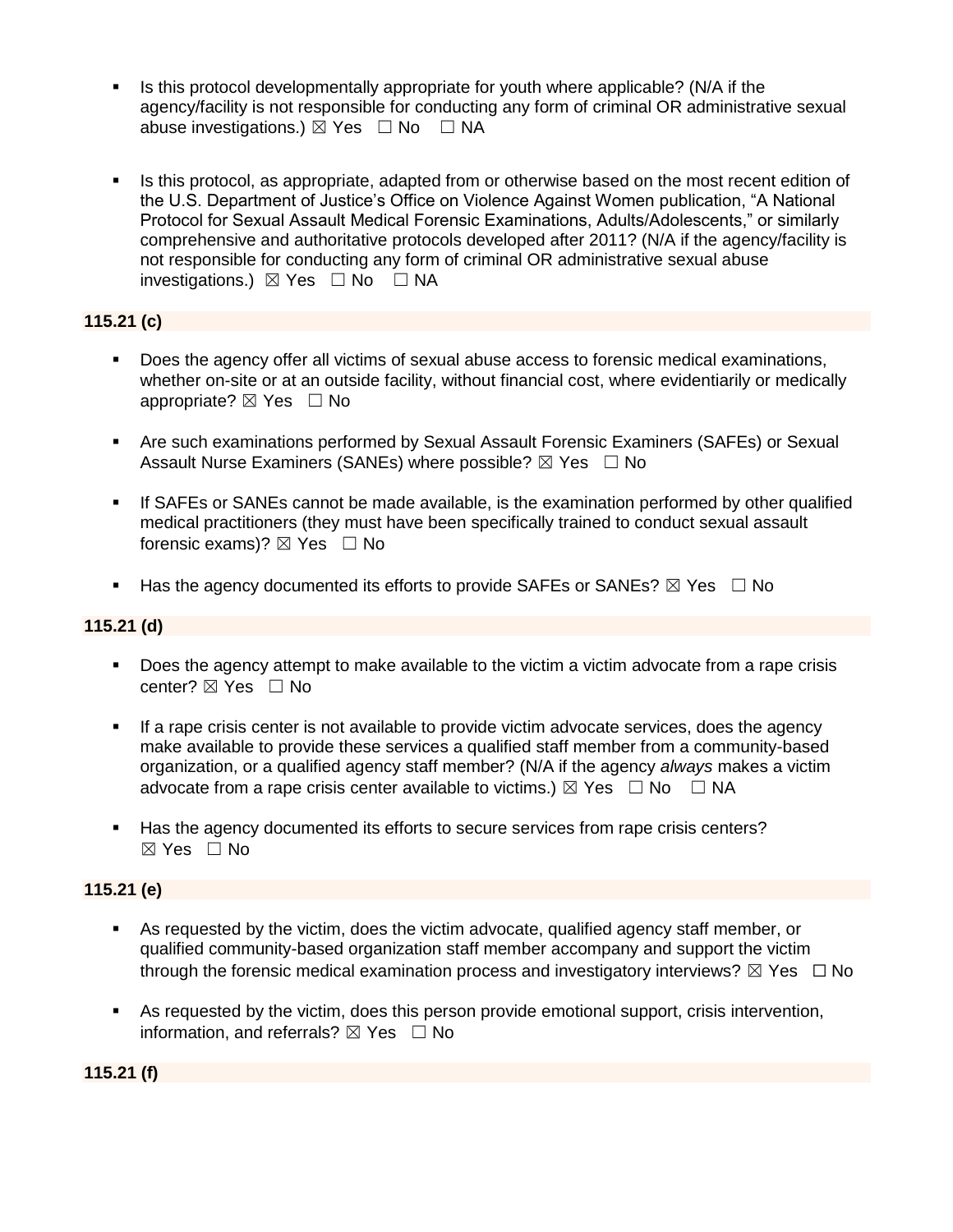**.** If the agency itself is not responsible for investigating allegations of sexual abuse, has the agency requested that the investigating agency follow the requirements of paragraphs (a) through (e) of this section? (N/A if the agency/facility is responsible for conducting criminal AND administrative sexual abuse investigations.)  $\boxtimes$  Yes  $\Box$  No  $\Box$  NA

## **115.21 (g)**

■ Auditor is not required to audit this provision.

## **115.21 (h)**

▪ If the agency uses a qualified agency staff member or a qualified community-based staff member for the purposes of this section, has the individual been screened for appropriateness to serve in this role and received education concerning sexual assault and forensic examination issues in general? (N/A if agency *always* makes a victim advocate from a rape crisis center available to victims.)  $\boxtimes$  Yes  $\Box$  No  $\Box$  NA

## **Auditor Overall Compliance Determination**

- ☐ **Exceeds Standard** (*Substantially exceeds requirement of standards*)
- ☒ **Meets Standard** (*Substantial compliance; complies in all material ways with the standard for the relevant review period*)
- ☐ **Does Not Meet Standard** (*Requires Corrective Action*)

The agency is responsible for administrative investigations only, not criminal investigations, but the agency adheres to all PREA Standards regarding these investigations. There were 7 occasions of forensic examinations this past 12 months and all 7 were performed at the outside medical facility by SAFE or SANE Medical Center staff.

The Investigation MOU between ODRC and OSHP (Ohio State Highway Patrol) requires adherence by both agencies to PREA Standards.

Victims of sexual assault who require a forensic exam are taken to Atrium Medical Center for completion of the exam. Policy states "Healthcare staff shall not be utilized for this process as it is unrelated to healthcare and further prohibited by DRC policy 68-MED-09, Medical Legal Issues, which prohibits the collection of forensic information by healthcare staff."

Consistent with Medical Protocol B-11, "Medical Care Guidelines for Sexual Conduct or Recent Sexual Abuse", medical services conduct an examination for the presence or absence of physical trauma and perform follow-up testing for sexually transmitted diseases and pregnancy testing, as appropriate. Medical services also refer the inmate to mental health services for evaluation and counseling and offer the inmate appropriate prophylactic treatment for sexually transmitted diseases.

Priority medical/forensic treatment and provision of care to the adult sexual abuse patients is given regardless of when the sexual abuse occurred. If it is within ninety-six (96) hours (four full days) after an attack, evidence is always collected. Research and evidence analysis indicates that some evidence may be available beyond ninety-six (96) hours after the assault.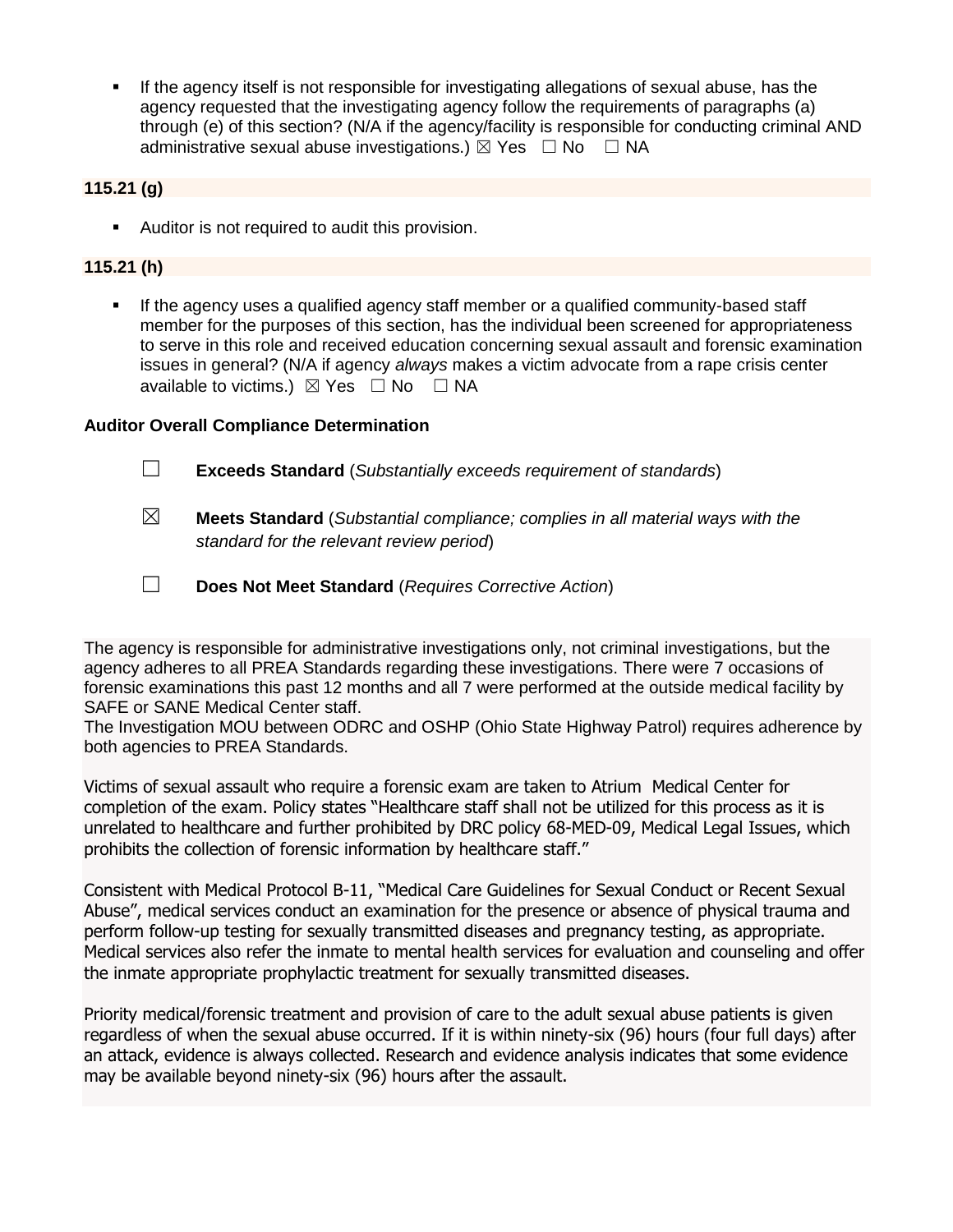Decisions about whether to collect evidence should be made on a case-by-case basis, guided by the knowledge that outside time limits vary due to factors such as the location and type of sample collected. Cases in which evidence should be collected beyond ninety-six (96) hours occur where an exam may corroborate chronic injury, excessive force or significant trauma.

ODRC uses staff VSP's (Victim Support Persons) to be immediately available if an offender requests an advocate. VSP's are trained and selected from appropriate volunteer staff. There is no cost to the offender for this process. If outside transport is needed, a community crisis agency member can be made available. Women Helping Women is the local Rape Crisis Center. Wardens are required to screen VSPs for appropriateness to serve in this role, keeping in mind the emotional stability required when providing emotional support services to sexual assault victims.

Each newly designated VSP completes an ODRC Victim Support Person Training course prior to performing any VSP functions. The ODRC Office of Victim Services coordinates VSP training.

ODRC has an MOU state-wide with the Sexual Assault and Response Network of Central Ohio, as well as with the Ohio Sexual Violence Helpline, and Women Helping Women is the local crisis center. Additionally, Lebanon has trained a number of staff "Victim Support Persons" in the event crisis agency staff cannot respond.

The investigator is also the primary oversight of the post-allegation monitoring program.

The highest-ranking security supervisor on duty always notifies the PREA Coordinator on all allegations of sexual abuse and policy states that medical staff determine whether a forensic medical examination is required, however the guidance is clear that forensic exams would always be pursued if the incident was still in a window where evidence might be obtained.

## **Standard 115.22: Policies to ensure referrals of allegations for investigations**

## **All Yes/No Questions Must Be Answered by the Auditor to Complete the Report**

#### **115.22 (a)**

- Does the agency ensure an administrative or criminal investigation is completed for all allegations of sexual abuse?  $\boxtimes$  Yes  $\Box$  No
- Does the agency ensure an administrative or criminal investigation is completed for all allegations of sexual harassment?  $\boxtimes$  Yes  $\Box$  No

## **115.22 (b)**

Does the agency have a policy and practice in place to ensure that allegations of sexual abuse or sexual harassment are referred for investigation to an agency with the legal authority to conduct criminal investigations, unless the allegation does not involve potentially criminal behavior? **⊠** Yes □ No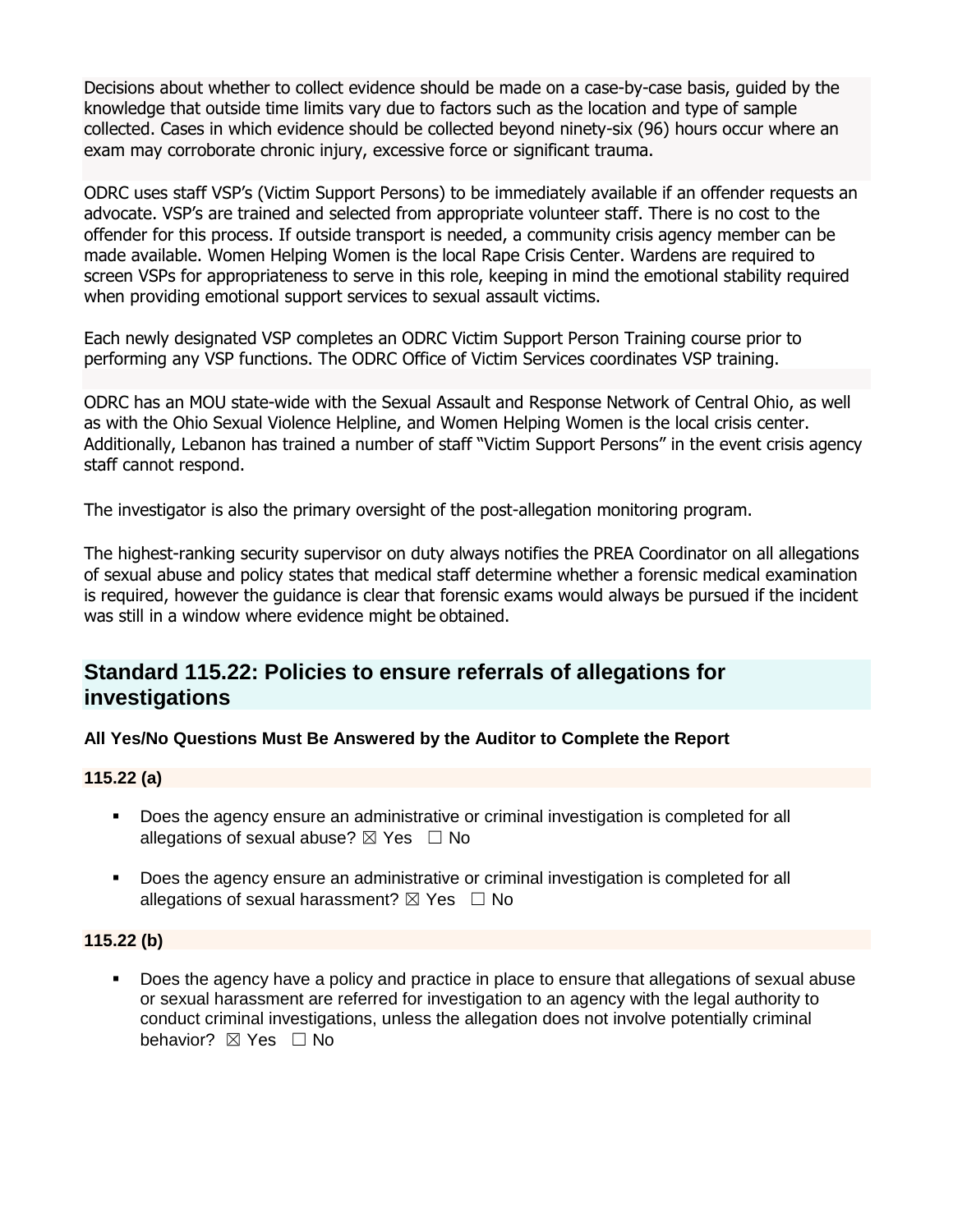- Has the agency published such policy on its website or, if it does not have one, made the policy available through other means?  $\boxtimes$  Yes  $\Box$  No
- **•** Does the agency document all such referrals?  $\boxtimes$  Yes  $\Box$  No

## **115.22 (c)**

**EXT** If a separate entity is responsible for conducting criminal investigations, does the policy describe the responsibilities of both the agency and the investigating entity? (N/A if the agency/facility is responsible for criminal investigations. See 115.21(a).)  $\Box$  Yes  $\Box$  No  $\Box$  NA

## **115.22 (d)**

■ Auditor is not required to audit this provision.

## **115.22 (e)**

■ Auditor is not required to audit this provision.

## **Auditor Overall Compliance Determination**

- ☐ **Exceeds Standard** (*Substantially exceeds requirement of standards*)
- ☒ **Meets Standard** (*Substantial compliance; complies in all material ways with the standard for the relevant review period*)
- ☐ **Does Not Meet Standard** (*Requires Corrective Action*)

During the past 12 months 17 allegations were received and all resulted in an administrative or criminal investigation. Per ODCR policy, all cases are reported to OSHP, but OSHP only charged one inmate criminally and that criminal case is still pending. All other cases were administratively investigated.

The agency has an MOU on investigations with the Ohio State Highway Patrol that mirrors PREA standards for investigation requirements.

Per Policy 79-ISA-02, All allegations of sexual misconduct shall be referred for investigation to the OSHP unless the allegation does not involve potentially criminal behavior. The Agency PREA Coordinator/designee maintains a document that describes the responsibilities of the DRC and the OSHP for criminal investigations

The agency is responsible for conducting all administrative investigations, and the OSHP is responsible for criminal sexual abuse investigations- (including inmate-on-inmate sexual abuse or staff sexual misconduct). Institution Investigators initiate the investigation. If it appears to be criminal, the OSHP is immediately notified and the agency Investigator will then assist the OSHP. If not criminal, Investigator will conduct and complete the investigation.

There is a State Trooper liaison assigned to each facility with an office at their assigned facility and they work closely with our Investigators. Agency Head and other interviews and policy all reflected that the OCM/PREA Coordinator is notified immediately in every allegation. It is noted that the facility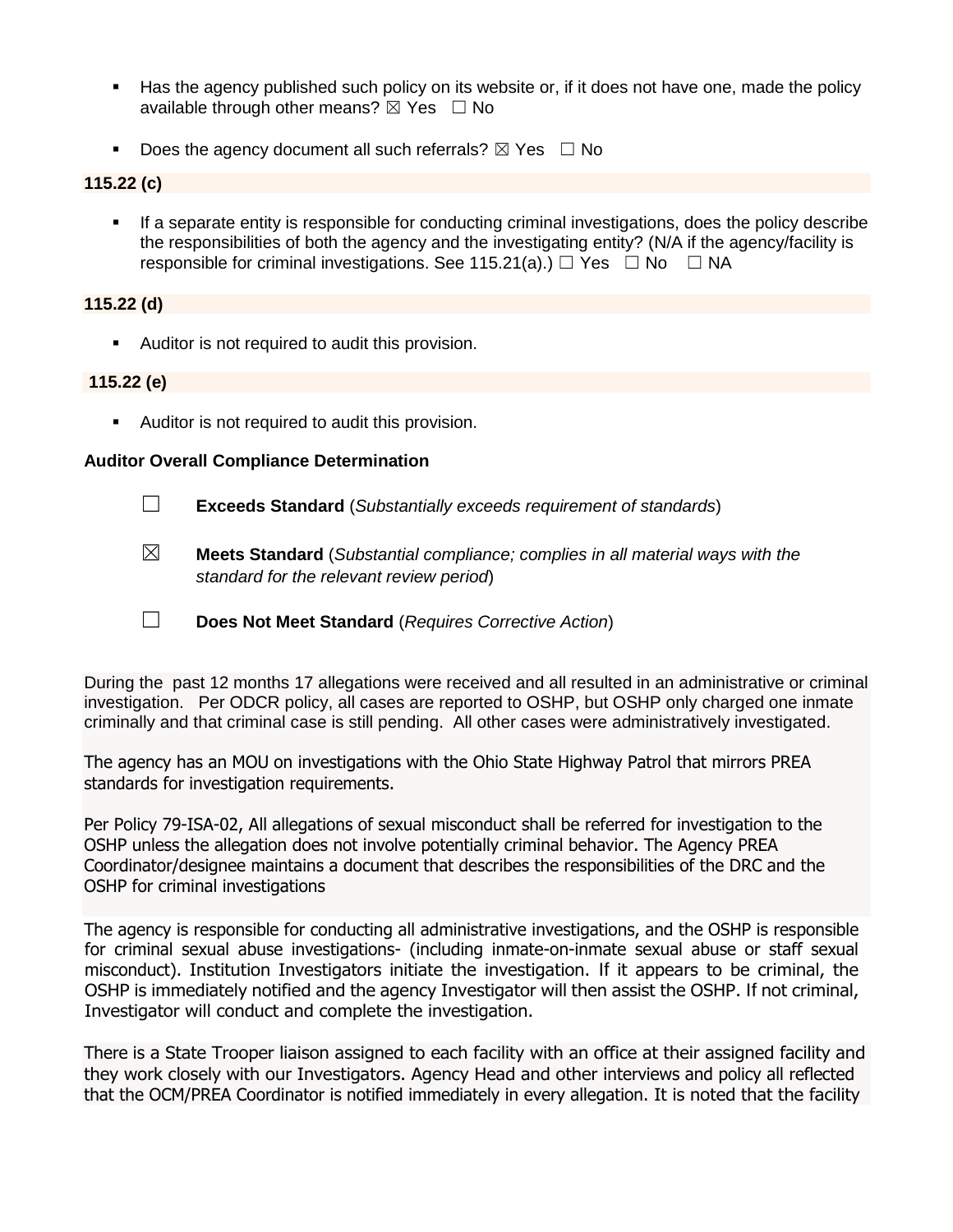investigator indicated in the interview that the OSP investigator at LeCI routinely reviews each allegation in concert with the institution investigator at the onset of the review, they approach it as a team. Troopers are rotated among three area prisons and a local OSP office support position on a 6-month basis.

ODRC follows a uniform evidence collection protocol that maximizes the potential for obtaining usable physical evidence. OSP criminal investigators are commissioned peace officers and have full law enforcement authority and statewide jurisdiction in criminal matters affecting the ODRC.

Employees are required to report occurrences or allegations of administrative violations, criminal offenses, and other incidents required to be reported by this directive immediately upon becoming aware of such conduct or as soon as practical. Reports may be made directly to the PREA or through the employee's supervisor. Supervisory staff ensure that incidents reported to them are also reported to the PREA Coordinator. ODRC specifies also that employees who do not report incidents are subject to discipline and charges themselves. Every employee interviewed was aware of this and could immediately relate consequences of failure to report.

All policies regarding reporting are clearly published on the ODRC website.

# **TRAINING AND EDUCATION**

## **Standard 115.31: Employee training**

## **All Yes/No Questions Must Be Answered by the Auditor to Complete the Report**

## **115.31 (a)**

- Does the agency train all employees who may have contact with inmates on its zero-tolerance policy for sexual abuse and sexual harassment?  $\boxtimes$  Yes  $\Box$  No
- **•** Does the agency train all employees who may have contact with inmates on how to fulfill their responsibilities under agency sexual abuse and sexual harassment prevention, detection, reporting, and response policies and procedures?  $\boxtimes$  Yes  $\Box$  No
- Does the agency train all employees who may have contact with inmates on inmates' right to be free from sexual abuse and sexual harassment  $\boxtimes$  Yes  $\Box$  No
- Does the agency train all employees who may have contact with inmates on the right of inmates and employees to be free from retaliation for reporting sexual abuse and sexual harassment? ☒ Yes ☐ No
- Does the agency train all employees who may have contact with inmates on the dynamics of sexual abuse and sexual harassment in confinement?  $\boxtimes$  Yes  $\Box$  No
- Does the agency train all employees who may have contact with inmates on the common reactions of sexual abuse and sexual harassment victims?  $\boxtimes$  Yes  $\Box$  No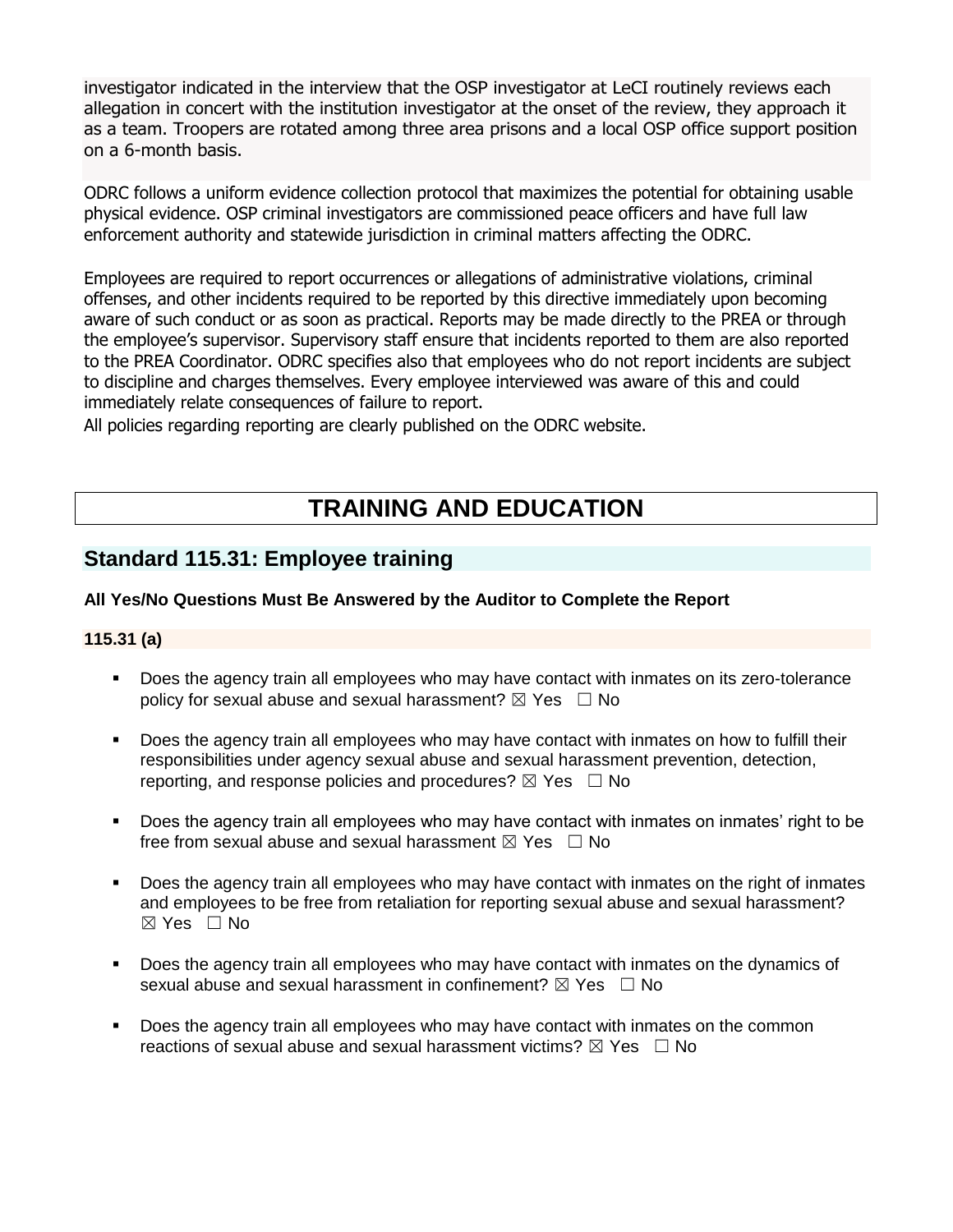- Does the agency train all employees who may have contact with inmates on how to detect and respond to signs of threatened and actual sexual abuse?  $\boxtimes$  Yes  $\Box$  No
- Does the agency train all employees who may have contact with inmates on how to avoid inappropriate relationships with inmates?  $\boxtimes$  Yes  $\Box$  No
- Does the agency train all employees who may have contact with inmates on how to communicate effectively and professionally with inmates, including lesbian, gay, bisexual, transgender, intersex, or gender nonconforming inmates?  $\boxtimes$  Yes  $\Box$  No
- Does the agency train all employees who may have contact with inmates on how to comply with relevant laws related to mandatory reporting of sexual abuse to outside authorities?  $\boxtimes$  Yes  $\Box$  No

## **115.31 (b)**

- **■** Is such training tailored to the gender of the inmates at the employee's facility?  $\boxtimes$  Yes  $\Box$  No
- **EXECT** Have employees received additional training if reassigned from a facility that houses only male inmates to a facility that houses only female inmates, or vice versa?  $\boxtimes$  Yes  $\Box$  No

## **115.31 (c)**

- Have all current employees who may have contact with inmates received such training? ☒ Yes ☐ No
- Does the agency provide each employee with refresher training every two years to ensure that all employees know the agency's current sexual abuse and sexual harassment policies and procedures?  $\boxtimes$  Yes  $\Box$  No
- In years in which an employee does not receive refresher training, does the agency provide refresher information on current sexual abuse and sexual harassment policies?  $\Box$  Yes  $\Box$  No

#### **115.31 (d)**

▪ Does the agency document, through employee signature or electronic verification, that employees understand the training they have received?  $\boxtimes$  Yes  $\Box$  No

## **Auditor Overall Compliance Determination**

- ☐ **Exceeds Standard** (*Substantially exceeds requirement of standards*)
- ☒ **Meets Standard** (*Substantial compliance; complies in all material ways with the standard for the relevant review period*)
- ☐ **Does Not Meet Standard** (*Requires Corrective Action*)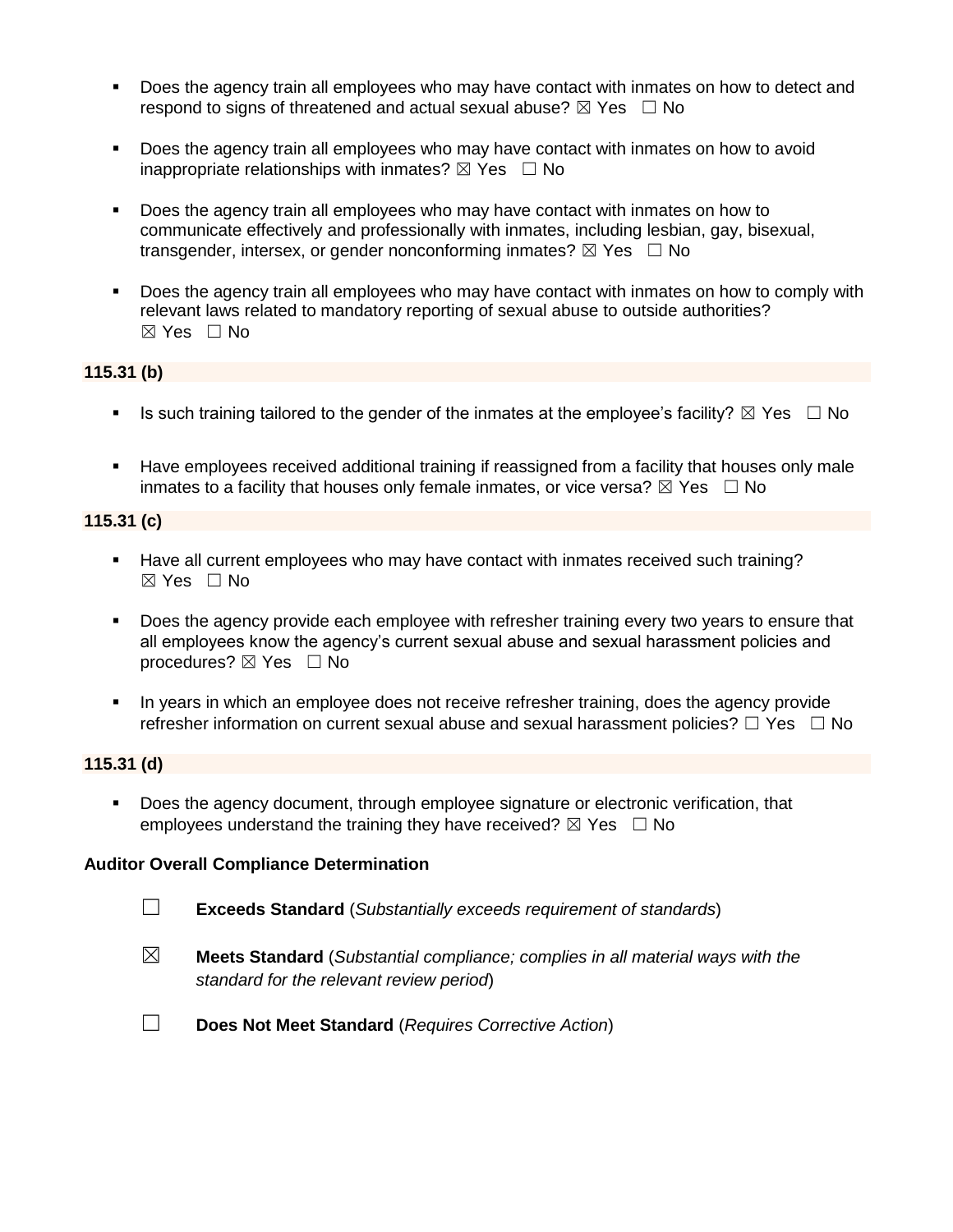All 498 new staff hired during the past 12 months staff and 112 Volunteer/Contractor personnel were trained in required PREA elements. ODRC has very good volunteer and contractor training lesson guides. The required refresher training is provided annually rather than every 2 years.

Training Guides and curricula and all were of excellent quality. ODRC also has an excellent intranet training and information site, the PREA Information Center, for PREA resource purposes, new data and current update information.

Employees who have contact with offenders receive refresher training at a minimum during Annual Training on PREA requirements, including specialized staff.

All have signed the acknowledgment: "I understand the training on my responsibilities under the Ohio Department of Rehabilitation and Correction's Prison Rape Elimination Act Policies to include the following:

- I. The Department's zero-tolerance for sexual abuse
- 2. The Department's zero-tolerance for sexual harassment
- 3. How to report sexual abuse and sexual harassment
- 4. Sexual abuse and sexual harassment prevention
- 5. Sexual abuse and sexual harassment detection
- 6. How to respond to sexual abuse and sexual harassment
- 7. The legal prohibition on any sexual activity with offenders
- 8. The identifiers of possible sexual assault victims
- 9. Sexual assault prevention strategies"

#### PREA Training:

Employees: All unit assigned employees receive PREA Training, in accordance with Standard 115.31, through required attendance at the Academy or Correctional Awareness training by viewing the PREA in departmental training videos. They sign a PREA Training Employee Acknowledgment Form. The officers on the shifts stated they feel safe working at LeCI and all had been through PREA training. In interviews, random correctional officers and staff expressed satisfaction with their PREA training and felt they knew their required actions when incidents occur.

Contract Employees and Interns: All contract employees are completing the PREA Training Contract Employee or Intern Acknowledgment Form after viewing the video. All contract employees/interns receive the refresher PREA Training every two years.

Agency policy requires that PREA investigators are trained in conducting sexual abuse investigations in confinement settings. In addition to the Institutional Investigators Specialized PREA training, they are required to take the PREA mandated annual training during staff In-service sessions. Institutional Investigators, Operational Compliance Manager (OCM) and the Ohio State Highway Patrol (OSHP) all have received either the NIC Prison Rape Elimination Act (PREA) Investigating Sexual Abuse in a Confinement Setting Course or the MOSS Group; Investigating Sexual Abuse in Confinement Settings.

The agency maintains documentation showing that investigators have completed the required training. All investigators currently employed have completed the required training. PREA Investigators also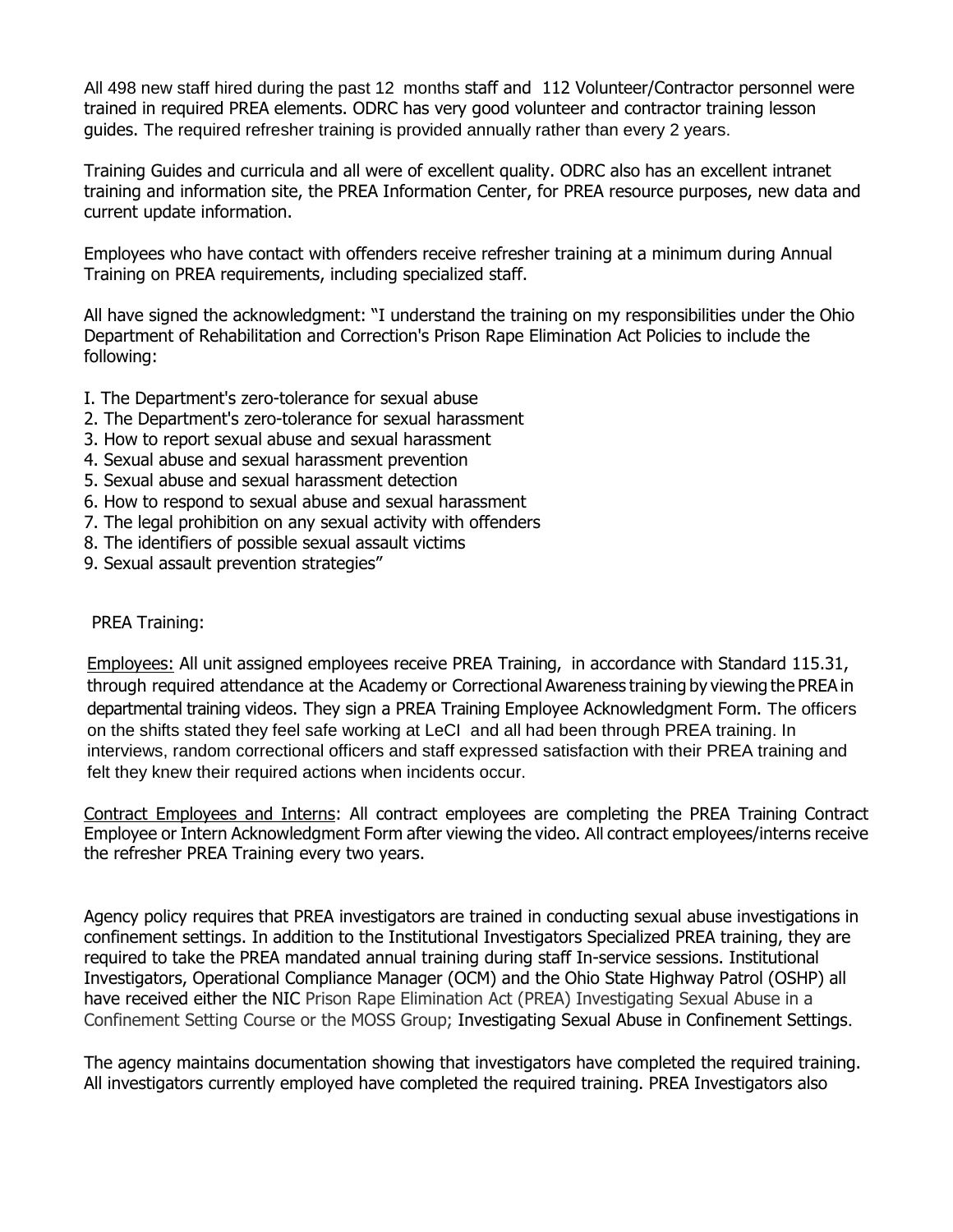complete the NIC training. Investigator training is received through the Agency's Chief Inspector office, who has oversight of the facility Investigators. In addition to the NIC PREA specialized training, the current Investigator has received PREA Specialized Investigator training through the MOSS Group.

Medical and Mental Health receive additional departmental "specialized training" for medical and mental health care in accordance with standard 115.35. The orientation is on similarities and differences between providing health care in the community and the correctional setting. Topics presented include: security, classification and health care needs of the offender population: detection, signs, assessment, and response to offender-victims of sexual abuse and sexual harassment; the preservation of physical evidence: and how and to whom to report allegations or suspicions of sexual abuse and sexual harassment.

All contractors and volunteers receive training on their responsibilities under the sexual abuse and harassment prevention, detection and response policies and procedures. In the year prior to the visit, 112 contractors and volunteers received this training. Training included potential disciplinary and criminal or administrative procedures for violations. Interviews acknowledged compliance with the training required for the level of contact of the volunteer or contractor.

Both ODRC and the Lebanon Correctional Institution place great emphasis on staff training. Employee Training at the Academy is 3 weeks for non-security staff, and 4 weeks for custody staff. All ODRC line staff receive Academy preservice training upon hiring, as well as annual refresher training, on the required specific standards outlined in standard 115.31, as well as specific training on being first responders. Training documentation reveals that staff acknowledge their understanding of the training received within the training area files and the individual training files.

1. All new employees receive instruction related to the prevention, detection, response, and investigation of sexual misconduct during New Employee Orientation (NEO) training at the Corrections Training Academy (CTA). This training includes the following:

a. DRC policies that address the agency's zero-tolerance for sexual misconduct;

b. The employee's responsibilities regarding sexual misconduct prevention, detection, reporting, and response policies and procedures;

c. The inmate's right to be free from sexual misconduct;

d. The inmate's and employee's right to be free from retaliation for reporting sexual misconduct;

e. The dynamics of sexual misconduct in confinement and the common reactions of sexual misconduct victims;

f. How to avoid inappropriate relationships with inmates;

g. Effective and professional communication with inmates including lesbian, gay, bisexual, transgender, intersex, or gender nonconforming inmates; and

h. How to comply with relevant laws for mandatory reporting of sexual abuse to outside authorities.

i. How to detect and respond to signs of threatened and actual sexual abuse.

2. Each institution provides training on sexual misconduct annually during staff in-service:

a. How to detect and respond to signs of threatened and actual sexual abuse.

b. All security staff are trained on how to conduct cross-gender pat-down searches and searches of transgender and intersex inmates to ensure professionalism and to utilize the least intrusive manner possible consistent with security needs.

c. Employees who transfer to an institution that houses inmates of a different gender receive training tailored to that gender of inmates as part of their orientation training as mandated in DRC policy 39- TRN-10, Employee Orientation Training. Training is documented on the Institutional Transfer Orientation Checklist (DRC1312)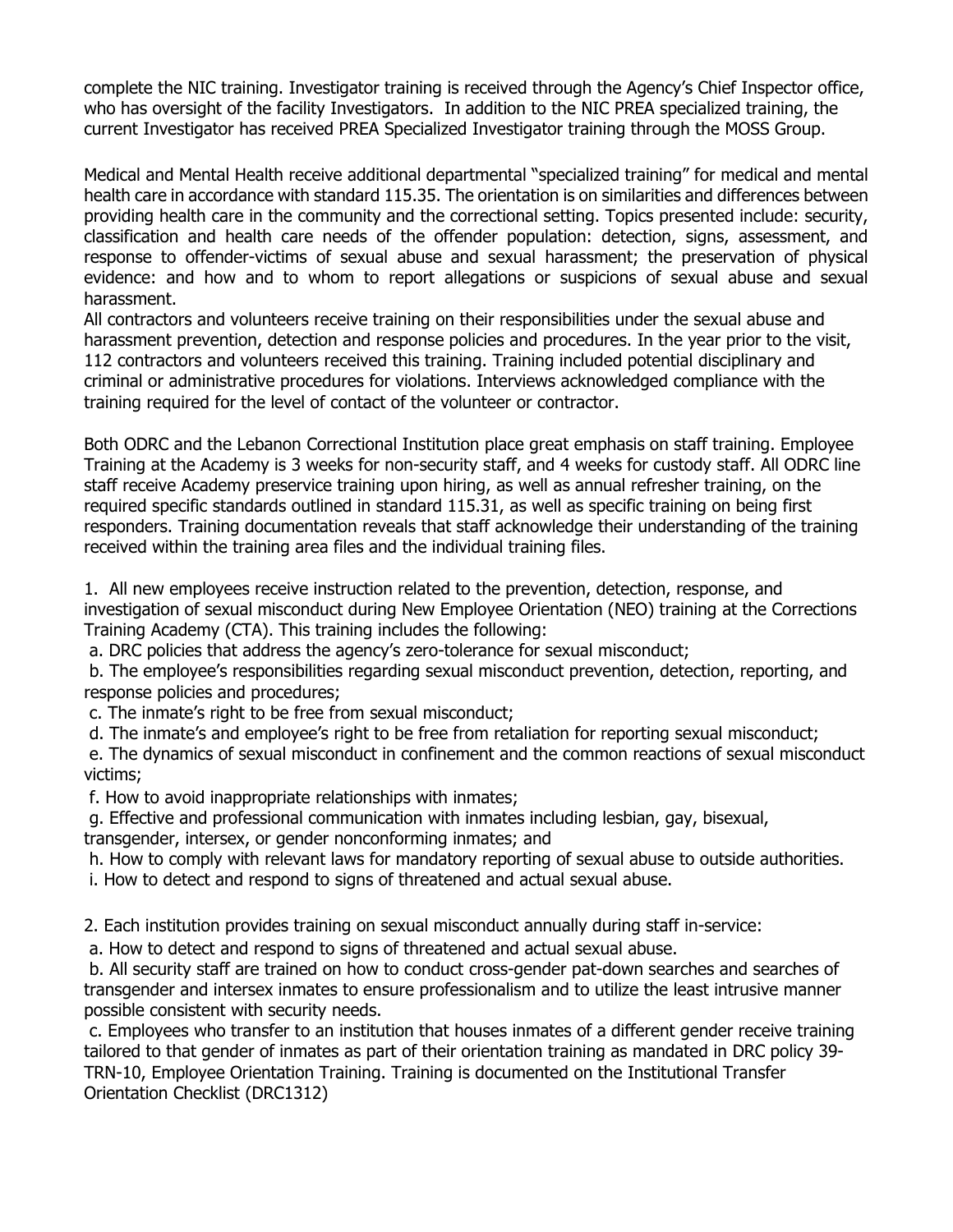Prior to conducting a PREA investigation, all investigators receive specialized training which includes conducting investigations in confinement settings, interviewing techniques for sexual abuse victims, proper use of Garrity warnings, sexual abuse evidence collection and the criteria and evidence required to substantiate a case for administrative action or prosecution referral. This training is documented on the PREA Training Session Report (DRC1680). The training may be received through the National Institution of Corrections (NIC).

All routine volunteers, special event volunteers (as defined by DRC policy 71-SOC-01), Long Term Contractors and Non-Escorted Contractors who have contact with inmates are notified of DRC's zerotolerance regarding sexual misconduct and how to report such incidents. All volunteers and contractors are also trained on their responsibilities regarding sexual misconduct prevention, detection, and response. The level and type of training are based on the services they provide and the level of contact they have with inmates. All training is documented**.**

The Bureau of Behavioral Health Services (BOBHS) provides or coordinates training to assure that each institution employs or has access to the services of a mental health professional who has a scope of practice, training and/or experience in trauma counseling.

Specialized training is given to employees designated as victim support persons. Only employees that voluntarily agree to act as a victim support person can be utilized.

It was evident during the random and training staff interviews, as well as upon review of training documentation, that staff received the training and were aware of their offender protection responsibilities concerning sexual abuse and harassment incidents as well as required steps of evidence collection.

Review of curricula showed that PREA training is both generic and also tailored to the gender- specific issues of offenders in each facility. Employees reassigned receive additional training if offender gender changes with the new assignment.

ODRC invests major resources in training and this is further supported by the Region and the Lebanon leadership; training exceeds the standard's requirements and is a strong pillar of the system and facility.

# **Standard 115.32: Volunteer and contractor training**

# **All Yes/No Questions Must Be Answered by the Auditor to Complete the Report**

#### **115.32 (a)**

Has the agency ensured that all volunteers and contractors who have contact with inmates have been trained on their responsibilities under the agency's sexual abuse and sexual harassment prevention, detection, and response policies and procedures?  $\boxtimes$  Yes  $\Box$  No

**115.32 (b)**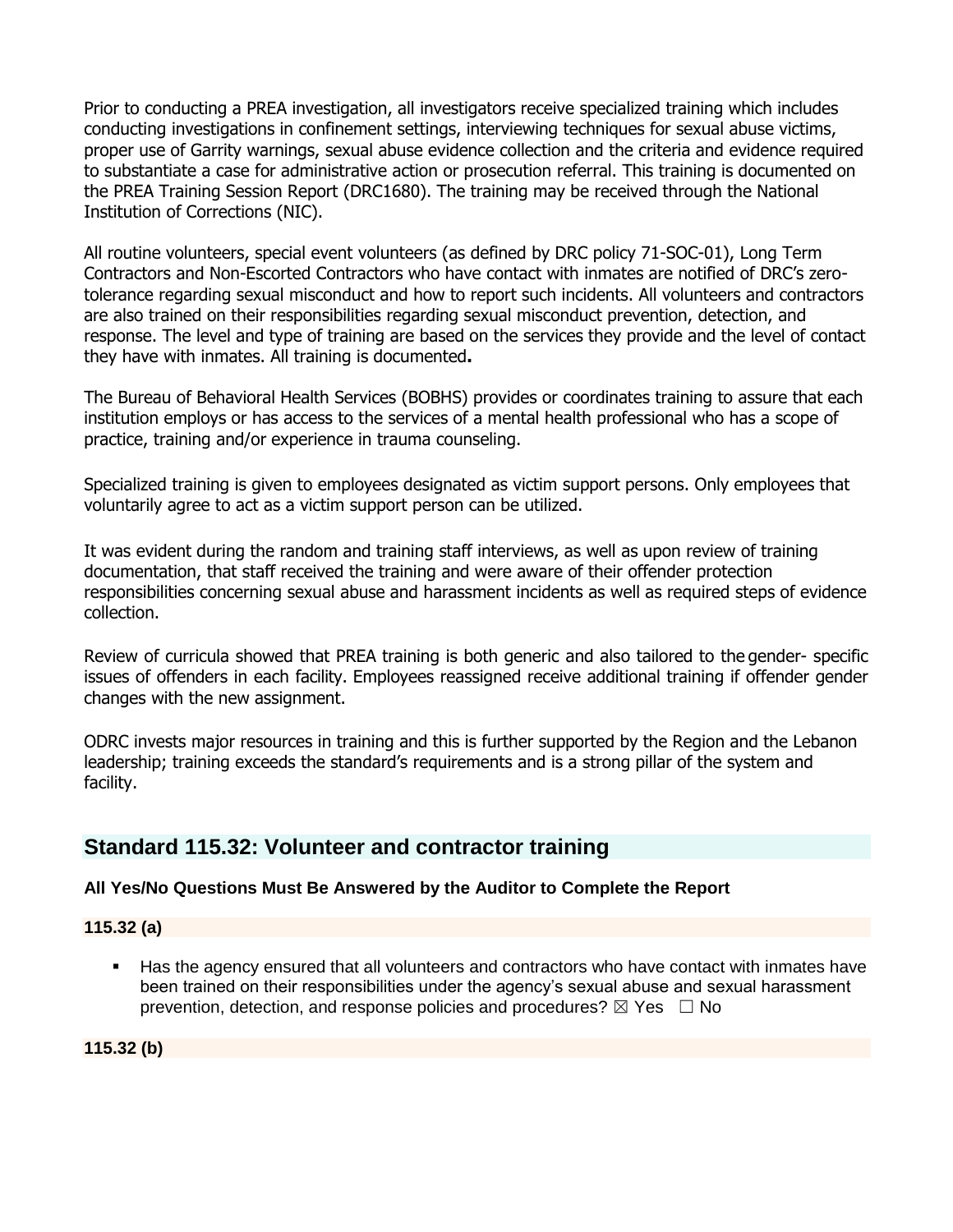Have all volunteers and contractors who have contact with inmates been notified of the agency's zero-tolerance policy regarding sexual abuse and sexual harassment and informed how to report such incidents (the level and type of training provided to volunteers and contractors shall be based on the services they provide and level of contact they have with inmates)?  $⊠$  Yes  $□$  No

### **115.32 (c)**

■ Does the agency maintain documentation confirming that volunteers and contractors understand the training they have received?  $\boxtimes$  Yes  $\Box$  No

#### **Auditor Overall Compliance Determination**

- ☐ **Exceeds Standard** (*Substantially exceeds requirement of standards*)
- ☒ **Meets Standard** (*Substantial compliance; complies in all material ways with the standard for the relevant review period*)
- ☐ **Does Not Meet Standard** (*Requires Corrective Action*)

The Volunteer and Contractor training outline and script was reviewed and both volunteer and contracts interviewed affirmed that was the training they received. There were 112 volunteers and contractors trained in the past year regarding agency policies and procedures regarding sexual harassment, sexual abuse, and PREA Standards.

All routine volunteers, special event volunteers, and Contractors who have contact with inmates are trained in DRC's zero-tolerance regarding sexual misconduct, how to report incidents, and responsibilities regarding sexual misconduct prevention, detection, and response. All training is documented on the PREA Contractor/Volunteer/Intern Training Acknowledgment Form**.**

During the interview process, the volunteer confirmed receipt of the training and accurately communicated the requirements of reporting and response. The volunteer agreement utilized here accurately reflects requirements and potential sanctions for violations. Interviews acknowledged compliance with the training required for their level of contact.

# **Standard 115.33: Inmate education**

#### **All Yes/No Questions Must Be Answered by the Auditor to Complete the Report**

#### **115.33 (a)**

- **•** During intake, do inmates receive information explaining the agency's zero-tolerance policy regarding sexual abuse and sexual harassment?  $\boxtimes$  Yes  $\Box$  No
- During intake, do inmates receive information explaining how to report incidents or suspicions of sexual abuse or sexual harassment?  $\boxtimes$  Yes  $\Box$  No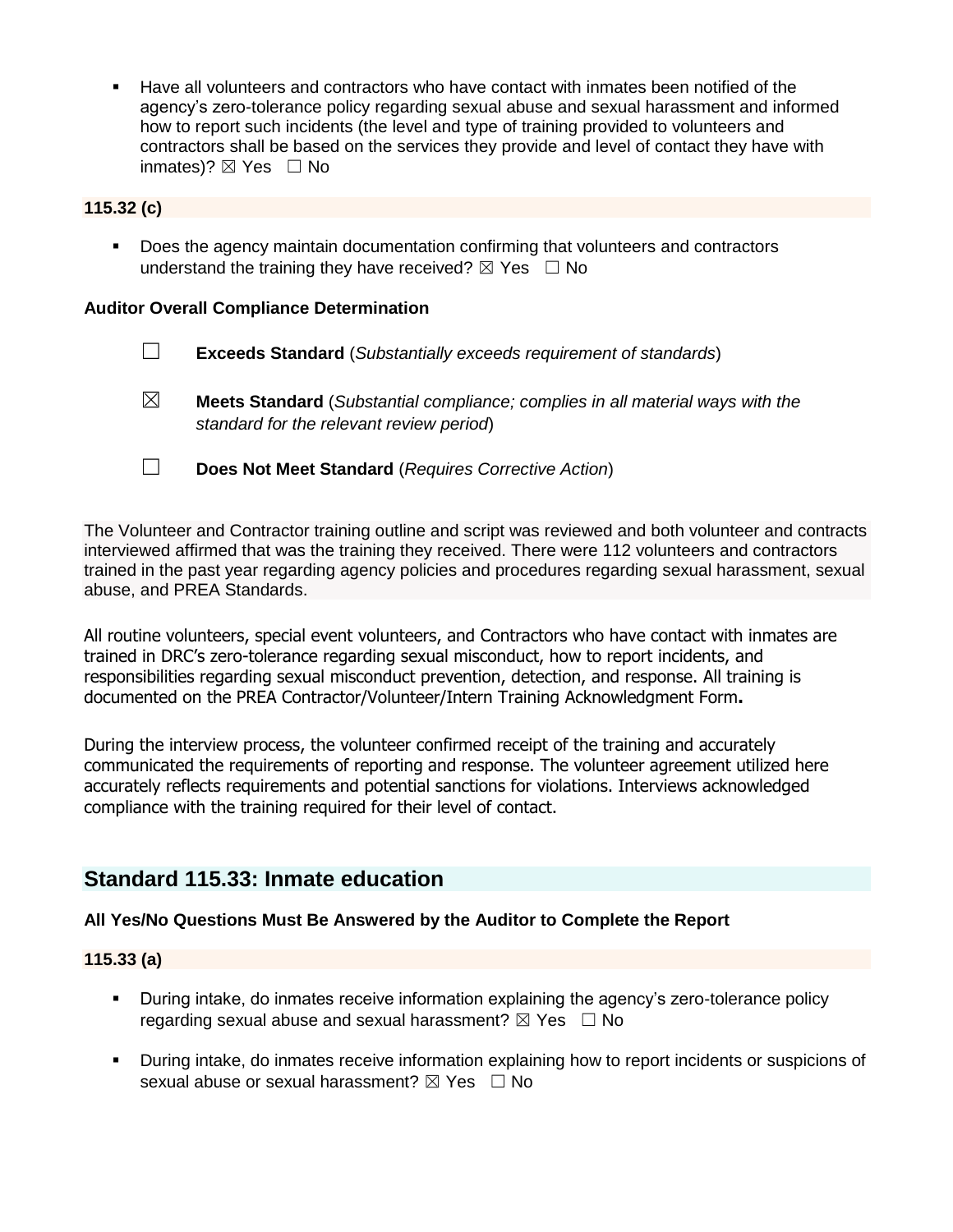#### **115.33 (b)**

- Within 30 days of intake, does the agency provide comprehensive education to inmates either in person or through video regarding: Their rights to be free from sexual abuse and sexual harassment?  $\boxtimes$  Yes  $\Box$  No
- Within 30 days of intake, does the agency provide comprehensive education to inmates either in person or through video regarding: Their rights to be free from retaliation for reporting such incidents?  $\boxtimes$  Yes  $\Box$  No
- Within 30 days of intake, does the agency provide comprehensive education to inmates either in person or through video regarding: Agency policies and procedures for responding to such incidents?  $\boxtimes$  Yes  $\Box$  No

#### **115.33 (c)**

- **■** Have all inmates received the comprehensive education referenced in 115.33(b)?  $\boxtimes$  Yes  $\Box$ No
- Do inmates receive education upon transfer to a different facility to the extent that the policies and procedures of the inmate's new facility differ from those of the previous facility? ☒ Yes ☐ No

#### **115.33 (d)**

- Does the agency provide inmate education in formats accessible to all inmates including those who are limited English proficient?  $\boxtimes$  Yes  $\Box$  No
- Does the agency provide inmate education in formats accessible to all inmates including those who are deaf?  $\boxtimes$  Yes  $\Box$  No
- **•** Does the agency provide inmate education in formats accessible to all inmates including those who are visually impaired?  $\boxtimes$  Yes  $\Box$  No
- Does the agency provide inmate education in formats accessible to all inmates including those who are otherwise disabled?  $\boxtimes$  Yes  $\Box$  No
- Does the agency provide inmate education in formats accessible to all inmates including those who have limited reading skills?  $\boxtimes$  Yes  $\Box$  No

#### **115.33 (e)**

▪ Does the agency maintain documentation of inmate participation in these education sessions? ☒ Yes ☐ No

#### **115.33 (f)**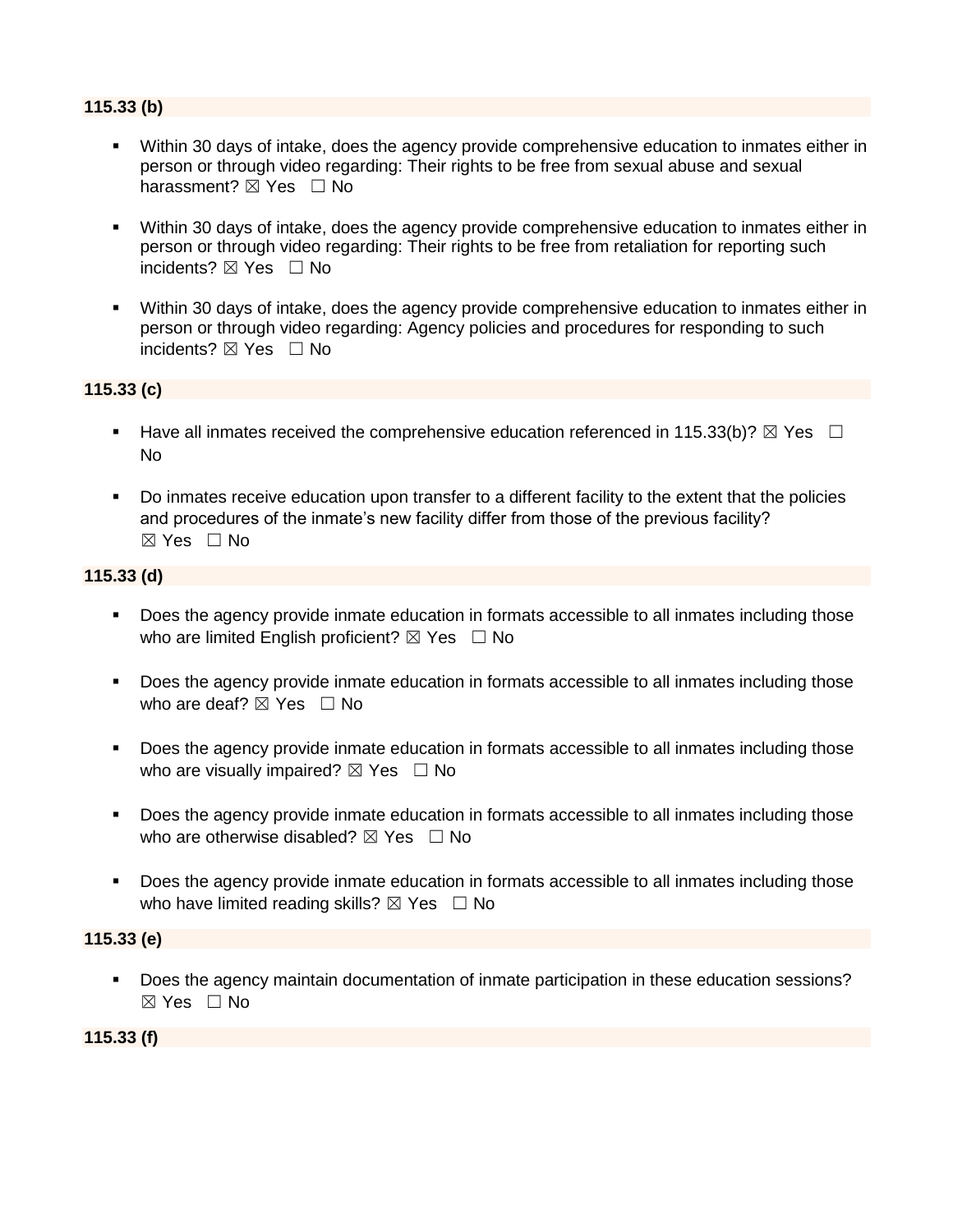**•** In addition to providing such education, does the agency ensure that key information is continuously and readily available or visible to inmates through posters, inmate handbooks, or other written formats?  $\boxtimes$  Yes  $\Box$  No

#### **Auditor Overall Compliance Determination**

|             | <b>Exceeds Standard</b> (Substantially exceeds requirement of standards)                                                          |
|-------------|-----------------------------------------------------------------------------------------------------------------------------------|
| $\boxtimes$ | <b>Meets Standard</b> (Substantial compliance; complies in all material ways with the<br>standard for the relevant review period) |
|             | Does Not Meet Standard (Requires Corrective Action)                                                                               |

Posters and signage were observed throughout the site review and interviews of both staff and inmates stated that they were in every unit and had been present for at least several years. There were 1682 inmates admitted this past year and all received this information in the Standard at the time of arrival. The original training of all inmates, at the time of first audit, was completed during January 2014. PREA education materials are available in various formats, including for Limited English Proficient offenders, Deaf, visually impaired, limited and learning/reading skills as required. All training is documented and signed for when received. Education information is also available in the Inmate Handbook.

Offenders effectively communicated multiple methods of reporting and many stated that they would feel comfortable directly telling a staff member at any time. All offenders made mention of the reporting phone numbers (some could provide the number from memory) and the location of the posters and that they received information in regard to PREA upon intake and were asked questions in regard to their history on a regular basis.

The Inmate Handbook has very good, very thorough PREA sections and is also available in Spanish. Intake/orientation is well documented and offenders sign an acknowledgment that they received the required training including the PREA Video.

According to the Lebanon PAQ, 1682 offenders were admitted during the past 12 months and given basic information at intake as required. That same number of offenders remained in Lebanon for more than 30 days and required the more comprehensive training on their rights to be free from both sexual abuse/harassment and retaliation for reporting such incidents and on agency policies and procedures for responding to such incidents. There were none who did not receive the training within the 30 days allotted.

Intake orientation minimum:

- The Orientation Video (English or Spanish)
- An Orientation Handbook (English or Spanish)

ODRC policies clearly initiate the need to recognize and respond to/assist with disability from the onset of arrival at the Intake Facility.

Equal Access to Programs and Services Policy:

"The Managing Officer at each institution appoint an ADA Coordinator for offenders to assist the institution in assuring compliance with Title II of the ADA and to oversee training on the subject within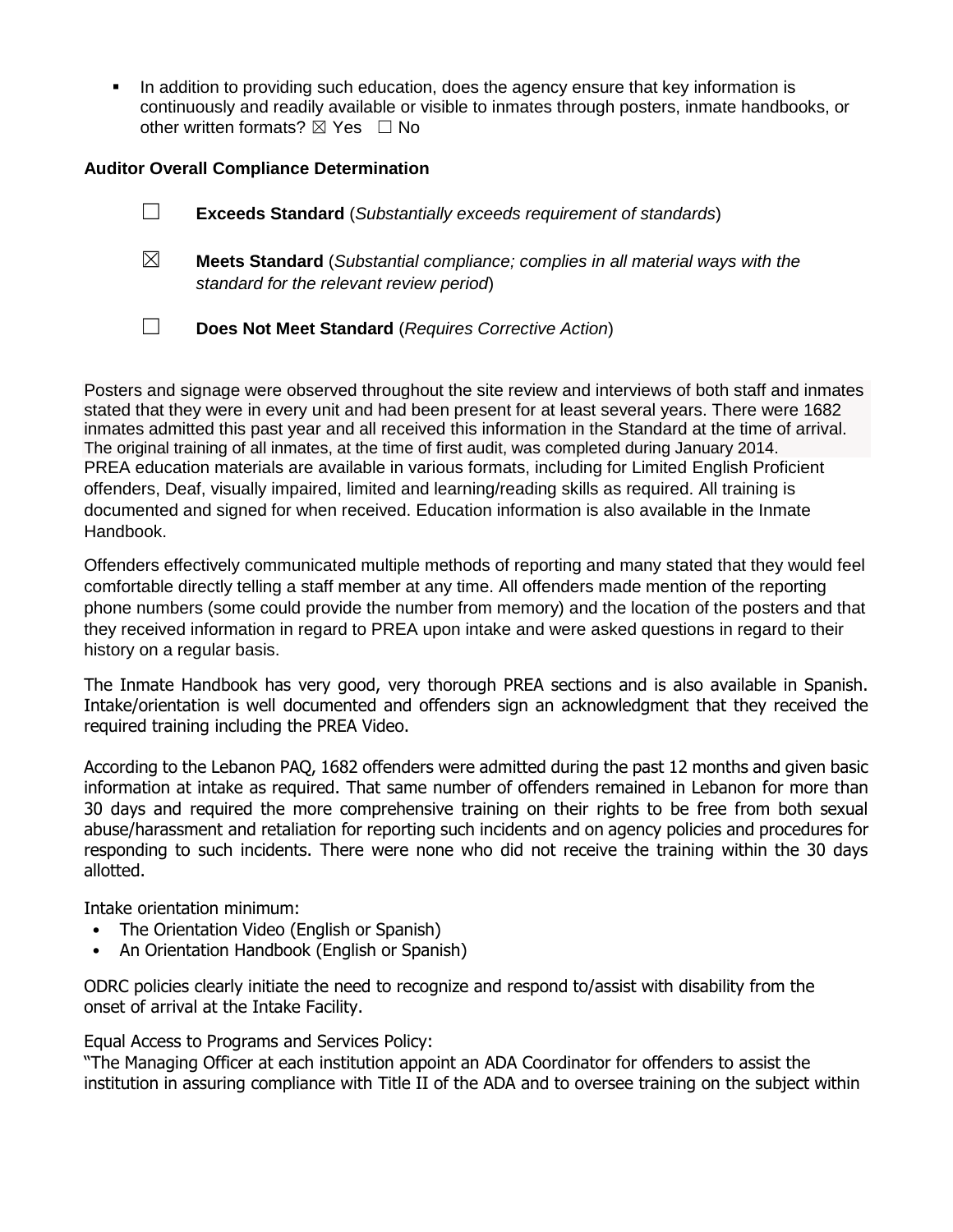the institution. The Director shall appoint an Operation Support Center ADA Coordinator who shall: (a) oversee training of the Operation Support Center staff and the institutional coordinators; (b) assist the institutional coordinators; and (c) assure ADA compliance within the Operation Support Center and the institutions."

The inmate orientation package and inmate handbook include an explanation of services available to offenders with disabilities, including the procedures necessary to receive an accommodation in a form understandable to the inmate, regardless of any disability. Inmate orientation also identifies the staff member who serves as the institution's ADA Coordinator for offenders. Signs explaining ADA are posted in commonly accessed areas.

While in the ODRC reception process, all offenders receive the PREA-required information concerning sexual safety, to include response and retaliation issues, by video and in person. Training/education is documented in the ODRC electronic offender file.

Offenders receive additional information explaining the zero-tolerance policy regarding sexual abuse and harassment and the importance of reporting incidents or suspicions of sexual abuse or harassment. The zero-tolerance information is also disseminated in all staff training as well as in the offender handbook. All basic sexual safety postings were throughout the unit as requiredincluding the Zero Tolerance posters that inform the offender to report to staff immediately. All were in both English and Spanish.

ODRC does receive some offenders who have limited English proficiency, or who are deaf/hardof-hearing or visually impaired. Offenders identified as Spanish speaking only or limited English are to be provided orientation in Spanish, and this is required to be noted on the Orientation sheet. In the event such an offender is received, staff are available to personally assist the offender with accessing services available through the ODRC for translation services. Certified American Sign Language Interpreter services are provided in accordance with ODRC policy for hearing impaired offenders. Profoundly deaf offenders would receive initial support but also generally be referred for transfer to a more appropriate facility with better services for confinement and care.

# **Standard 115.34: Specialized training: Investigations**

#### **All Yes/No Questions Must Be Answered by the Auditor to Complete the Report**

#### **115.34 (a)**

In addition to the general training provided to all employees pursuant to §115.31, does the agency ensure that, to the extent the agency itself conducts sexual abuse investigations, its investigators receive training in conducting such investigations in confinement settings? (N/A if the agency does not conduct any form of administrative or criminal sexual abuse investigations. See 115.21(a).)  $\boxtimes$  Yes  $\Box$  No  $\Box$  NA

#### **115.34 (b)**

▪ Does this specialized training include techniques for interviewing sexual abuse victims? (N/A if the agency does not conduct any form of administrative or criminal sexual abuse investigations. See 115.21(a).)  $\boxtimes$  Yes  $\Box$  No  $\Box$  NA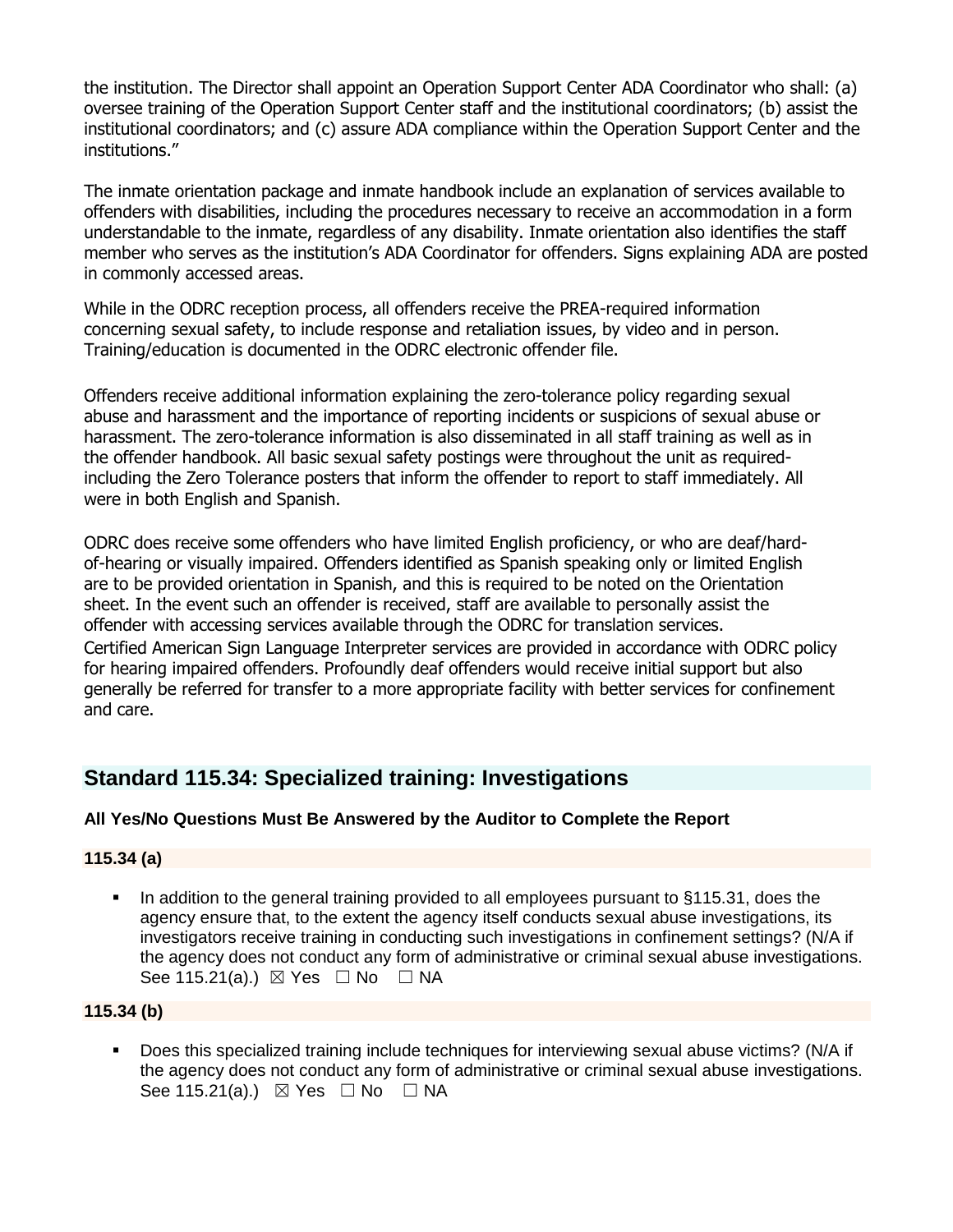- Does this specialized training include proper use of Miranda and Garrity warnings? (N/A if the agency does not conduct any form of administrative or criminal sexual abuse investigations. See 115.21(a).)  $\boxtimes$  Yes  $\Box$  No  $\Box$  NA
- Does this specialized training include sexual abuse evidence collection in confinement settings? (N/A if the agency does not conduct any form of administrative or criminal sexual abuse investigations. See 115.21(a).)  $\boxtimes$  Yes  $\Box$  No  $\Box$  NA
- Does this specialized training include the criteria and evidence required to substantiate a case for administrative action or prosecution referral? (N/A if the agency does not conduct any form of administrative or criminal sexual abuse investigations. See 115.21(a).)  $\boxtimes$  Yes  $\Box$  No  $\Box$  NA

## **115.34 (c)**

■ Does the agency maintain documentation that agency investigators have completed the required specialized training in conducting sexual abuse investigations? (N/A if the agency does not conduct any form of administrative or criminal sexual abuse investigations. See 115.21(a).) ☒ Yes ☐ No ☐ NA

#### **115.34 (d)**

**EXEC** Auditor is not required to audit this provision.

#### **Auditor Overall Compliance Determination**

- ☐ **Exceeds Standard** (*Substantially exceeds requirement of standards*)
- ☒ **Meets Standard** (*Substantial compliance; complies in all material ways with the standard for the relevant review period*)
- ☐ **Does Not Meet Standard** (*Requires Corrective Action*)

The certificates for training, sign-in sheets, and interviews with both investigators and PREA Coordinator and PCM all supported the training is received. The agency and facility do administrative investigations and the State Police do criminal investigations. There are 2 facility investigators, and both have received the required training.

Prior to conducting a PREA investigation, all investigators receive specialized training which includes conducting investigations in confinement settings, interviewing techniques for sexual abuse victims, proper use of Garrity warnings, sexual abuse evidence collection and the criteria and evidence required to substantiate a case for administrative action or prosecution referral. The training curriculum was provided in the PAQ and meets required standards' levels of information. Investigators interviewed supported that they felt competent and comfortable in performing institutional administrative investigations.This training is documented on the PREA Training Session Report (DRC1680). Training may also be received through the National Institution of Corrections (NIC).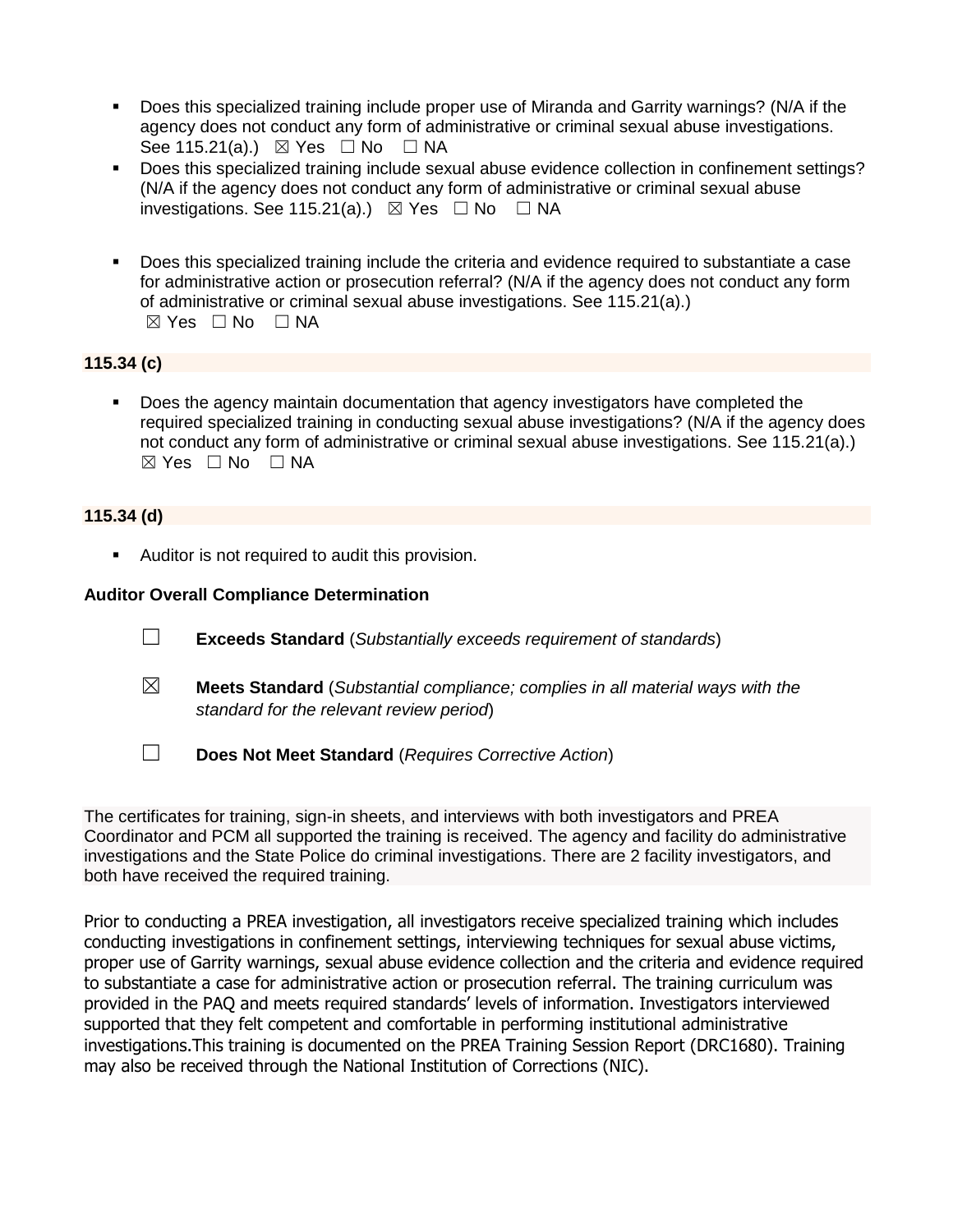Ohio identifies the OSHP as the primary criminal investigative and law enforcement entity for ODRC and this is cemented by an MOU between the agencies employed by the PREA are required to be certified peace officers.

Agency policy requires that both OSHP and institutional PREA investigators are trained in conducting sexual abuse investigations in confinement settings. The Certificates presented in the PAQ indicated that all investigators of both agencies attended the same exact training, and this was verified in interviews. In addition to the Institutional Investigators Specialized PREA training, they are required to take the PREA mandated annual training during staff In-service training.

Interviews reflected the use of the required preponderance of evidence standard in PREA cases.

# **Standard 115.35: Specialized training: Medical and mental health care**

# **All Yes/No Questions Must Be Answered by the Auditor to Complete the Report**

# **115.35 (a)**

- Does the agency ensure that all full- and part-time medical and mental health care practitioners who work regularly in its facilities have been trained in how to detect and assess signs of sexual abuse and sexual harassment? (N/A if the agency does not have any full- or part-time medical or mental health care practitioners who work regularly in its facilities.)  $\boxtimes$  Yes  $\Box$  No  $\Box$  NA
- Does the agency ensure that all full- and part-time medical and mental health care practitioners who work regularly in its facilities have been trained in how to preserve physical evidence of sexual abuse? (N/A if the agency does not have any full- or part-time medical or mental health care practitioners who work regularly in its facilities.)  $\boxtimes$  Yes  $\Box$  No  $\Box$  NA
- Does the agency ensure that all full- and part-time medical and mental health care practitioners who work regularly in its facilities have been trained in how to respond effectively and professionally to victims of sexual abuse and sexual harassment? (N/A if the agency does not have any full- or part-time medical or mental health care practitioners who work regularly in its facilities.) ⊠ Yes □ No □ NA
- Does the agency ensure that all full- and part-time medical and mental health care practitioners who work regularly in its facilities have been trained in how and to whom to report allegations or suspicions of sexual abuse and sexual harassment? (N/A if the agency does not have any fullor part-time medical or mental health care practitioners who work regularly in its facilities.)  $\boxtimes$  Yes  $\Box$  No  $\Box$  NA

# **115.35 (b)**

If medical staff employed by the agency conduct forensic examinations, do such medical staff receive appropriate training to conduct such examinations? (N/A if agency medical staff at the facility do not conduct forensic exams *or* the agency does not employ medical staff.) ☒ Yes ☐ No ☐ NA

**115.35 (c)**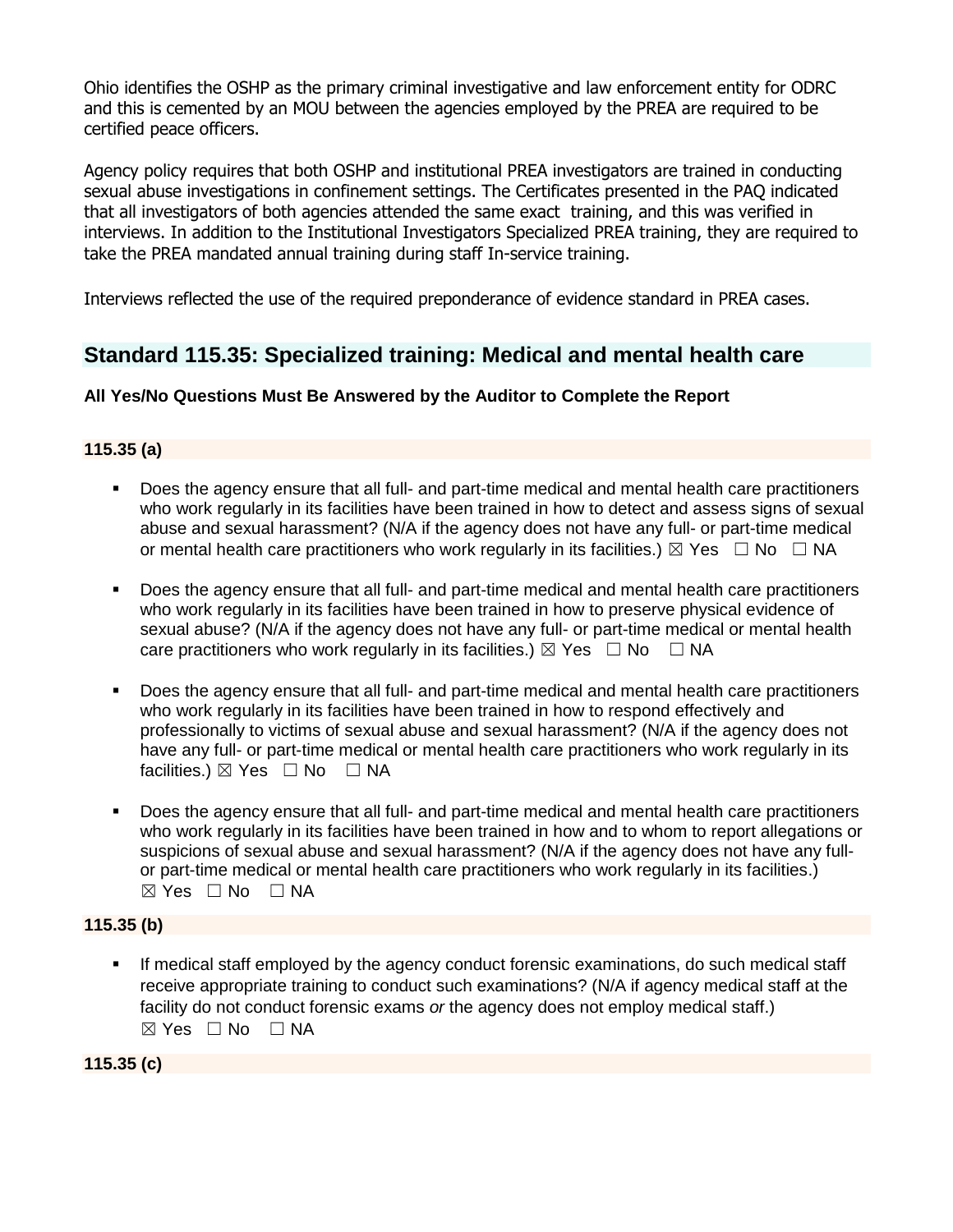▪ Does the agency maintain documentation that medical and mental health practitioners have received the training referenced in this standard either from the agency or elsewhere? (N/A if the agency does not have any full- or part-time medical or mental health care practitioners who work regularly in its facilities.)  $\boxtimes$  Yes  $\Box$  No  $\Box$  NA

### **115.35 (d)**

- Do medical and mental health care practitioners employed by the agency also receive training mandated for employees by §115.31? (N/A if the agency does not have any full- or part-time medical or mental health care practitioners employed by the agency.)  $\boxtimes$  Yes  $\Box$  No  $\Box$  NA
- Do medical and mental health care practitioners contracted by or volunteering for the agency also receive training mandated for contractors and volunteers by §115.32? (N/A if the agency does not have any full- or part-time medical or mental health care practitioners contracted by or volunteering for the agency.)  $\boxtimes$  Yes  $\Box$  No  $\Box$  NA

## **Auditor Overall Compliance Determination**

- ☐ **Exceeds Standard** (*Substantially exceeds requirement of standards*)
- ☒ **Meets Standard** (*Substantial compliance; complies in all material ways with the standard for the relevant review period*)
- ☐ **Does Not Meet Standard** (*Requires Corrective Action*)

There are 22 medical and mental health practitioners at this facility and 100% have received the required specialized provider training.

All contractors receive PREA training through ODRC before allowed to work in a facility

The Bureau of Behavioral Health Services (BOBHS) provides or coordinates training to assure that each institution employs or has access to the services of a mental health professional who has a scope of practice, training and/or experience in trauma counseling. Medical and Mental Health staff (or temporary contractors) receive additional "specialized training" for medical and mental health care in accordance with standard 115.35.

Specialized training includes:

- a. How to detect and assess signs of sexual misconduct;
- b. How to preserve physical evidence of sexual abuse;
- c. How to respond effectively and professionally to victims of sexual misconduct; and
- d. How and to whom to report allegations or suspicions of sexual misconduct

All Health Services staff also complete an ODRC formal orientation program. Completion of the orientation is documented and kept in the employee's personnel file. Contract and subcontract personnel are also required to complete an orientation program and have all training documented, logged and signed.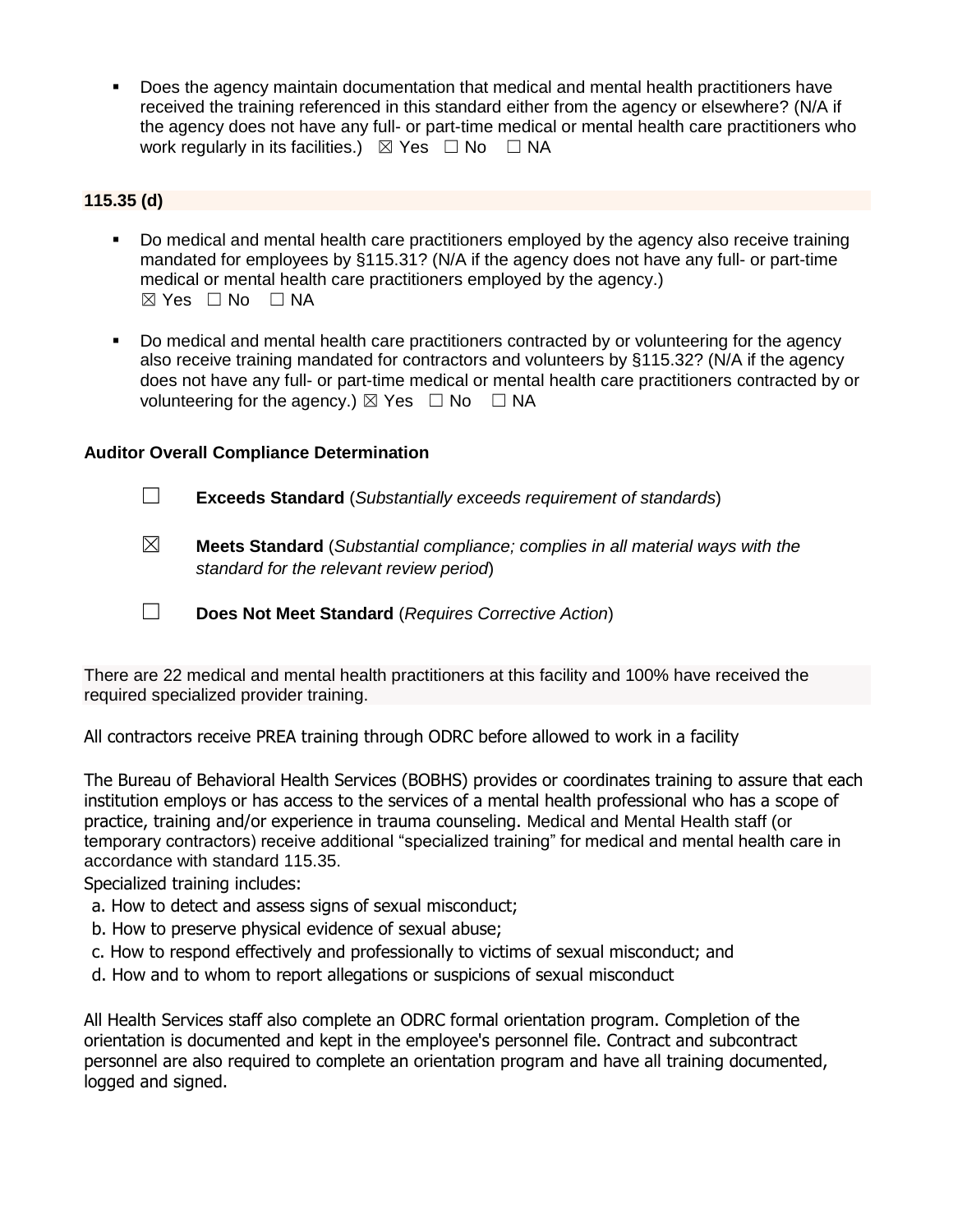The orientation is on similarities and differences between providing health care in the community and the correctional setting. Topics presented in orientation include: security, classification, health care needs of the offender population, offender social system; organization of Health Services and the Department of Criminal Justice, infection control, the Patient Liaison Program, the detection, signs, assessment, and response to offender-victims of sexual abuse and sexual harassment; the preservation of physical evidence, and how and to whom to report allegations or suspicions of sexual abuse and sexual harassment.

# **SCREENING FOR RISK OF SEXUAL VICTIMIZATION AND ABUSIVENESS**

# **Standard 115.41: Screening for risk of victimization and abusiveness**

# **All Yes/No Questions Must Be Answered by the Auditor to Complete the Report**

## **115.41 (a)**

- **•** Are all inmates assessed during an intake screening for their risk of being sexually abused by other inmates or sexually abusive toward other inmates?  $\boxtimes$  Yes  $\Box$  No
- Are all inmates assessed upon transfer to another facility for their risk of being sexually abused by other inmates or sexually abusive toward other inmates?  $\boxtimes$  Yes  $\Box$  No

# **115.41 (b)**

▪ Do intake screenings ordinarily take place within 72 hours of arrival at the facility? ☒ Yes ☐ No

# **115.41 (c)**

■ Are all PREA screening assessments conducted using an objective screening instrument? ☒ Yes ☐ No

#### **115.41 (d)**

- Does the intake screening consider, at a minimum, the following criteria to assess inmates for risk of sexual victimization: (1) Whether the inmate has a mental, physical, or developmental disability? ⊠ Yes □ No
- Does the intake screening consider, at a minimum, the following criteria to assess inmates for risk of sexual victimization: (2) The age of the inmate?  $\boxtimes$  Yes  $\Box$  No
- Does the intake screening consider, at a minimum, the following criteria to assess inmates for risk of sexual victimization: (3) The physical build of the inmate?  $\boxtimes$  Yes  $\Box$  No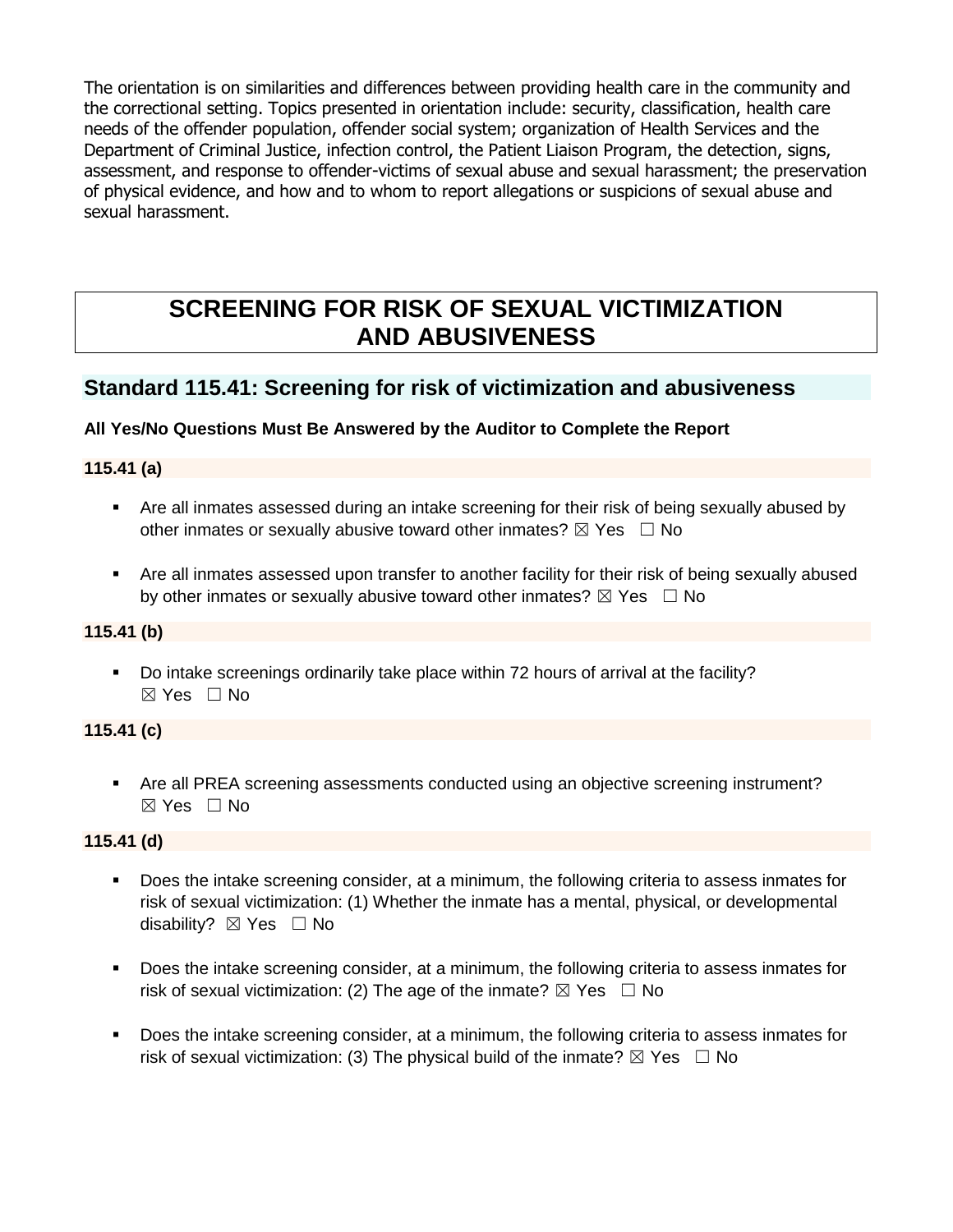- Does the intake screening consider, at a minimum, the following criteria to assess inmates for risk of sexual victimization: (4) Whether the inmate has previously been incarcerated?  $\boxtimes$  Yes  $\Box$  No
- Does the intake screening consider, at a minimum, the following criteria to assess inmates for risk of sexual victimization: (5) Whether the inmate's criminal history is exclusively nonviolent?  $\boxtimes$  Yes  $\Box$  No
- Does the intake screening consider, at a minimum, the following criteria to assess inmates for risk of sexual victimization: (6) Whether the inmate has prior convictions for sex offenses against an adult or child?  $\boxtimes$  Yes  $\Box$  No
- Does the intake screening consider, at a minimum, the following criteria to assess inmates for risk of sexual victimization: (7) Whether the inmate is or is perceived to be gay, lesbian, bisexual, transgender, intersex, or gender nonconforming (the facility affirmatively asks the inmate about his/her sexual orientation and gender identity AND makes a subjective determination based on the screener's perception whether the inmate is gender non-conforming or otherwise may be perceived to be LGBTI)?  $\boxtimes$  Yes  $\Box$  No
- Does the intake screening consider, at a minimum, the following criteria to assess inmates for risk of sexual victimization: (8) Whether the inmate has previously experienced sexual victimization? **⊠** Yes □ No
- Does the intake screening consider, at a minimum, the following criteria to assess inmates for risk of sexual victimization: (9) The inmate's own perception of vulnerability?  $\Box$  Yes  $\Box$  No
- Does the intake screening consider, at a minimum, the following criteria to assess inmates for risk of sexual victimization: (10) Whether the inmate is detained solely for civil immigration purposes? ⊠ Yes □ No

#### **115.41 (e)**

- **•** In assessing inmates for risk of being sexually abusive, does the initial PREA risk screening consider, as known to the agency, prior acts of sexual abuse?  $\boxtimes$  Yes  $\Box$  No
- **■** In assessing inmates for risk of being sexually abusive, does the initial PREA risk screening consider, as known to the agency, prior convictions for violent offenses?  $\boxtimes$  Yes  $\Box$  No
- **•** In assessing inmates for risk of being sexually abusive, does the initial PREA risk screening consider, as known to the agency, history of prior institutional violence or sexual abuse? ☒ Yes ☐ No

#### **115.41 (f)**

▪ Within a set time period not more than 30 days from the inmate's arrival at the facility, does the facility reassess the inmate's risk of victimization or abusiveness based upon any additional, relevant information received by the facility since the intake screening?  $\boxtimes$  Yes  $\Box$  No

# **115.41 (g)**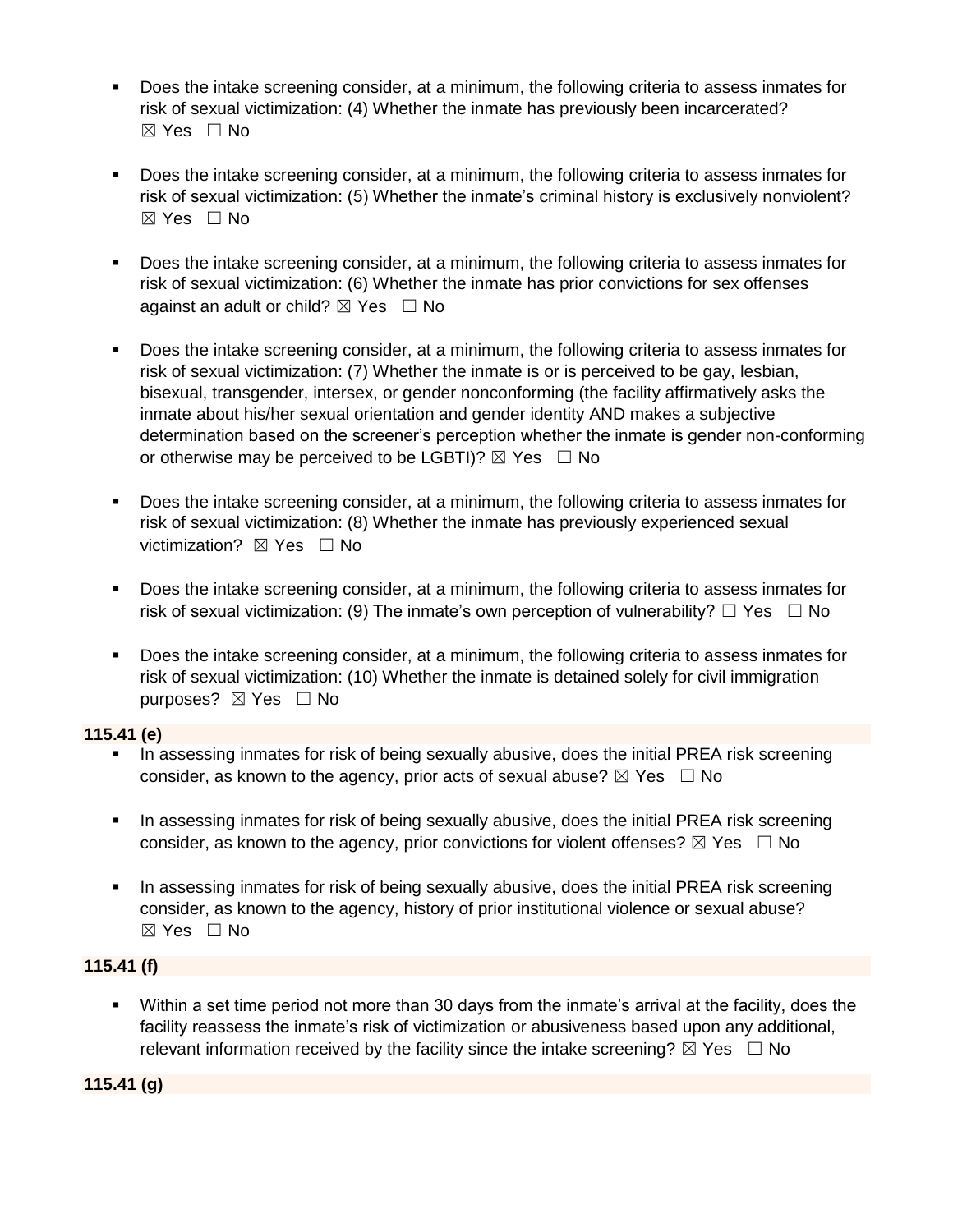- **•** Does the facility reassess an inmate's risk level when warranted due to a referral?  $\boxtimes$ Yes □ No
- **•** Does the facility reassess an inmate's risk level when warranted due to a request?  $\boxtimes$ Yes □ No
- Does the facility reassess an inmate's risk level when warranted due to an incident of sexual abuse? ⊠ Yes □ No
- Does the facility reassess an inmate's risk level when warranted due to receipt of additional information that bears on the inmate's risk of sexual victimization or abusiveness?  $\boxtimes$  Yes  $\Box$  No

#### **115.41 (h)**

**EXECT** Is it the case that inmates are not ever disciplined for refusing to answer, or for not disclosing complete information in response to, questions asked pursuant to paragraphs (d)(1), (d)(7), (d)(8), or (d)(9) of this section?  $\boxtimes$  Yes  $\Box$  No

#### **115.41 (i)**

**EXECT** Has the agency implemented appropriate controls on the dissemination within the facility of responses to questions asked pursuant to this standard in order to ensure that sensitive information is not exploited to the inmate's detriment by staff or other inmates?  $\boxtimes$  Yes  $\Box$  No

#### **Auditor Overall Compliance Determination**

- ☐ **Exceeds Standard** (*Substantially exceeds requirement of standards*)
- ☒ **Meets Standard** (*Substantial compliance; complies in all material ways with the standard for the relevant review period*)
- ☐ **Does Not Meet Standard** (*Requires Corrective Action*)

All 1682 inmates arriving this past 12 months were screened for victimization as required. ODRC's PREA Risk Assessment system is an electronic automated system and is an excellent program that expedites required steps, alerts staff of any missed actions, as well as providing critical data in manageable format and quickly. The system provides information access protection safeguards and ensures the proper sequence of assessment and data usage is followed. The tool is further enhanced by the cross-departmental approach to risk assessment that is in evidence throughout the process.

Policy in ODRC is that all inmates be assessed for risk of sexual victimization or abusiveness upon arrival at intake and upon transfer to another institution. These screenings are initiated in the PREA risk assessment system by medical personnel during intake medical screenings and during routine health screenings pursuant to Medical Services policy. The facility is required to complete screening within seventy-two (72) hours of the inmate's arrival.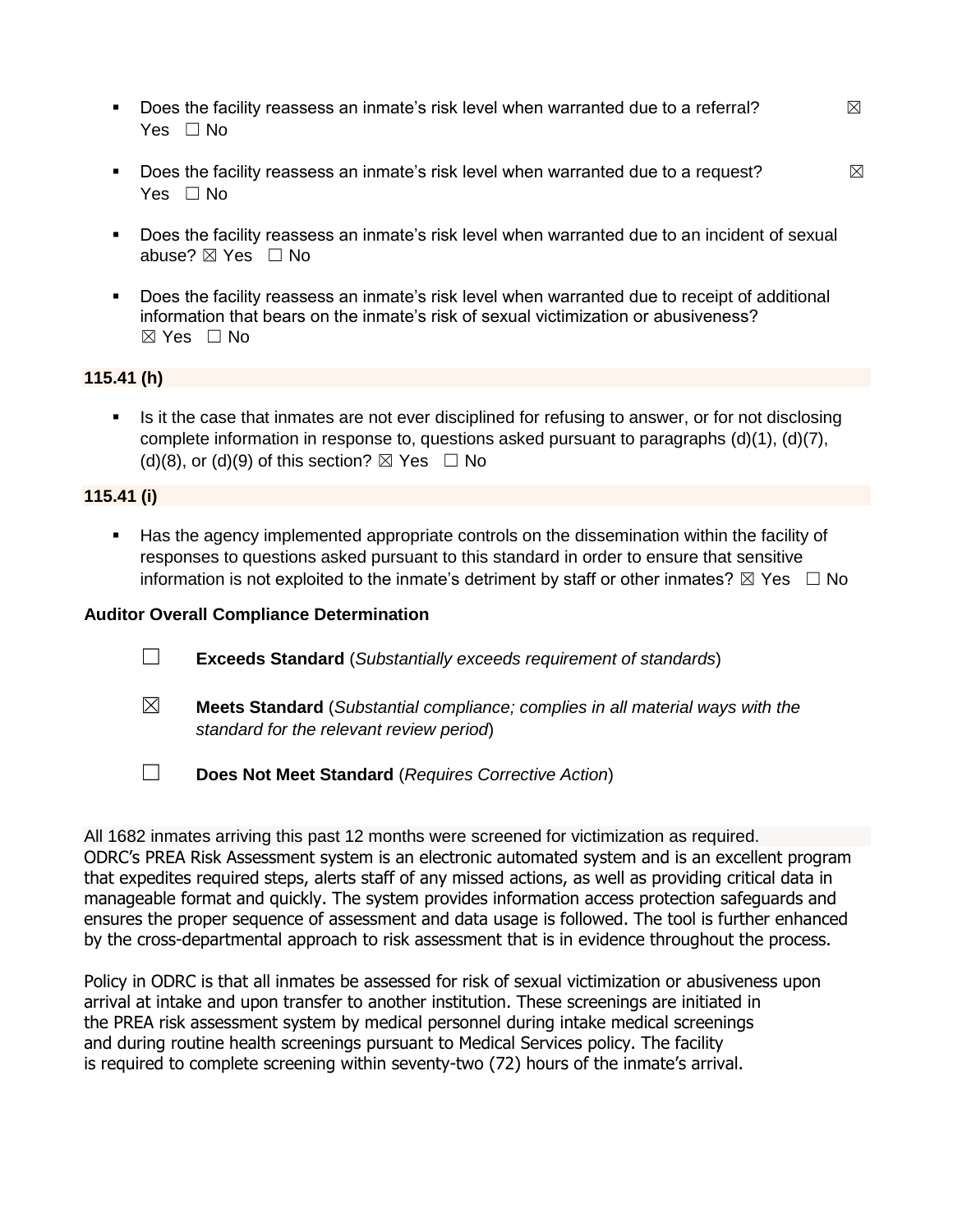Facility staff /Case Mangers conduct the 30-day follow-up assessment review no sooner than fifteen (15) days, but no longer than thirty (30) days from the inmate's arrival at the institution. Case Managers are precluded from completing the assessment in less than 15 days. The inmate is also reassessed regarding their risk of victimization or abusiveness based upon any additional, relevant information received since that last institution's intake screening of the inmate.

Offenders are assigned a PREA Classification as a result of these screenings, and facility management makes appropriate housing assignments based upon the PREA Classification. The information is used to assist in housing, bed, work, education and programming assignments. If it is learned an inmate is subject to substantial risk of imminent sexual abuse, staff are required to take immediate action to protect the inmate at risk of victimization. If it is determined that an inmate is in substantial risk of imminent abuse, a special screening must be completed within seventy-two (72) hours of the final decision

Mental Health Services attempt to conduct an evaluation on all known inmate-on- inmate abusers within sixty (60) calendar days of learning of such history and offer treatment when deemed appropriate.

Medical and mental health practitioners are required to report sexual abuse and to inform offenders of the practitioner's duty to report and the limitations of confidentiality at the initiation of services.

Pursuant to DRC policy 67-MNH-02, Mental Health Screening and Mental Health Classification, any employee may make a mental health referral based on an observation of the inmate's behavior or at the inmate's request, which include referrals based on concerns that the inmate has been or is at high risk of being subject to sexual misconduct.

#### **PREA Assessment Process Tool**

The ODRC PREA Risk Assessment Process was automated in September 2014. This system allows them to easily share information throughout facilities. Following is a summary of the process and system:

Upon admission to any facility, all offenders are immediately assessed by our Medical Department. The assigned nurse initiates the assessment and completes the first screen. The assessment is then put into a queue for the Case Managers.

The Case Managers check their "In-Progress" assessments and complete the second screen. The assessment then goes into the facility Manager queue. The facility Managers check their "Pending UM" cases and determines if the inmate does not need a PREA Classification or they recommend a classification listed below to the facility Unit Management Chief (UMC):

-Victim (High Risk): Previous victim of sexual abuse in an institution setting - automatic classification -Abuser (High Risk): Previously sexually abused another in an institution setting – *automatic* classification

-Potential Victim: At risk of victimization

-Potential Abuser: At risk of abusing

If a PREA Classification is recommended, the UMC determines the final classification and develops the PREA Accommodation Strategy with the facility Management Team. This strategy addresses housing, programs, work and education with the goal of keeping the offenders safe.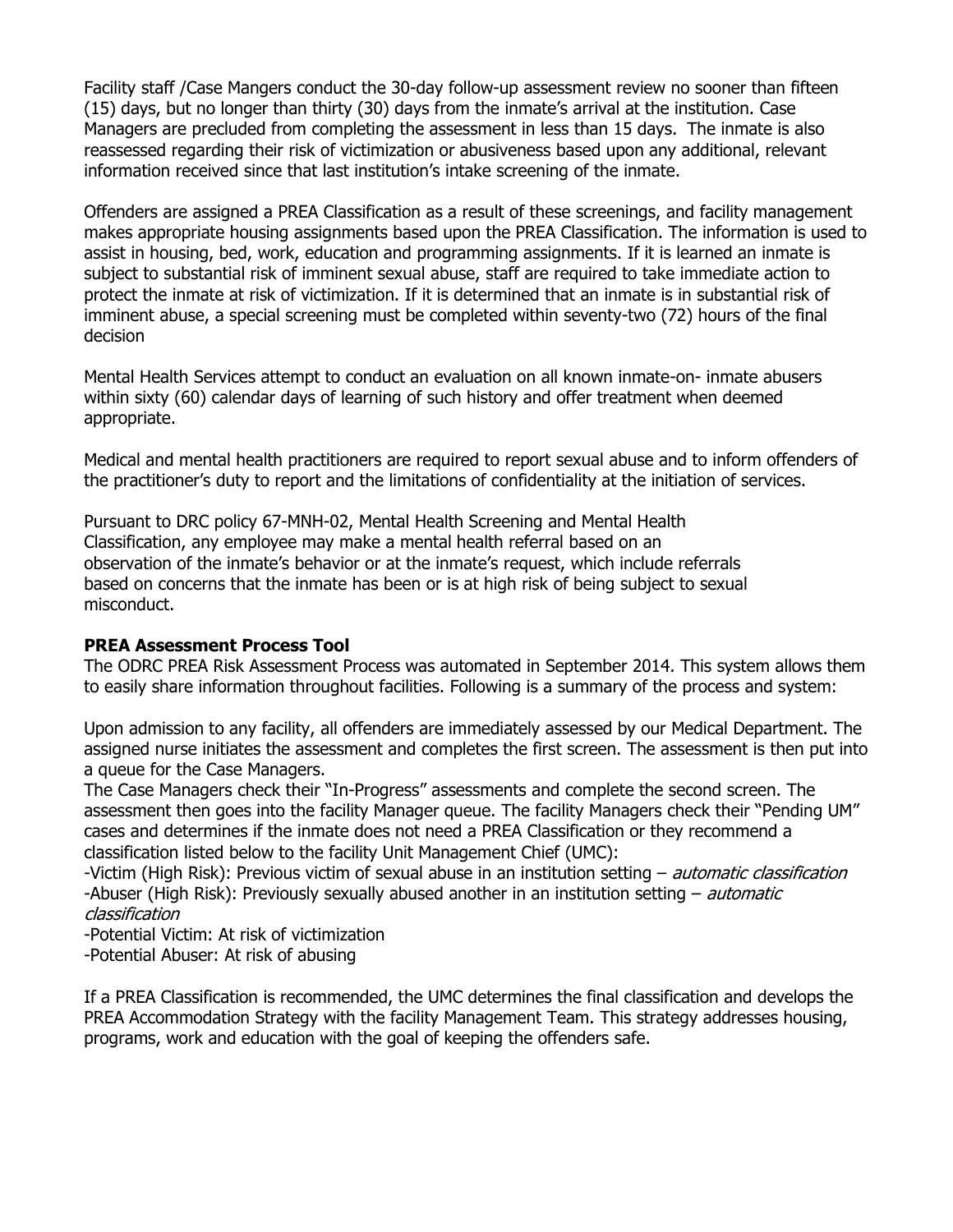All transgender and intersex offenders are referred to the PREA Accommodation Strategy Team. This team is chaired by the PREA Compliance Manager and includes the facility Team, Medical and Mental Health. This team will meet with the inmate to discuss his/her views and develop a PREA Accommodation Strategy.

All intake assessments are reviewed between  $15 - 30$  days to determine if any additional information has been received by the facility or if the inmate has any additional concerns.

Special assessments are also completed upon allegations of sexual abuse or at any time additional information/concerns are received.

The system captures all information and provides tools to monitor and share information. Only the classifications are shared with all staff, the assessments themselves are kept confidential.

ODRC policy and procedure requires an assessment of all offenders during intake screening and upon transfer from another unit for risk of being sexually abused by other offenders or sexually abusive toward other offenders. The Classification Counselor or designated alternate conducts the offender PREA assessment-screening interview and completes assessment forms for all newly assigned offenders upon transfer to this unit for permanent assignment.

The Classification Committee (UCC) shortly thereafter reviews information available in order to decide initial offender housing, job placement, education, and program assignments with the goal of keeping offenders with a high risk of sexual victimization separated from those at high risk of being sexually abusive. Evaluation includes: health screening, assessment for disabilities, drug and alcohol assessment, custody classification, sex offender assessment, educational, and mental health/psychological evaluation. This identification is enhanced by the participation of the classification and medical staff in the Intake screening process since they ask questions as well about victimization history.

The intake process consists of an orientation and screening process; a battery of assessments including mental health, Drug and Alcohol assessments, education testing and security classification for appropriate prison placement and treatment eligibility; a physical exam by a midlevel practitioner and an initial dental exam. The period immediately following arrival, about a week, is spent gathering information to verify histories and information prior to the offender's permanent housing assignment and/or transfer.

The ODRC risk assessment tool and program is a superior tool.

# **Standard 115.42: Use of screening information**

# **All Yes/No Questions Must Be Answered by the Auditor to Complete the Report**

#### **115.42 (a)**

■ Does the agency use information from the risk screening required by § 115.41, with the goal of keeping separate those inmates at high risk of being sexually victimized from those at high risk of being sexually abusive, to inform: Housing Assignments?  $\boxtimes$  Yes  $\Box$  No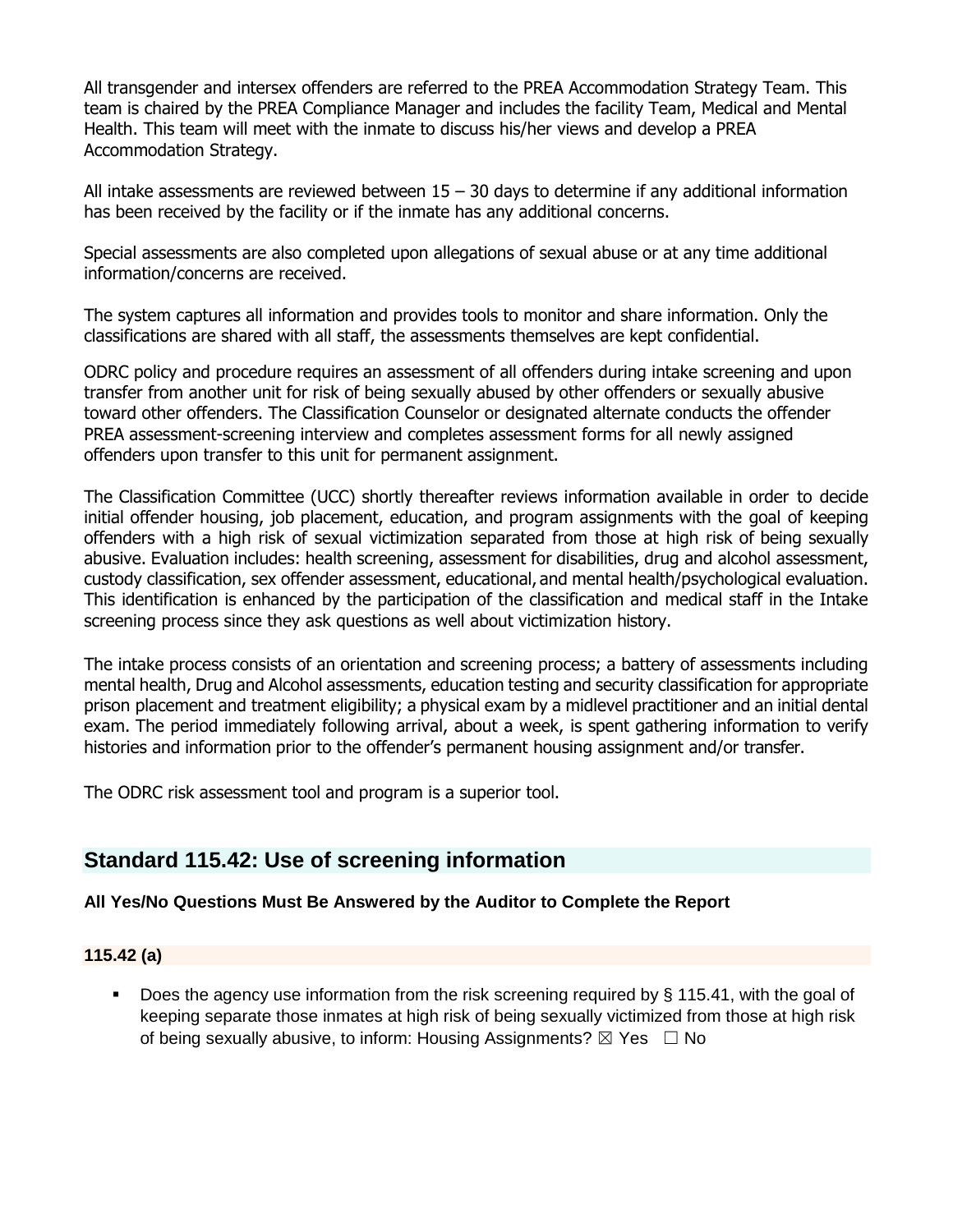- Does the agency use information from the risk screening required by  $\S$  115.41, with the goal of keeping separate those inmates at high risk of being sexually victimized from those at high risk of being sexually abusive, to inform: Bed assignments?  $\boxtimes$  Yes  $\Box$  No
- Does the agency use information from the risk screening required by § 115.41, with the goal of keeping separate those inmates at high risk of being sexually victimized from those at high risk of being sexually abusive, to inform: Work Assignments?  $\boxtimes$  Yes  $\Box$  No
- Does the agency use information from the risk screening required by  $\S$  115.41, with the goal of keeping separate those inmates at high risk of being sexually victimized from those at high risk of being sexually abusive, to inform: Education Assignments?  $\boxtimes$  Yes  $\Box$  No
- Does the agency use information from the risk screening required by § 115.41, with the goal of keeping separate those inmates at high risk of being sexually victimized from those at high risk of being sexually abusive, to inform: Program Assignments?  $\boxtimes$  Yes  $\Box$  No

## **115.42 (b)**

■ Does the agency make individualized determinations about how to ensure the safety of each inmate? ⊠ Yes □ No

#### **115.42 (c)**

- When deciding whether to assign a transgender or intersex inmate to a facility for male or female inmates, does the **agency** consider, on a case-by-case basis whether a placement would ensure the inmate's health and safety, and whether a placement would present management or security problems (NOTE: if an agency by policy or practice assigns inmates to a male or female facility on the basis of anatomy alone, that agency is not in compliance with this standard)?  $\boxtimes$  Yes  $\Box$  No
- When making housing or other program assignments for transgender or intersex inmates, does the agency consider on a case-by-case basis whether a placement would ensure the inmate's health and safety, and whether a placement would present management or security problems? ☒ Yes ☐ No

#### **115.42 (d)**

▪ Are placement and programming assignments for each transgender or intersex inmate reassessed at least twice each year to review any threats to safety experienced by the inmate? ☒ Yes ☐ No

#### **115.42 (e)**

Are each transgender or intersex inmate's own views with respect to his or her own safety given serious consideration when making facility and housing placement decisions and programming assignments?  $\boxtimes$  Yes  $\Box$  No

#### **115.42 (f)**

**EXECT** Are transgender and intersex inmates given the opportunity to shower separately from other inmates? ⊠ Yes □ No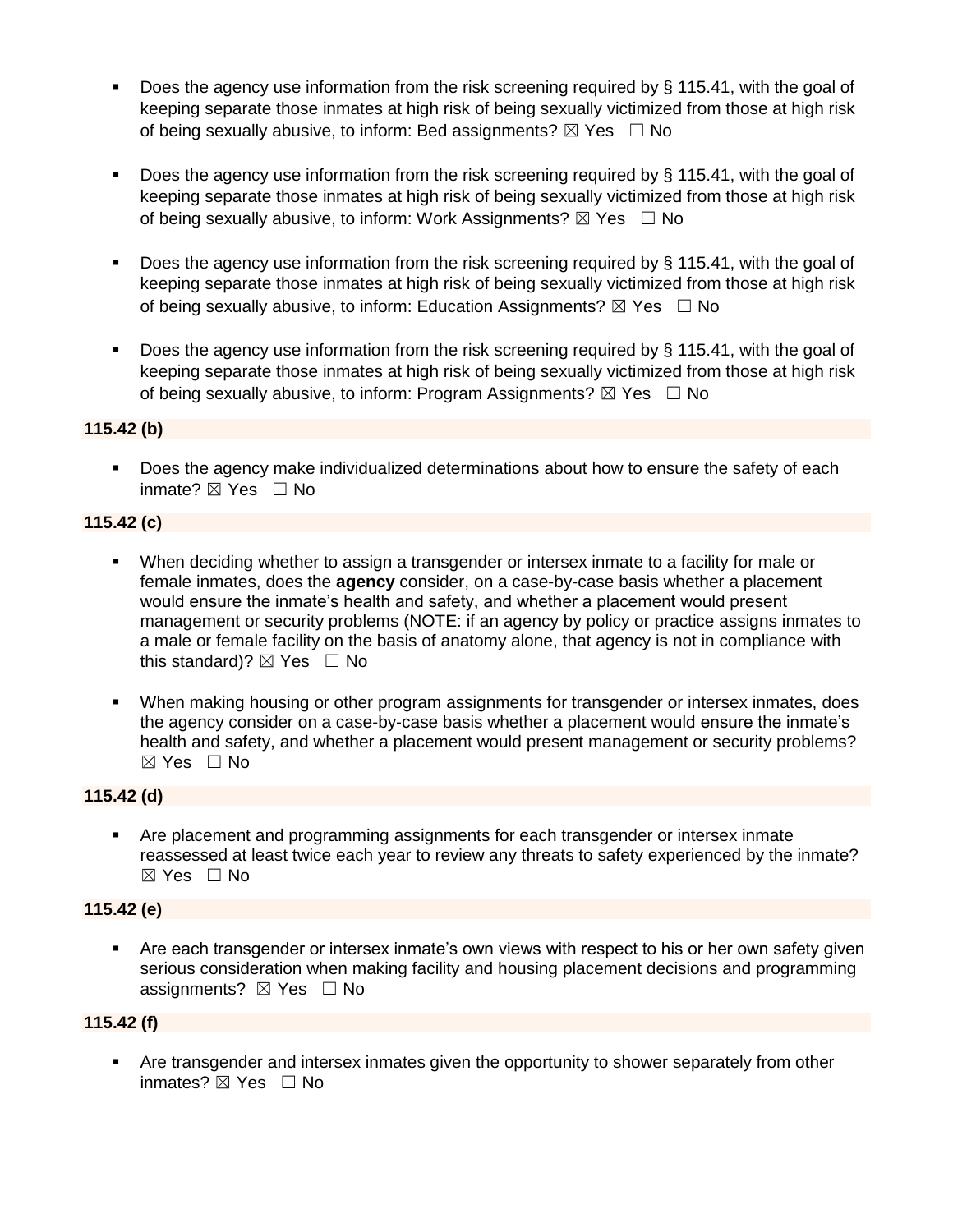## **115.42 (g)**

- Unless placement is in a dedicated facility, unit, or wing established in connection with a consent decree, legal settlement, or legal judgment for the purpose of protecting lesbian, gay, bisexual, transgender, or intersex inmates, does the agency always refrain from placing: lesbian, gay, and bisexual inmates in dedicated facilities, units, or wings solely on the basis of such identification or status? (N/A if the agency has a dedicated facility, unit, or wing solely for the placement of LGBT or I inmates pursuant to a consent decree, legal settlement, or legal judgement.)  $\boxtimes$  Yes  $\Box$  No  $\Box$  NA
- Unless placement is in a dedicated facility, unit, or wing established in connection with a consent decree, legal settlement, or legal judgment for the purpose of protecting lesbian, gay, bisexual, transgender, or intersex inmates, does the agency always refrain from placing: transgender inmates in dedicated facilities, units, or wings solely on the basis of such identification or status? (N/A if the agency has a dedicated facility, unit, or wing solely for the placement of LGBT or I inmates pursuant to a consent decree, legal settlement, or legal judgement.)  $\boxtimes$  Yes  $\Box$  No  $\Box$  NA
- Unless placement is in a dedicated facility, unit, or wing established in connection with a consent decree, legal settlement, or legal judgment for the purpose of protecting lesbian, gay, bisexual, transgender, or intersex inmates, does the agency always refrain from placing: intersex inmates in dedicated facilities, units, or wings solely on the basis of such identification or status? (N/A if the agency has a dedicated facility, unit, or wing solely for the placement of LGBT or I inmates pursuant to a consent decree, legal settlement, or legal judgement.)  $\boxtimes$  Yes  $\Box$  No  $\Box$  NA

#### **Auditor Overall Compliance Determination**

- ☐ **Exceeds Standard** (*Substantially exceeds requirement of standards*)
- ☒ **Meets Standard** (*Substantial compliance; complies in all material ways with the standard for the relevant review period*)
- ☐ **Does Not Meet Standard** (*Requires Corrective Action*)

As noted earlier, ODRC has an excellent risk assessment tool and program and it provides both guidance and check steps to ensure adherence to strategies developed to protect individual offenders. ODRC tracks LGBTI offenders in this Risk Assessment System. The facility OCMs as well as the Bureau of Operational Compliance periodically check the list of offenders to ensure compliance. The PREA Classification listing is distributed on a weekly basis to staff in the housing, work, education and programming areas or as changes are made. All involved staff monitor housing placements relative to offenders with a PREA Classification of victim or potential victim. Case Managers interviewed indicated they monitor their caseloads weekly by utilizing the PREA Risk Assessment System and the PREA Classification Report.

Based on the information obtained in the PREA Risk Assessment System, assigned PREA classification and good correctional judgment, the UMC, or acting UMC, completes a PREA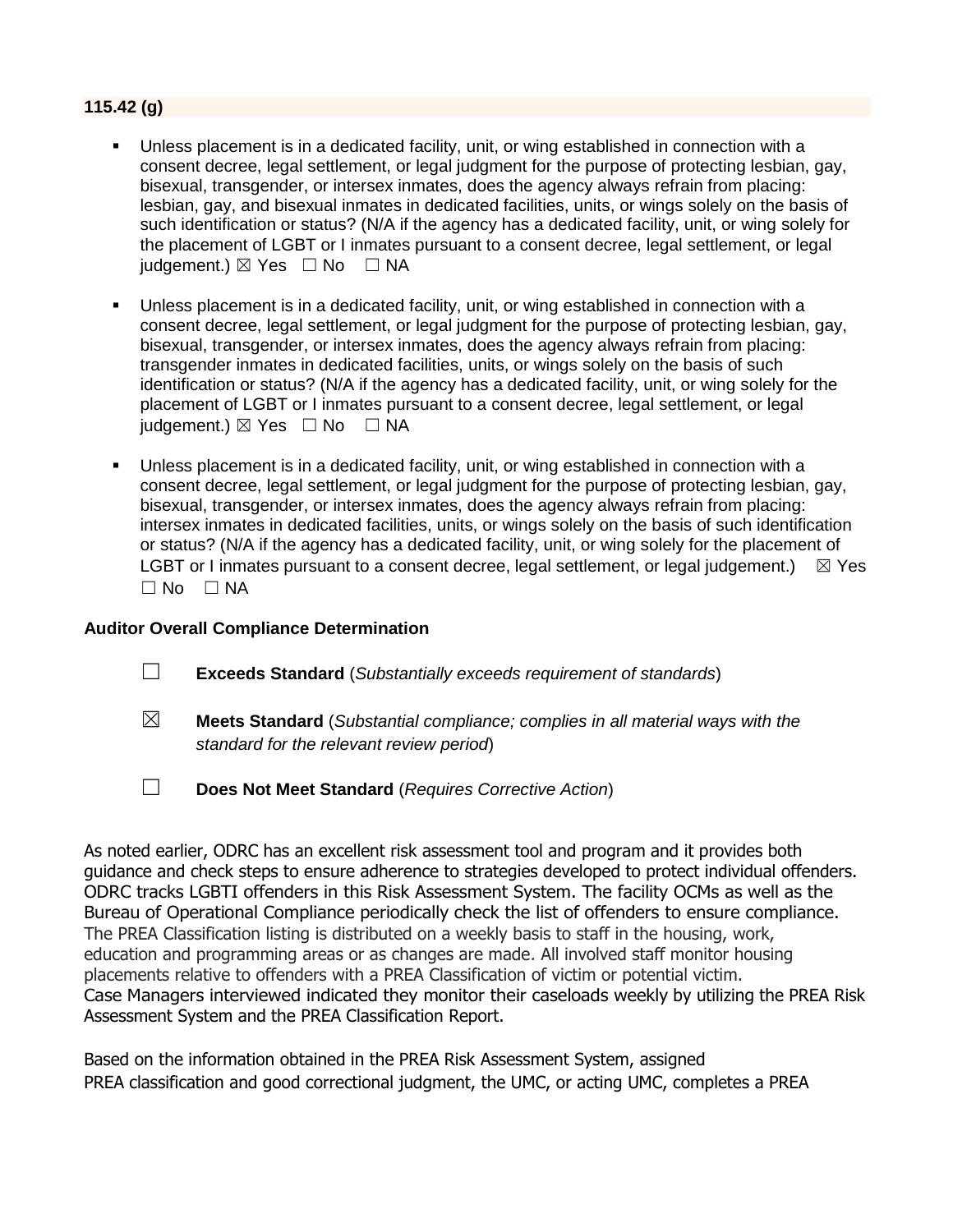accommodation strategy with individualized determinations about how to ensure the safety of each inmate. Inmates assigned no classification in the PREA risk assessment system do not require a PREA accommodation strategy.

As required by ODRC policy and as indicated through staff interviews, the Facility staff uses information from the risk screening to determine institutional location, housing, bed, work, and programs assignments with the goal of separating offenders determined at high risk of being sexually victimized from those at risk of being sexually abusive. Additionally, identification of potential predators or victims results in expedited notification to senior staff for individualized determinations of how to ensure the safety of each offender. This identification is enhanced by the participation of the classification and medical staff in the Intake screening process.

Generally, although there was only one in the population at the time of the audit, transgender offenders would be assigned to a larger institution with a wider range of services and resources for routine housing and programming assignments, ensuring the offender's health and safety as well as greater access to programming. Any transgender offender sent to this institution is sent there for specific security and risk issues and will be assigned single cell/single shower housing until transferred onward to another facility. In the event of a permanent assignment to this facility, policy provides that placement and programming assignments would be reassessed at least twice per year to review any threats to safety, with the offender's own views of safety given serious consideration.

Policy provides the opportunity to shower separately from other offenders. Offenders are not placed in dedicated facilities, units or wings solely on the basis of the LGBTI identification or status but they are separated on the basis of identification as either a potential predator or potential victim. Entries into the inmate information system and files are specifically marked for victim/aggressor status as well as required separation orders regarding other offenders.

Policy and procedure require an assessment of all offenders during an intake screening, and upon transfer from another unit, of his risk of being sexually abused by other offenders or sexually abusive toward other offenders. The Classification Committee (UCC) reviews intake data and risk assessment to facilitate offender housing, job placement, education, and program assignments.

In making housing assignments, consideration is given to characteristics such as age, height and weight, violent or passive tendencies, criminal sophistication, homosexual (active and passive) tendencies, offender enemies, separation requirements from specific offenders, Security Threat Group (STG) status and current institutional adjustment.

PREA Accommodation Strategies for Transgender and Intersex Inmates: In addition to the directives in Per DRC policy 79-ISA-04 Section VI. I., Lesbian, Gay, Bisexual, Transgender, Intersex (LGBTI) Policy, and section VI.H of this policy, any accommodation other than showering alone is forwarded to the OCM/PREA coordinator by e-mail for approval.

# **Standard 115.43: Protective Custody**

#### **All Yes/No Questions Must Be Answered by the Auditor to Complete the Report**

#### **115.43 (a)**

**•** Does the facility always refrain from placing inmates at high risk for sexual victimization in involuntary segregated housing unless an assessment of all available alternatives has been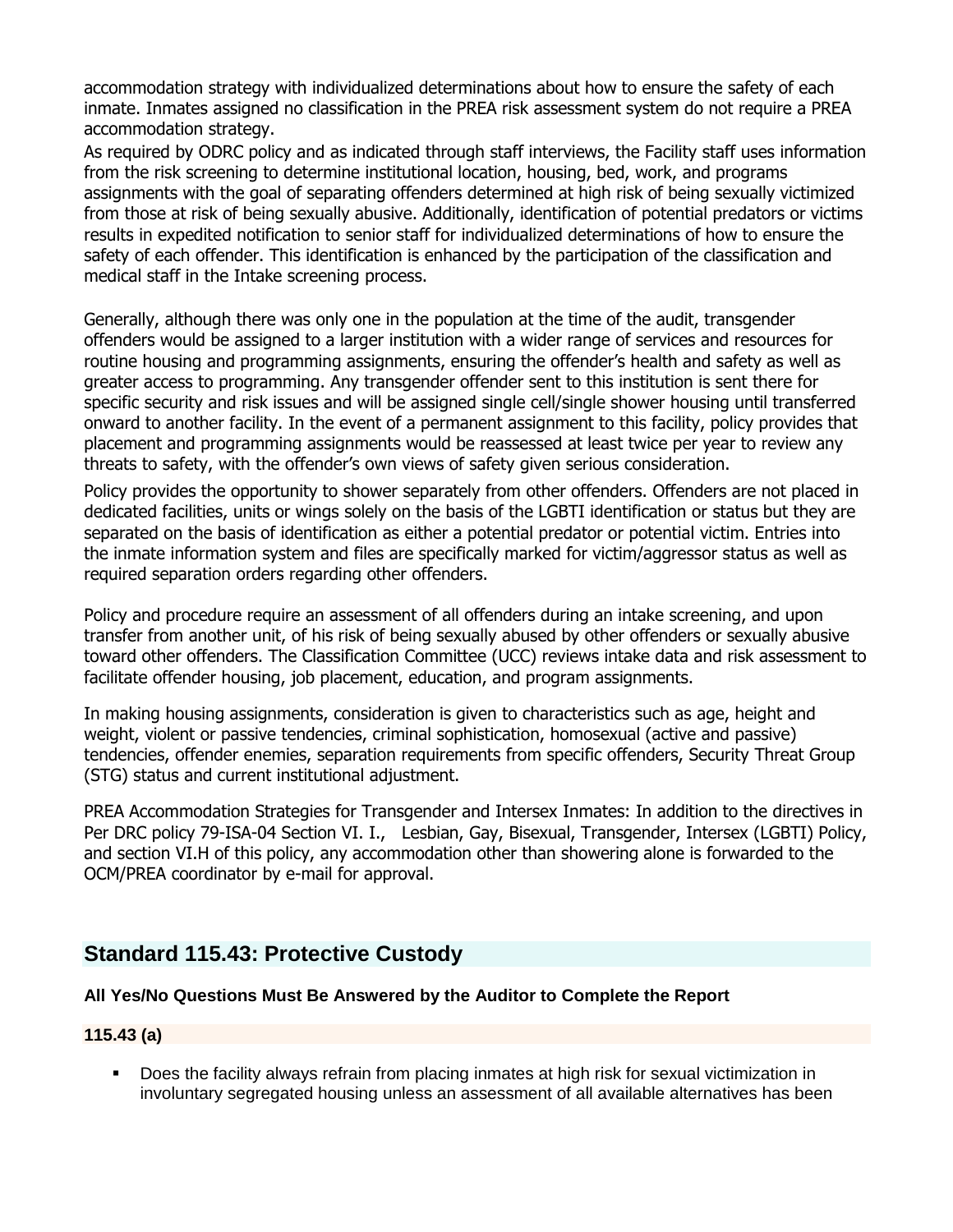made, and a determination has been made that there is no available alternative means of separation from likely abusers?  $\boxtimes$  Yes  $\Box$  No

If a facility cannot conduct such an assessment immediately, does the facility hold the inmate in involuntary segregated housing for less than 24 hours while completing the assessment? ☒ Yes ☐ No

# **115.43 (b)**

- Do inmates who are placed in segregated housing because they are at high risk of sexual victimization have access to: Programs to the extent possible?  $\boxtimes$  Yes  $\Box$  No
- Do inmates who are placed in segregated housing because they are at high risk of sexual victimization have access to: Privileges to the extent possible?  $\boxtimes$  Yes  $\Box$  No
- Do inmates who are placed in segregated housing because they are at high risk of sexual victimization have access to: Education to the extent possible?  $\boxtimes$  Yes  $\Box$  No
- Do inmates who are placed in segregated housing because they are at high risk of sexual victimization have access to: Work opportunities to the extent possible?  $\boxtimes$  Yes  $\Box$  No
- If the facility restricts any access to programs, privileges, education, or work opportunities, does the facility document the opportunities that have been limited? (N/A if the facility *never* restricts access to programs, privileges, education, or work opportunities.)  $\boxtimes$  Yes  $\Box$  No  $\Box$  NA
- If the facility restricts any access to programs, privileges, education, or work opportunities, does the facility document the duration of the limitation? (N/A if the facility *never* restricts access to programs, privileges, education, or work opportunities.)  $\boxtimes$  Yes  $\Box$  No  $\Box$  NA
- If the facility restricts any access to programs, privileges, education, or work opportunities, does the facility document the reasons for such limitations? (N/A if the facility *never* restricts access to programs, privileges, education, or work opportunities.)  $\boxtimes$  Yes  $\Box$  No  $\Box$  NA

#### **115.43 (c)**

- Does the facility assign inmates at high risk of sexual victimization to involuntary segregated housing only until an alternative means of separation from likely abusers can be arranged? ☒ Yes ☐ No
- Does such an assignment not ordinarily exceed a period of 30 days?  $\boxtimes$  Yes  $\Box$  No

#### **115.43 (d)**

- If an involuntary segregated housing assignment is made pursuant to paragraph (a) of this section, does the facility clearly document the basis for the facility's concern for the inmate's safety? ⊠ Yes □ No
- If an involuntary segregated housing assignment is made pursuant to paragraph (a) of this section, does the facility clearly document the reason why no alternative means of separation can be arranged?  $\boxtimes$  Yes  $\Box$  No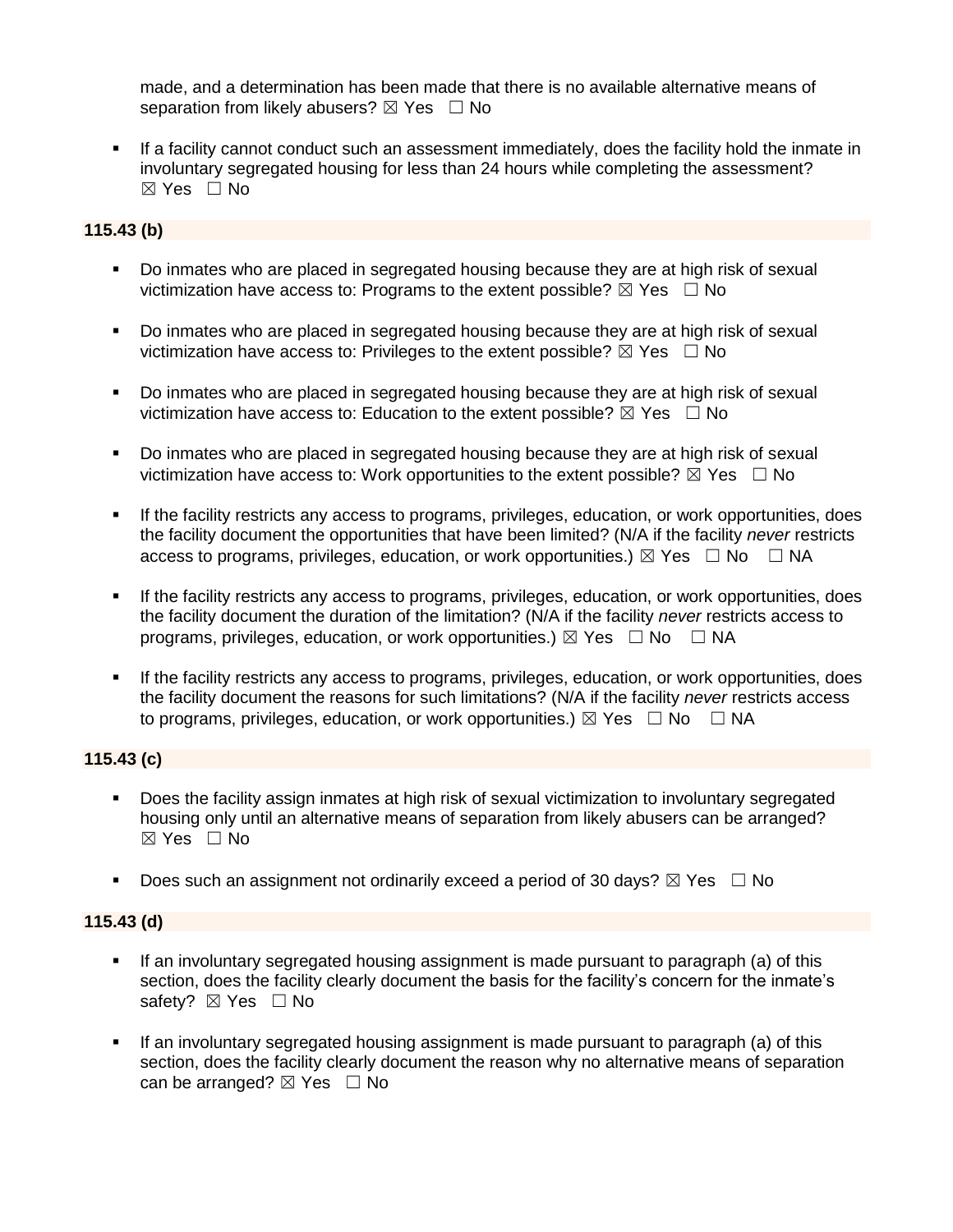#### **115.43 (e)**

In the case of each inmate who is placed in involuntary segregation because he/she is at high risk of sexual victimization, does the facility afford a review to determine whether there is a continuing need for separation from the general population EVERY 30 DAYS?  $\boxtimes$  Yes  $\Box$  No

#### **Auditor Overall Compliance Determination**

- ☐ **Exceeds Standard** (*Substantially exceeds requirement of standards*)
- ☒ **Meets Standard** (*Substantial compliance; complies in all material ways with the standard for the relevant review period*)
- ☐ **Does Not Meet Standard** (*Requires Corrective Action*)

Lebanon reports no use of Involuntary Segregation in the past 12 months audit year.

Lebanon CI uses its risk assessment materials and with North and South compounds and nine housing units, it is able to separate and establish safety for its offenders. There have been zero (0) offenders in the last 12 months, held in involuntary segregated housing. Documentation has been reviewed. Interviews with the Warden, specialized staff, and the Institutional Investigator indicate that involuntary segregation has been unnecessary and that alternative means have been effective The agency has a policy prohibiting the placing of offenders at high risk for sexual victimization in involuntary segregated housing unless an assessment of all available alternatives has been made and a determination has been made that there is no available alternative means of separation from likely abusers. Staff and offender interviews, and files documentation, report that no offenders at risk of sexual victimization were held in involuntary segregated housing in the past 12 months.

A Lebanon offender undergoing an Investigation or already identified as the aggressor, during an allegation of sexual abuse, is immediately separated from the alleged victim and normally placed in segregation pending investigation.

ODRC policy does require that, if separation is used for this purpose, both a statement of the basis for facility's concern for the inmate's safety, and the reason or reasons why alternative means of separation could not be arranged are required. If an involuntary segregated housing assignment is made, efforts are made to review and move the offender within 12-72 hours. If required for a longer period, the facility affords each such inmate a review every 30 days to determine whether there is a continuing need for separation from the general population. The Unit Management Team, consisting of the Case Manager, Unit Manger and the Unit Manager Chief (UMC) will make individualized determinations on how to ensure safety of each inmate. If an assessment cannot be completed immediately, they document the safety reason why no alternative means of separation can be arranged.

Policy provides that these offenders are to have to have access to programs, privileges, education, and work opportunities to the extent possible. This does not occur, of course, in very short time periods but there is access to some activities and programs and visits if the period extends past a few days.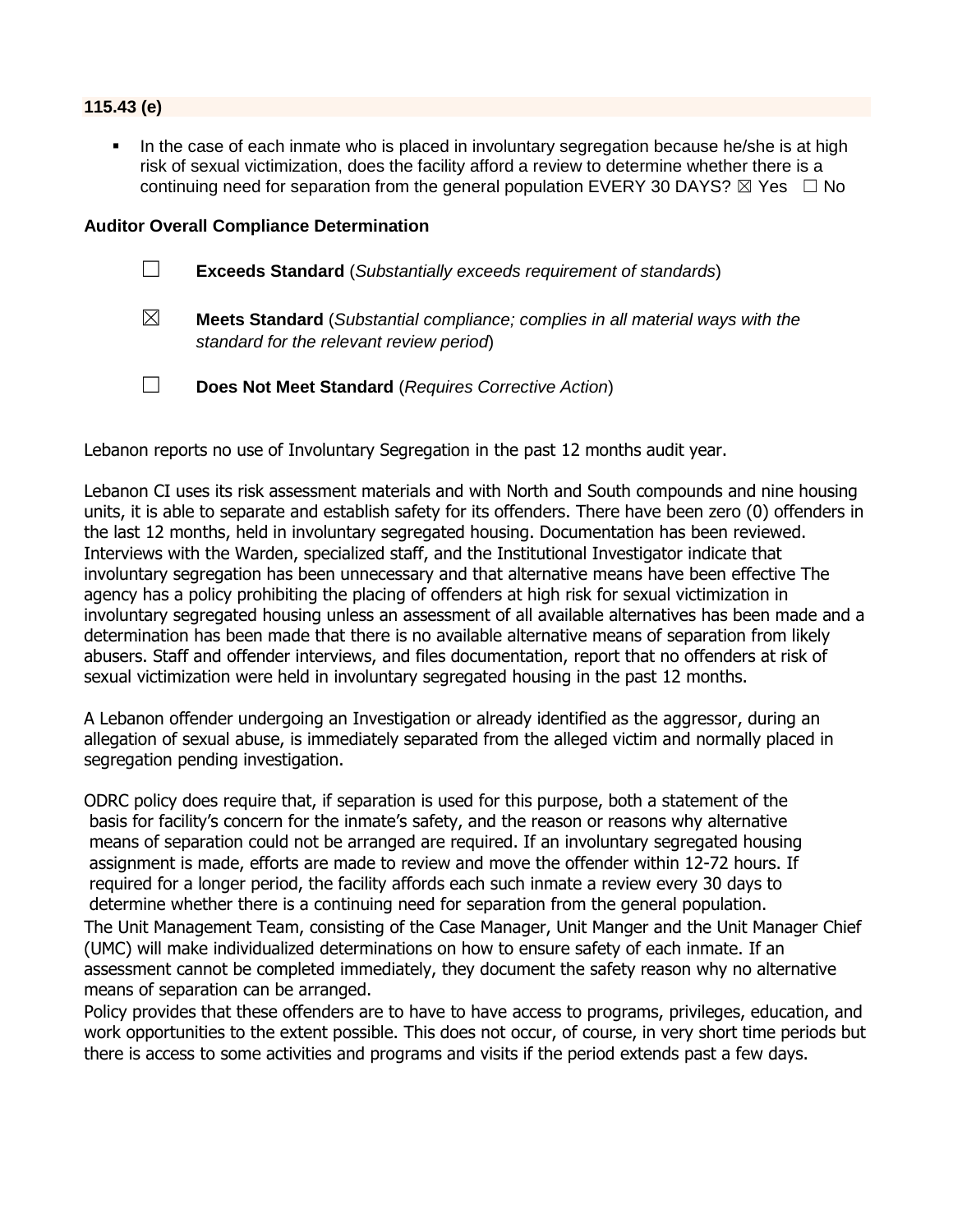# **REPORTING**

# **Standard 115.51: Inmate reporting**

## **All Yes/No Questions Must Be Answered by the Auditor to Complete the Report**

#### **115.51 (a)**

- Does the agency provide multiple internal ways for inmates to privately report sexual abuse and sexual harassment? **⊠** Yes □ No
- Does the agency provide multiple internal ways for inmates to privately report retaliation by other inmates or staff for reporting sexual abuse and sexual harassment?  $\boxtimes$  Yes  $\Box$  No
- Does the agency provide multiple internal ways for inmates to privately report staff neglect or violation of responsibilities that may have contributed to such incidents?  $\boxtimes$  Yes  $\Box$  No

#### **115.51 (b)**

- Does the agency also provide at least one way for inmates to report sexual abuse or sexual harassment to a public or private entity or office that is not part of the agency?  $\boxtimes$  Yes  $\Box$  No
- **.** Is that private entity or office able to receive and immediately forward inmate reports of sexual abuse and sexual harassment to agency officials?  $\boxtimes$  Yes  $\Box$  No
- **•** Does that private entity or office allow the inmate to remain anonymous upon request?  $\boxtimes$  Yes  $\Box$  No
- Are inmates detained solely for civil immigration purposes provided information on how to contact relevant consular officials and relevant officials at the Department of Homeland Security? (N/A if the facility *never* houses inmates detained solely for civil immigration purposes)  $\Box$  Yes  $\Box$  No  $\boxtimes$  NA

### **115.51 (c)**

- Does staff accept reports of sexual abuse and sexual harassment made verbally, in writing, anonymously, and from third parties?  $\boxtimes$  Yes  $\Box$  No
- Does staff promptly document any verbal reports of sexual abuse and sexual harassment?  $\boxtimes$  Yes  $\Box$  No

#### **115.51 (d)**

▪ Does the agency provide a method for staff to privately report sexual abuse and sexual harassment of inmates?  $\boxtimes$  Yes  $\Box$  No

#### **Auditor Overall Compliance Determination**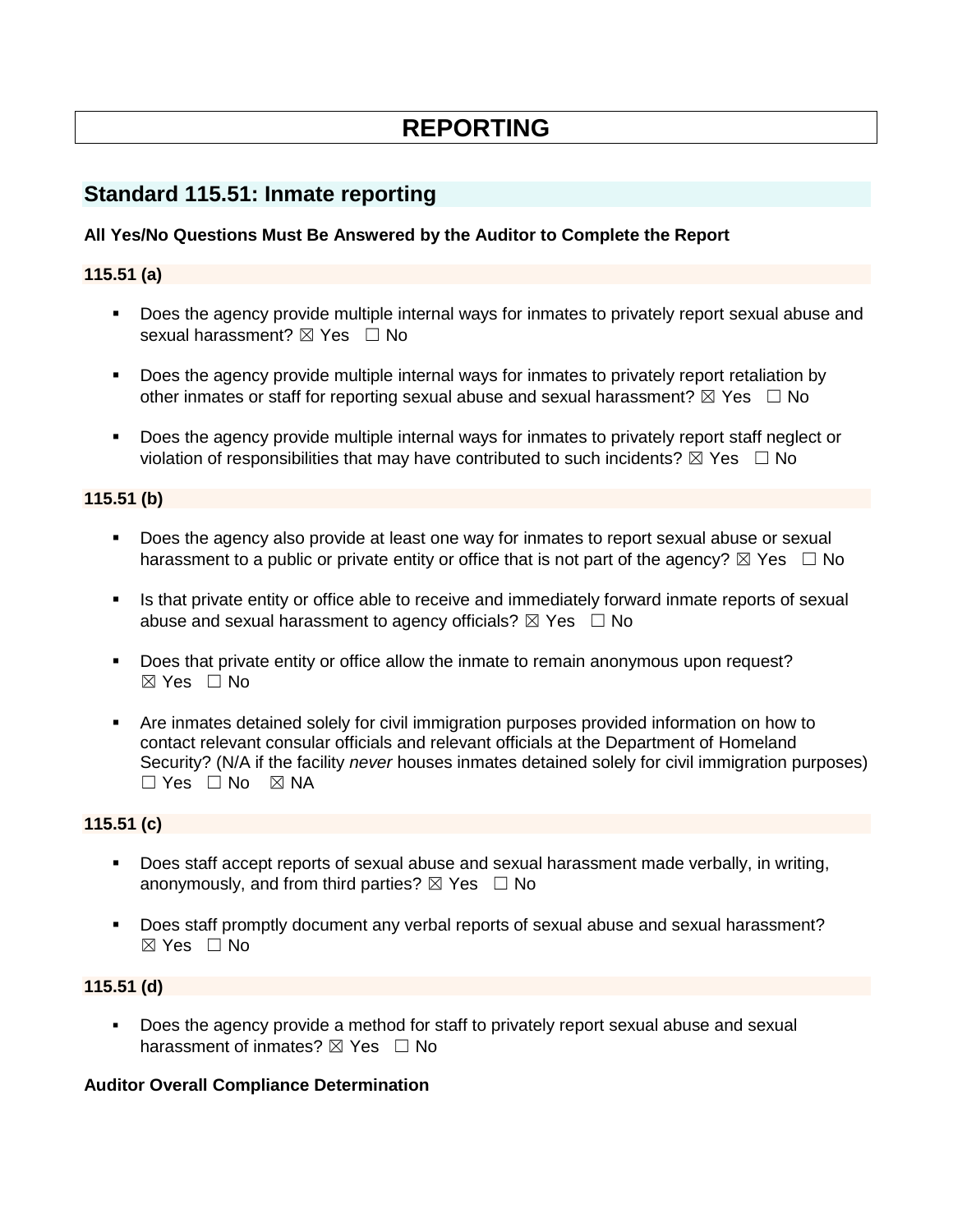- ☐ **Exceeds Standard** (*Substantially exceeds requirement of standards*)
- ☒ **Meets Standard** (*Substantial compliance; complies in all material ways with the standard for the relevant review period*)
- ☐ **Does Not Meet Standard** (*Requires Corrective Action*)

There is an agency agreement with the Franklin County (OH) Juvenile Facility that enables them to accept outside reports and allegations from ODRC inmates. All procedures for reporting are listed in intake processes and also in inmate handbooks. Staff is mandated to report any incident or allegation immediately, and verbal reports are always followed by written incident reports to the chain of command and the PREA Coordinator. The Staff handbook (reviewed) explains this process and is part of staff training received.

All offenders interviewed said they felt safe and they knew how to access services and the grievance process, that they were aware of multiple methods of reporting available, to include telling any staff member, utilizing the hotline, reporting to an outside third party, writing to outside agencies, and submitting anonymous reports in writing. Every inmate interviewed could readily recall at least 2 methods to report an allegation or incident. This information is also available in facility policy as well as the offender handbook.

Inmates can call (\*89) and do not have to enter their PIN number, allowing for complete anonymity upon request. Inmates can also send letters.

The below data is on posters in all areas and mirrors information in the Handbook; the same data is on posters in the Visiting area, at all entrance buildings and on the website.

" Incidents or suspicions of sexual abuse, sexual harassment and retaliation may be reported to ANY STAFF Member:

- Verbally to ANY STAFF MEMBER
- In writing to ANY STAFF MEMBER
- Operation Support Center (614) 995-3584 (No cost to call from inmate phone)
- Outside Agency Hot Line \*89 (No cost to call from inmate phone)

• Inmates in Restrictive Housing may also anonymously report sexual misconduct or retaliation by writing to: Bureau Chief of the Office of Quality Assurance and Improvement; Ohio Department of Youth Services; 30 West Spring Street, 5th Floor; Columbus, Ohio 43215 "

Inmates have the opportunity to remain anonymous upon request to the outside agency. An inmate identifiable pin number is not required to make the call and was tested in the audit. If an inmate dials \*89, the call goes to the Chief Inspector's office at ODRC; confidential letters and written material can also go to the Franklin County (OH) Youth detention facility as an external ODRC conduit for allegations, and an address is in the inmate handbook and is posted. Telephone Pin numbers are in use, but not needed or used to report sexual misconduct to an outside agency.

It was reported by two staff that offenders could submit a request chit or letter to the PREA in the offender's own housing mailbox and it would be sent to the OCM/PREA staff in the same category as legal mail. Interviews inmates revealed their same understanding and that they could in fact make a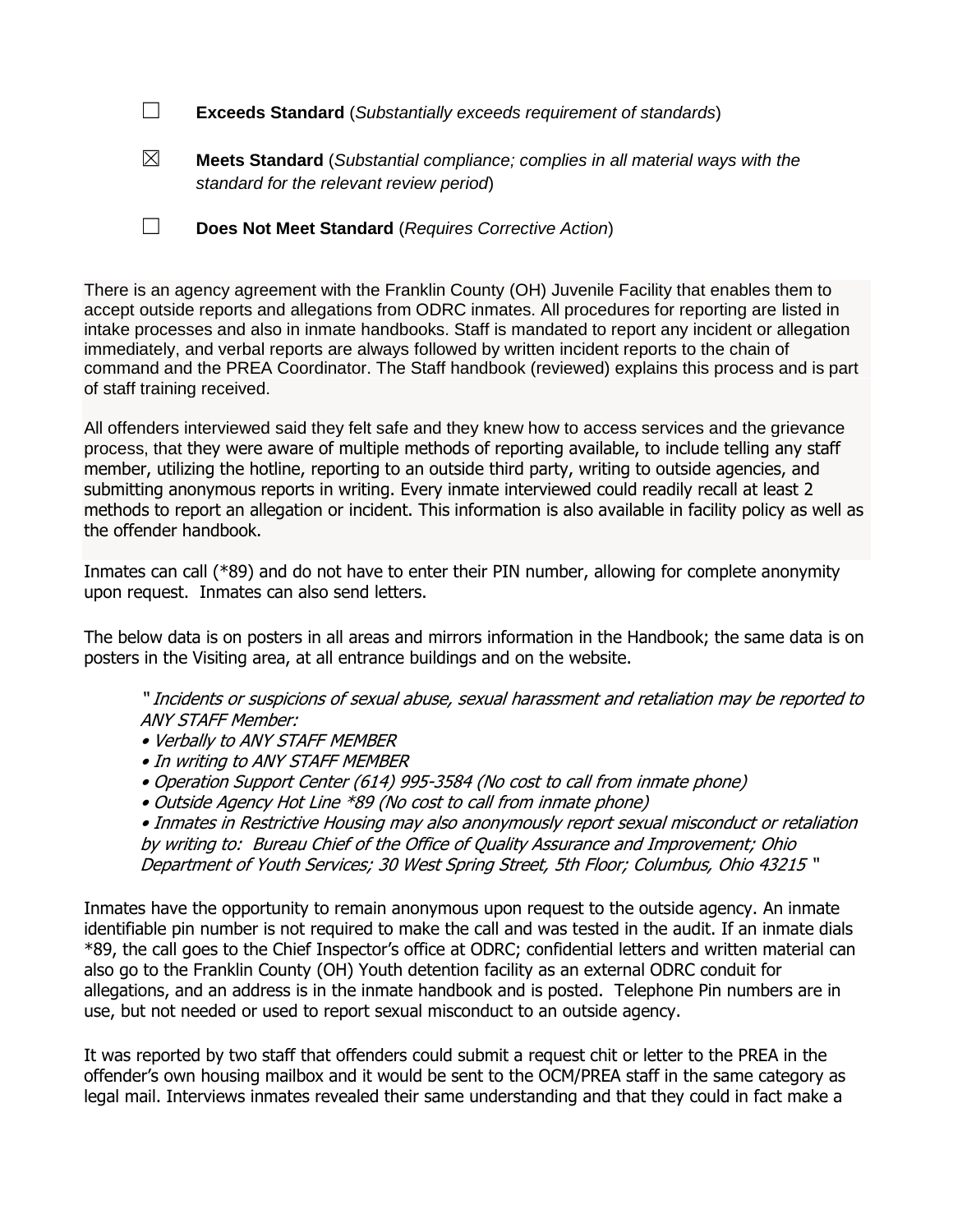chit confidential.

According to guidance given inmates from ODRC, "The Inmate Grievance procedure is not the administrative process to report allegations of Sexual Abuse or Sexual Harassment. However, any Inmate Grievance filed regarding a compliant of Sexual Abuse or Sexual Harassment shall immediately be reported to the Institution Investigator for proper handling in accordance with ODRC Policy 79-ISA-02 (Prison Sexual Misconduct Reporting, Response, Investigation, and Prevention of Retaliation)." Additional policy states" There will be no retaliation for reporting incidents of sexual abuse or harassment. Inmates are told at intake that "family and friends may report allegations of sexual abuse, sexual harassment and retaliation on your behalf."

The agency provides ways for offenders to report abuse or harassment to a public or private entity or office that is not part of the agency, primarily mail to internal or external organizations.

- There is a policy requiring information for offenders detained solely for civil immigration purposes, however, ODRC does not house offenders solely for immigration purposes.
- The agency has a policy mandating that staff accept reports of sexual assault and sexual harassment made verbally, in writing, anonymously, and from third parties. There have been a few 3<sup>rd</sup> party reports received from some offenders and they were acted upon.
- Staff are required to immediately document verbal reports.
- Staff are informed of these procedures in Staff handbooks and in required training and are subject to stringent potential penalties for failure to act or report.

The repeated emphasis provided to offenders in reporting information is to report to staff and, while that may be the staff's preference, that may not be the offender's preference or the offender may not feel safe in doing so.

The agency or facility provides a method to receive third-party reports of inmate sexual abuse or sexual harassment and publicly distributes this information to families and other. such as legislators, information on how to report inmate sexual abuse or sexual harassment on behalf of offenders. The posters and website information for families of offenders has all necessary contact information.

Interviewed transgender offenders reported that there were a few individual staff who were negative in their treatment but that this did not extend to safety issues or responding to reports. Interviewed offenders who had made reports of sexual abuse stated that staff took immediate action to ensure they were safe while initiating an investigation and providing information about the outcome. Those offenders reporting said that they felt comfortable speaking with staff about this matter.

# **Standard 115.52: Exhaustion of administrative remedies**

# **All Yes/No Questions Must Be Answered by the Auditor to Complete the Report**

#### **115.52 (a)**

Is the agency exempt from this standard? NOTE: The agency is exempt ONLY if it does not have administrative procedures to address inmate grievances regarding sexual abuse. This does not mean the agency is exempt simply because an inmate does not have to or is not ordinarily expected to submit a grievance to report sexual abuse. This means that as a matter of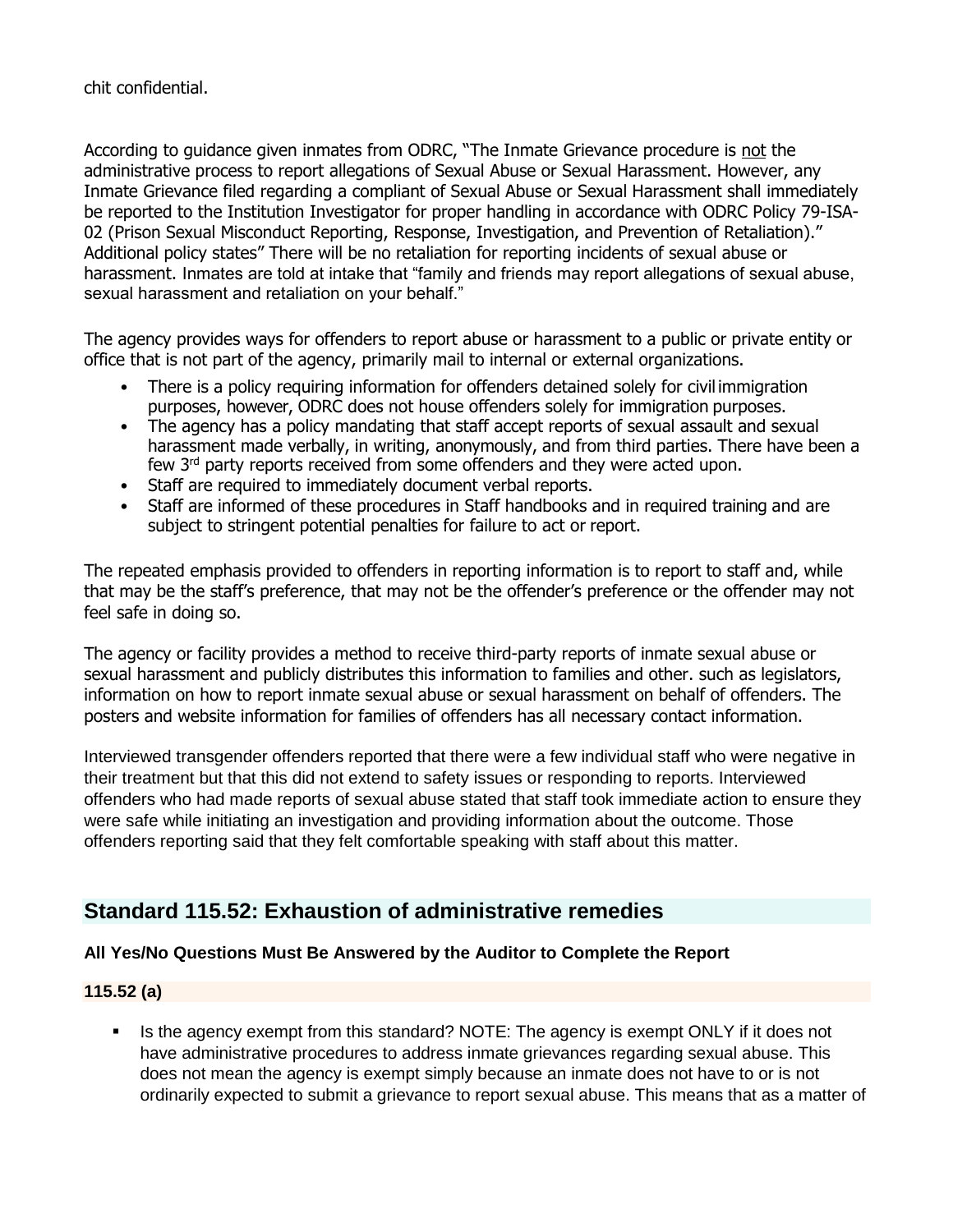explicit policy, the agency does not have an administrative remedies process to address sexual abuse. ☒ Yes ☐ No

## **115.52 (b)**

- Does the agency permit inmates to submit a grievance regarding an allegation of sexual abuse without any type of time limits? (The agency may apply otherwise-applicable time limits to any portion of a grievance that does not allege an incident of sexual abuse.) (N/A if agency is exempt from this standard.)  $\boxtimes$  Yes  $\Box$  No  $\Box$  NA
- **•** Does the agency always refrain from requiring an inmate to use any informal grievance process, or to otherwise attempt to resolve with staff, an alleged incident of sexual abuse? (N/A if agency is exempt from this standard.)  $\boxtimes$  Yes  $\Box$  No  $\Box$  NA

#### **115.52 (c)**

- Does the agency ensure that: An inmate who alleges sexual abuse may submit a grievance without submitting it to a staff member who is the subject of the complaint? (N/A if agency is exempt from this standard.)  $\boxtimes$  Yes  $\Box$  No  $\Box$  NA
- Does the agency ensure that: Such grievance is not referred to a staff member who is the subject of the complaint? (N/A if agency is exempt from this standard.)  $\boxtimes$  Yes  $\Box$  No  $\Box$  NA

#### **115.52 (d)**

- Does the agency issue a final agency decision on the merits of any portion of a grievance alleging sexual abuse within 90 days of the initial filing of the grievance? (Computation of the 90-day time period does not include time consumed by inmates in preparing any administrative appeal.) (N/A if agency is exempt from this standard.)  $\boxtimes$  Yes  $\Box$  No  $\Box$  NA
- If the agency claims the maximum allowable extension of time to respond of up to 70 days per 115.52(d)(3) when the normal time period for response is insufficient to make an appropriate decision, does the agency notify the inmate in writing of any such extension and provide a date by which a decision will be made? (N/A if agency is exempt from this standard.)  $⊠ Yes ⊡ No ⊡ NA$
- At any level of the administrative process, including the final level, if the inmate does not receive a response within the time allotted for reply, including any properly noticed extension, may an inmate consider the absence of a response to be a denial at that level? (N/A if agency is exempt from this standard.)  $\boxtimes$  Yes  $\Box$  No  $\Box$  NA

#### **115.52 (e)**

- Are third parties, including fellow inmates, staff members, family members, attorneys, and outside advocates, permitted to assist inmates in filing requests for administrative remedies relating to allegations of sexual abuse? (N/A if agency is exempt from this standard.) ☒ Yes ☐ No ☐ NA
- Are those third parties also permitted to file such requests on behalf of inmates? (If a third-party files such a request on behalf of an inmate, the facility may require as a condition of processing the request that the alleged victim agree to have the request filed on his or her behalf, and may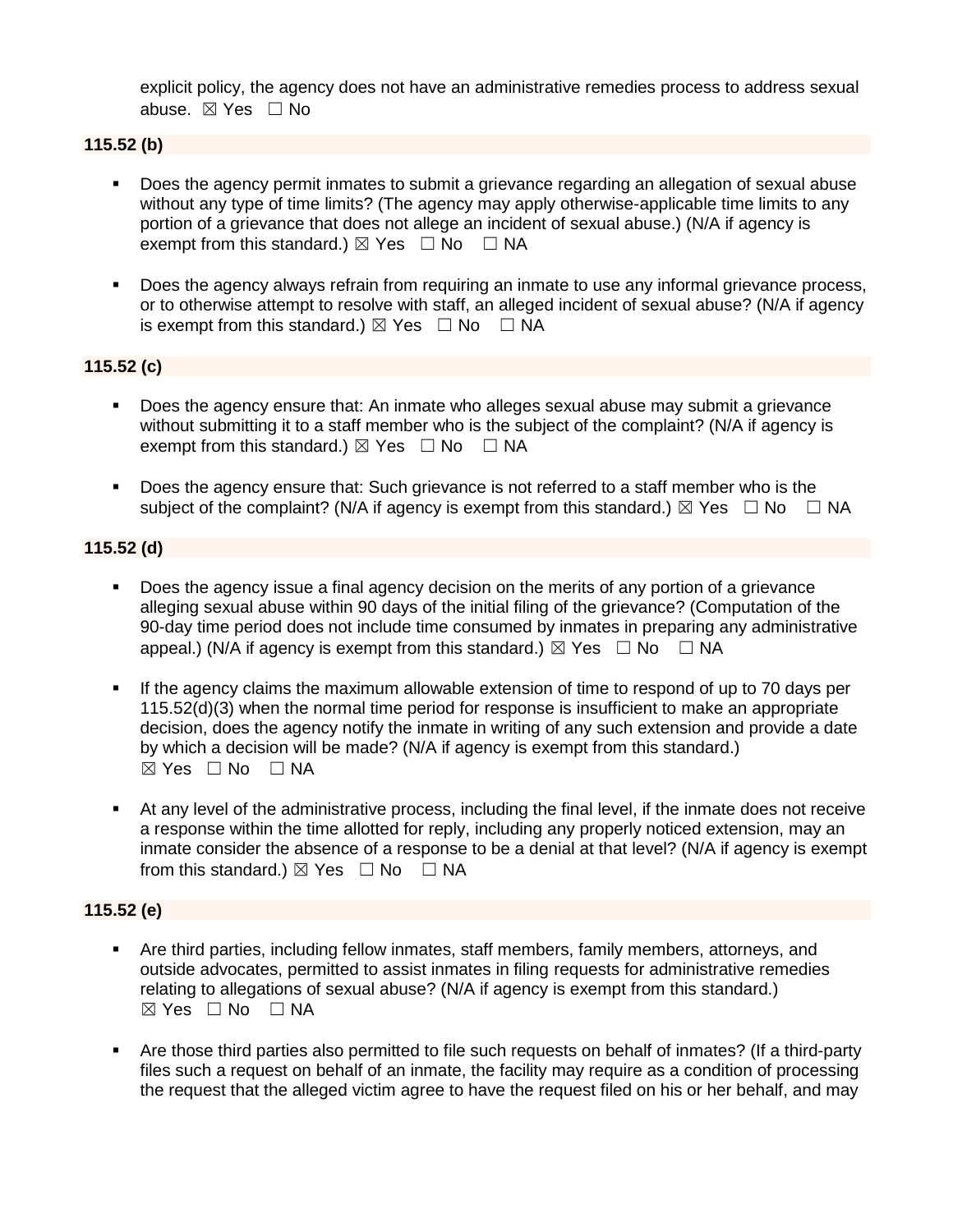also require the alleged victim to personally pursue any subsequent steps in the administrative remedy process.) (N/A if agency is exempt from this standard.)  $\boxtimes$  Yes  $\Box$  No  $\Box$  NA

**.** If the inmate declines to have the request processed on his or her behalf, does the agency document the inmate's decision? (N/A if agency is exempt from this standard.)  $\boxtimes$  Yes  $\Box$  No  $\Box$  NA

# **115.52 (f)**

- Has the agency established procedures for the filing of an emergency grievance alleging that an inmate is subject to a substantial risk of imminent sexual abuse? (N/A if agency is exempt from this standard.)  $\boxtimes$  Yes  $\Box$  No  $\Box$  NA
- **EXECT** After receiving an emergency grievance alleging an inmate is subject to a substantial risk of imminent sexual abuse, does the agency immediately forward the grievance (or any portion thereof that alleges the substantial risk of imminent sexual abuse) to a level of review at which immediate corrective action may be taken? (N/A if agency is exempt from this standard.).  $\Box$  Yes  $\Box$  No  $\Box$  NA
- **EXECT** After receiving an emergency grievance described above, does the agency provide an initial response within 48 hours? (N/A if agency is exempt from this standard.)  $\Box$  Yes  $\Box$  No  $\Box$  NA
- **EXECT** After receiving an emergency grievance described above, does the agency issue a final agency decision within 5 calendar days? (N/A if agency is exempt from this standard.) ☒ Yes ☐ No ☐ NA
- Does the initial response and final agency decision document the agency's determination whether the inmate is in substantial risk of imminent sexual abuse? (N/A if agency is exempt from this standard.)  $\boxtimes$  Yes  $\Box$  No  $\Box$  NA
- Does the initial response document the agency's action(s) taken in response to the emergency grievance? (N/A if agency is exempt from this standard.)  $\boxtimes$  Yes  $\Box$  No  $\Box$  NA
- Does the agency's final decision document the agency's action(s) taken in response to the emergency grievance? (N/A if agency is exempt from this standard.)  $\boxtimes$  Yes  $\Box$  No  $\Box$  NA

#### **115.52 (g)**

**•** If the agency disciplines an inmate for filing a grievance related to alleged sexual abuse, does it do so ONLY where the agency demonstrates that the inmate filed the grievance in bad faith? (N/A if agency is exempt from this standard.)  $\boxtimes$  Yes  $\Box$  No  $\Box$  NA

#### **Auditor Overall Compliance Determination**

- ☐ **Exceeds Standard** (*Substantially exceeds requirement of standards*)
- ☒ **Meets Standard** (*Substantial compliance; complies in all material ways with the standard for the relevant review period*)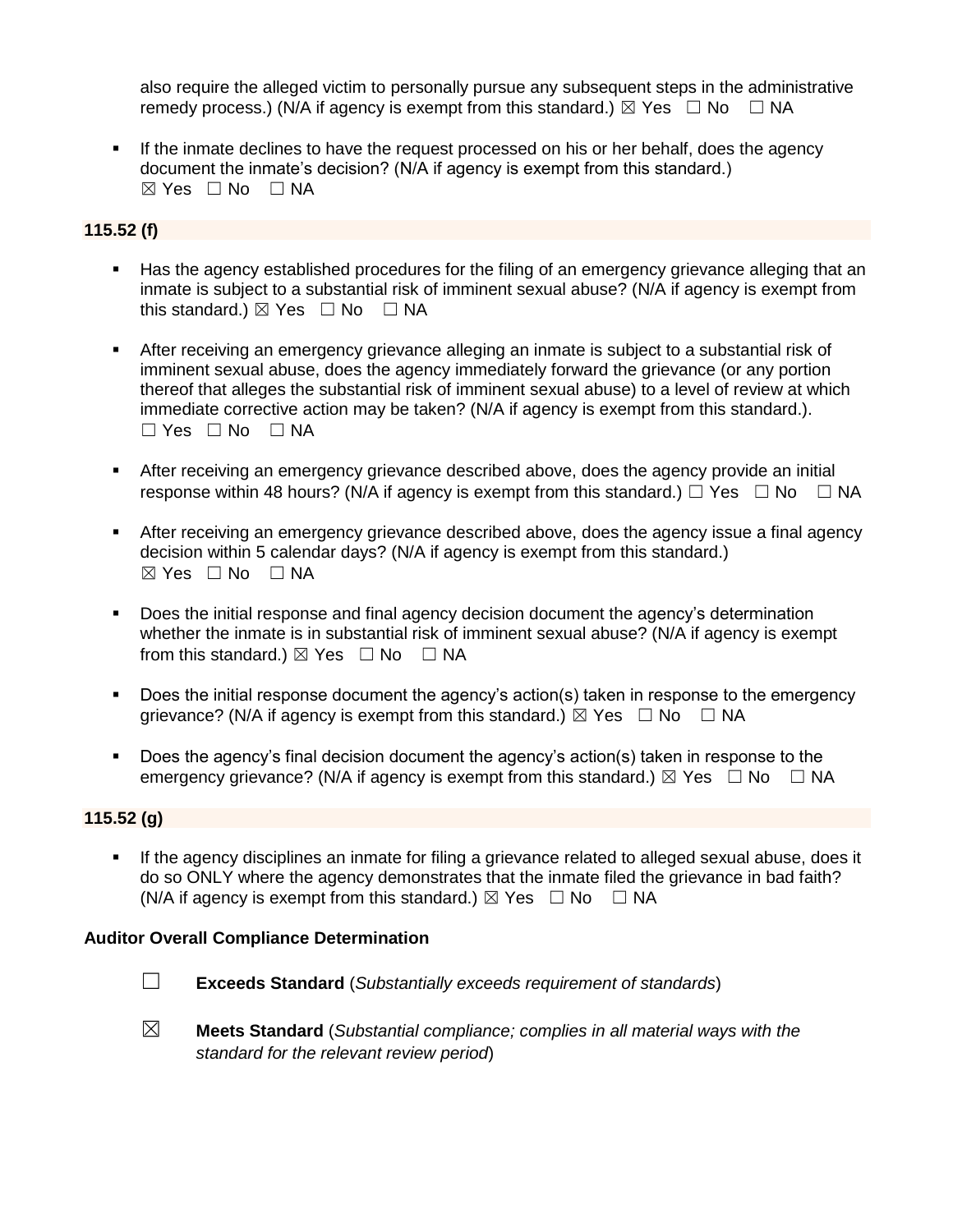# ☐ **Does Not Meet Standard** (*Requires Corrective Action*)

#### **The Agency considers this Standard to be "Applicable but Exempt.**

An informal process is not required for a grievance or allegation and the procedures listed all comply with PREA Standards in terms of time limits for response, etc. There have been no grievances alleging sexual abuse filed in the past 12 months and there have been no grievances alleging imminent danger of sexual abuse, however agency policies and processes are compliant with requirements of PREA Standards.

ODRC takes this position because of the PREA guidance that "An agency shall be exempt from this standard if it does not have administrative procedures to address inmate grievances regarding sexual abuse." ODRC has a grievance process for other operational areas, but it does not utilize the Inmate Grievance process as its administrative procedure for handling allegations of sexual abuse or sexual harassment.

All cases of sexual abuse or sexual harassment are referred to the Institution Investigator. An investigation into a sexual abuse or sexual harassment allegation follows Department Policy 79-ISA-02 Prison Sexual Misconduct Reporting, Response, Investigation and Prevention of Retaliation. This policy does also adhere to the time constraints referenced in this standard.

ODRC offenders are not absolutely prohibited from utilizing grievance forms to communicate PREA allegations in writing. However, ODRC does educate offenders (inmate handbooks and DRC Policy 79- ISA-02) that they are advised NOT to use the Grievance Process for any sexual assault allegation. Inmates are further advised that any PREA allegations received on grievance forms will be immediately channeled to the Institutional Investigator for proper handling.

The auditors concur that ODRC has a grievance mechanism but does not utilize it and is exempt from this Standard.

# **Standard 115.53: Inmate access to outside confidential support services**

#### **All Yes/No Questions Must Be Answered by the Auditor to Complete the Report**

#### **115.53 (a)**

- Does the facility provide inmates with access to outside victim advocates for emotional support services related to sexual abuse by giving inmates mailing addresses and telephone numbers, including toll-free hotline numbers where available, of local, State, or national victim advocacy or rape crisis organizations?  $\boxtimes$  Yes  $\Box$  No
- Does the facility provide persons detained solely for civil immigration purposes mailing addresses and telephone numbers, including toll-free hotline numbers where available of local, State, or national immigrant services agencies? (N/A if the facility *never* has persons detained solely for civil immigration purposes.)  $\boxtimes$  Yes  $\Box$  No  $\Box$  NA
- Does the facility enable reasonable communication between inmates and these organizations and agencies, in as confidential a manner as possible?  $\boxtimes$  Yes  $\Box$  No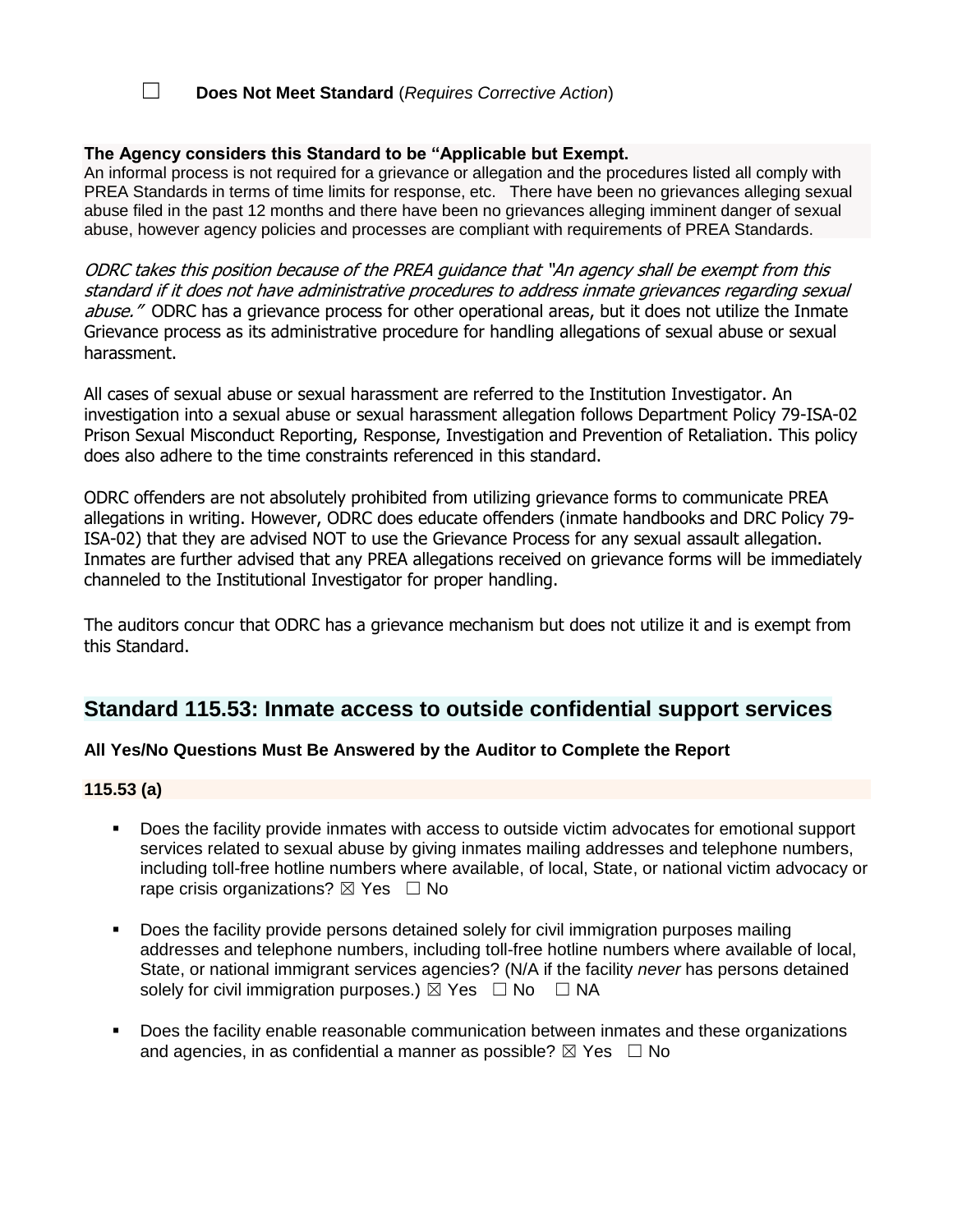## **115.53 (b)**

Does the facility inform inmates, prior to giving them access, of the extent to which such communications will be monitored and the extent to which reports of abuse will be forwarded to authorities in accordance with mandatory reporting laws?  $\boxtimes$  Yes  $\Box$  No

#### **115.53 (c)**

- Does the agency maintain or attempt to enter into memoranda of understanding or other agreements with community service providers that are able to provide inmates with confidential emotional support services related to sexual abuse?  $\boxtimes$  Yes  $\Box$  No
- Does the agency maintain copies of agreements or documentation showing attempts to enter into such agreements?  $\boxtimes$  Yes  $\Box$  No

#### **Auditor Overall Compliance Determination**

- ☐ **Exceeds Standard** (*Substantially exceeds requirement of standards*)
- ☒ **Meets Standard** (*Substantial compliance; complies in all material ways with the standard for the relevant review period*)
- ☐ **Does Not Meet Standard** (*Requires Corrective Action*)

Inmate handbooks have this information and posters are located in all units that have information on contacting Rape Crisis Centers, both by phone and mail.

Inmates can call (\*89) and do not have to enter their PIN number, allowing for some anonymity upon request. This call goes to the Office of the Chief Inspector at ODRC. Inmates can also send letters to the Chief Inspector office; the Hamilton County. Ohio Youth Detention Center; or to available advocacy groups. Groups part of the Victim Advocacy MOU are: Sexual Assault Response Network of Central Ohio (SARNCO) and the Ohio Sexual Violence Helpline.

The institution OCM and victim support person compile mailing addresses and telephone numbers including toll-free hotline numbers of local, State, or national victim advocacy or rape crisis organizations. This information is to be provided to the unit staff for communication to the inmates. Inmates must be notified that telephone calls are not confidential.

The agency BOC/PREA coordinator, with assistance of staff from the Office of Victim Services (OVS), identifies rape crisis centers that can provide victim advocate services. All efforts to secure services from rape crisis centers are documented. In addition, the agency BOC/PREA coordinator, with assistance from OVS, shall maintain or attempt to enter into memoranda of understandings or other agreements with community service providers that are able to provide inmates with confidential emotional support services related to sexual abuse. Calls made by the inmates to community service providers may be subject to monitoring and inmates are informed of this.

A VSP is always required in any allegation, even if an advocate will be there to provide these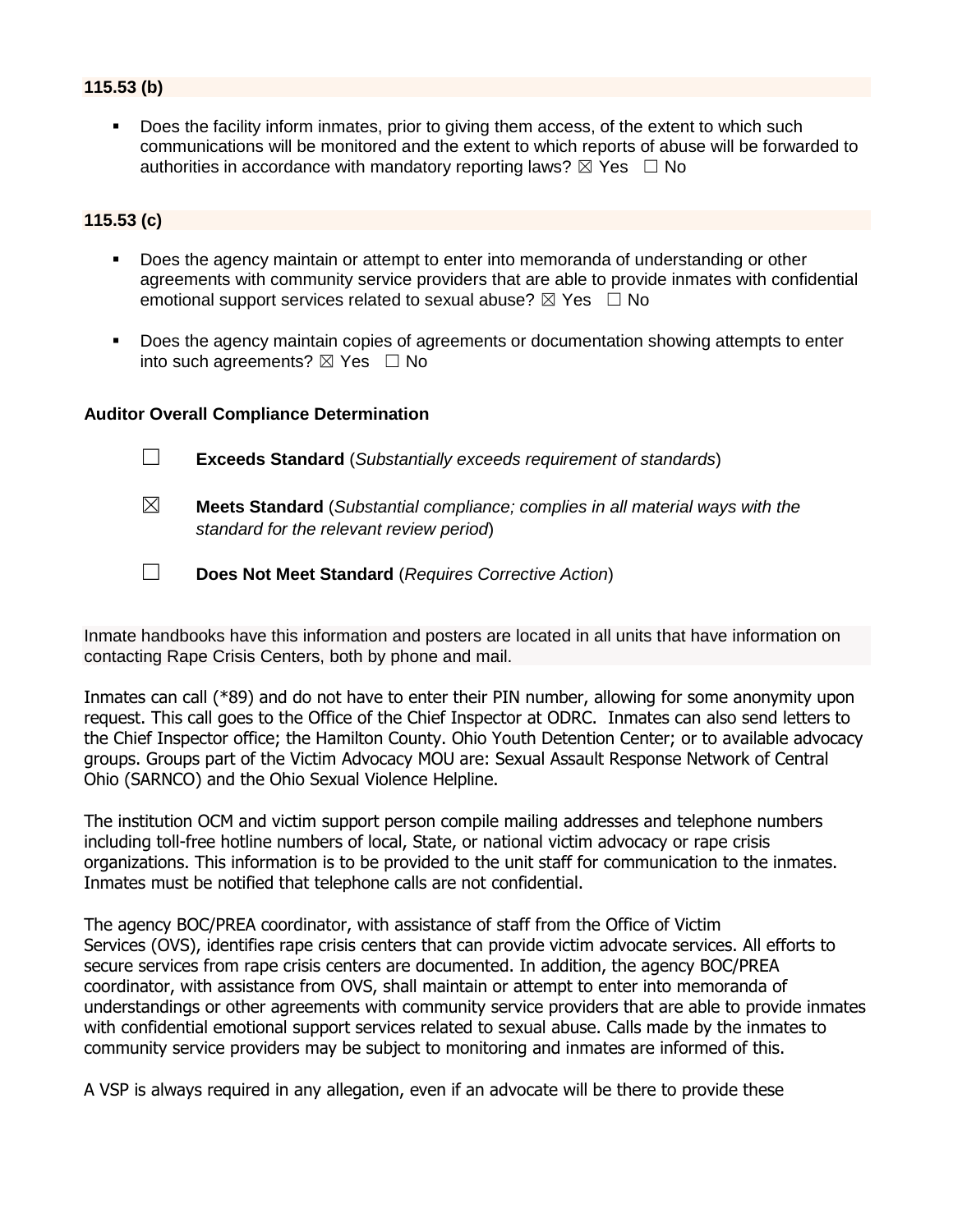services. The victim support person services may include: (1) accompanying the victim to the hospital; (2) supporting the victim through the forensic medical examination and investigatory interview; and/or (3) providing emotional support, crisis intervention, information and referrals.

If the alleged abuse requires an outside trip to a hospital for a forensic medical exam, the victim is offered outside victim advocacy services (MOU).

ODRC does not detain persons solely for civil immigration purposes so that element of the Standard is NA for this facility.

LeCI reports that they provide offenders with access to outside victim advocates for emotional support services related to sexual abuse through either designated and trained ODRC staff or through local agency agreements. Lebanon has an MOU state-wide with the Sexual Assault and Response Network of Central Ohio (SARNCO) as well as with the Ohio Sexual Violence Helpline.

ODRC uses staff VSP's (Victim Support Persons) in order to be immediately available if an offender requests an advocate. VSP's are trained and selected from appropriate volunteers from all staff areas, including correctional line officers. There is no cost to the offender for this process.

Informational postings were available or placed throughout the facility informing offenders how and to whom they could report issues. Phone numbers and addresses for inmates to contact reporting services and victim advocacy organizations are posted on the PREA informational posters in all inmate Housing Units, Medical, Mental Health, Education/Library. There is a directive from the Warden posted in all living areas advising inmates on how to contact local and state rape crisis organizations by contacting their Unit Staff. The information is also posted in all inmate Handbooks (appendix A) and is also available electronically on the Kiosk/J-Pay.

Wardens screen VSPs for appropriateness to serve in this role, keeping in mind the emotional stability required when providing emotional support services to sexual assault victims.

Each newly designated VSP completes an ODRC Victim Support Person Training course prior to performing any VSP functions. The Office of Victim Services coordinates VSP training with the appropriate Health Services Division Sexual Assault Nurse Examiner and inform agency leadership of any scheduled training.

The VSP may only provide the offender victim of sexual assault with counseling and other emotional support services but cannot delay or impede the screening or stabilization of an emergency medical condition.

# **Standard 115.54: Third-party reporting**

#### **All Yes/No Questions Must Be Answered by the Auditor to Complete the Report**

#### **115.54 (a)**

■ Has the agency established a method to receive third-party reports of sexual abuse and sexual harassment? ⊠ Yes □ No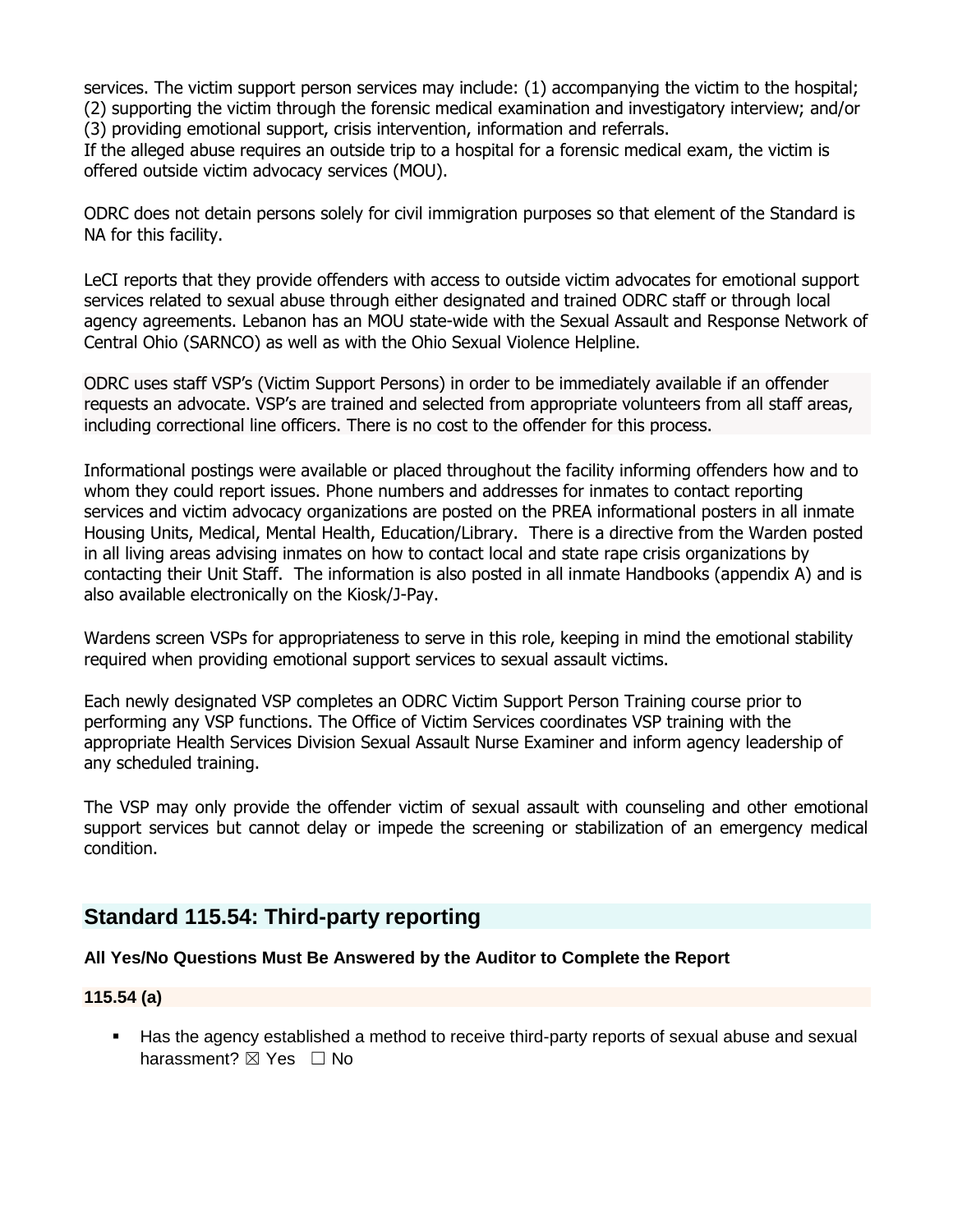■ Has the agency distributed publicly information on how to report sexual abuse and sexual harassment on behalf of an inmate?  $\boxtimes$  Yes  $\Box$  No

## **Auditor Overall Compliance Determination**

- ☐ **Exceeds Standard** (*Substantially exceeds requirement of standards*)
- ☒ **Meets Standard** (*Substantial compliance; complies in all material ways with the standard for the relevant review period*)
- ☐ **Does Not Meet Standard** (*Requires Corrective Action*)

ODCR has a hotline system for reporting allegations and the ODCR webpage has info for the public and external groups to report, including by email, and this is posted in visiting areas. The below data is on posters in the Visiting area, at all entrance buildings and on the website.

Incidents or suspicions of sexual abuse, sexual harassment and retaliation may be reported to ANY STAFF Member:

- Verbally to ANY STAFF MEMBER
- In writing to ANY STAFF MEMBER
- Operation Support Center (614) 995-3584 (No cost to call from inmate phone)
- Outside Agency Hot Line \*89 (No cost to call from inmate phone)

• Inmates in Restrictive Housing may also anonymously report sexual misconduct or retaliation by writing to: Bureau Chief of the Office of Quality Assurance and Improvement; Ohio Department of Youth Services; 30 West Spring Street, 5th Floor; Columbus, Ohio 43215

The facility provides information concerning third party reporting directly to the inmate or writing to the ODRC PREA staff as well as poster information in all visiting areas. The pamphlet available to families reports this same information and third parties can either write or call these organizations. The facility takes all reports seriously no matter the method of reporting and each reported incident is investigated. Written reports and allegations can go privately to the Franklin County Juvenile Detention Facility by MOU and they will notify the ODRC Chief Inspectors Office. Similar information is located on the ODRC website and easily located there.

# **OFFICIAL RESPONSE FOLLOWING AN INMATE REPORT**

# **Standard 115.61: Staff and agency reporting duties**

#### **All Yes/No Questions Must Be Answered by the Auditor to Complete the Report**

#### **115.61 (a)**

Does the agency require all staff to report immediately and according to agency policy any knowledge, suspicion, or information regarding an incident of sexual abuse or sexual harassment that occurred in a facility, whether or not it is part of the agency?  $\boxtimes$  Yes  $\Box$  No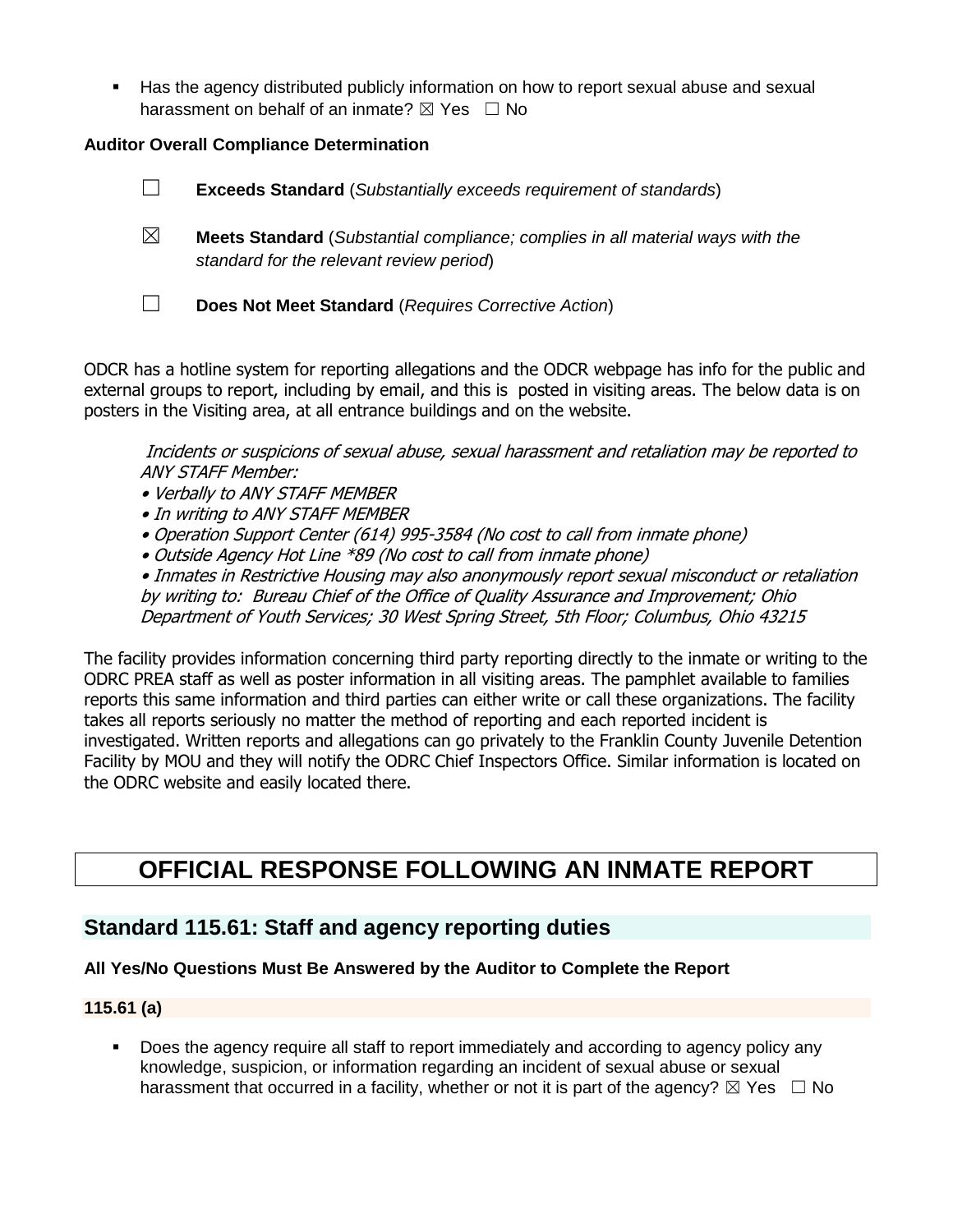- Does the agency require all staff to report immediately and according to agency policy any knowledge, suspicion, or information regarding retaliation against inmates or staff who reported an incident of sexual abuse or sexual harassment?  $\boxtimes$  Yes  $\Box$  No
- Does the agency require all staff to report immediately and according to agency policy any knowledge, suspicion, or information regarding any staff neglect or violation of responsibilities that may have contributed to an incident of sexual abuse or sexual harassment or retaliation? ☒ Yes ☐ No

# **115.61 (b)**

▪ Apart from reporting to designated supervisors or officials, does staff always refrain from revealing any information related to a sexual abuse report to anyone other than to the extent necessary, as specified in agency policy, to make treatment, investigation, and other security and management decisions?  $\boxtimes$  Yes  $\Box$  No

## **115.61 (c)**

- Unless otherwise precluded by Federal, State, or local law, are medical and mental health practitioners required to report sexual abuse pursuant to paragraph (a) of this section?  $\boxtimes$  Yes  $\Box$  No
- Are medical and mental health practitioners required to inform inmates of the practitioner's duty to report, and the limitations of confidentiality, at the initiation of services?  $\boxtimes$  Yes  $\Box$  No

## **115.61 (d)**

**■** If the alleged victim is under the age of 18 or considered a vulnerable adult under a State or local vulnerable persons statute, does the agency report the allegation to the designated State or local services agency under applicable mandatory reporting laws?  $\boxtimes$  Yes  $\Box$  No

### **115.61 (e)**

▪ Does the facility report all allegations of sexual abuse and sexual harassment, including thirdparty and anonymous reports, to the facility's designated investigators?  $\boxtimes$  Yes  $\Box$  No

#### **Auditor Overall Compliance Determination**

- ☐ **Exceeds Standard** (*Substantially exceeds requirement of standards*)
- ☒ **Meets Standard** (*Substantial compliance; complies in all material ways with the standard for the relevant review period*)
- ☐ **Does Not Meet Standard** (*Requires Corrective Action*)

ODRC requires all staff (to include medical and mental health practitioners) to report immediately any knowledge, suspicion, or information regarding an incident of sexual abuse or harassment or retaliation; and for staff not to reveal any information related to a sexual abuse report to anyone other than those necessary. All incidents are reported to the PREA since they have criminal investigation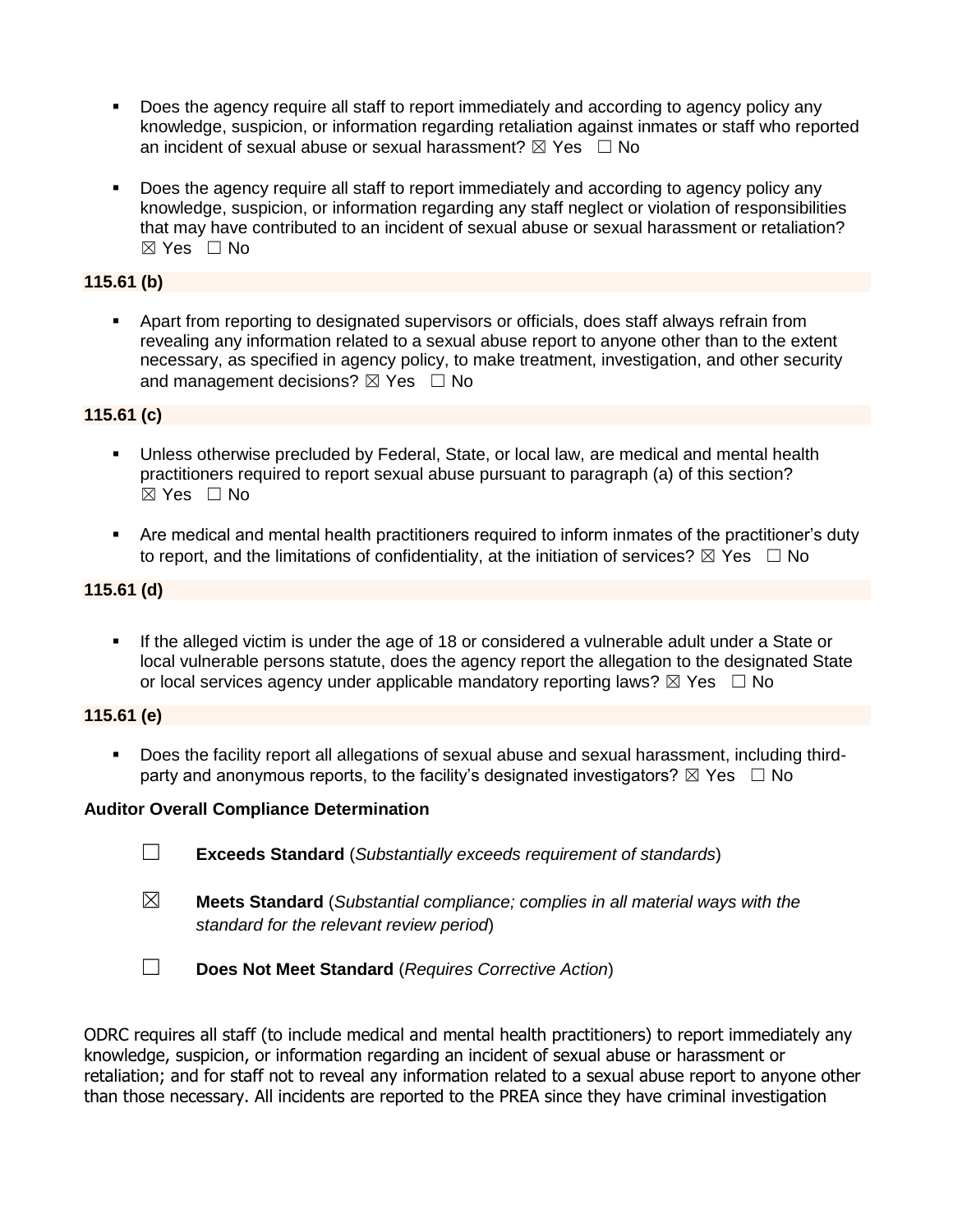responsibility. Random staff interviews confirmed staff awareness of their responsibility for the immediate reporting requirement and not disclosing information of allegations except in the investigation process, treatment or management process. This same policy also includes mandatory reporting of any activities related to retaliation.

Any allegations from juveniles or intellectually or Developmentally Disabled Adults are immediately reported to the Ohio State Highway Patrol.

# **Standard 115.62: Agency protection duties**

## **All Yes/No Questions Must Be Answered by the Auditor to Complete the Report**

## **115.62 (a)**

▪ When the agency learns that an inmate is subject to a substantial risk of imminent sexual abuse, does it take immediate action to protect the inmate?  $\boxtimes$  Yes  $\Box$  No

## **Auditor Overall Compliance Determination**

- ☐ **Exceeds Standard** (*Substantially exceeds requirement of standards*)
- ☒ **Meets Standard** (*Substantial compliance; complies in all material ways with the standard for the relevant review period*)
- ☐ **Does Not Meet Standard** (*Requires Corrective Action*)

There were no reports or allegations of imminent danger n the past 12 months.

All reports of substantial risk of imminent sexual abuse are immediately be forwarded to the institutional investigator, Institution OCM, UMC, and shift supervisor. Upon receipt of a report, security staff take immediate action to employ protection measures to ensure the inmate's safety.

When considering the protection of staff or inmates, staff consider:

- a. Housing changes;
- b. Transfers of inmate victims or abusers;
- c. Removal of alleged staff or inmate abusers from contact with victims.

Reports of substantial risk of imminent sexual abuse are investigated by the institutional investigator and documented within the electronic PREA Incident Reporting system. Inmates at high risk for victimization shall not be placed in involuntary RH or LPH unless an assessment of all available alternatives has been made and a determination has been made that there is no available alternative means of separation from likely abusers. If an Imminent Risk of Sexual Abuse (DRC1187) assessment cannot be completed immediately, the inmate may be held in involuntary RH or LPH for less than twenty-four (24) hours while completing the assessment.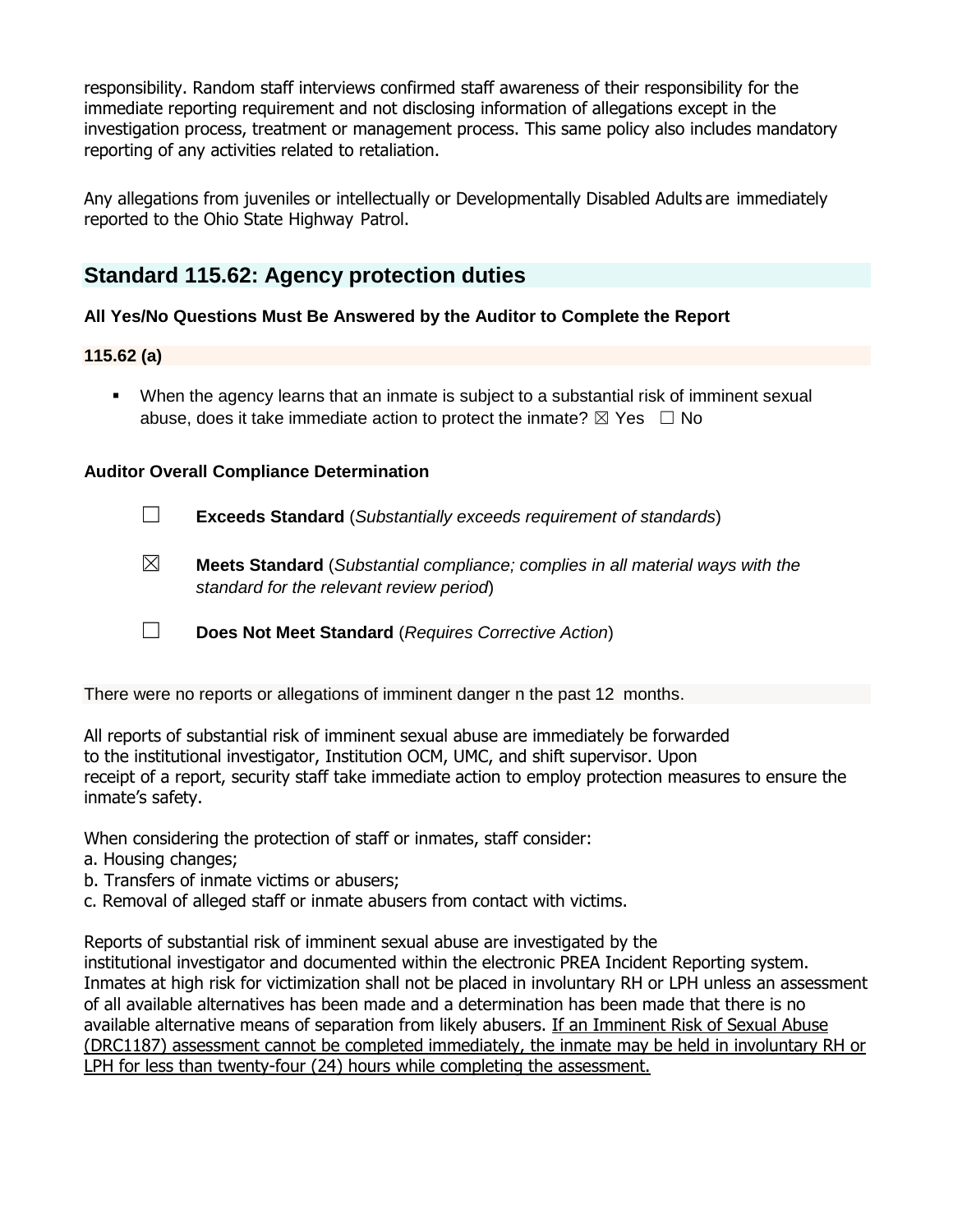The PREA Involuntary Placement in RH/LPH (DRC1184) shall be completed if an involuntary TPU assignment is made pursuant to this section. Staff shall clearly document the basis for the concern for the inmate's safety and the reason why no alternative means could be arranged.

a. Inmates placed in RH for this purpose shall have access to programs, privileges, education, and work opportunities to the extent possible. If access is restricted, staff shall document:

i. Opportunities that have been limited;

ii. Duration of limitations;

iii. Reasons for such limitations.

b. Involuntary TPU assignments shall only be until alternative means of separation from likely abusers can be arranged and shall not ordinarily exceed thirty (30) calendar days.

c. Every thirty (30) calendar days, unit management shall afford each inmate a review to determine whether there is a continuing need for separation from general population.

ODRC policy requires that all reports of substantial risk of imminent sexual abuse immediately be forwarded to the institutional investigator, Institution OCM, UMC (Unit Management Chief) and shift supervisor. Upon receipt of a report, security staff shall take immediate action to employ protection measures to ensure the inmate's safety. The Agency Head interview indicates that they immediately separate the alleged victim from the abuser(s). Reports of substantial risk of imminent sexual abuse shall be investigated by the institutional investigator and documented within the electronic PREA Incident Reporting system. An initial investigation is completed within 48 hours and a final outcome is determined within 5 days.

When considering the protection of staff or offenders, staff shall consider:

- a. Housing changes;
- b. Transfers of inmate victims or abusers;
- c. Removal of alleged staff or inmate abusers from contact with victims.

The ODRC policy requires all staff, volunteers and contractors to take immediate action to protect any offender subject to risk of imminent sexual abuse. During interviews, staff and volunteers were aware of the steps to take to protect an offender as well as most normal first responder procedures. Extensive training concerning this topic was evident throughout all positions interviewed and all lesson guides reviewed. Random questions to staff during the tour gave the same results, that staff were aware of the steps and processes required.

There were no cases this past year where the agency determined an offender was at risk of imminent sexual abuse and action was taken to protect them immediately in both cases.

# **Standard 115.63: Reporting to other confinement facilities**

# **All Yes/No Questions Must Be Answered by the Auditor to Complete the Report**

#### **115.63 (a)**

▪ Upon receiving an allegation that an inmate was sexually abused while confined at another facility, does the head of the facility that received the allegation notify the head of the facility or appropriate office of the agency where the alleged abuse occurred?  $\boxtimes$  Yes  $\Box$  No

**115.63 (b)**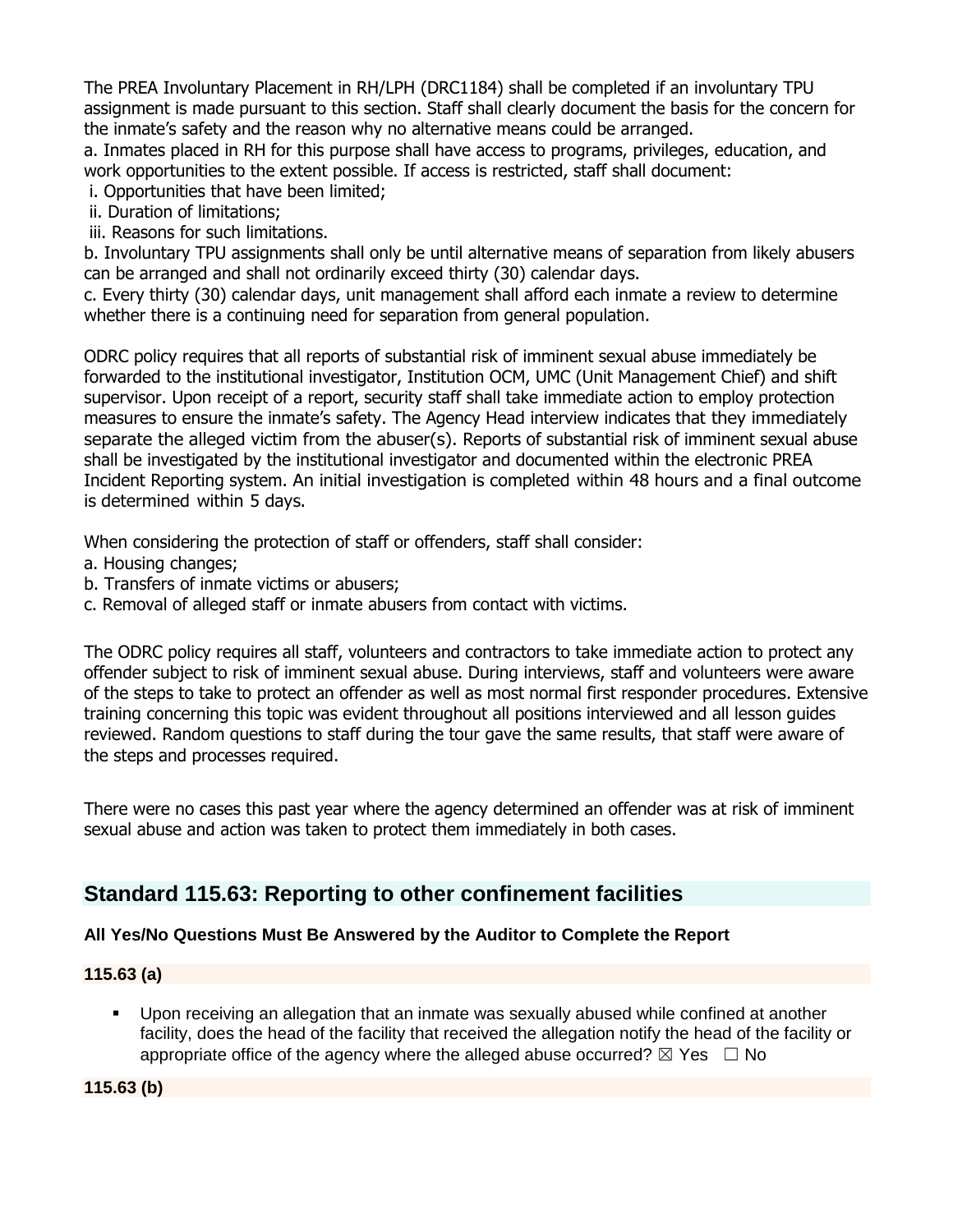**EXECT** Is such notification provided as soon as possible, but no later than 72 hours after receiving the allegation?  $\boxtimes$  Yes  $\Box$  No

#### **115.63 (c)**

**•** Does the agency document that it has provided such notification?  $\boxtimes$  Yes  $\Box$  No

#### **115.63 (d)**

■ Does the facility head or agency office that receives such notification ensure that the allegation is investigated in accordance with these standards?  $\boxtimes$  Yes  $\Box$  No

#### **Auditor Overall Compliance Determination**

- ☐ **Exceeds Standard** (*Substantially exceeds requirement of standards*)
- ☒ **Meets Standard** (*Substantial compliance; complies in all material ways with the standard for the relevant review period*)
- ☐ **Does Not Meet Standard** (*Requires Corrective Action*)

Agency policy is exactly tracking PREA Standards but there were zero notifications received from other facilities about LeCI and no instances where a report to another facility was required.

ODRC policy requires that documented notification occur within 72 hours to the appropriate agency or facility, upon receiving an allegation that an offender was sexually abused while confined at that facility, in order to ensure it is investigated. There has been one instance of notification to another facility in the past year, and during interviews with the Warden and OCM/PREA Coordinator, familiarity with the required procedure was evident.

Upon receiving an allegation that an offender was sexually abused while confined at an outside agency facility, the Warden is required to notify the head of the facility or appropriate office of the agency where the alleged incident occurred as soon as possible, but no later than 72 hours after receiving the allegation at the ODRC. Notification is made from Warden to Warden via email correspondence and or DRC 1000 Incident Report.

Following receipt from an outside agency that an offender in their custody alleged sexual abuse while assigned in the ODRC, the individual receiving such notification provides notification to the Warden. Upon receipt, the notification is required to be investigated just as if it were a current local incident.

# **Standard 115.64: Staff first responder duties**

**All Yes/No Questions Must Be Answered by the Auditor to Complete the Report**

**115.64 (a)**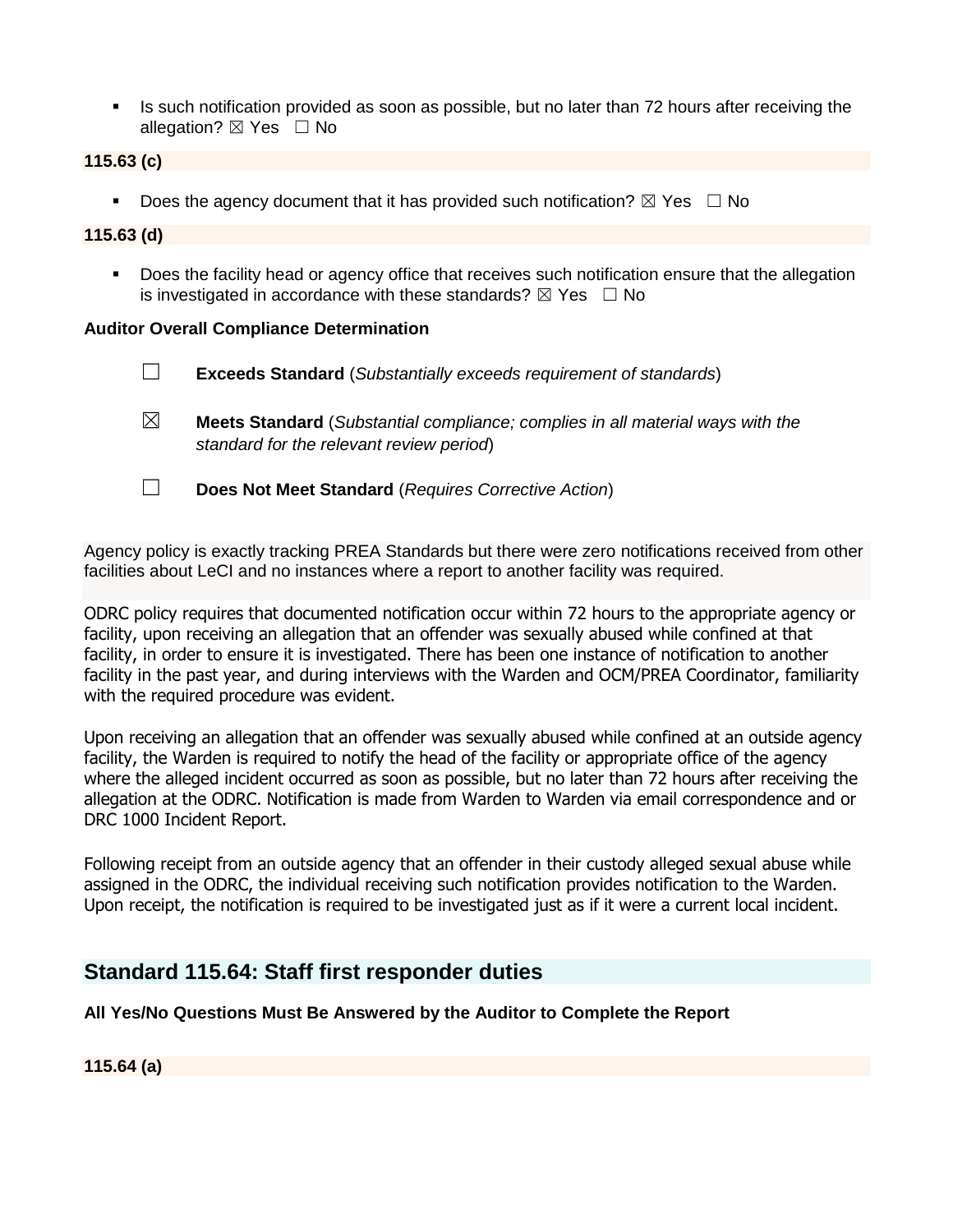- Upon learning of an allegation that an inmate was sexually abused, is the first security staff member to respond to the report required to: Separate the alleged victim and abuser? ☒ Yes ☐ No
- Upon learning of an allegation that an inmate was sexually abused, is the first security staff member to respond to the report required to: Preserve and protect any crime scene until appropriate steps can be taken to collect any evidence?  $\boxtimes$  Yes  $\Box$  No
- Upon learning of an allegation that an inmate was sexually abused, is the first security staff member to respond to the report required to: Request that the alleged victim not take any actions that could destroy physical evidence, including, as appropriate, washing, brushing teeth, changing clothes, urinating, defecating, smoking, drinking, or eating, if the abuse occurred within a time period that still allows for the collection of physical evidence?  $\boxtimes$  Yes  $\Box$  No
- Upon learning of an allegation that an inmate was sexually abused, is the first security staff member to respond to the report required to: Ensure that the alleged abuser does not take any actions that could destroy physical evidence, including, as appropriate, washing, brushing teeth, changing clothes, urinating, defecating, smoking, drinking, or eating, if the abuse occurred within a time period that still allows for the collection of physical evidence?  $\boxtimes$  Yes  $\Box$  No

## **115.64 (b)**

**.** If the first staff responder is not a security staff member, is the responder required to request that the alleged victim not take any actions that could destroy physical evidence, and then notify security staff? ⊠ Yes □ No

#### **Auditor Overall Compliance Determination**

- ☐ **Exceeds Standard** (*Substantially exceeds requirement of standards*)
- ☒ **Meets Standard** (*Substantial compliance; complies in all material ways with the standard for the relevant review period*)
- ☐ **Does Not Meet Standard** (*Requires Corrective Action*)

ODRC policy requires that documented notification occur within 72 hours to the appropriate agency or facility, upon receiving an allegation that an offender was sexually abused while confined at that facility, in order to ensure it is investigated. There has been one instance of notification to another facility in the past year, and during interviews with the Warden and OCM/PREA Coordinator, familiarity with the required procedure was evident.

Upon receiving an allegation that an offender was sexually abused while confined at an outside agency facility, the Warden is required to notify the head of the facility or appropriate office of the agency where the alleged incident occurred as soon as possible, but no later than 72 hours after receiving the allegation at the ODRC. Notification is made from Warden to Warden via email correspondence and or DRC 1000 Incident Report.

Following receipt from an outside agency that an offender in their custody alleged sexual abuse while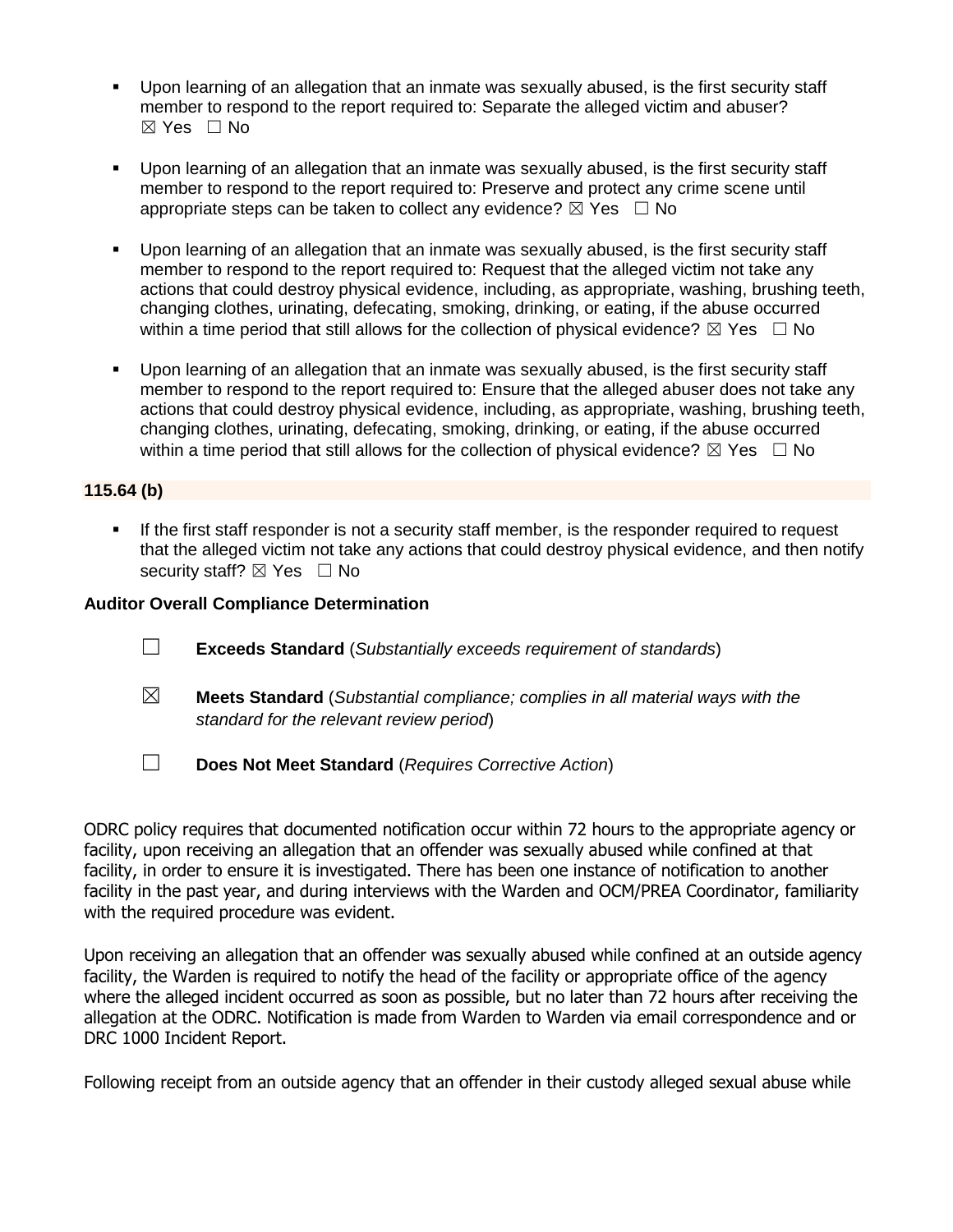assigned in the ODRC, the individual receiving such notification provides notification to the Warden. Upon receipt, the notification is required to be investigated just as if it were a current local incident.

There were 17 allegations of sexual abuse this past year and 12 were responded to initially by security staff, 5 by non-security staff as initial responders, and, in each instance, the required initial steps for first responders were taken as trained and required. Of the 17, there were 7 still in a time frame allowing the collection of physical evidence.

# **Standard 115.65: Coordinated response**

#### **All Yes/No Questions Must Be Answered by the Auditor to Complete the Report**

#### **115.65 (a)**

▪ Has the facility developed a written institutional plan to coordinate actions among staff first responders, medical and mental health practitioners, investigators, and facility leadership taken in response to an incident of sexual abuse?  $\Box$  Yes  $\Box$  No

#### **Auditor Overall Compliance Determination**

- ☐ **Exceeds Standard** (*Substantially exceeds requirement of standards*)
- ☒ **Meets Standard** (*Substantial compliance; complies in all material ways with the standard for the relevant review period*)
- ☐ **Does Not Meet Standard** (*Requires Corrective Action*)

The Facility has a well-written and well-developed institutional policy and plan to coordinate actions of staff in response to an incident of sexual abuse. Interviews with Specialized Staff and intermediate level managers confirmed that all were knowledgeable concerning the response plan and the specific duties of each. The response checklist is very clear and specific as to which staff are responsible at each step and also includes the various requirements and restrictions involved.

Responding to an allegation of sexual abuse requires a coordinated effort between unit security staff, the OCM (PREA), OHSP, medical and mental health services, and victim advocates (where available) or a Victim Support Person (VSP). They follow detailed procedures that provide a systematic notification and response process following a reported sexual abuse incident. The checklist and matrix for investigation, and other security and management decisions is well-done and mirrors the needs of the standard.

Staff members are trained, and provided a responder checklist, to respond in accordance with the following ODRC/facility training:

- Preserve and protect any crime scene until appropriate steps can be taken to collect any evidence.
- Request that the alleged victim not take any actions that could destroy physical evidence, including, as appropriate, washing, brushing teeth, changing clothes, urinating, defecating, smoking, drinking,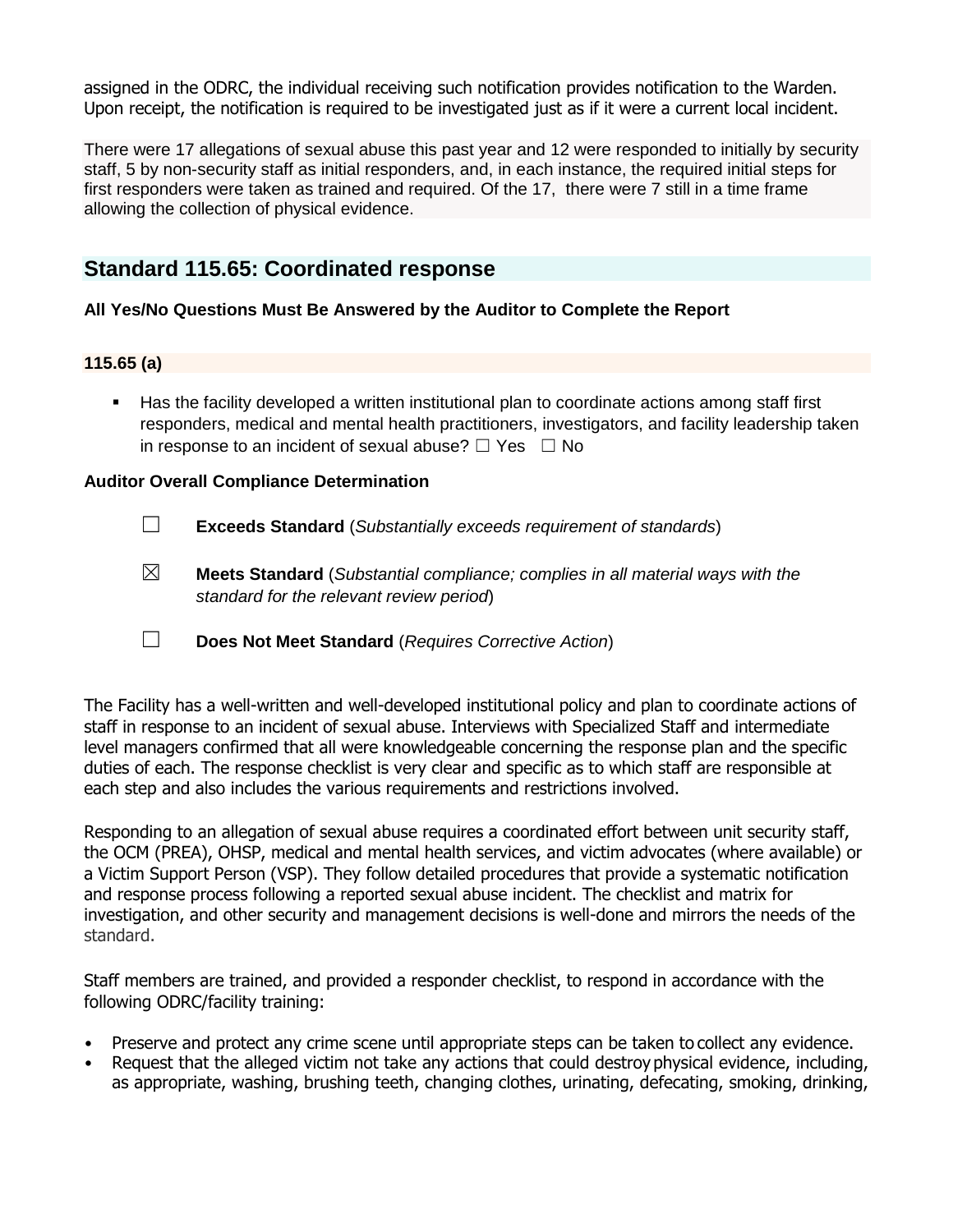or eating.

• Ensure that the alleged abuser does not take any actions that could destroy physical evidence, including, as appropriate, washing, brushing teeth, changing clothes, urinating, defecating, smoking, drinking, or eating.

These procedures are trained but, in these cases, all interviews, records, and information from the outside agency, reported that the common offenses were touching someone, fondling, grabbing buttocks or breasts over clothing etc. and therefore were not cases that allowed for the collection of forensic evidence.

ODRC specifically outlines the above detailed procedures for all staff to respond to allegations of sexual abuse in accordance with the standard. All line staff are trained as first responders, and all volunteers and contractors also receive instruction on appropriate initial responses if they are first on scene, and all are provided pocket-sized cards with the required steps as a memory tool in any crisis. All staff interviewed were aware of their expected duties to include protection and separation, evidence preservation and collection, medical assessment and treatment if needed. The checklist utilized by staff mirrors the PREA standard and staff have received required training specific to these duties as confirmed through interviews and training records provided.

The overall coordinated response plan includes:

The first line security responder shall, when applicable:

a. Separate the alleged victim and abuser.

b. Preserve and protect the crime scene until appropriate steps can be taken to collect any evidence pursuant to Department Policy 310-SEC-13, Protection of a Crime Scene.

c. Advise the alleged victim not take any actions that could destroy physical evidence.

- d. Advise the alleged abuser does not take any actions that could destroy physical evidence.
- e. Notify Shift Supervisor.

f. Complete an Incident Report DRC 1000.

The shift supervisor or on-site supervisor shall, when applicable:

a. Ensure that the alleged victim and abuser are physically separated.

b. Ensure the crime scene is preserved and protected until appropriate steps can be taken to collect evidence pursuant to Department Policy 31 O-SEC-13, Protection of a Crime Scene. c. If abuse occurred within the time period that still allows for the collection of physical evidence (oral sex within 24 hours; vaginal or anal abuse within 96 hours), request that the

victim not take any actions that could destroy physical evidence.

d. If the abuse occurred within the time period that still allows for the collection of physical evidence (oral sex within 24 hours; vaginal or anal abuse within 96 hours), ensure that the abuser does not take any actions that could destroy physical evidence.

- e. Contact Medical Services
- f. Make required notifications as referenced in First Responder Checklist, DRC Policy 79-ISA-02.

g. Complete an Incident Report DRC 1000.

Medical Responsibilities

- In cases of alleged sexual abuse, medical staff assures appropriate examination, documentation, transport to the local emergency department, and other requirements of Medical Protocol.
- Medical services shall ensure testing for sexually transmitted diseases, counseling,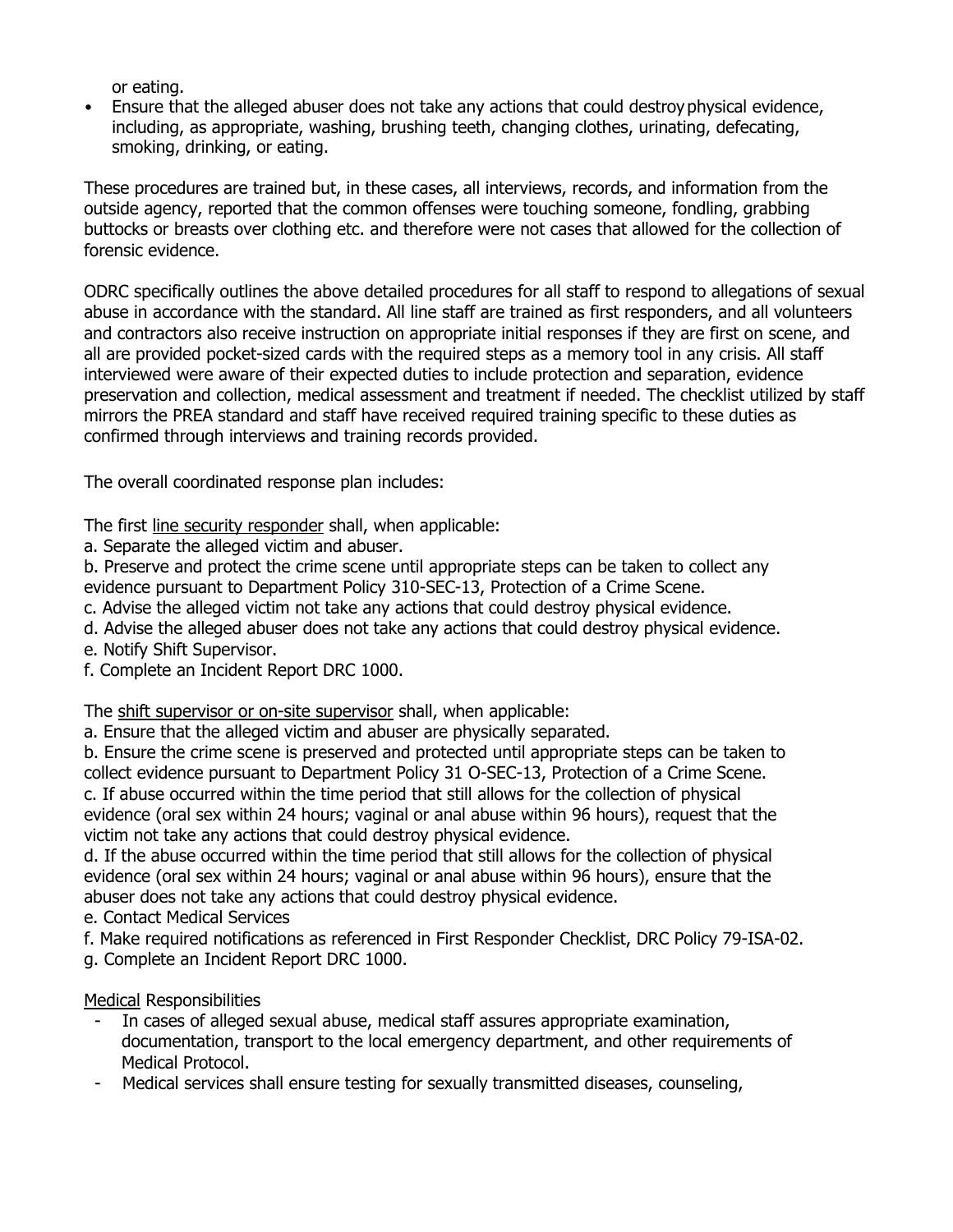prophylactic treatment, follow-up and referral for mental health evaluation.

- Inmate Health Services shall conduct an examination of the alleged abuser for the presence or absence of physical trauma and perform follow-up testing for sexually transmitted diseases and pregnancy testing, as appropriate.
- Inmate Health Services refer alleged abusers to Mental Health Services.

## Mental Health

When alleged victims and abusers are referred to mental health services, mental health staff complete further screenings and/or assessments consistent with Department Policy.

# **Investigators**

- All reports of sexual abuse shall be investigated and referred to the Ohio State Highway Patrol unless the allegation does not involve potentially criminal behavior.
- The timeframes and requirements outlined in Department Policy 79-ISA-02, Investigation and Prevention of Retaliation, shall be followed.
- All allegations of sexual abuse shall be documented using the PREA Incident Reporting packet or the automated system when available.

### Leadership

- All cases of sexual abuse, unless determined to be unfounded, shall be reviewed by the Sexual Abuse Review Team (SART) within 30 calendar days of the conclusion of an investigation. The Managing Officer shall implement the recommendations from the SART or shall document his/her reason for not doing so.

# **Standard 115.66: Preservation of ability to protect inmates from contact with abusers**

### **All Yes/No Questions Must Be Answered by the Auditor to Complete the Report**

### **115.66 (a)**

Are both the agency and any other governmental entities responsible for collective bargaining on the agency's behalf prohibited from entering into or renewing any collective bargaining agreement or other agreement that limits the agency's ability to remove alleged staff sexual abusers from contact with any inmates pending the outcome of an investigation or of a determination of whether and to what extent discipline is warranted?  $\boxtimes$  Yes  $\Box$  No

### **115.66 (b)**

**EXECT** Auditor is not required to audit this provision.

### **Auditor Overall Compliance Determination**



- ☐ **Exceeds Standard** (*Substantially exceeds requirement of standards*)
- ☒ **Meets Standard** (*Substantial compliance; complies in all material ways with the standard for the relevant review period*)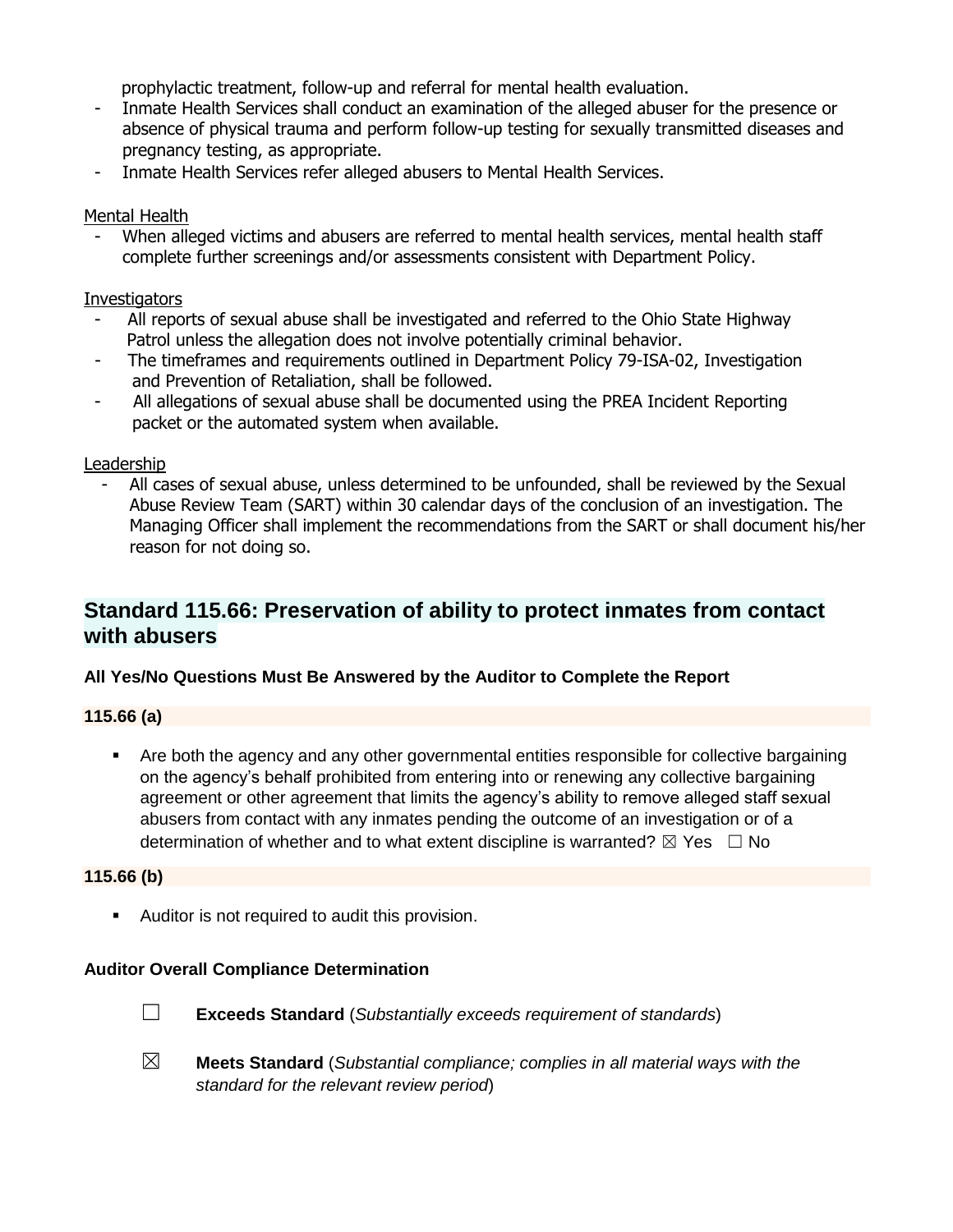# ☐ **Does Not Meet Standard** (*Requires Corrective Action*)

ODRC does engage in collective bargaining and the State retains the rights to: hire and transfer employees, suspend, discharge and discipline employees; make any and all rules and regulations; and determine the basis for selection, retention and promotion of employees.

# **Standard 115.67: Agency protection against retaliation**

#### **All Yes/No Questions Must Be Answered by the Auditor to Complete the Report**

#### **115.67 (a)**

- Has the agency established a policy to protect all inmates and staff who report sexual abuse or sexual harassment or cooperate with sexual abuse or sexual harassment investigations from retaliation by other inmates or staff?  $\boxtimes$  Yes  $\Box$  No
- Has the agency designated which staff members or departments are charged with monitoring retaliation?  $\boxtimes$  Yes  $\Box$  No

#### **115.67 (b)**

Does the agency employ multiple protection measures, such as housing changes or transfers for inmate victims or abusers, removal of alleged staff or inmate abusers from contact with victims, and emotional support services, for inmates or staff who fear retaliation for reporting sexual abuse or sexual harassment or for cooperating with investigations?  $\boxtimes$  Yes  $\Box$  No

#### **115.67 (c)**

- Except in instances where the agency determines that a report of sexual abuse is unfounded, for at least 90 days following a report of sexual abuse, does the agency: Monitor the conduct and treatment of inmates or staff who reported the sexual abuse to see if there are changes that may suggest possible retaliation by inmates or staff?  $\boxtimes$  Yes  $\Box$  No
- Except in instances where the agency determines that a report of sexual abuse is unfounded, for at least 90 days following a report of sexual abuse, does the agency: Monitor the conduct and treatment of inmates who were reported to have suffered sexual abuse to see if there are changes that may suggest possible retaliation by inmates or staff?  $\boxtimes$  Yes  $\Box$  No
- Except in instances where the agency determines that a report of sexual abuse is unfounded, for at least 90 days following a report of sexual abuse, does the agency: Act promptly to remedy any such retaliation?  $\boxtimes$  Yes  $\Box$  No
- Except in instances where the agency determines that a report of sexual abuse is unfounded, for at least 90 days following a report of sexual abuse, does the agency: Monitor any inmate disciplinary reports? □ Yes □ No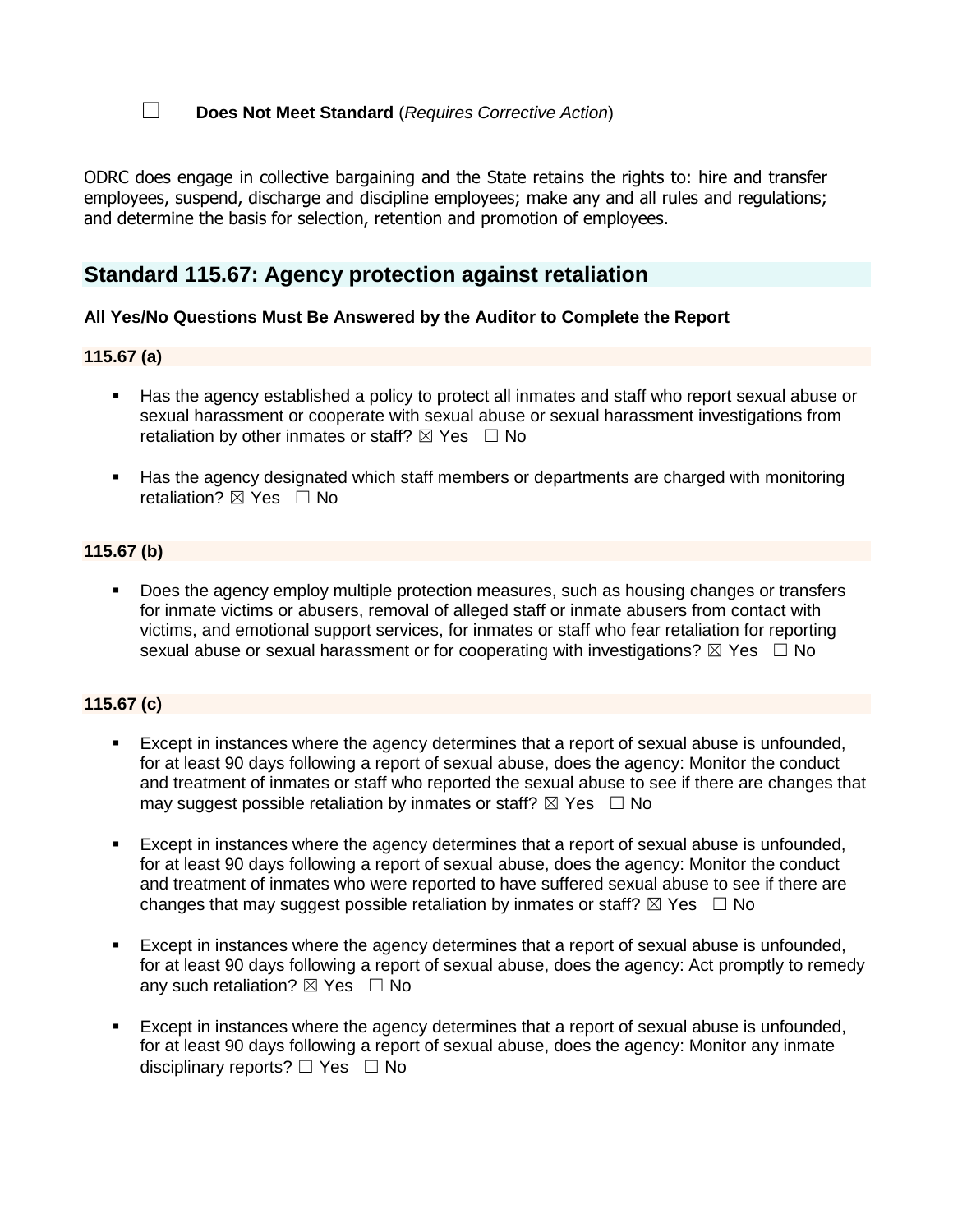- Except in instances where the agency determines that a report of sexual abuse is unfounded, for at least 90 days following a report of sexual abuse, does the agency: Monitor inmate housing changes?  $\boxtimes$  Yes  $\Box$  No
- Except in instances where the agency determines that a report of sexual abuse is unfounded, for at least 90 days following a report of sexual abuse, does the agency: Monitor inmate program changes?  $\boxtimes$  Yes  $\Box$  No
- Except in instances where the agency determines that a report of sexual abuse is unfounded, for at least 90 days following a report of sexual abuse, does the agency: Monitor negative performance reviews of staff?  $\boxtimes$  Yes  $\Box$  No
- Except in instances where the agency determines that a report of sexual abuse is unfounded, for at least 90 days following a report of sexual abuse, does the agency: Monitor reassignments of staff?  $\boxtimes$  Yes  $\Box$  No
- Does the agency continue such monitoring beyond 90 days if the initial monitoring indicates a continuing need?  $\boxtimes$  Yes  $\Box$  No

#### **115.67 (d)**

■ In the case of inmates, does such monitoring also include periodic status checks? ☒ Yes ☐ No

#### **115.67 (e)**

If any other individual who cooperates with an investigation expresses a fear of retaliation, does the agency take appropriate measures to protect that individual against retaliation? ☒ Yes ☐ No

## **115.67 (f)**

■ Auditor is not required to audit this provision.

#### **Auditor Overall Compliance Determination**

- ☐ **Exceeds Standard** (*Substantially exceeds requirement of standards*)
- ☒ **Meets Standard** (*Substantial compliance; complies in all material ways with the standard for the relevant review period*)
- ☐ **Does Not Meet Standard** (*Requires Corrective Action*)

The institutional investigator monitors retaliation resulting from cases of sexual abuse and the institution OCM monitors retaliation resulting from cases of sexual harassment. There were no instances of retaliation in the past 12 months.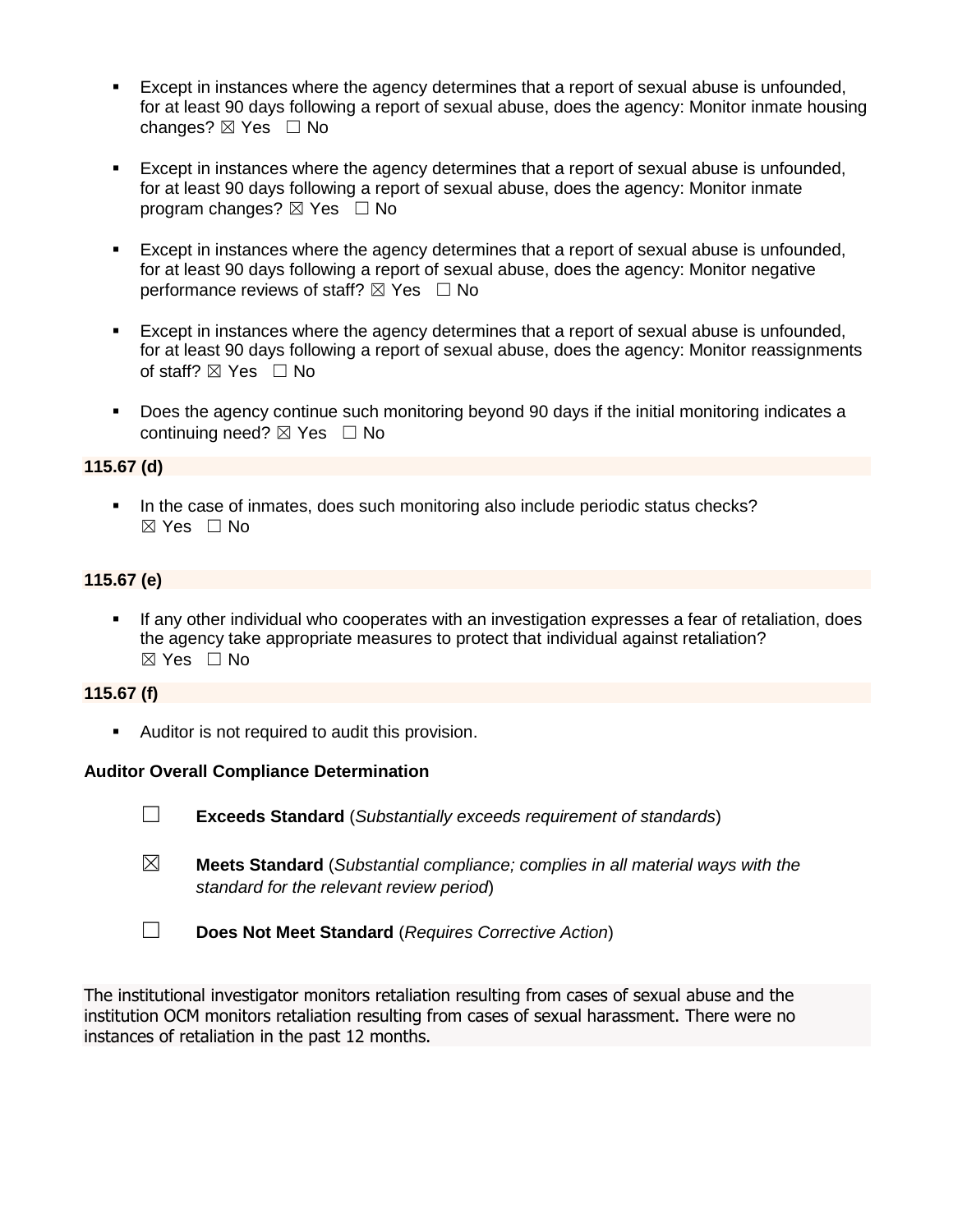ODRC policy is that the institution shall protect all inmates and staff who report sexual misconduct or cooperate with sexual misconduct investigations from retaliation by other inmates or staff.

For at least ninety (90) calendar days following the report of sexual misconduct, there is monitoring of the conduct and treatment of inmates or staff who reported the sexual misconduct and of inmates who were reported to have suffered sexual misconduct to see if there are changes that may suggest possible retaliation by inmates or staff and acts promptly to remedy any such retaliation.

Periodic Status checks occur at least every thirty (30) calendar days during the monitoring period and include:

- a. Reviewing inmate discipline (RIB1 in DOTS/facility Staff);
- b. Housing changes (DOTS/Count Office);
- c. Program changes (DOTS/facility Staff);
- d. Job changes (DOTS/facility Staff);
- e. Negative performance reviews (DOTS/facility Staff/Work Supervisor);
- f. Reassignment of staff (Supervisor/Shift Roster/Personnel Office).

The monitoring continues beyond 90 days if circumstances dictate the need. If any other individual who cooperates with an investigation expresses a fear of retaliation, the ODRC also will take appropriate measures to protect that individual against retaliation.

All monitoring of retaliation is documented in the electronic PREA incident reporting system. The inmate and/or employee being monitored is interviewed during the periodic status check. The inmate and institutional investigator sign and date the monitoring of retaliation document in the electronic PREA Incident Reporting System.

The institution employs multiple protection measures and emotional support services for inmates or staff who fear retaliation for reporting sexual misconduct or for cooperating with investigations, such as housing changes, rare transfers of either victim or aggressor to a larger or different ODRC facility, emotional support services and removal of perpetrators.

An institution's obligation to monitor retaliation terminates if the institutional investigator or Institution OCM determines one (1) of the following:

- a. The allegation is unfounded;
- b. The inmate victim or witness is transferred to another institution; or
- c. The inmate victim or witness is released from custody.

Interviews with the OCM, a review of the ODRC and the Lebanon Correctional Institution policies, a review of incident review records and a review of the position descriptions support this standard being compliant.

# **Standard 115.68: Post-allegation protective custody**

### **All Yes/No Questions Must Be Answered by the Auditor to Complete the Report**

**115.68 (a)**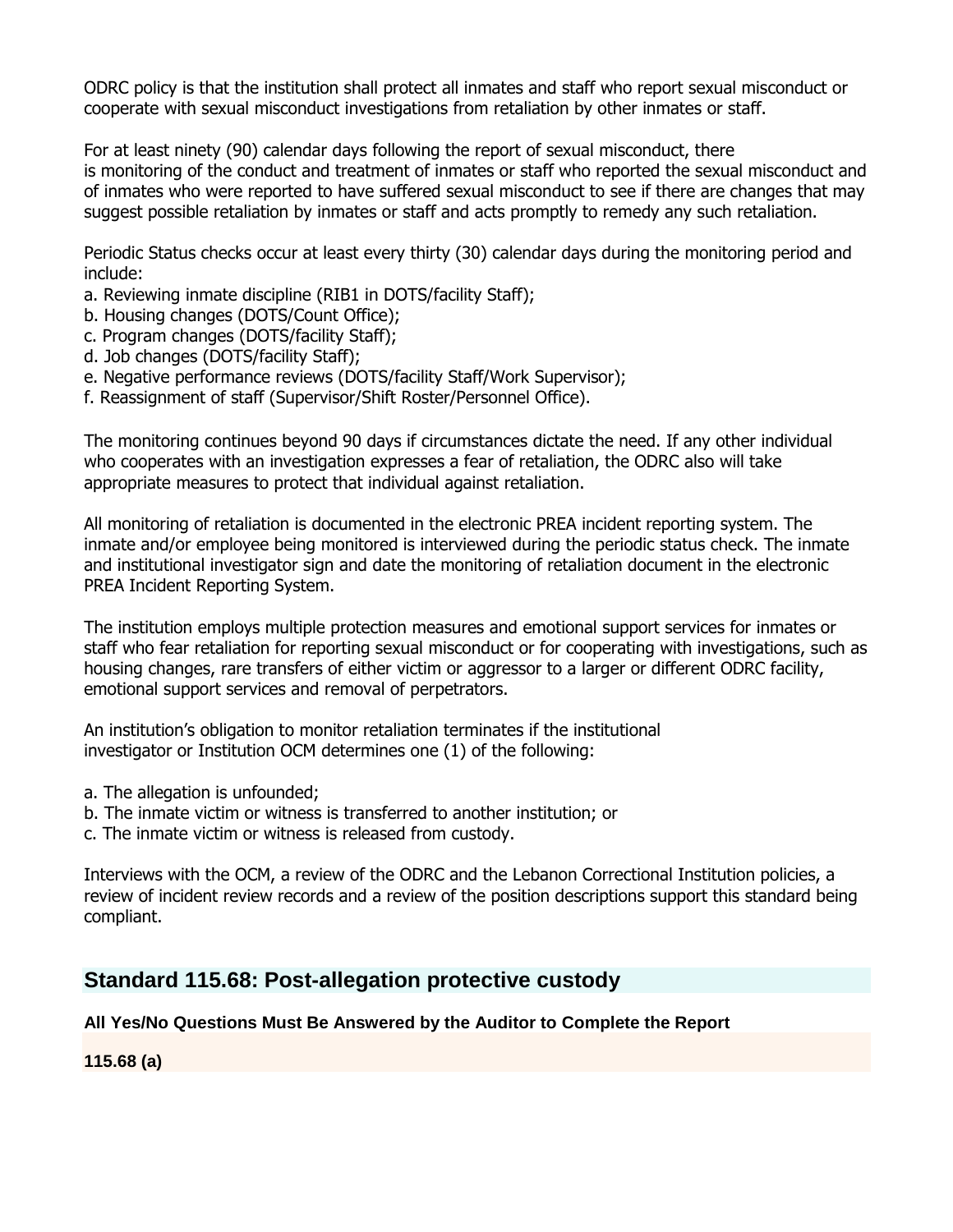**EXECT** Is any and all use of segregated housing to protect an inmate who is alleged to have suffered sexual abuse subject to the requirements of § 115.43?  $\boxtimes$  Yes  $\Box$  No

# **Auditor Overall Compliance Determination**

- ☐ **Exceeds Standard** (*Substantially exceeds requirement of standards*)
- ☒ **Meets Standard** (*Substantial compliance; complies in all material ways with the standard for the relevant review period*)
- ☐ **Does Not Meet Standard** (*Requires Corrective Action*)

There was no use of involuntary segregated housing in the past 12 months. No offenders who alleged sexual abuse were held in involuntary segregated housing in the past 12 months awaiting completion of assessment. The agency does have a policy that offenders at high risk for sexual victimization will not be placed in 'protective custody' (PC) unless an assessment of all available alternatives has been made and it is determined there is no available alternative means of separation from likely abusers. If the assessment cannot be immediate, the unit may hold the offender in involuntary segregated housing while completing the assessment, for no longer than 24 hours.

ODRC policy is as follows:

- "Involuntary TPU (Transitional Program Unit) assignments shall only be until alternative means of separation from likely abusers can be arranged and shall not ordinarily exceed thirty (30) calendar days.
- Every thirty (30) calendar days, unit management shall afford each inmate a review to determine whether there is a continuing need for separation from general population."
- Inmates at high risk for victimization shall not be placed in involuntary Transitional Program facility (TPU) under Restrictive Housing (RH) or Limited Privilege Housing (LPH) conditions unless an assessment of all available alternatives has been made and a determination has been made that there is no available alternative means of separation from likely abusers.
- The PREA involuntary TPU screen shall be completed if an involuntary TPU assignment is made pursuant to this section. Staff shall clearly document the basis for the concern for the inmate's safety and the reason why no alternative means could be arranged.
- Inmates placed in TPU for this purpose shall have access to programs, privileges, education, and work opportunities to the extent possible. If access is restricted, staff shall document:
- Opportunities that have been limited;
- Duration of limitations;
- Reasons for such limitations."

Policy provides that these offenders are to have to have access to programs, privileges, education, and work opportunities to the extent possible.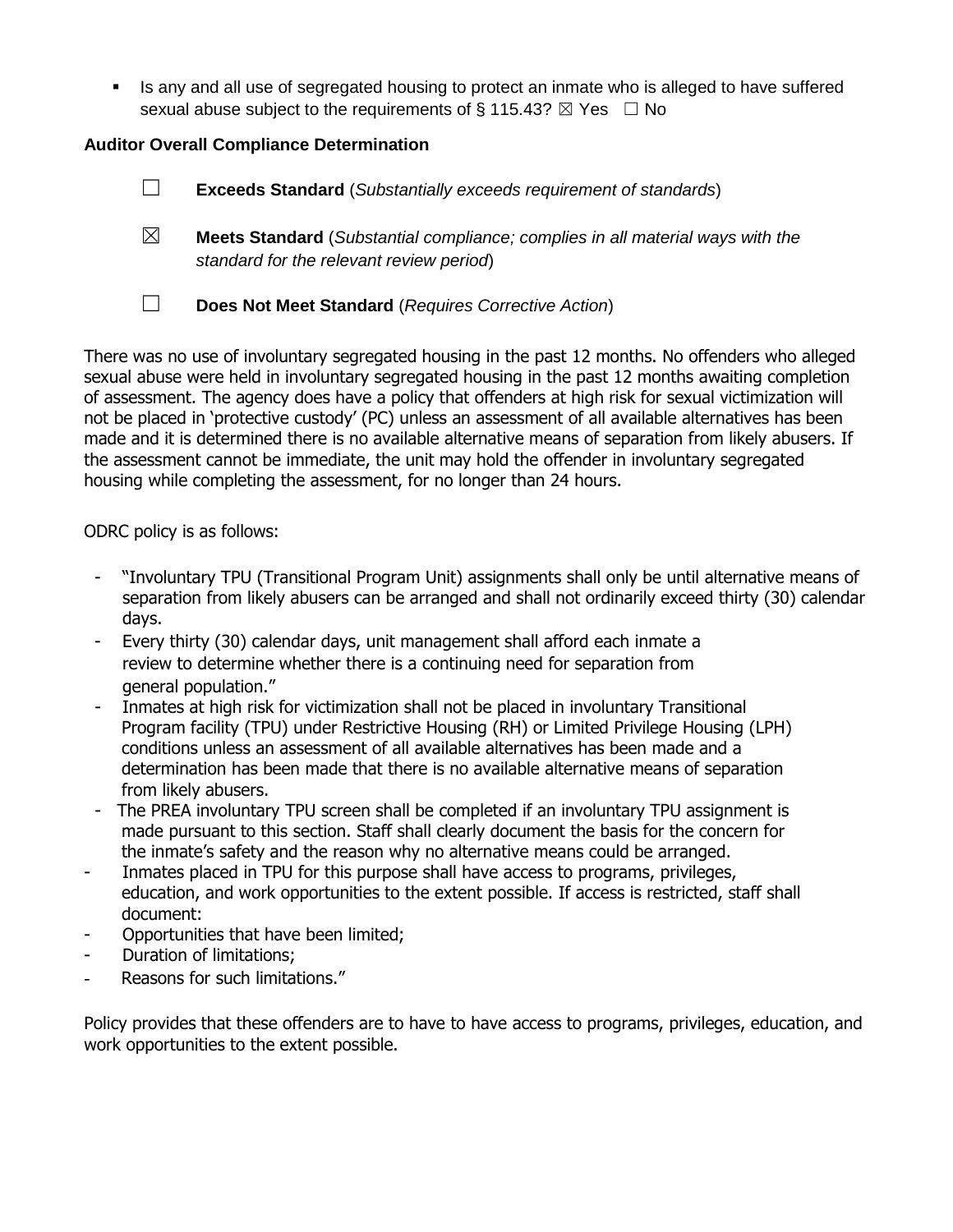# **INVESTIGATIONS**

# **Standard 115.71: Criminal and administrative agency investigations**

# **All Yes/No Questions Must Be Answered by the Auditor to Complete the Report**

# **115.71 (a)**

- When the agency conducts its own investigations into allegations of sexual abuse and sexual harassment, does it do so promptly, thoroughly, and objectively? [N/A if the agency/facility is not responsible for conducting any form of criminal OR administrative sexual abuse investigations. See 115.21(a). $I \boxtimes$  Yes  $\Box$  No  $\Box$  NA
- Does the agency conduct such investigations for all allegations, including third party and anonymous reports? [N/A if the agency/facility is not responsible for conducting any form of criminal OR administrative sexual abuse investigations. See 115.21(a).]  $\boxtimes$  Yes  $\Box$  No  $\Box$  NA

# **115.71 (b)**

**EXECT** Where sexual abuse is alleged, does the agency use investigators who have received specialized training in sexual abuse investigations as required by 115.34?  $\boxtimes$  Yes  $\Box$  No

### **115.71 (c)**

- Do investigators gather and preserve direct and circumstantial evidence, including any available physical and DNA evidence and any available electronic monitoring data?  $\boxtimes$  Yes  $\Box$  No
- Do investigators interview alleged victims, suspected perpetrators, and witnesses?  $\boxtimes$  Yes  $\Box$  No
- Do investigators review prior reports and complaints of sexual abuse involving the suspected perpetrator? ⊠ Yes □ No

### **115.71 (d)**

▪ When the quality of evidence appears to support criminal prosecution, does the agency conduct compelled interviews only after consulting with prosecutors as to whether compelled interviews may be an obstacle for subsequent criminal prosecution?  $\boxtimes$  Yes  $\Box$  No

# **115.71 (e)**

- Do agency investigators assess the credibility of an alleged victim, suspect, or witness on an individual basis and not on the basis of that individual's status as inmate or staff?  $\boxtimes$  Yes  $\;\;\Box$  No
- Does the agency investigate allegations of sexual abuse without requiring an inmate who alleges sexual abuse to submit to a polygraph examination or other truth-telling device as a condition for proceeding?  $\boxtimes$  Yes  $\Box$  No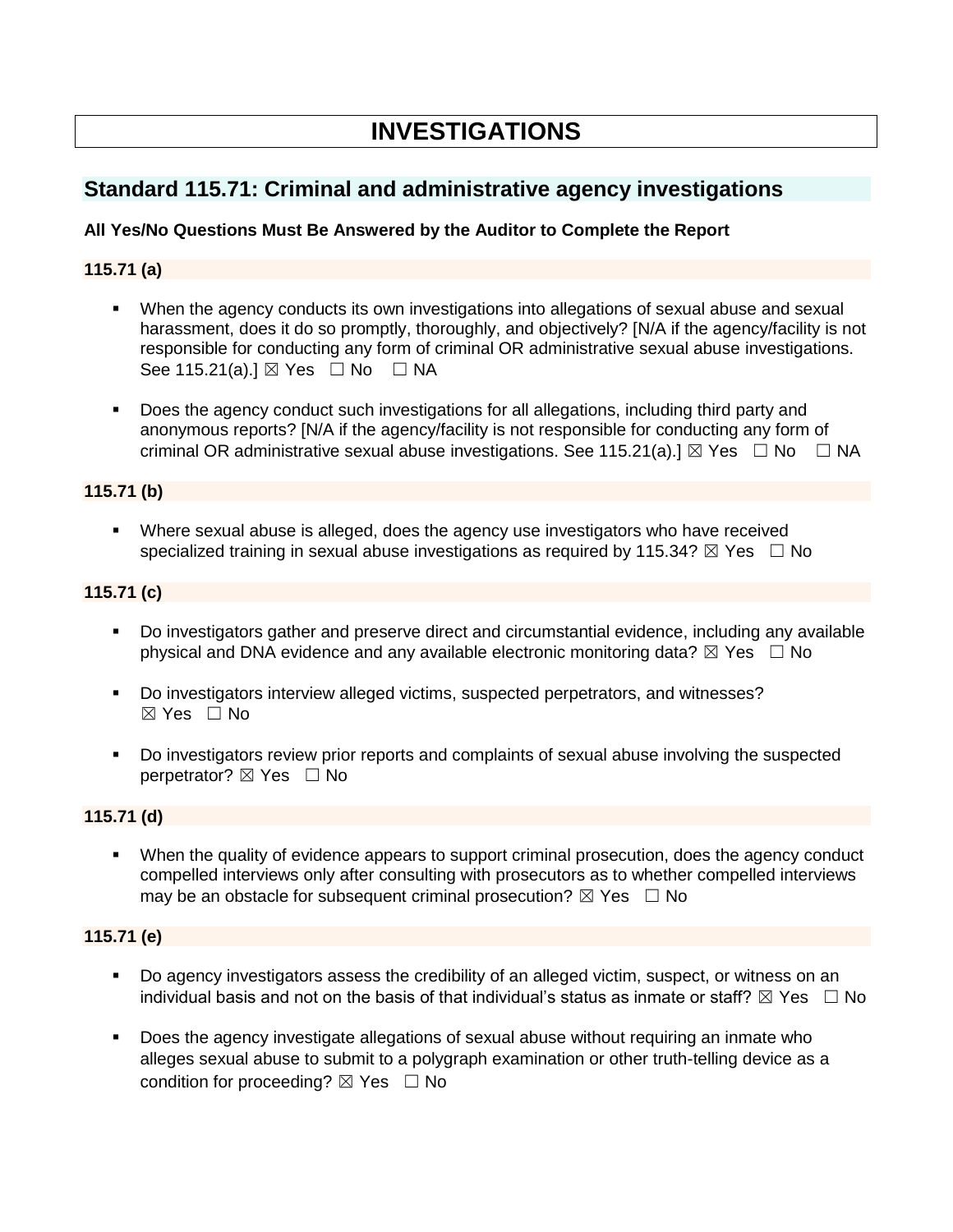# **115.71 (f)**

- Do administrative investigations include an effort to determine whether staff actions or failures to act contributed to the abuse?  $\boxtimes$  Yes  $\Box$  No
- Are administrative investigations documented in written reports that include a description of the physical evidence and testimonial evidence, the reasoning behind credibility assessments, and investigative facts and findings?  $\boxtimes$  Yes  $\Box$  No

#### **115.71 (g)**

Are criminal investigations documented in a written report that contains a thorough description of the physical, testimonial, and documentary evidence and attaches copies of all documentary evidence where feasible?  $\boxtimes$  Yes  $\Box$  No

#### **115.71 (h)**

▪ Are all substantiated allegations of conduct that appears to be criminal referred for prosecution?  $\boxtimes$  Yes  $\Box$  No

### **115.71 (i)**

■ Does the agency retain all written reports referenced in 115.71(f) and (g) for as long as the alleged abuser is incarcerated or employed by the agency, plus five years?  $\boxtimes$  Yes  $\Box$  No

#### **115.71 (j)**

Does the agency ensure that the departure of an alleged abuser or victim from the employment or control of the agency does not provide a basis for terminating an investigation? ☒ Yes ☐ No

#### **115.71 (k)**

■ Auditor is not required to audit this provision.

#### **115.71 (l)**

▪ When an outside entity investigates sexual abuse, does the facility cooperate with outside investigators and endeavor to remain informed about the progress of the investigation? (N/A if an outside agency does not conduct administrative or criminal sexual abuse investigations. See 115.21(a).) ⊠ Yes □ No □ NA

#### **Auditor Overall Compliance Determination**

- 
- ☐ **Exceeds Standard** (*Substantially exceeds requirement of standards*)
- ☒ **Meets Standard** (*Substantial compliance; complies in all material ways with the standard for the relevant review period*)
- ☐ **Does Not Meet Standard** (*Requires Corrective Action*)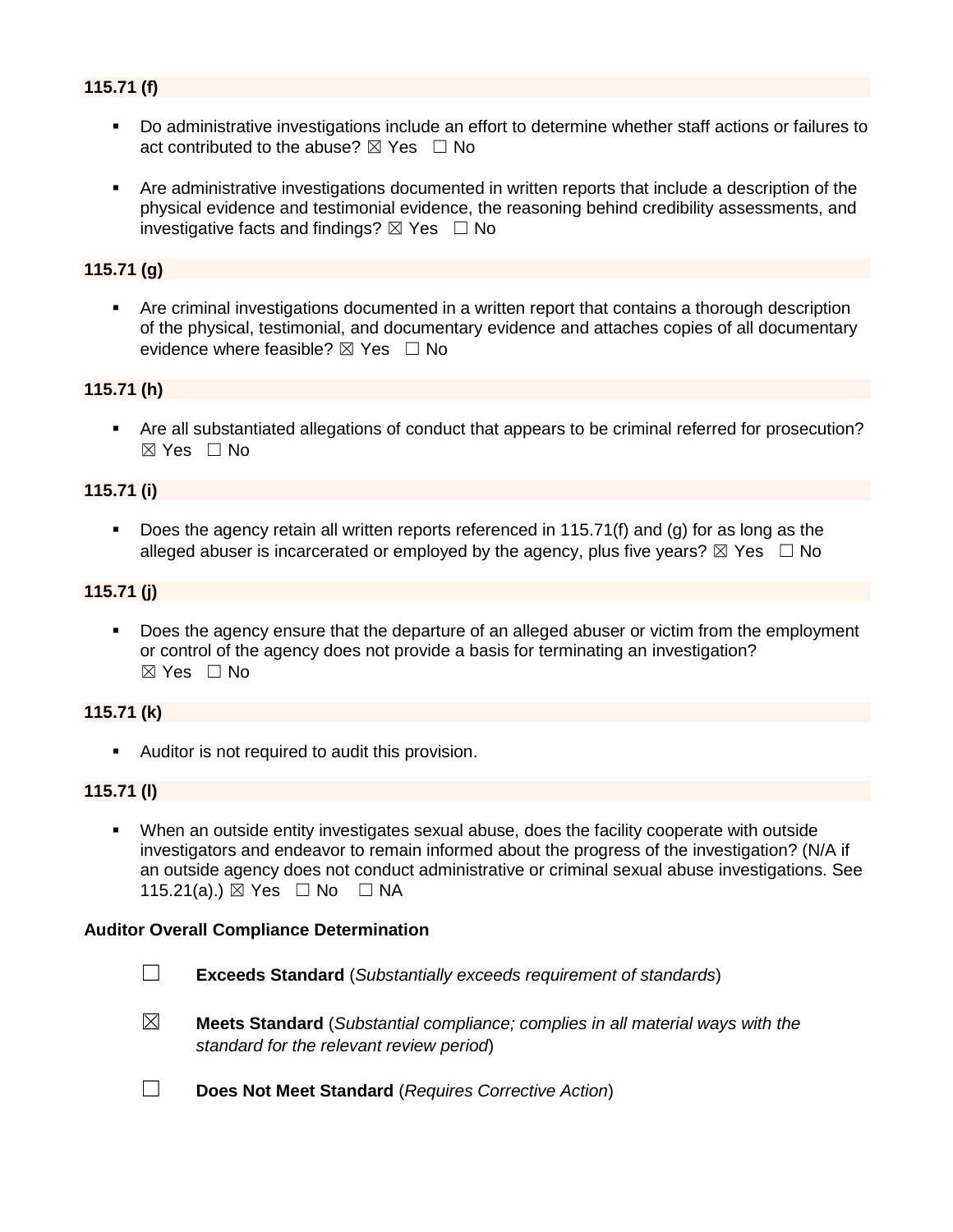Institutional investigators conduct administrative sexual abuse investigations; the Operational Compliance Manger (OCM/PREA) conducts sexual harassment investigations; and the Ohio State Highway Patrol (OSHP) conducts all investigations of criminal incidents on state property, to include sexual misconduct activity.

Currently all criminal investigation records are held indefinitely by OSP. Cases that are open or considered an "active investigation" are maintained at each post/facility or component as long as the case is pending. Files are secure and protected from public access. Completed cases that are solved or cleared are forwarded to the OSP Central Records facility at General headquarters. At that point the reports and any supporting documents are scanned into the records system. Currently case files are pretty much held forever and are not subject to a retention schedule.

Any allegation of sexual abuse, no matter the method used to report, is immediately referred to PREA investigators for criminal or administrative investigation. In the event the incident is not, or cannot be proven to be, criminal, it may still be pursued for Administrative Investigation. All ODRC PREA investigators have received appropriate and documented training oriented towards investigating either staff or offenders. Interview and documentation reviews indicate that the OHSP Investigators always take the lead in a criminal investigation.

Substantial training has been received concerning sexual abuse investigations, evidence collection and preservation. Both OSP and institution investigators attend the same ODRC training and interviews indicated they work closely together, even to conducting shared initial interviews to determine if the presented data is indicative of criminal issues or administrative ones. All investigators and senior staff interviewed stated that any allegations substantiated would be referred for prosecution and any departure of the alleged abuser or victims would not terminate the investigation. Policy requires that the credibility of an alleged victims, suspect or witness be assessed on an individual basis and not be determined by any offender status.

Investigations involving allegations of sexual abuse are conducted by investigators who have received special training in sexual abuse investigations pursuant to this plan, both by ODRC, by contractors brought in several years ago, and by the NIC investigatory training module.

There were no substantiated allegations of potentially criminal conduct referred for prosecution since the last PREA audit however an incident which occurred on 4-14-2019 was referred to OSHP for criminal investigation. The case is currently pending criminal prosecution.

# **Standard 115.72: Evidentiary standard for administrative investigations**

### **All Yes/No Questions Must Be Answered by the Auditor to Complete the Report**

### **115.72 (a)**

■ Is it true that the agency does not impose a standard higher than a preponderance of the evidence in determining whether allegations of sexual abuse or sexual harassment are substantiated? ⊠ Yes □ No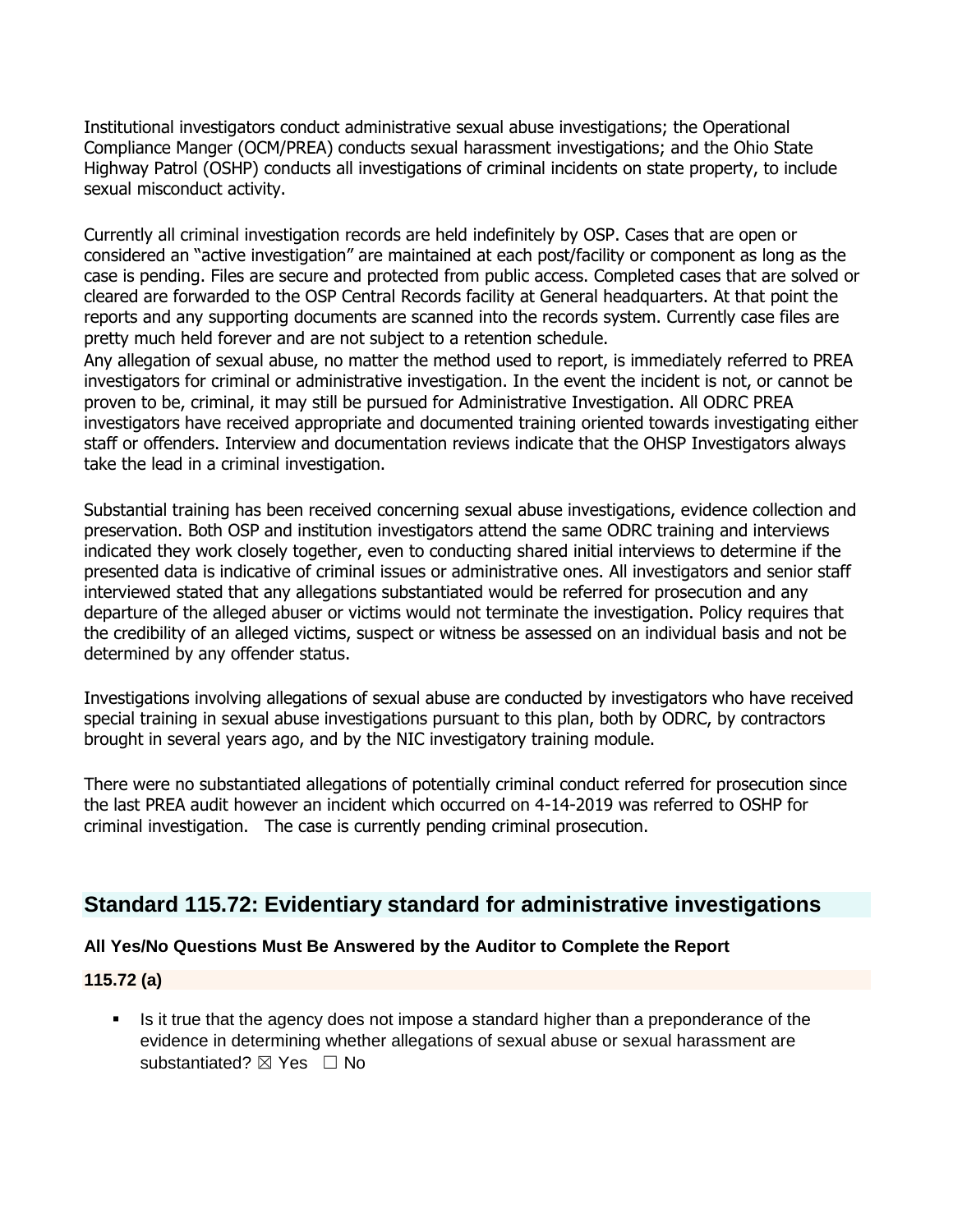#### **Auditor Overall Compliance Determination**

| $\Box$ | <b>Exceeds Standard</b> (Substantially exceeds requirement of standards) |
|--------|--------------------------------------------------------------------------|
|--------|--------------------------------------------------------------------------|

☒ **Meets Standard** (*Substantial compliance; complies in all material ways with the standard for the relevant review period*)

☐ **Does Not Meet Standard** (*Requires Corrective Action*)

As defined in the policy Prison Sexual Misconduct, Reporting, Response, Investigation, and Prevention of Retaliation 79-ISA-02, the ODRC "imposes a standard no higher than a preponderance of the evidence for administrative investigations". This was supported by interviews of the OCM and the institution investigator. LeCI has not had any PREA incidents that were substantiated during the audit year.

# **Standard 115.73: Reporting to inmates**

#### **All Yes/No Questions Must Be Answered by the Auditor to Complete the Report**

#### **115.73 (a)**

■ Following an investigation into an inmate's allegation that he or she suffered sexual abuse in an agency facility, does the agency inform the inmate as to whether the allegation has been determined to be substantiated, unsubstantiated, or unfounded?  $\boxtimes$  Yes  $\Box$  No

#### **115.73 (b)**

If the agency did not conduct the investigation into an inmate's allegation of sexual abuse in an agency facility, does the agency request the relevant information from the investigative agency in order to inform the inmate? (N/A if the agency/facility is responsible for conducting administrative and criminal investigations.)  $\boxtimes$  Yes  $\Box$  No  $\Box$  NA

# **115.73 (c)**

- Following an inmate's allegation that a staff member has committed sexual abuse against the inmate, unless the agency has determined that the allegation is unfounded, or unless the inmate has been released from custody, does the agency subsequently inform the inmate whenever: The staff member is no longer posted within the inmate's unit?  $\boxtimes$  Yes  $\Box$  No
- Following an inmate's allegation that a staff member has committed sexual abuse against the inmate, unless the agency has determined that the allegation is unfounded, or unless the inmate has been released from custody, does the agency subsequently inform the inmate whenever: The staff member is no longer employed at the facility?  $\boxtimes$  Yes  $\Box$  No
- Following an inmate's allegation that a staff member has committed sexual abuse against the inmate, unless the agency has determined that the allegation is unfounded, or unless the inmate has been released from custody, does the agency subsequently inform the inmate whenever: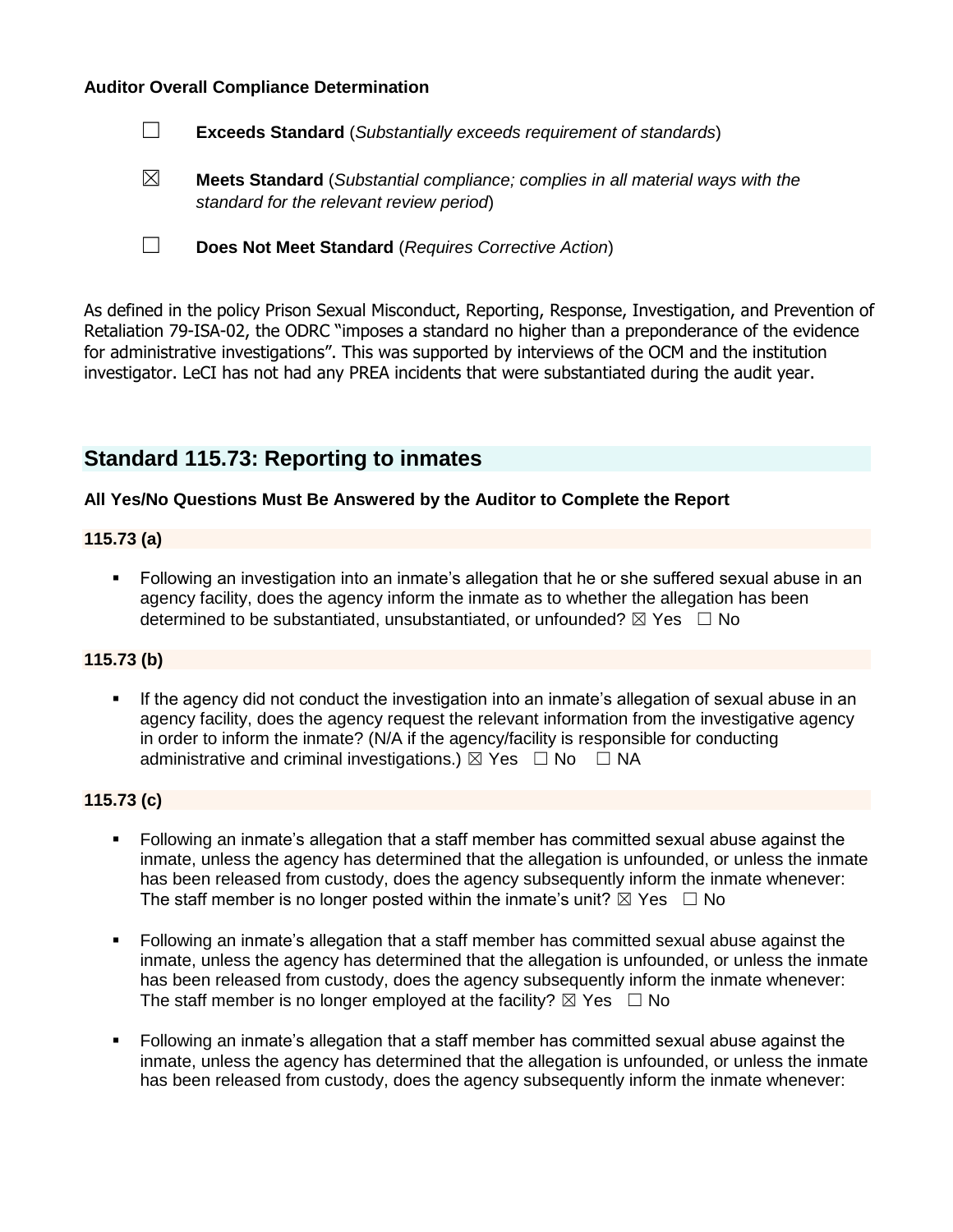The agency learns that the staff member has been indicted on a charge related to sexual abuse in the facility?  $\boxtimes$  Yes  $\Box$  No

▪ Following an inmate's allegation that a staff member has committed sexual abuse against the inmate, unless the agency has determined that the allegation is unfounded, or unless the inmate has been released from custody, does the agency subsequently inform the inmate whenever: The agency learns that the staff member has been convicted on a charge related to sexual abuse within the facility?  $\boxtimes$  Yes  $\Box$  No

# **115.73 (d)**

- Following an inmate's allegation that he or she has been sexually abused by another inmate, does the agency subsequently inform the alleged victim whenever: The agency learns that the alleged abuser has been indicted on a charge related to sexual abuse within the facility?  $\boxtimes$  Yes  $\Box$  No
- Following an inmate's allegation that he or she has been sexually abused by another inmate, does the agency subsequently inform the alleged victim whenever: The agency learns that the alleged abuser has been convicted on a charge related to sexual abuse within the facility? ☒ Yes ☐ No

### **115.73 (e)**

**•** Does the agency document all such notifications or attempted notifications?  $\boxtimes$  Yes  $\Box$  No

#### **115.73 (f)**

■ Auditor is not required to audit this provision.

#### **Auditor Overall Compliance Determination**

- ☐ **Exceeds Standard** (*Substantially exceeds requirement of standards*)
- ☒ **Meets Standard** (*Substantial compliance; complies in all material ways with the standard for the relevant review period*)
- ☐ **Does Not Meet Standard** (*Requires Corrective Action*)

There were 18 criminal or investigative investigations completed in the past 12 months, however, there were only 17 cases initiated in 2019 since there were 5 cases that carried over from 2018 to 2019 and were closed in 2019. All completed cases resulted in the inmate being notified of the outcome, and each notification documented as completed.

Total Cases Completed – 18 Unfounded – 7 Unsubstantiated – 10 Pending – 1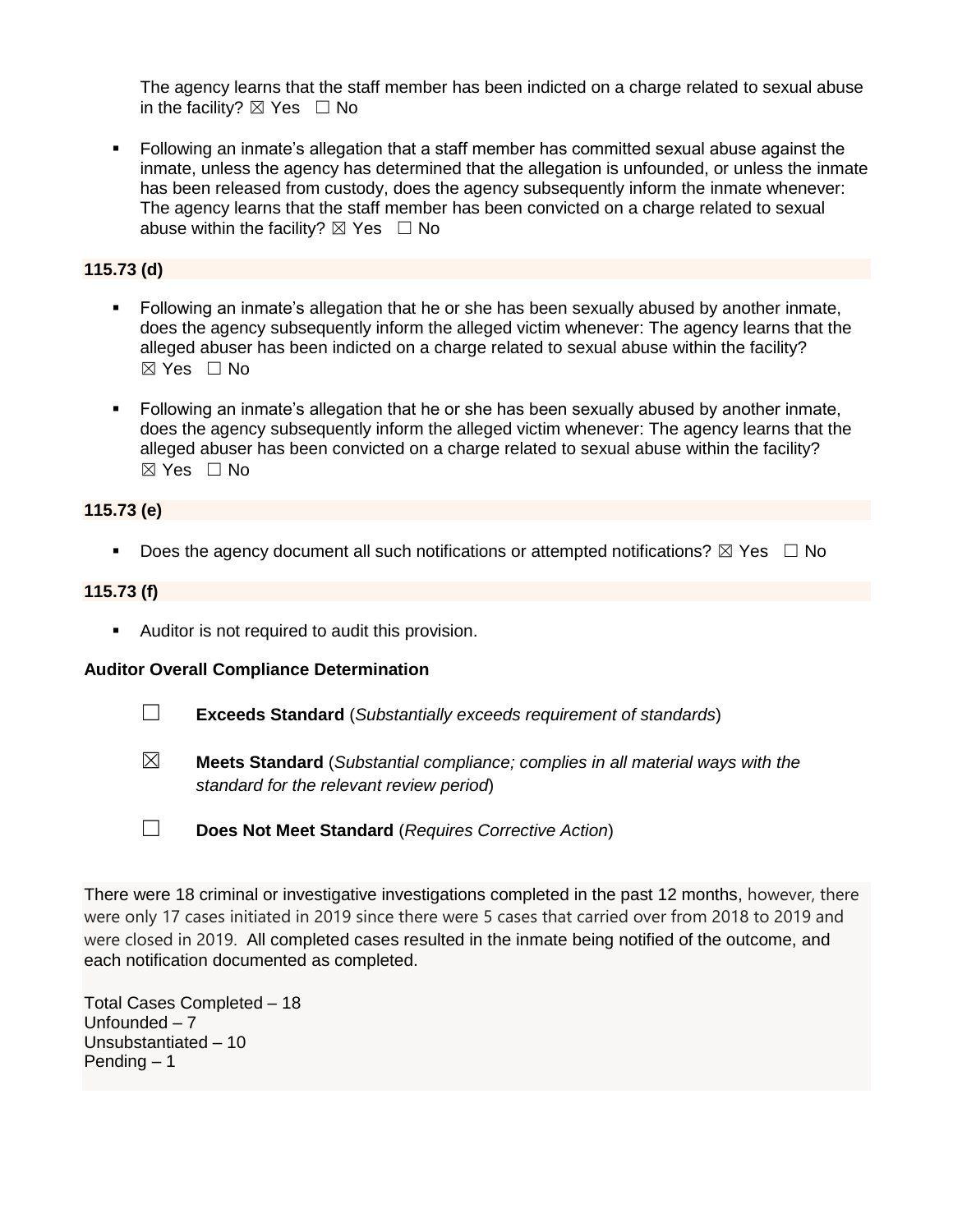Perpetrators of the Cases Completed: Staff - 1 Inmate  $-9$ Unknown - 8

The agency has a policy requiring that any inmate who makes an allegation that he or she suffered sexual abuse in an agency facility is informed, in writing, as to whether the allegation has been determined to be substantiated, unsubstantiated, or unfounded following an investigation by the agency.

Per Policy 79-ISA-02: All such inmate notifications or attempted notifications shall be issued in writing and documented. The inmate shall sign the form, verifying that such notification has been received.

The interviews conducted, ODRC policy reviewed and records reviewed all indicate that offenders are notified of investigation outcomes and that this notification occurs from the investigating agency through the Institutional Investigator, including complaints against staff.

# **DISCIPLINE**

# **Standard 115.76: Disciplinary sanctions for staff**

# **All Yes/No Questions Must Be Answered by the Auditor to Complete the Report**

### **115.76 (a)**

**•** Are staff subject to disciplinary sanctions up to and including termination for violating agency sexual abuse or sexual harassment policies?  $\boxtimes$  Yes  $\Box$  No

### **115.76 (b)**

**•** Is termination the presumptive disciplinary sanction for staff who have engaged in sexual abuse? ☒ Yes ☐ No

### **115.76 (c)**

▪ Are disciplinary sanctions for violations of agency policies relating to sexual abuse or sexual harassment (other than actually engaging in sexual abuse) commensurate with the nature and circumstances of the acts committed, the staff member's disciplinary history, and the sanctions imposed for comparable offenses by other staff with similar histories?  $\boxtimes$  Yes  $\Box$  No

### **115.76 (d)**

Are all terminations for violations of agency sexual abuse or sexual harassment policies, or resignations by staff who would have been terminated if not for their resignation, reported to: Law enforcement agencies (unless the activity was clearly not criminal)?  $\boxtimes$  Yes  $\Box$  No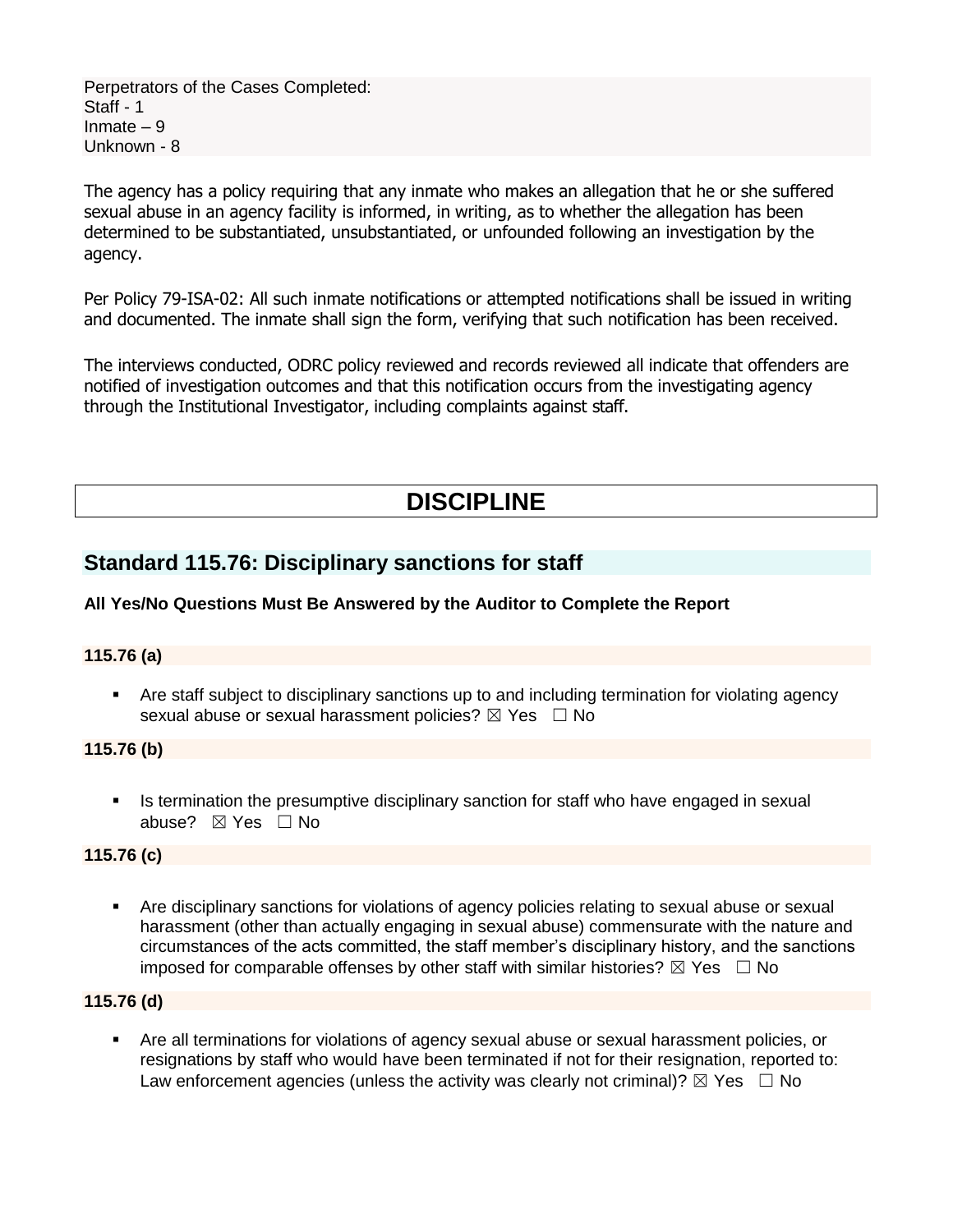▪ Are all terminations for violations of agency sexual abuse or sexual harassment policies, or resignations by staff who would have been terminated if not for their resignation, reported to: Relevant licensing bodies?  $\Box$  Yes  $\Box$  No

### **Auditor Overall Compliance Determination**

|   | <b>Exceeds Standard</b> (Substantially exceeds requirement of standards)                                                          |
|---|-----------------------------------------------------------------------------------------------------------------------------------|
| ⊠ | <b>Meets Standard</b> (Substantial compliance; complies in all material ways with the<br>standard for the relevant review period) |
|   | Does Not Meet Standard (Requires Corrective Action)                                                                               |

In the past 12 months, there have been no staff, contractors, or volunteers from the facility who have violated agency sexual abuse are sexual harassment policies or who have been terminated or resigned prior to termination. No staff have been disciplined short of termination and none reported to law enforcement or licensing boards.

Policy states Sexual conduct with an inmate or anyone under the supervision of the Department is a criminal act pursuant to the Ohio Revised Code. The Department will refer and pursue disciplinary sanctions up to and including termination for violating agency sexual abuse or sexual harassment policies and the policy states that criminal charges will also be pursued.

Per DRC Policy 31-SEM-07: All terminations for violations of agency sexual misconduct policies are reported to DRC legal services by the managing officer for notification to any licensing bodies.

In accordance with DRC policy 31-SEM-02, Employee Standards of Conduct, all employees shall be subject to disciplinary sanctions up to and including termination for violating DRC sexual misconduct policies. Terminations for violations of DRC sexual misconduct policy, or resignations by staff that would have been terminated if not for their resignation, shall be reported to law enforcement agencies, unless the activity was clearly not criminal, and also reported to any relevant licensing bodies

All terminations for violations of agency sexual abuse or sexual harassment policies, or resignations by staff who would have been terminated if not for their resignation, are reported to law enforcement agencies, unless the activity was clearly not criminal, and to any relevant licensing bodies. There were no reports this past 12 months.

ODRC policy clearly specifies that staff are subject to disciplinary sanctions, to include termination, for violating sexual abuse or harassment policies and that policy is reaffirmed in staff training and on acknowledgement documents with staff signatures throughout the hiring and promotion processes. Departure of the staff does not result in the ceasing of any ongoing investigations or process.

# **Standard 115.77: Corrective action for contractors and volunteers**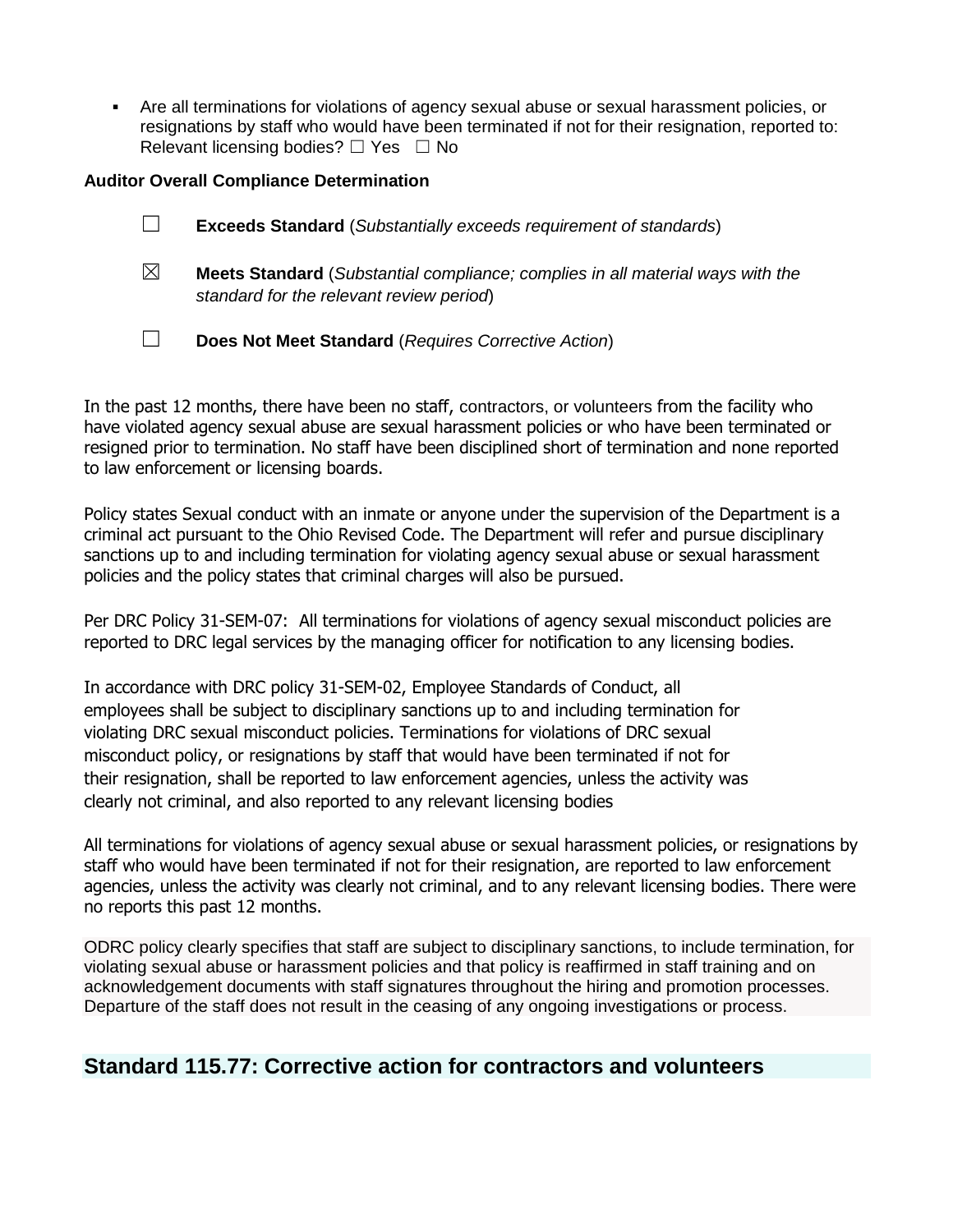## **All Yes/No Questions Must Be Answered by the Auditor to Complete the Report**

#### **115.77 (a)**

- **EXECT** Is any contractor or volunteer who engages in sexual abuse prohibited from contact with inmates?  $\boxtimes$  Yes  $\Box$  No
- Is any contractor or volunteer who engages in sexual abuse reported to: Law enforcement agencies (unless the activity was clearly not criminal)?  $\boxtimes$  Yes  $\Box$  No
- **EXECT** Is any contractor or volunteer who engages in sexual abuse reported to: Relevant licensing bodies? ⊠ Yes □ No

#### **115.77 (b)**

In the case of any other violation of agency sexual abuse or sexual harassment policies by a contractor or volunteer, does the facility take appropriate remedial measures, and consider whether to prohibit further contact with inmates?  $\boxtimes$  Yes  $\Box$  No

#### **Auditor Overall Compliance Determination**

- ☐ **Exceeds Standard** (*Substantially exceeds requirement of standards*)
- ☒ **Meets Standard** (*Substantial compliance; complies in all material ways with the standard for the relevant review period*)
- ☐ **Does Not Meet Standard** (*Requires Corrective Action*)

In the past 12 months, no contractors or volunteers were reported to law enforcement for engaging in sexual abuse of offenders.

ODRC policy clearly designates that sexual abuse of an offender by contract, volunteer or staff member is reported to law enforcement agencies and relevant licensing bodies and such persons will be prohibited from further contact with offenders. There have been no incidents involving volunteer or contractor sexual abuse of an offender, but interviews with a contractor reinforced that they are trained in the agency's policy, the stated consequences, as well as related training information on preventing, recognizing, and reporting signs of abuse by others. All contractors and volunteers receive training on dangers and avoidance of personal relationships with offenders and sign acknowledgements of these policies, actions and consequences.

# **Standard 115.78: Disciplinary sanctions for inmates**

#### **All Yes/No Questions Must Be Answered by the Auditor to Complete the Report**

**115.78 (a)**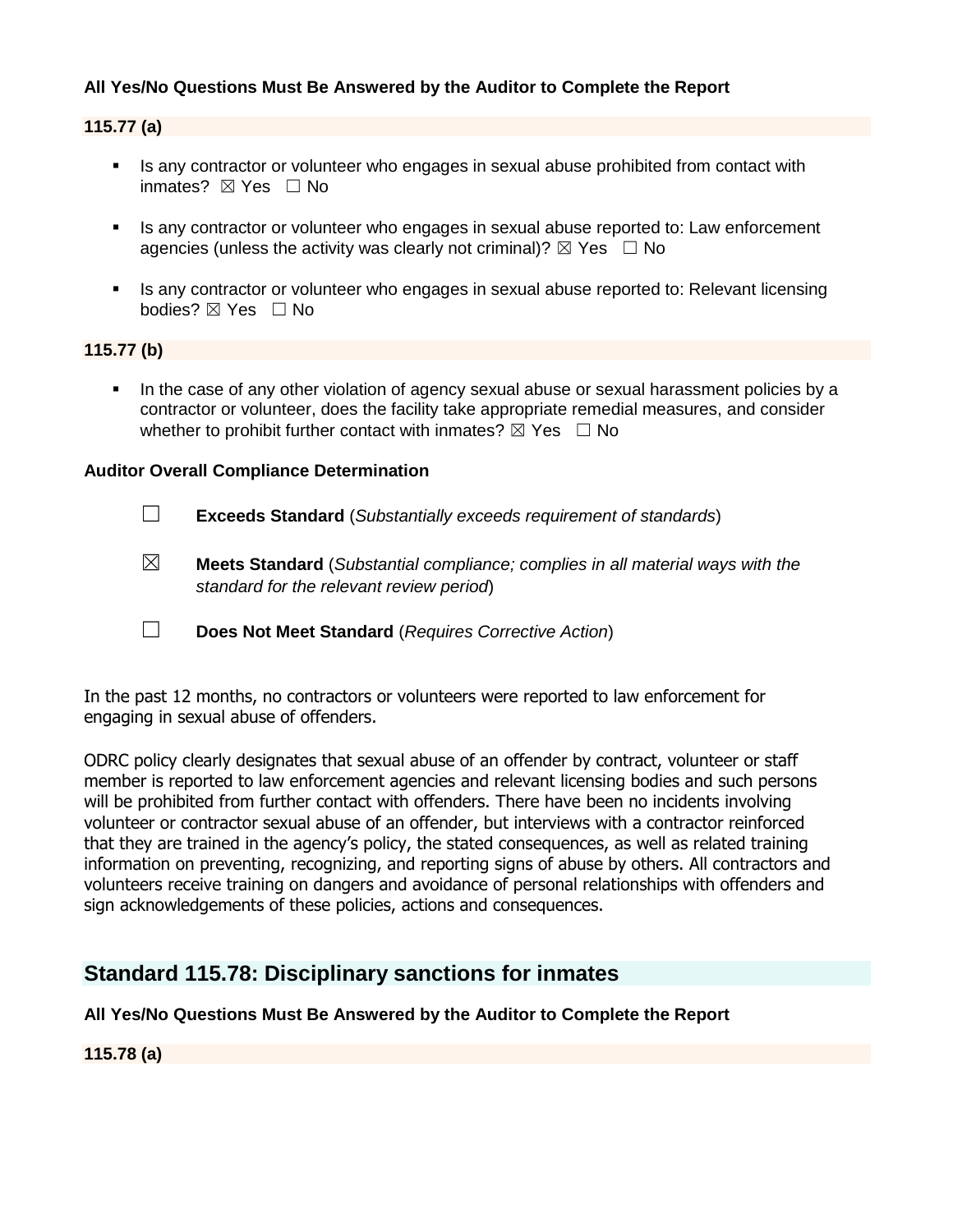▪ Following an administrative finding that an inmate engaged in inmate-on-inmate sexual abuse, or following a criminal finding of guilt for inmate-on-inmate sexual abuse, are inmates subject to disciplinary sanctions pursuant to a formal disciplinary process?  $\boxtimes$  Yes  $\Box$  No

### **115.78 (b)**

▪ Are sanctions commensurate with the nature and circumstances of the abuse committed, the inmate's disciplinary history, and the sanctions imposed for comparable offenses by other inmates with similar histories?  $\boxtimes$  Yes  $\Box$  No

#### **115.78 (c)**

▪ When determining what types of sanction, if any, should be imposed, does the disciplinary process consider whether an inmate's mental disabilities or mental illness contributed to his or her behavior? ⊠ Yes □ No

#### **115.78 (d)**

If the facility offers therapy, counseling, or other interventions designed to address and correct underlying reasons or motivations for the abuse, does the facility consider whether to require the offending inmate to participate in such interventions as a condition of access to programming and other benefits?  $\boxtimes$  Yes  $\Box$  No

#### **115.78 (e)**

■ Does the agency discipline an inmate for sexual contact with staff only upon a finding that the staff member did not consent to such contact?  $\boxtimes$  Yes  $\Box$  No

#### **115.78 (f)**

For the purpose of disciplinary action does a report of sexual abuse made in good faith based upon a reasonable belief that the alleged conduct occurred NOT constitute falsely reporting an incident or lying, even if an investigation does not establish evidence sufficient to substantiate the allegation?  $\boxtimes$  Yes  $\Box$  No

#### **115.78 (g)**

**.** If the agency prohibits all sexual activity between inmates, does the agency always refrain from considering non-coercive sexual activity between inmates to be sexual abuse? (N/A if the agency does not prohibit all sexual activity between inmates.)  $\boxtimes$  Yes  $\Box$  No  $\Box$  NA

#### **Auditor Overall Compliance Determination**

- ☐ **Exceeds Standard** (*Substantially exceeds requirement of standards*)
- ☒ **Meets Standard** (*Substantial compliance; complies in all material ways with the standard for the relevant review period*)
- ☐ **Does Not Meet Standard** (*Requires Corrective Action*)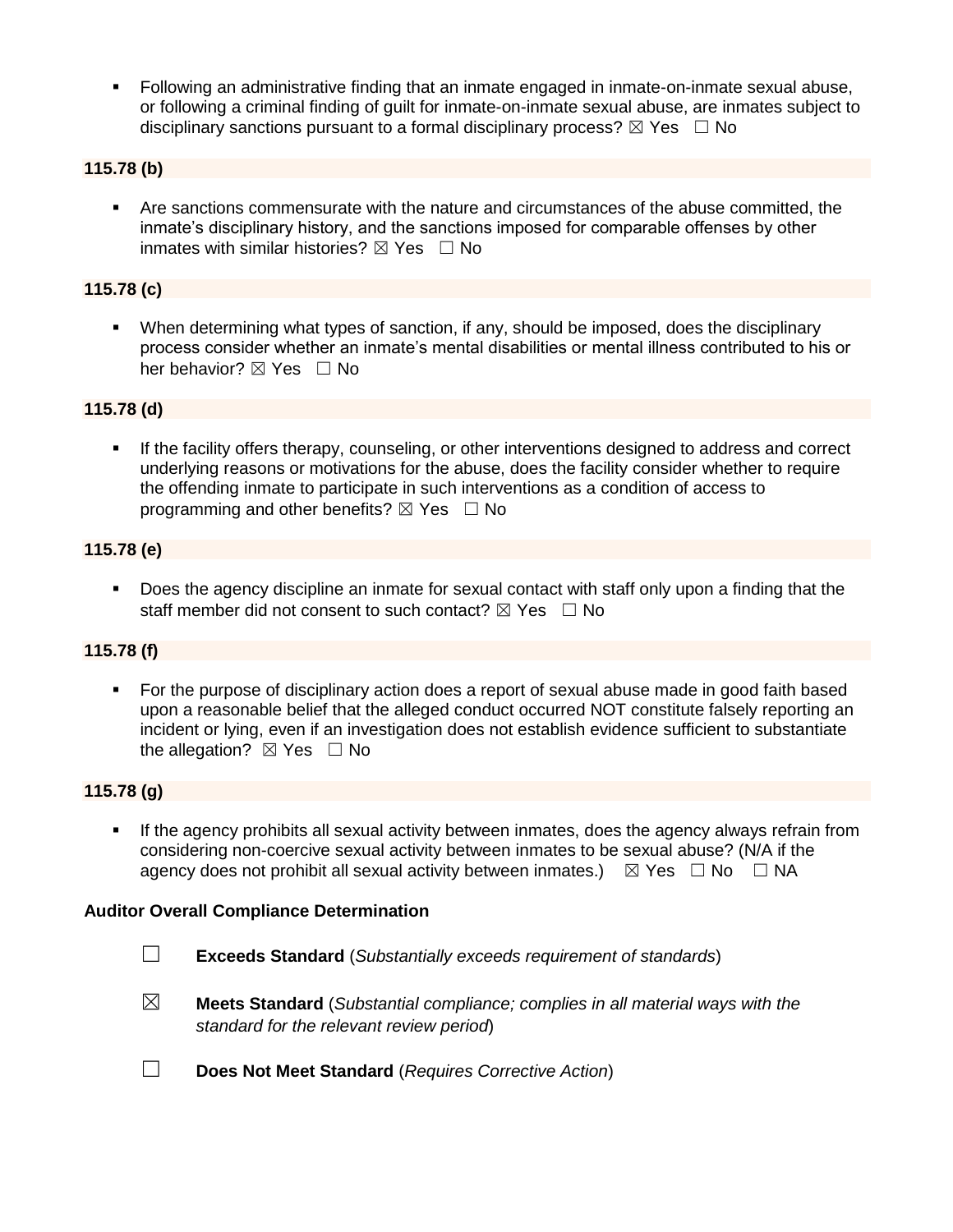There were no findings in the past 12 months of inmate-on-inmate sexual abuse, either administratively or as a criminal finding. One criminal case referred for prosecution by OSHP is pending.

In accordance with the Standard, and as reported during random and supervisory staff interviews, offenders are subject to discipline pursuant to a formal process if an offender engages in sexual misconduct. The disciplinary process does consider whether an offender's mental disability or illness contributed to his behavior when determining sanctions, and all sanctions are commensurate with the nature of the abuse, offender history and comparable offenses of other offenders. The policy clearly defines the ability to hold an offender accountable for sexual contact with staff only upon concluding that staff did not consent to such contact. The Offender handbook clearly states that all sexual contact with an employee is a crime and is subject to internal administrative charges as well and criminal charges.

Senior staff interviews supported that good faith reports of sexual abuse would not constitute false reporting. Additionally, there is a recognition of difference between coercive and non-coercive offender sexual activity.

Staff interviewed, including Mental Health staff, all supported that in PREA-related cases where sanctions would be imposed, offender mental health is taken into consideration.

A report of sexual abuse made in good faith, based on a reasonable belief that the alleged conduct occurred, does not constitute falsely reporting an incident or lying, even if an investigation does not establish evidence sufficient to substantiate the allegation.

In the past 12 months LeCI has not had any criminal findings of guilt for inmate-on-inmate sexual abuse that occurred at the facility. LeCI has not had any PREA allegations during the past 12 months where an inmate was written a conduct report or given disciplinary sanctions for inmate-on-inmate sexual abuse.

# **MEDICAL AND MENTAL CARE**

# **Standard 115.81: Medical and mental health screenings; history of sexual abuse**

### **All Yes/No Questions Must Be Answered by the Auditor to Complete the Report**

### **115.81 (a)**

**.** If the screening pursuant to  $\S$  115.41 indicates that a prison inmate has experienced prior sexual victimization, whether it occurred in an institutional setting or in the community, do staff ensure that the inmate is offered a follow-up meeting with a medical or mental health practitioner within 14 days of the intake screening? (N/A if the facility is not a prison.)  $⊠ Yes ⊡ No ⊡ NA$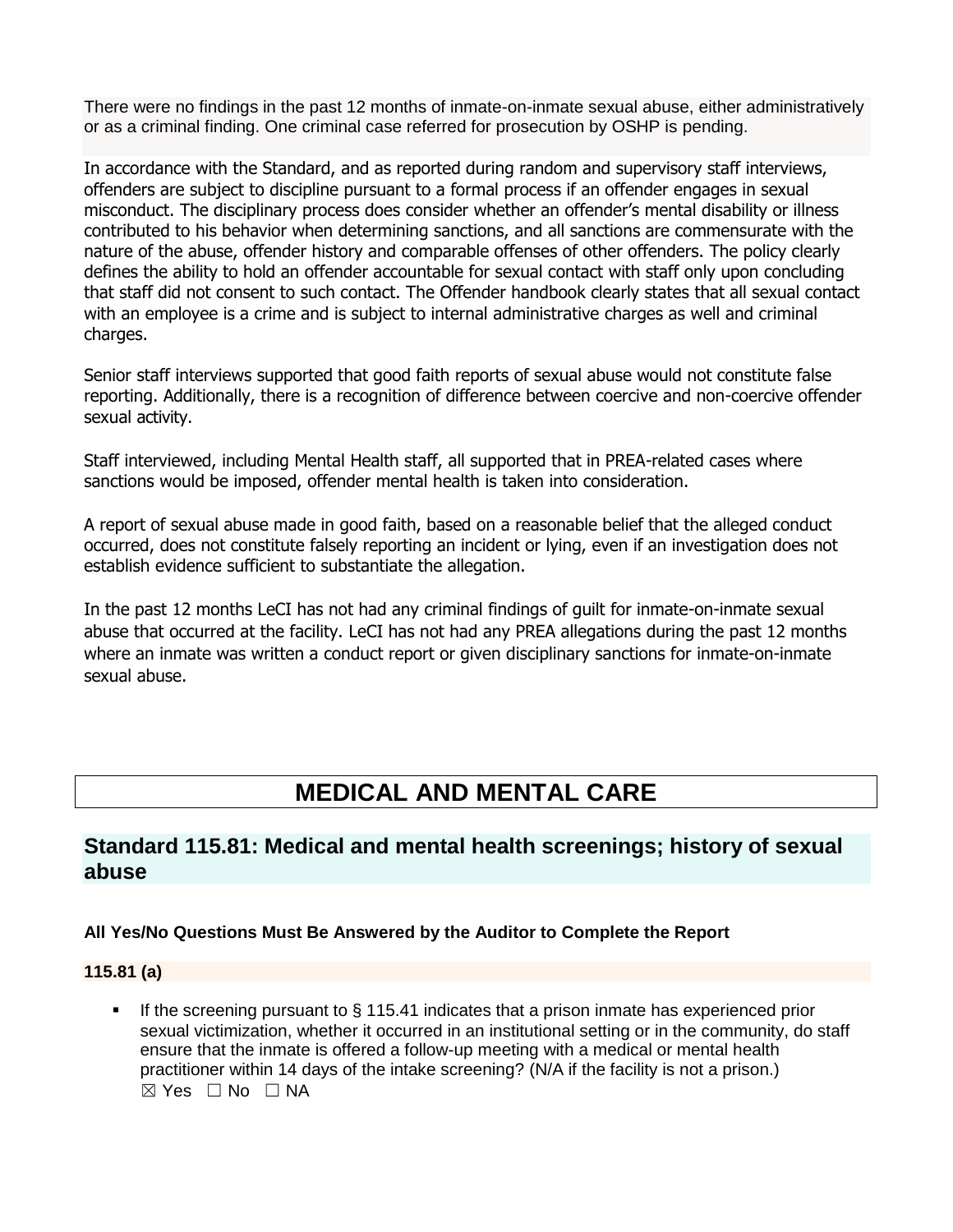# **115.81 (b)**

If the screening pursuant to  $\S$  115.41 indicates that a prison inmate has previously perpetrated sexual abuse, whether it occurred in an institutional setting or in the community, do staff ensure that the inmate is offered a follow-up meeting with a mental health practitioner within 14 days of the intake screening? (N/A if the facility is not a prison.)  $\boxtimes$  Yes  $\Box$  No  $\Box$  NA

## **115.81 (c)**

If the screening pursuant to  $\S$  115.41 indicates that a jail inmate has experienced prior sexual victimization, whether it occurred in an institutional setting or in the community, do staff ensure that the inmate is offered a follow-up meeting with a medical or mental health practitioner within 14 days of the intake screening?  $\boxtimes$  Yes  $\Box$  No

# **115.81 (d)**

Is any information related to sexual victimization or abusiveness that occurred in an institutional setting strictly limited to medical and mental health practitioners and other staff as necessary to inform treatment plans and security management decisions, including housing, bed, work, education, and program assignments, or as otherwise required by Federal, State, or local law? ☒ Yes ☐ No

### **115.81 (e)**

▪ Do medical and mental health practitioners obtain informed consent from inmates before reporting information about prior sexual victimization that did not occur in an institutional setting, unless the inmate is under the age of 18?  $\boxtimes$  Yes  $\Box$  No

### **Auditor Overall Compliance Determination**

- ☐ **Exceeds Standard** (*Substantially exceeds requirement of standards*)
- 
- ☒ **Meets Standard** (*Substantial compliance; complies in all material ways with the standard for the relevant review period*)
- 
- ☐ **Does Not Meet Standard** (*Requires Corrective Action*)

All (100%) of inmates who disclosed prior victimization during screening were offered a follow-up meeting with a medical or mental health practitioner and this occurred within 14 days of admission.

Access to medical/mental health information related to sexual victimization or abusiveness is strictly limited. PREA SVR/SAB reports are strictly controlled and have limited distribution only to those with a specific need to know that information in making management and security decisions.

Medical and mental health practitioners obtain informed consent from offenders before reporting information about prior sexual victimization that did not occur in an institutional setting; and confidentiality rules and related mandatory reporting laws are clearly explained to offenders and acknowledged by them in writing. Following policy 79-ISA-02, no Medical/Mental Health information is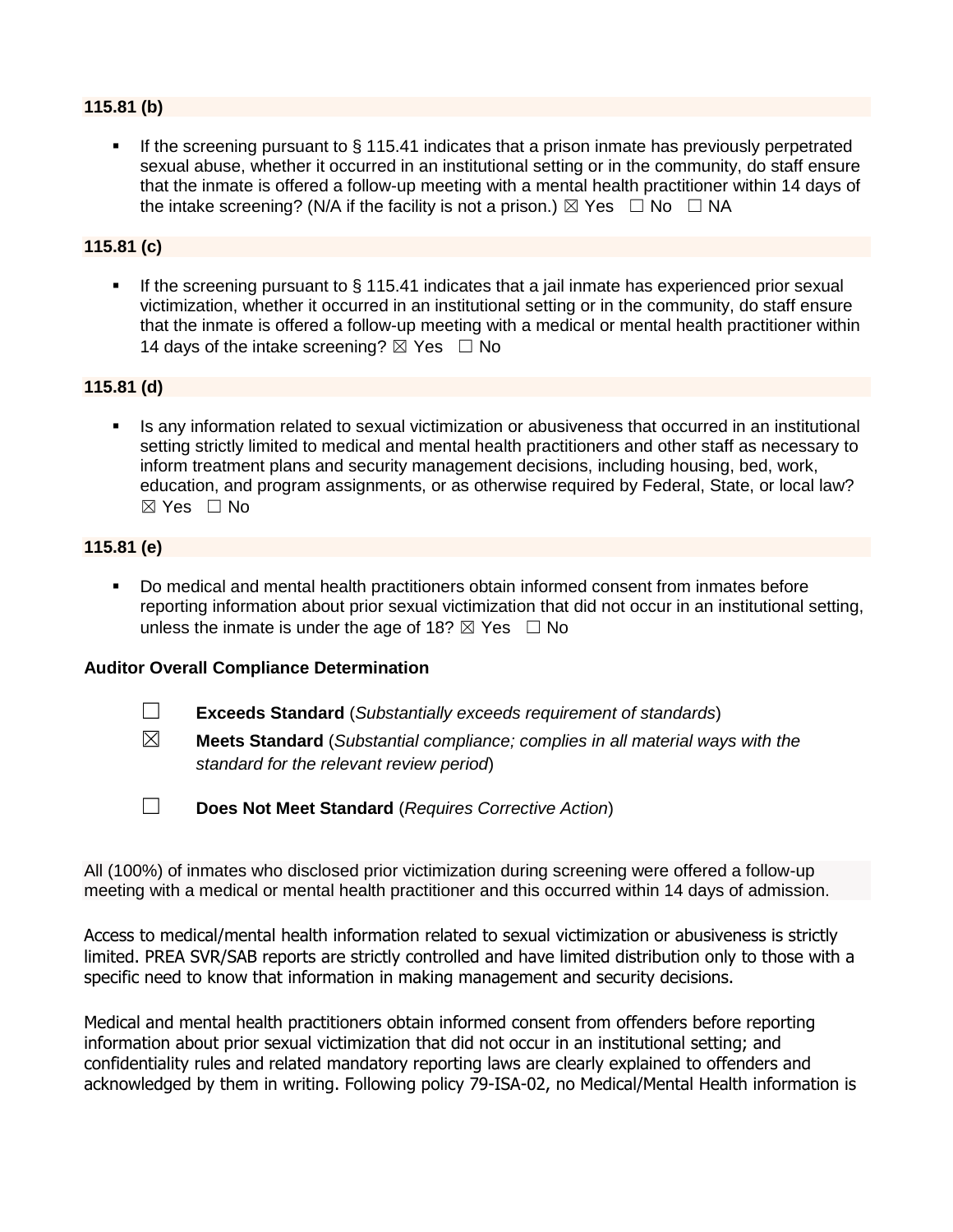available to Custody Staff or Non-Health Personnel.

If the assessment indicates the inmate is at risk or has experienced prior sexual victimization, whether it occurred in an institution setting or in the community, staff offer a follow-up meeting with a medical or mental health practitioner within fourteen (14) calendar days of the intake screening. All inmates are screened by mental health in accordance with DRC policy on Mental Health Screening and Classification.

In the past year, per interviews of mental health staff, PREA and management-level staff, every inmate who disclosed prior victimization during screening was offered a follow-up meeting with a medical or mental health practitioner. All inmates interviewed who had reported any abuse all reported they had been offered following up visits. The checklist for risk assessment includes this requirement. Any offender disclosing prior sexual abuse while incarcerated or at any other time, whether victim or perpetrator, will be seen by a medical or mental health provider very quickly after disclosure.

No offenders disclosed at intake that they had previously perpetrated sexual abuse, during the screening, and so none were offered a follow up meeting with a mental health practitioner, but this referral would have been made if the report occurred.

Staff in Classification reported, and offenders interviewed, and pre-audit records reviewed supported that any offender reporting prior victimization is referred to medical or mental health for further evaluation. The OCM/PREA Coordinator indicated that 100% of these offenders had been referred.

If a known or potential victim or perpetrator, whether they report or not, they are also referred to mental health. Information is offered to both victims and perpetrators and they are automatically classified as requiring enhanced supervision and sent to separate housing areas.

# **Standard 115.82: Access to emergency medical and mental health services**

### **All Yes/No Questions Must Be Answered by the Auditor to Complete the Report**

### **115.82 (a)**

Do inmate victims of sexual abuse receive timely, unimpeded access to emergency medical treatment and crisis intervention services, the nature and scope of which are determined by medical and mental health practitioners according to their professional judgment? ☒ Yes ☐ No

### **115.82 (b)**

- If no qualified medical or mental health practitioners are on duty at the time a report of recent sexual abuse is made, do security staff first responders take preliminary steps to protect the victim pursuant to § 115.62?  $\boxtimes$  Yes  $\Box$  No
- Do security staff first responders immediately notify the appropriate medical and mental health practitioners? ⊠ Yes □ No

# **115.82 (c)**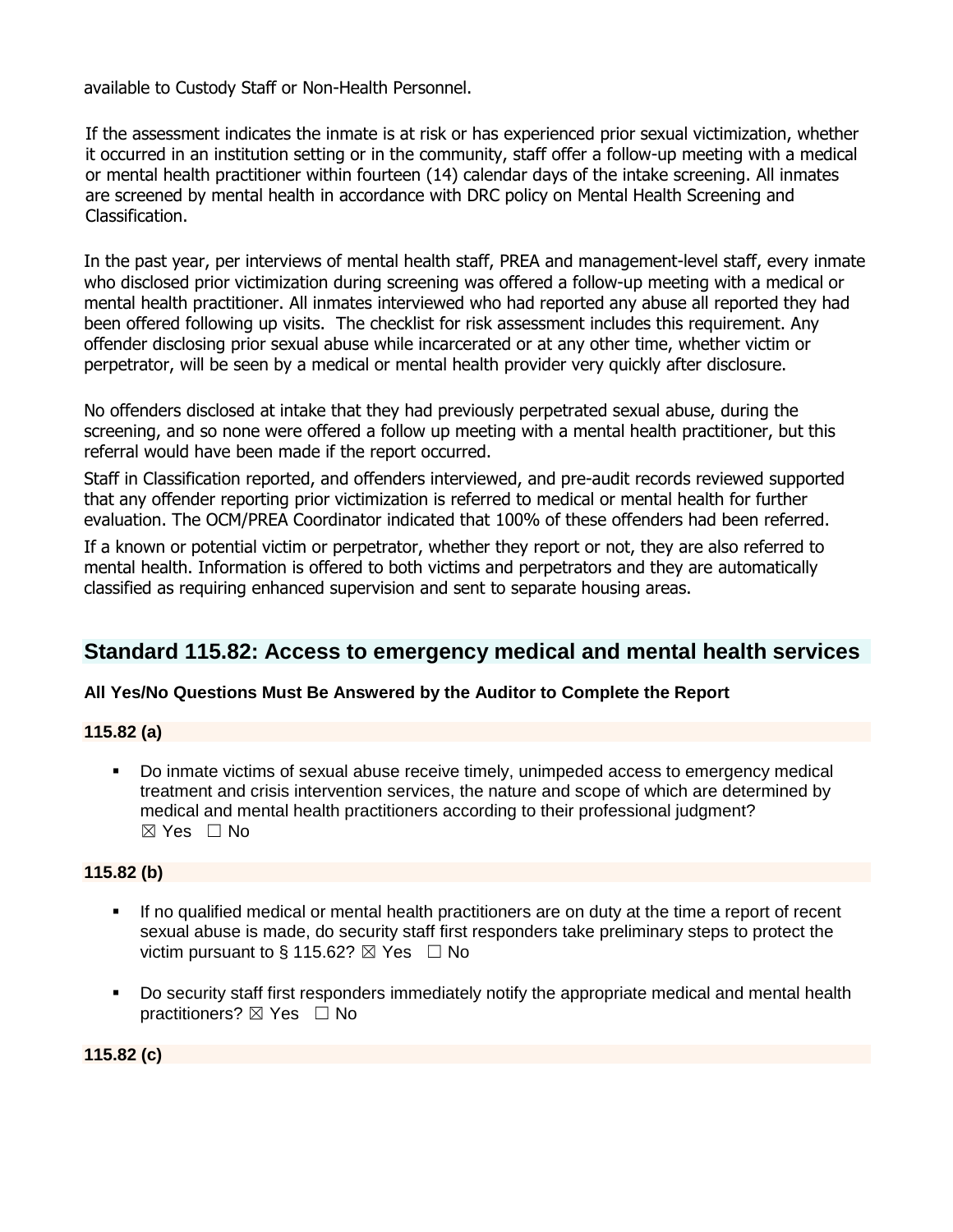Are inmate victims of sexual abuse offered timely information about and timely access to emergency contraception and sexually transmitted infections prophylaxis, in accordance with professionally accepted standards of care, where medically appropriate?  $\boxtimes$  Yes  $\Box$  No

#### **115.82 (d)**

▪ Are treatment services provided to the victim without financial cost and regardless of whether the victim names the abuser or cooperates with any investigation arising out of the incident? ☒ Yes ☐ No

#### **Auditor Overall Compliance Determination**

- ☐ **Exceeds Standard** (*Substantially exceeds requirement of standards*)
- ☒ **Meets Standard** (*Substantial compliance; complies in all material ways with the standard for the relevant review period*)
- ☐ **Does Not Meet Standard** (*Requires Corrective Action*)

The policy on first responders mirrors national PREA standards and governs both security and nonsecurity staff who respond to crises in the facility. They have all been trained on responding specifically to PREA allegations and referral to medical services is automatic.

Offender victims of sexual abuse are offered timely information about and access to sexually transmitted infections prophylaxis, following professionally accepted standards of care and when medically appropriate. Services, including forensic medical examinations and mental health counseling, are provided to every victim without financial cost and this process was verified through policy review and interviews of senior and medical staff members.

The highest-ranking security supervisor on duty always notifies the OCM/PREA coordinator and Investigators on all allegations of sexual abuse. Policy states and interviews support that the medical staff determines whether a forensic medical examination is required, however all staff interviewed indicated that forensic exams would always be pursued if the incident was still in a timeliness window where evidence might be obtained.

The facility offers medical and mental health evaluation and, as appropriate, subsequent treatment to all offenders who have been victimized by sexual abuse in any prison, jail, lockup, or youth facility. The evaluation and treatment of such victims includes follow-up services, treatment plans, and, when necessary, referrals for continued care following their transfer to or placement in other facilities or release from custody. Medical/mental health staff interviews reported that emergency services, followup treatment, counseling, and whatever the offender needs are provided.

The prison does conduct a mental health evaluation of all knownoffender-on-offender abusers within 60 days of learning of such abuse history and offers treatment when deemed appropriate by mental health providers. LeCI does not have a Residential Treatment facility (RTU) for severe mentally ill inmates and they are transferred to appropriate facilities designed for treating the mentally ill.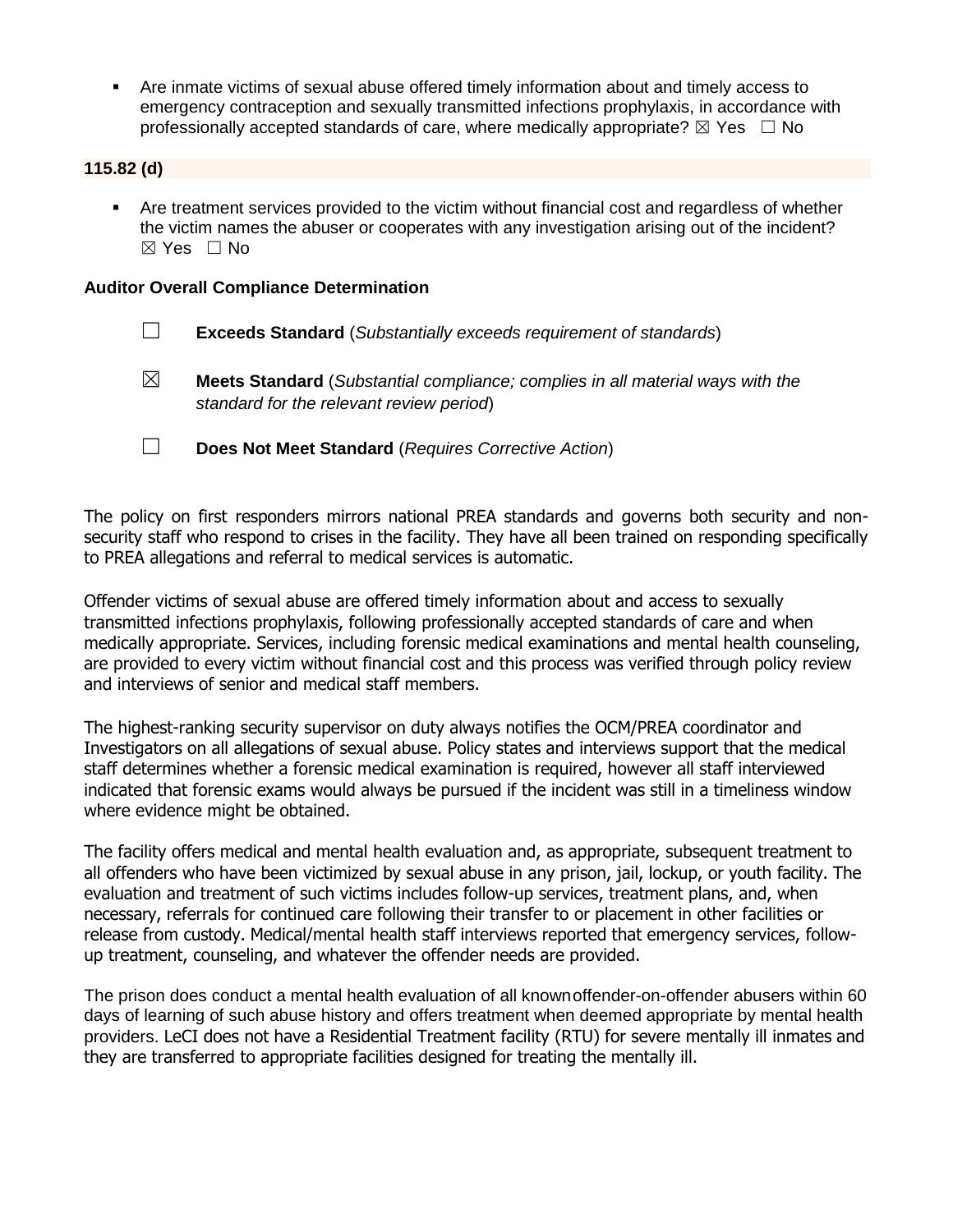The ODRC medical, dental and mental health care is primarily provided to the offenders via State employees operating the health care system at LeCI. When needed, a full range of specialty consultations is available, and specialty hospital services are provided by either the Atrium Medical Center or the medical center at the Ohio State University.

# **Standard 115.83: Ongoing medical and mental health care for sexual abuse victims and abusers**

# **All Yes/No Questions Must Be Answered by the Auditor to Complete the Report**

### **115.83 (a)**

▪ Does the facility offer medical and mental health evaluation and, as appropriate, treatment to all inmates who have been victimized by sexual abuse in any prison, jail, lockup, or juvenile facility? ⊠ Yes □ No

### **115.83 (b)**

**•** Does the evaluation and treatment of such victims include, as appropriate, follow-up services, treatment plans, and, when necessary, referrals for continued care following their transfer to, or placement in, other facilities, or their release from custody?  $\boxtimes$  Yes  $\Box$  No

#### **115.83 (c)**

■ Does the facility provide such victims with medical and mental health services consistent with the community level of care?  $\boxtimes$  Yes  $\Box$  No

### **115.83 (d)**

Are inmate victims of sexually abusive vaginal penetration while incarcerated offered pregnancy tests? (N/A if "all-male" facility. *Note: in "all-male" facilities, there may be inmates who identify as transgender men who may have female genitalia. Auditors should be sure to know whether such individuals may be in the population and whether this provision may apply in specific circumstances.*) ⊠ Yes  $□$  No  $□$  NA

#### **115.83 (e)**

If pregnancy results from the conduct described in paragraph  $\S$  115.83(d), do such victims receive timely and comprehensive information about and timely access to all lawful pregnancyrelated medical services? (N/A if "all-male" facility. *Note: in "all-male" facilities, there may be inmates who identify as transgender men who may have female genitalia. Auditors should be sure to know whether such individuals may be in the population and whether this provision may apply in specific circumstances.*)  $\boxtimes$  Yes  $\Box$  No  $\Box$  NA

#### **115.83 (f)**

▪ Are inmate victims of sexual abuse while incarcerated offered tests for sexually transmitted infections as medically appropriate?  $\boxtimes$  Yes  $\Box$  No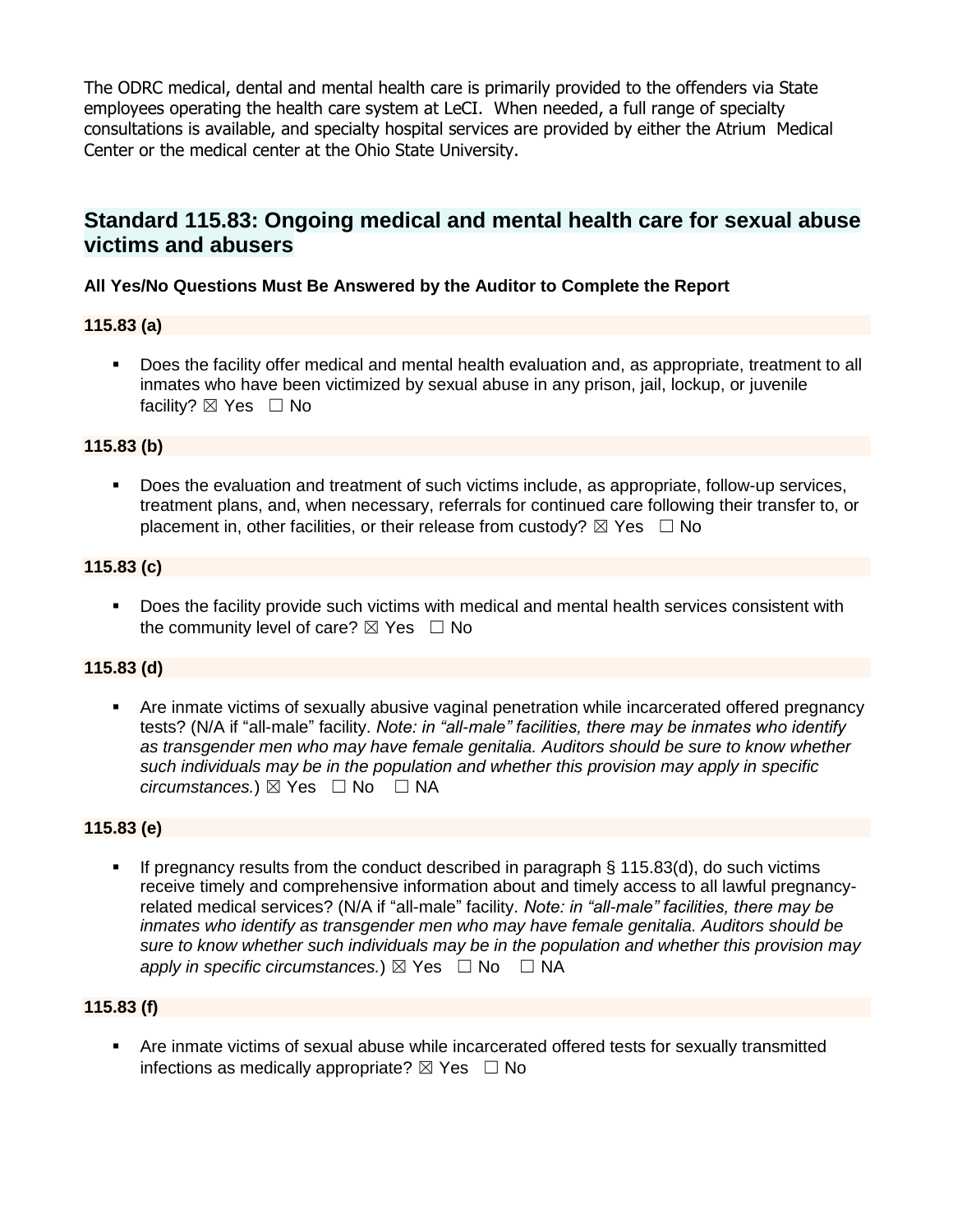## **115.83 (g)**

Are treatment services provided to the victim without financial cost and regardless of whether the victim names the abuser or cooperates with any investigation arising out of the incident?  $\boxtimes$  Yes  $\Box$  No

## **115.83 (h)**

**•** If the facility is a prison, does it attempt to conduct a mental health evaluation of all known inmate-on-inmate abusers within 60 days of learning of such abuse history and offer treatment when deemed appropriate by mental health practitioners? (NA if the facility is a jail.)  $\boxtimes$  Yes  $\Box$  No  $\Box$  NA

#### **Auditor Overall Compliance Determination**

| $\Box$ | <b>Exceeds Standard</b> (Substantially exceeds requirement of standards) |
|--------|--------------------------------------------------------------------------|
|        |                                                                          |

- ☒ **Meets Standard** (*Substantial compliance; complies in all material ways with the standard for the relevant review period*)
- ☐ **Does Not Meet Standard** (*Requires Corrective Action*)

Policy mandates mental health evaluation and appropriate treatment as required by the Standard. Elements of the standard related to female offenders are non-applicable at this male facility. Mental Health staff consistently supported that these standards are met. Testing is done as required and all costs associated with this are at no charge.

A Detailed Mental Health Screening is completed on all inmates within seven (7) calendar days of their arrival at any institution by a mental health professional (MHP). The facility offers medical and mental health evaluation and, as appropriate, subsequent treatment to all offenders who have been victimized by sexual abuse in any prison, jail, lockup, or youth facility.

The evaluation and treatment of such victims includes follow-up services, individual treatment plans, and, when necessary, referrals for continued care following their transfer to or placement in other facilities or release from custody. Medical/mental health staff interviews reported that emergency services, follow-up treatment, counseling, and whatever the offender needs are provided.

# **DATA COLLECTION AND REVIEW**

# **Standard 115.86: Sexual abuse incident reviews**

**All Yes/No Questions Must Be Answered by the Auditor to Complete the Report**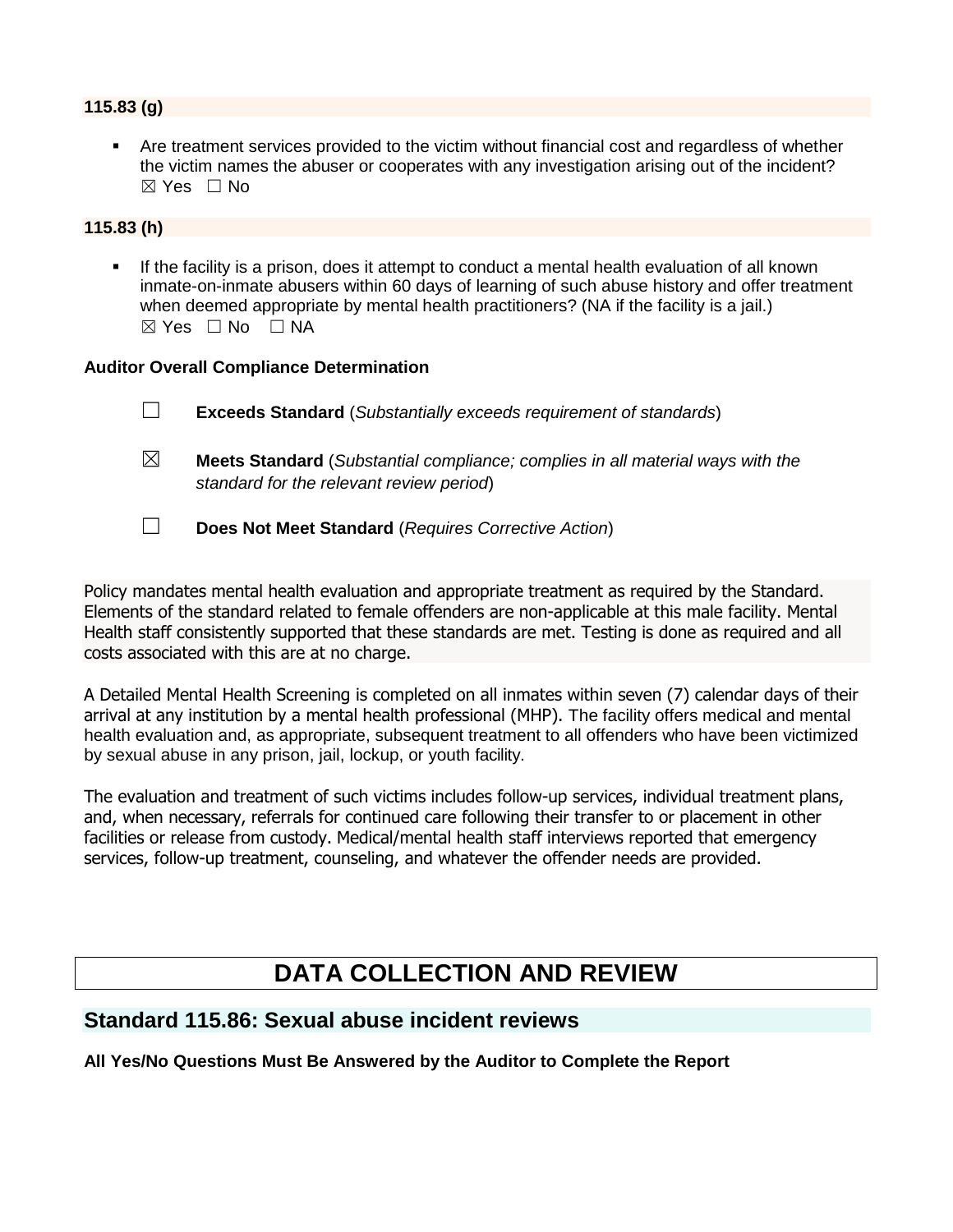# **115.86 (a)**

Does the facility conduct a sexual abuse incident review at the conclusion of every sexual abuse investigation, including where the allegation has not been substantiated, unless the allegation has been determined to be unfounded?  $\boxtimes$  Yes  $\Box$  No

#### **115.86 (b)**

■ Does such review ordinarily occur within 30 days of the conclusion of the investigation?  $\boxtimes$  Yes  $\Box$  No

#### **115.86 (c)**

Does the review team include upper-level management officials, with input from line supervisors, investigators, and medical or mental health practitioners?  $\boxtimes$  Yes  $\Box$  No

#### **115.86 (d)**

- Does the review team: Consider whether the allegation or investigation indicates a need to change policy or practice to better prevent, detect, or respond to sexual abuse?  $\boxtimes$  Yes  $\Box$  No
- Does the review team: Consider whether the incident or allegation was motivated by race; ethnicity; gender identity; lesbian, gay, bisexual, transgender, or intersex identification, status, or perceived status; gang affiliation; or other group dynamics at the facility?  $\boxtimes$  Yes  $\Box$  No
- Does the review team: Examine the area in the facility where the incident allegedly occurred to assess whether physical barriers in the area may enable abuse?  $\boxtimes$  Yes  $\Box$  No
- Does the review team: Assess the adequacy of staffing levels in that area during different shifts? ⊠ Yes □ No
- Does the review team: Assess whether monitoring technology should be deployed or augmented to supplement supervision by staff?  $\boxtimes$  Yes  $\Box$  No
- Does the review team: Prepare a report of its findings, including but not necessarily limited to determinations made pursuant to §§ 115.86(d)(1) - (d)(5), and any recommendations for improvement and submit such report to the facility head and PREA compliance manager? ☒ Yes ☐ No

#### **115.86 (e)**

■ Does the facility implement the recommendations for improvement, or document its reasons for not doing so?  $\boxtimes$  Yes  $\Box$  No

#### **Auditor Overall Compliance Determination**



- ☐ **Exceeds Standard** (*Substantially exceeds requirement of standards*)
- ☒ **Meets Standard** (*Substantial compliance; complies in all material ways with the standard for the relevant review period*)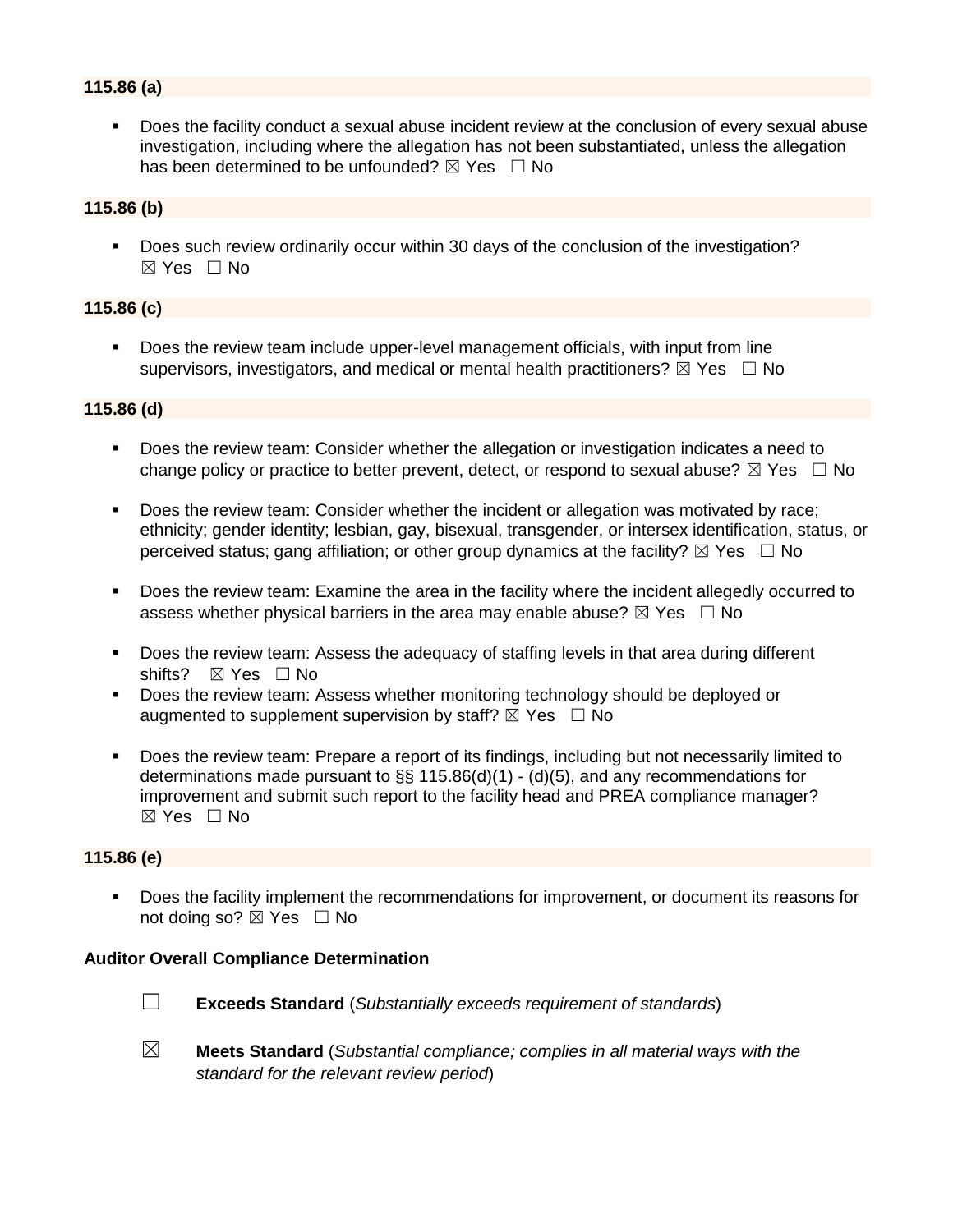# ☐ **Does Not Meet Standard** (*Requires Corrective Action*)

ODRC policy requires a sexual abuse incident review within 30 days of the conclusion of every sexual abuse investigation, including those where the allegation has not been substantiated, and no review if the allegation has been determined to be unfounded. LeCI interviewed staff indicate it normally occurs within a week or so of the investigation completion.

The ODRC/LeCI has a policy (Sexual Abuse Review Team 79-ISA-03) that specifically addresses procedures at the conclusions of sexual abuse investigations. The SART team, by policy, is designated by the managing officer and includes, at a minimum, the Deputy Warden of Operations, the Institutional Investigator, designated victim support person (VSP), Deputy Warden of Special Services, and the Institutional OCM/PREA Manager. Other staff, such as unit staff, line supervisors, medical and mental health professionals are also included when appropriate.

Senior leaders interviewed all knew the policy requirements and considerations that must be reviewed in compliance with the standard; and that those do include:

- Whether the allegation or investigation indicates a need to change policy or practice to better prevent, detect, or respond to sexual abuse
- Whether the incident was motivated by race; ethnicity; gender identity; lesbian, gay, bisexual, transgender, or intersex identification, status, or perceived status; gang affiliation; or other group dynamics at the facility
- Examining the area in the facility where the incident allegedly occurred to assess whether physical barriers in the area may enable abuse
- Assessing the adequacy of staffing levels in that area during different shifts
- Assessing whether monitoring technology should be deployed/augmented to supplement staff supervision
- Preparing a report of its findings and recommendations for the facility Warden and OCM/PREA **Coordinator**

In the past 12 months, there were 18 completed investigations for alleged sexual abuse completed and all were followed by a SART review within 30 days. There were 17 actual cases initiated in 2019 and 5 cases carried over from 2018 to 2019 that were closed in 2019.

# **Standard 115.87: Data collection**

### **All Yes/No Questions Must Be Answered by the Auditor to Complete the Report**

### **115.87 (a)**

■ Does the agency collect accurate, uniform data for every allegation of sexual abuse at facilities under its direct control using a standardized instrument and set of definitions?  $\boxtimes$  Yes  $\Box$  No

### **115.87 (b)**

▪ Does the agency aggregate the incident-based sexual abuse data at least annually?  $\boxtimes$  Yes  $\Box$  No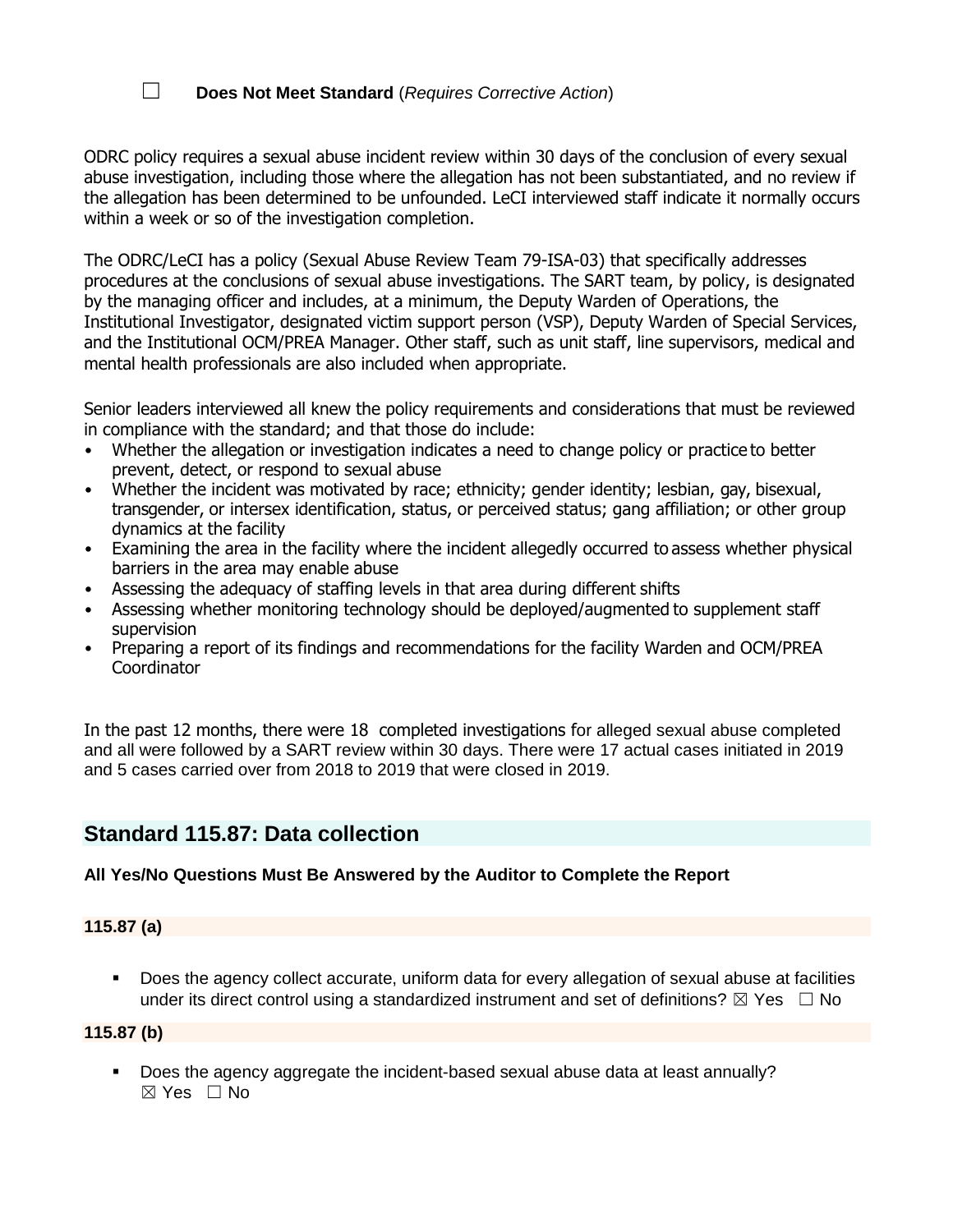# **115.87 (c)**

▪ Does the incident-based data include, at a minimum, the data necessary to answer all questions from the most recent version of the Survey of Sexual Violence conducted by the Department of Justice? ☒ Yes ☐ No

#### **115.87 (d)**

■ Does the agency maintain, review, and collect data as needed from all available incident-based documents, including reports, investigation files, and sexual abuse incident reviews? ☒ Yes ☐ No

#### **115.87 (e)**

■ Does the agency also obtain incident-based and aggregated data from every private facility with which it contracts for the confinement of its inmates? (N/A if agency does not contract for the confinement of its inmates.)  $\boxtimes$  Yes  $\Box$  No  $\Box$  NA

### **115.87 (f)**

▪ Does the agency, upon request, provide all such data from the previous calendar year to the Department of Justice no later than June 30? (N/A if DOJ has not requested agency data.) ☒ Yes ☐ No ☐ NA

#### **Auditor Overall Compliance Determination**

- ☐ **Exceeds Standard** (*Substantially exceeds requirement of standards*)
- ☒ **Meets Standard** (*Substantial compliance; complies in all material ways with the standard for the relevant review period*)
- ☐ **Does Not Meet Standard** (*Requires Corrective Action*)

Senior staff and OCM/PREA Coordinator interviews, and PREA policy state the annual report is generated as required and has the essential elements of the standard. The report is generated by ODRC after data and input is submitted via the PREA and management chains. ODRC policy requires the review of aggregated data to assess and improve its abuse prevention, detection and response policies and training. A report is prepared annually and compares the current and prior year data. Aggregate information is submitted to the ODRC for inclusion in their annual reporting and publishing for the State. The OCM/PREA Coordinator indicated having prepared the data to report to ODRC HQ and that they report the published data. Redacted data areas are identified but are essentially limited to Personally Identifiable Information. The website is: **http://www.drc.ohio.gov/prea**

# **Standard 115.88: Data review for corrective action**

### **All Yes/No Questions Must Be Answered by the Auditor to Complete the Report**

**115.88 (a)**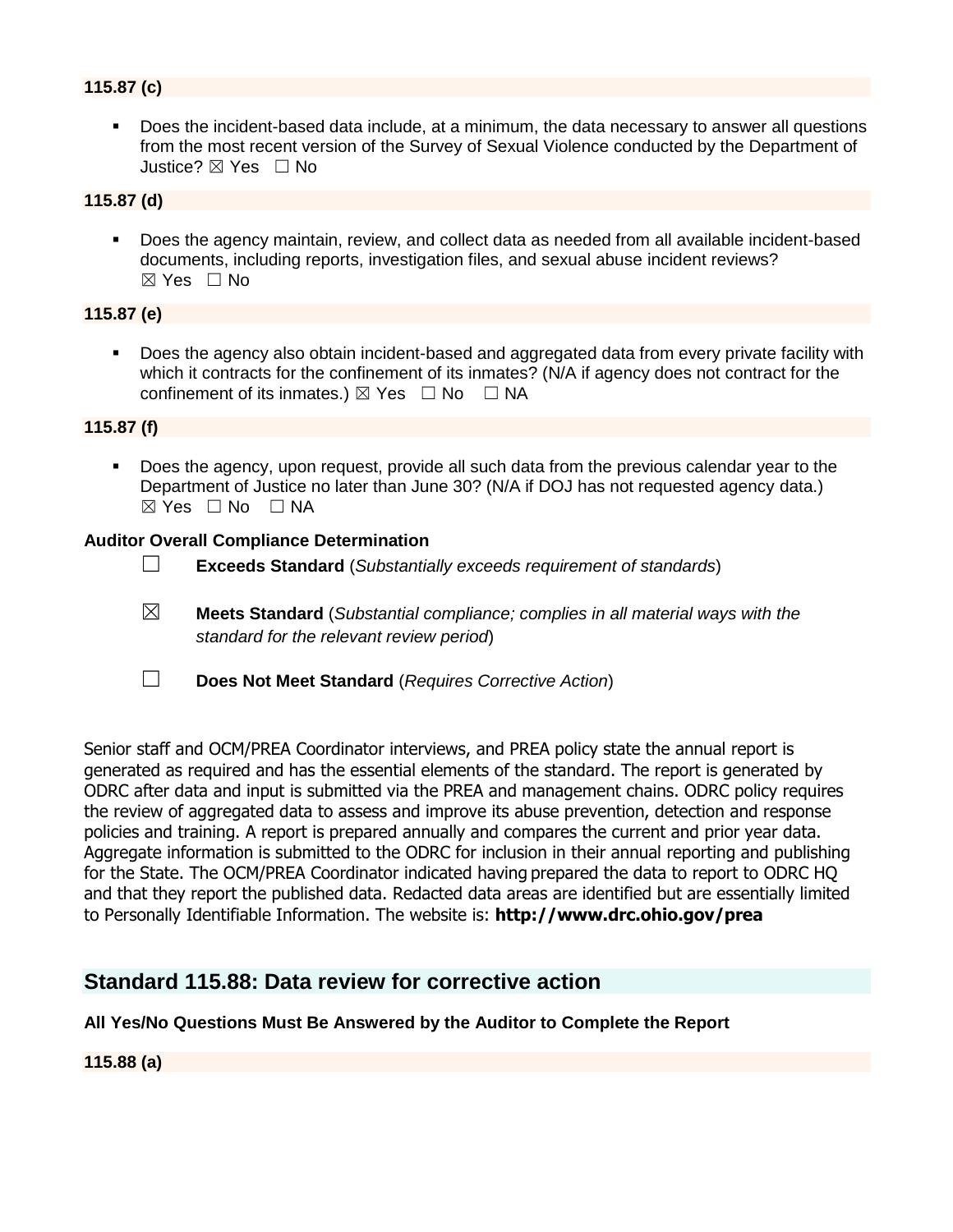- Does the agency review data collected and aggregated pursuant to  $\S$  115.87 in order to assess and improve the effectiveness of its sexual abuse prevention, detection, and response policies, practices, and training, including by: Identifying problem areas?  $\boxtimes$  Yes  $\Box$  No
- Does the agency review data collected and aggregated pursuant to § 115.87 in order to assess and improve the effectiveness of its sexual abuse prevention, detection, and response policies, practices, and training, including by: Taking corrective action on an ongoing basis? ☒ Yes ☐ No
- Does the agency review data collected and aggregated pursuant to § 115.87 in order to assess and improve the effectiveness of its sexual abuse prevention, detection, and response policies, practices, and training, including by: Preparing an annual report of its findings and corrective actions for each facility, as well as the agency as a whole?  $\boxtimes$  Yes  $\Box$  No

### **115.88 (b)**

Does the agency's annual report include a comparison of the current year's data and corrective actions with those from prior years and provide an assessment of the agency's progress in addressing sexual abuse  $\boxtimes$  Yes  $\Box$  No

# **115.88 (c)**

**EXTE:** Is the agency's annual report approved by the agency head and made readily available to the public through its website or, if it does not have one, through other means?  $\boxtimes$  Yes  $\Box$  No

### **115.88 (d)**

▪ Does the agency indicate the nature of the material redacted where it redacts specific material from the reports when publication would present a clear and specific threat to the safety and security of a facility?  $\boxtimes$  Yes  $\Box$  No

### **Auditor Overall Compliance Determination**

- ☐ **Exceeds Standard** (*Substantially exceeds requirement of standards*)
- ☒ **Meets Standard** (*Substantial compliance; complies in all material ways with the standard for the relevant review period*)
- ☐ **Does Not Meet Standard** (*Requires Corrective Action*)

The ODRC HQ staff and the LeCI leadership both use the collected data to determine where additional cameras or staff should be placed and also review data collected and aggregated pursuant to 115.87 to assess and improve the effectiveness of its overall sexual abuse prevention, detection, and response policies, and training, and this is done in the Annual Report as well.

A corrective action plan for each facility is developed for anything identified in the review; and the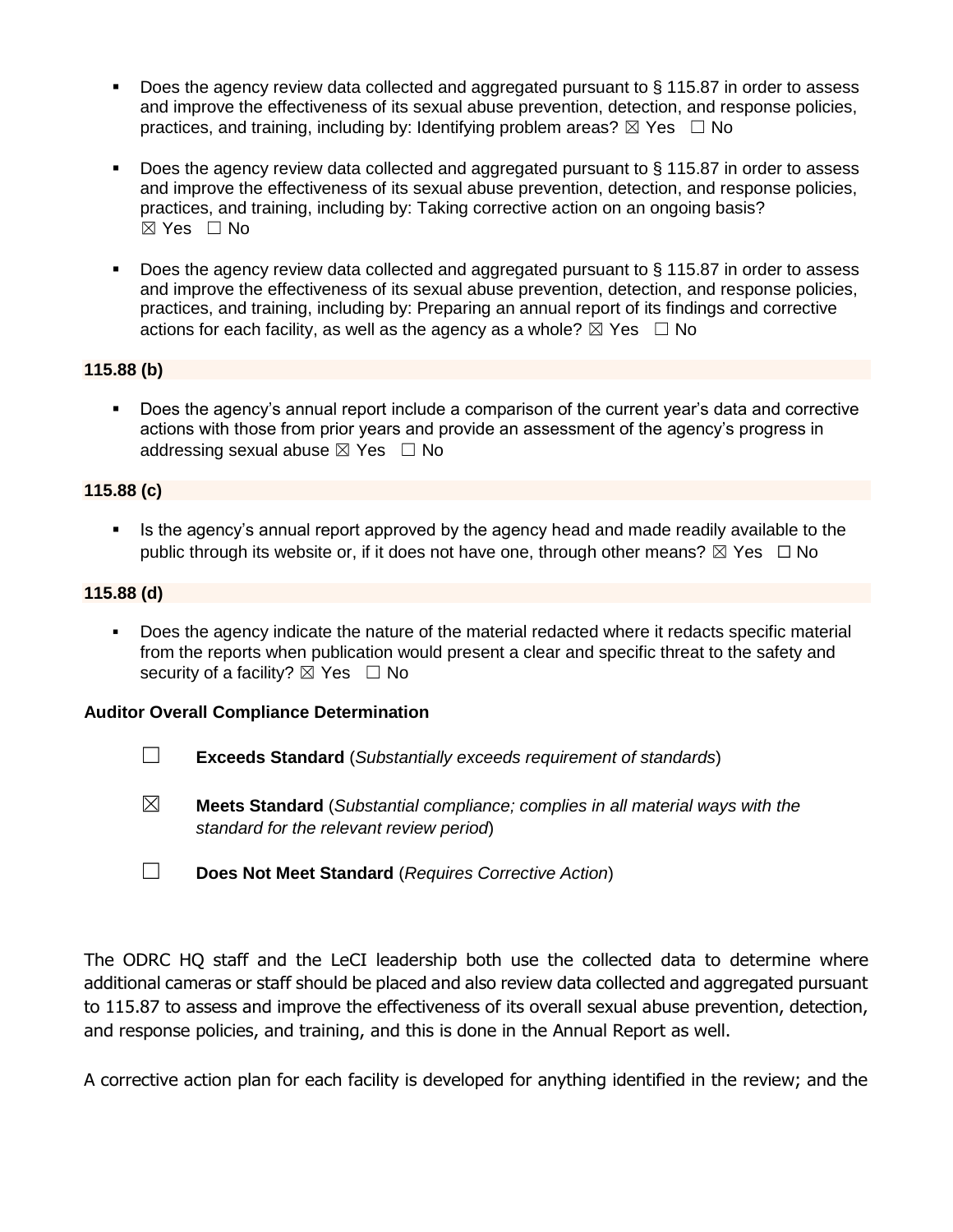annual PREA Compliance Review documents the facility's efforts to take corrective measures. The HQ BOC staff takes corrective measures for items identified for the agency as a whole. The HQ BOC staff don't use specific or confidential information in the report.

ODRC policy requires that all case records concerning claims of sexual abuse, to include incident reports, investigative reports, offender information, case disposition, medical and counseling evaluation findings and recommendations for treatment and/or counseling are securely retained for a minimum of 10 years after the date of the initial collection and criminal-related data permanently. The provided documentation shows that all aggregated sexual abuse data under the ODRC is made readily available to the public at least annually through the agency website, following the removal of all personal identifiers.

# **Standard 115.89: Data storage, publication, and destruction**

# **All Yes/No Questions Must Be Answered by the Auditor to Complete the Report**

### **115.89 (a)**

■ Does the agency ensure that data collected pursuant to § 115.87 are securely retained? ☒ Yes ☐ No

#### **115.89 (b)**

Does the agency make all aggregated sexual abuse data, from facilities under its direct control and private facilities with which it contracts, readily available to the public at least annually through its website or, if it does not have one, through other means?  $\boxtimes$  Yes  $\Box$  No

### **115.89 (c)**

**•** Does the agency remove all personal identifiers before making aggregated sexual abuse data publicly available?  $\boxtimes$  Yes  $\Box$  No

#### **115.89 (d)**

■ Does the agency maintain sexual abuse data collected pursuant to § 115.87 for at least 10 years after the date of the initial collection, unless Federal, State, or local law requires otherwise? ☒ Yes ☐ No

#### **Auditor Overall Compliance Determination**

- ☐ **Exceeds Standard** (*Substantially exceeds requirement of standards*)
- ☒ **Meets Standard** (*Substantial compliance; complies in all material ways with the standard for the relevant review period*)
- ☐ **Does Not Meet Standard** (*Requires Corrective Action*)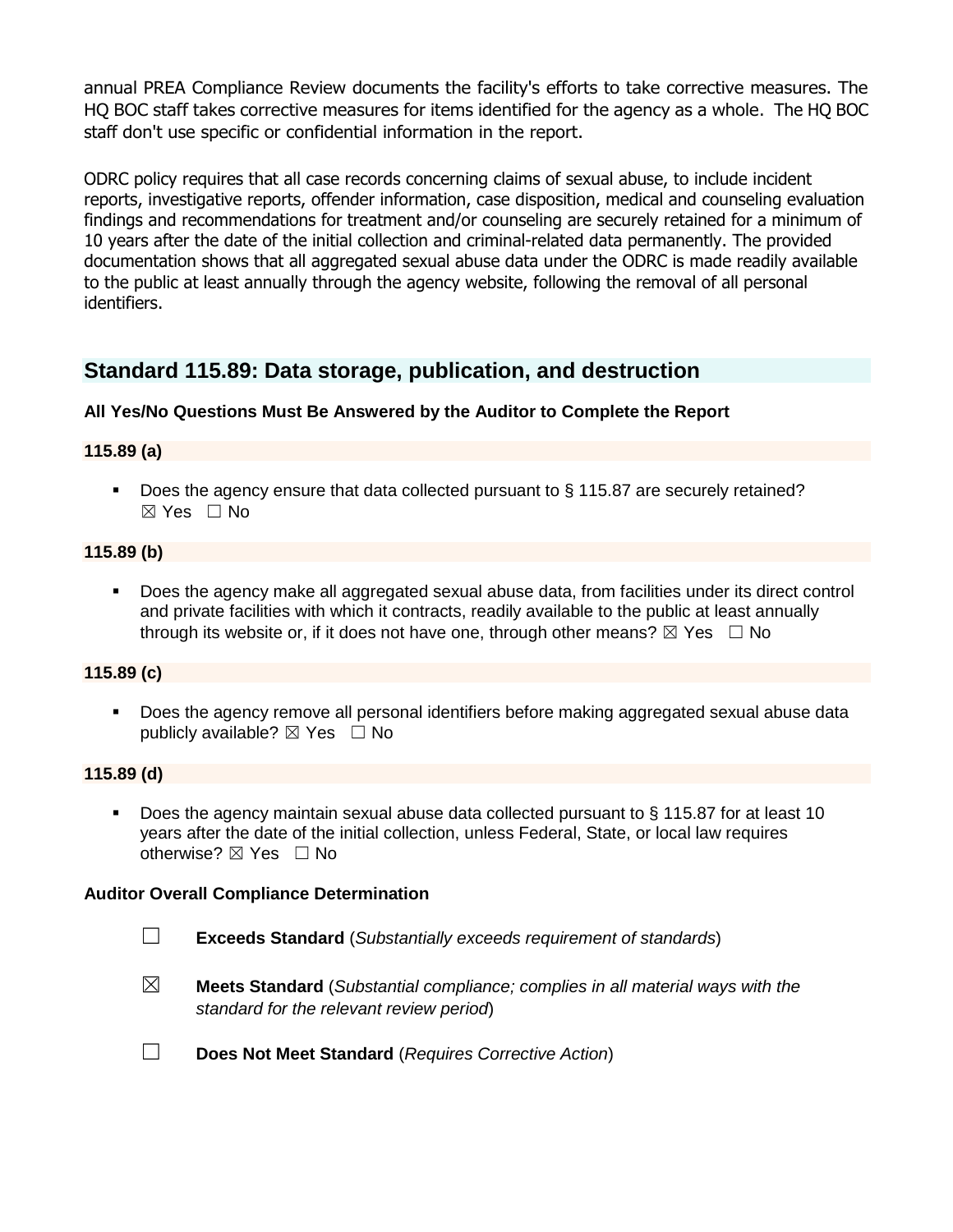ODRC policy requires that all case records concerning claims of sexual abuse, to include incident reports, investigative reports, offender information, case disposition, medical and counseling evaluation findings and recommendations for treatment and/or counseling are securely retained for a minimum of 10 years after the date of the initial collection and criminal-related data permanently. The provided documentation shows that all aggregated sexual abuse data under the ODRC is made readily available to the public at least annually through the agency website, following the removal of all personal identifiers. Systems are password protected and incident data is kept confidential.

# **AUDITING AND CORRECTIVE ACTION**

# **Standard 115.401: Frequency and scope of audits**

# **All Yes/No Questions Must Be Answered by the Auditor to Complete the Report**

#### **115.401 (a)**

▪ During the prior three-year audit period, did the agency ensure that each facility operated by the agency, or by a private organization on behalf of the agency, was audited at least once? (*Note: The response here is purely informational. A "no" response does not impact overall compliance with this standard.*)  $\boxtimes$  Yes  $\Box$  No

### **115.401 (b)**

- Is this the first year of the current audit cycle? (*Note: a "no" response does not impact overall compliance with this standard.*)  $\boxtimes$  Yes  $\Box$  No
- If this is the second year of the current audit cycle, did the agency ensure that at least one-third of each facility type operated by the agency, or by a private organization on behalf of the agency, was audited during the first year of the current audit cycle? (N/A if this is **not** the *second* year of the current audit cycle.)  $\boxtimes$  Yes  $\Box$  No  $\Box$  NA
- If this is the third year of the current audit cycle, did the agency ensure that at least two-thirds of each facility type operated by the agency, or by a private organization on behalf of the agency, were audited during the first two years of the current audit cycle? (N/A if this is **not** the *third* year of the current audit cycle.)  $\boxtimes$  Yes  $\Box$  No  $\Box$  NA

#### **115.401 (h)**

▪ Did the auditor have access to, and the ability to observe, all areas of the audited facility? ☒ Yes ☐ No

### **115.401 (i)**

■ Was the auditor permitted to request and receive copies of any relevant documents (including electronically stored information)?  $\boxtimes$  Yes  $\Box$  No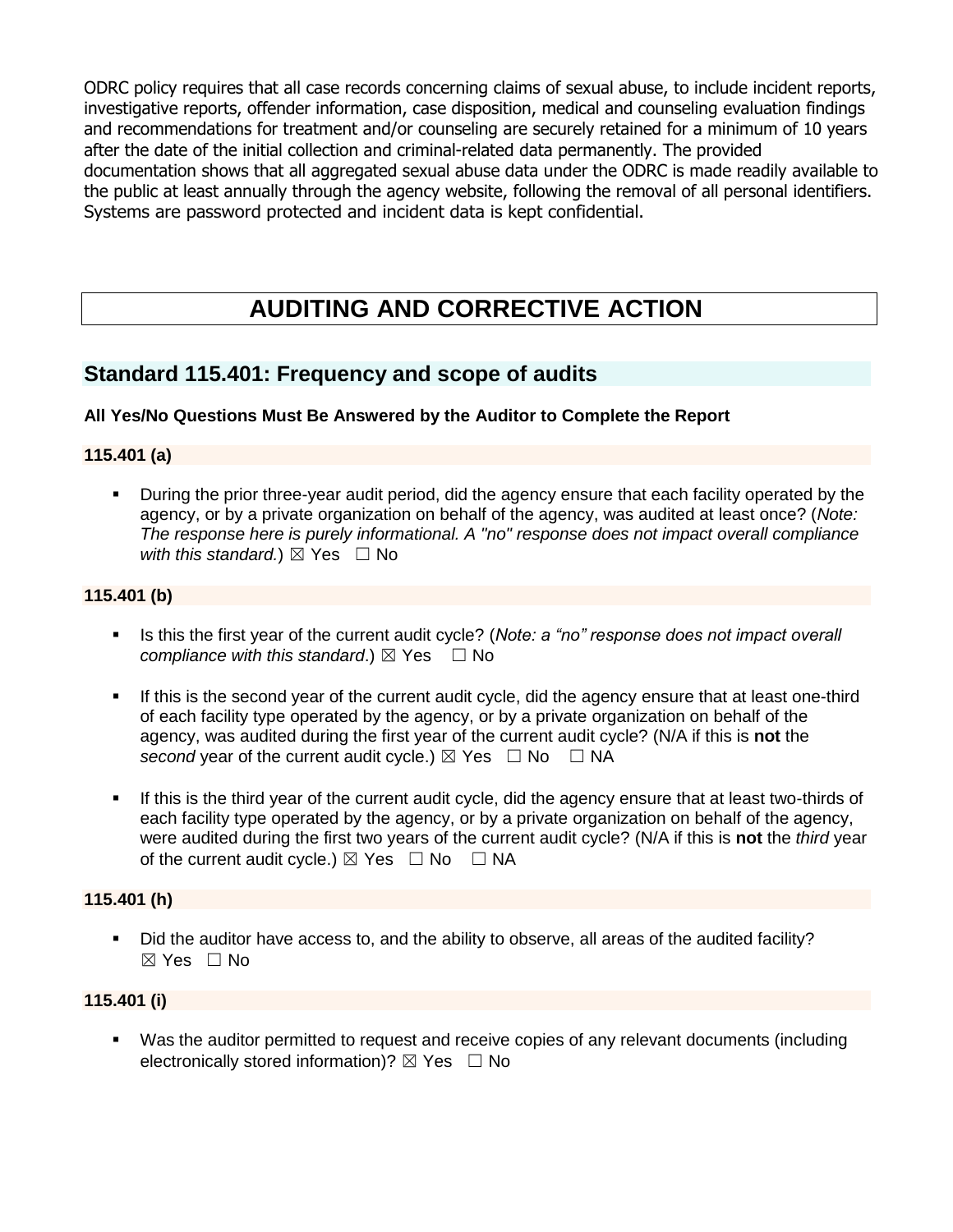### **115.401 (m)**

▪ Was the auditor permitted to conduct private interviews with inmates, residents, and detainees? ☒ Yes ☐ No

#### **115.401 (n)**

▪ Were inmates permitted to send confidential information or correspondence to the auditor in the same manner as if they were communicating with legal counsel?  $\boxtimes$  Yes  $\Box$  No

#### **Auditor Overall Compliance Determination**

- ☐ **Exceeds Standard** (*Substantially exceeds requirement of standards*)
- ☒ **Meets Standard** (*Substantial compliance; complies in all material ways with the standard for the relevant review period*)
- ☐ **Does Not Meet Standard** (*Requires Corrective Action*)

All standards are closely observed by ODRC and by all echelons involved in audit management. Facility and staff support were excellent and timely.

# **Standard 115.403: Audit contents and findings**

#### **All Yes/No Questions Must Be Answered by the Auditor to Complete the Report**

### **115.403 (f)**

The agency has published on its agency website, if it has one, or has otherwise made publicly available, all Final Audit Reports. The review period is for prior audits completed during the past three years PRECEDING THIS AUDIT. The pendency of any agency appeal pursuant to 28 C.F.R. § 115.405 does not excuse noncompliance with this provision. (N/A if there have been no Final Audit Reports issued in the past three years, or in the case of single facility agencies that there has never been a Final Audit Report issued.)  $\boxtimes$  Yes  $\Box$  No  $\Box$  NA

#### **Auditor Overall Compliance Determination**

☐ **Exceeds Standard** (*Substantially exceeds requirement of standards*)

- ☒ **Meets Standard** (*Substantial compliance; complies in all material ways with the standard for the relevant review period*)
- ☐ **Does Not Meet Standard** (*Requires Corrective Action*)

# **AUDITOR CERTIFICATION**